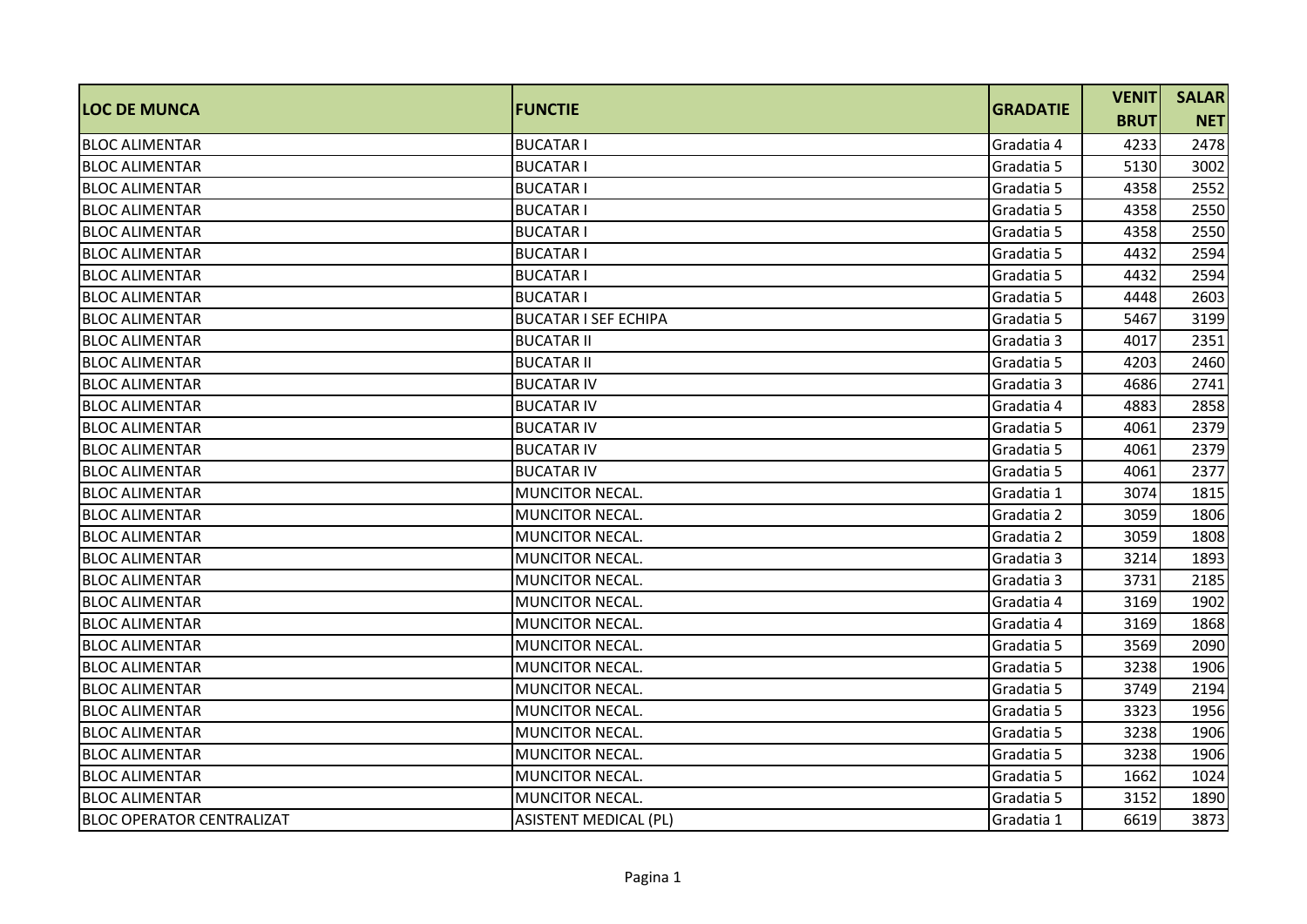| <b>LOC DE MUNCA</b>              | <b>FUNCTIE</b>                        | <b>GRADATIE</b> | <b>VENIT</b> | <b>SALAR</b> |
|----------------------------------|---------------------------------------|-----------------|--------------|--------------|
|                                  |                                       |                 | <b>BRUT</b>  | <b>NET</b>   |
| <b>BLOC OPERATOR CENTRALIZAT</b> | <b>ASISTENT MEDICAL (PL)</b>          | Gradatia 1      | 6695         | 3917         |
| <b>BLOC OPERATOR CENTRALIZAT</b> | <b>ASISTENT MEDICAL (PL)</b>          | Gradatia 1      | 7286         | 4263         |
| <b>BLOC OPERATOR CENTRALIZAT</b> | <b>ASISTENT MEDICAL (PL)</b>          | Gradatia 2      | 6995         | 4093         |
| <b>BLOC OPERATOR CENTRALIZAT</b> | <b>ASISTENT MEDICAL (PL)</b>          | Gradatia 2      | 7605         | 4808         |
| <b>BLOC OPERATOR CENTRALIZAT</b> | <b>ASISTENT MEDICAL (PL)</b>          | Gradatia 2      | 6995         | 4093         |
| IBLOC OPERATOR CENTRALIZAT       | <b>ASISTENT MEDICAL (PL)</b>          | Gradatia 3      | 7261         | 4249         |
| <b>BLOC OPERATOR CENTRALIZAT</b> | ASISTENT MEDICAL DEBUTANT (PL)        | Gradatia 3      | 7097         | 4153         |
| <b>BLOC OPERATOR CENTRALIZAT</b> | ASISTENT MEDICAL PRINCIPAL (PL)       | Gradatia 2      | 7884         | 4614         |
| <b>BLOC OPERATOR CENTRALIZAT</b> | ASISTENT MEDICAL PRINCIPAL (PL)       | Gradatia 2      | 7884         | 4614         |
| <b>BLOC OPERATOR CENTRALIZAT</b> | ASISTENT MEDICAL PRINCIPAL (PL)       | Gradatia 2      | 6987         | 4088         |
| <b>BLOC OPERATOR CENTRALIZAT</b> | ASISTENT MEDICAL PRINCIPAL (PL)       | Gradatia 3      | 8095         | 4819         |
| <b>BLOC OPERATOR CENTRALIZAT</b> | ASISTENT MEDICAL PRINCIPAL (PL)       | Gradatia 4      | 8317         | 4867         |
| <b>BLOC OPERATOR CENTRALIZAT</b> | ASISTENT MEDICAL PRINCIPAL (PL)       | Gradatia 4      | 8745         | 5306         |
| <b>BLOC OPERATOR CENTRALIZAT</b> | ASISTENT MEDICAL PRINCIPAL (PL)       | Gradatia 4      | 8485         | 4970         |
| <b>BLOC OPERATOR CENTRALIZAT</b> | ASISTENT MEDICAL PRINCIPAL (PL)       | Gradatia 4      | 8434         | 4940         |
| IBLOC OPERATOR CENTRALIZAT       | ASISTENT MEDICAL PRINCIPAL (PL)       | Gradatia 5      | 7788         | 4562         |
| IBLOC OPERATOR CENTRALIZAT       | ASISTENT MEDICAL PRINCIPAL (PL)       | Gradatia 5      | 8555         | 5011         |
| <b>BLOC OPERATOR CENTRALIZAT</b> | ASISTENT MEDICAL PRINCIPAL (PL)       | Gradatia 5      | 8574         | 5023         |
| <b>BLOC OPERATOR CENTRALIZAT</b> | ASISTENT MEDICAL PRINCIPAL (PL)       | Gradatia 5      | 8680         | 5085         |
| <b>BLOC OPERATOR CENTRALIZAT</b> | ASISTENT MEDICAL PRINCIPAL (PL)       | Gradatia 5      | 8671         | 5074         |
| <b>BLOC OPERATOR CENTRALIZAT</b> | ASISTENT MEDICAL PRINCIPAL (PL) - SEF | Gradatia 5      | 9798         | 5739         |
| <b>BLOC OPERATOR CENTRALIZAT</b> | ASISTENT MEDICAL PRINCIPAL (S)        | Gradatia 3      | 9065         | 5310         |
| <b>BLOC OPERATOR CENTRALIZAT</b> | ASISTENT MEDICAL PRINCIPAL (S)        | Gradatia 5      | 10088        | 5903         |
| <b>BLOC OPERATOR CENTRALIZAT</b> | ASISTENT MEDICAL PRINCIPAL (SSD)      | Gradatia 2      | 8109         | 4750         |
| <b>BLOC OPERATOR CENTRALIZAT</b> | ASISTENT MEDICAL PRINCIPAL (SSD)      | Gradatia 4      | 7896         | 4726         |
| <b>BLOC OPERATOR CENTRALIZAT</b> | ASISTENT MEDICAL PRINCIPAL (SSD)      | Gradatia 4      | 8460         | 4956         |
| <b>BLOC OPERATOR CENTRALIZAT</b> | ASISTENT MEDICAL PRINCIPAL (SSD)      | Gradatia 4      | 8697         | 5095         |
| <b>BLOC OPERATOR CENTRALIZAT</b> | <b>BRANCARDIER</b>                    | Gradatia 0      | 3986         | 2332         |
| <b>BLOC OPERATOR CENTRALIZAT</b> | <b>BRANCARDIER</b>                    | Gradatia 2      | 4285         | 2507         |
| <b>BLOC OPERATOR CENTRALIZAT</b> | INFIRMIER(A)                          | Gradatia 5      | 5816         | 3403         |
| <b>BLOC OPERATOR CENTRALIZAT</b> | INFIRMIER(A)                          | Gradatia 5      | 5878         | 3443         |
| <b>BLOC OPERATOR CENTRALIZAT</b> | INFIRMIER(A)                          | Gradatia 5      | 5594         | 3273         |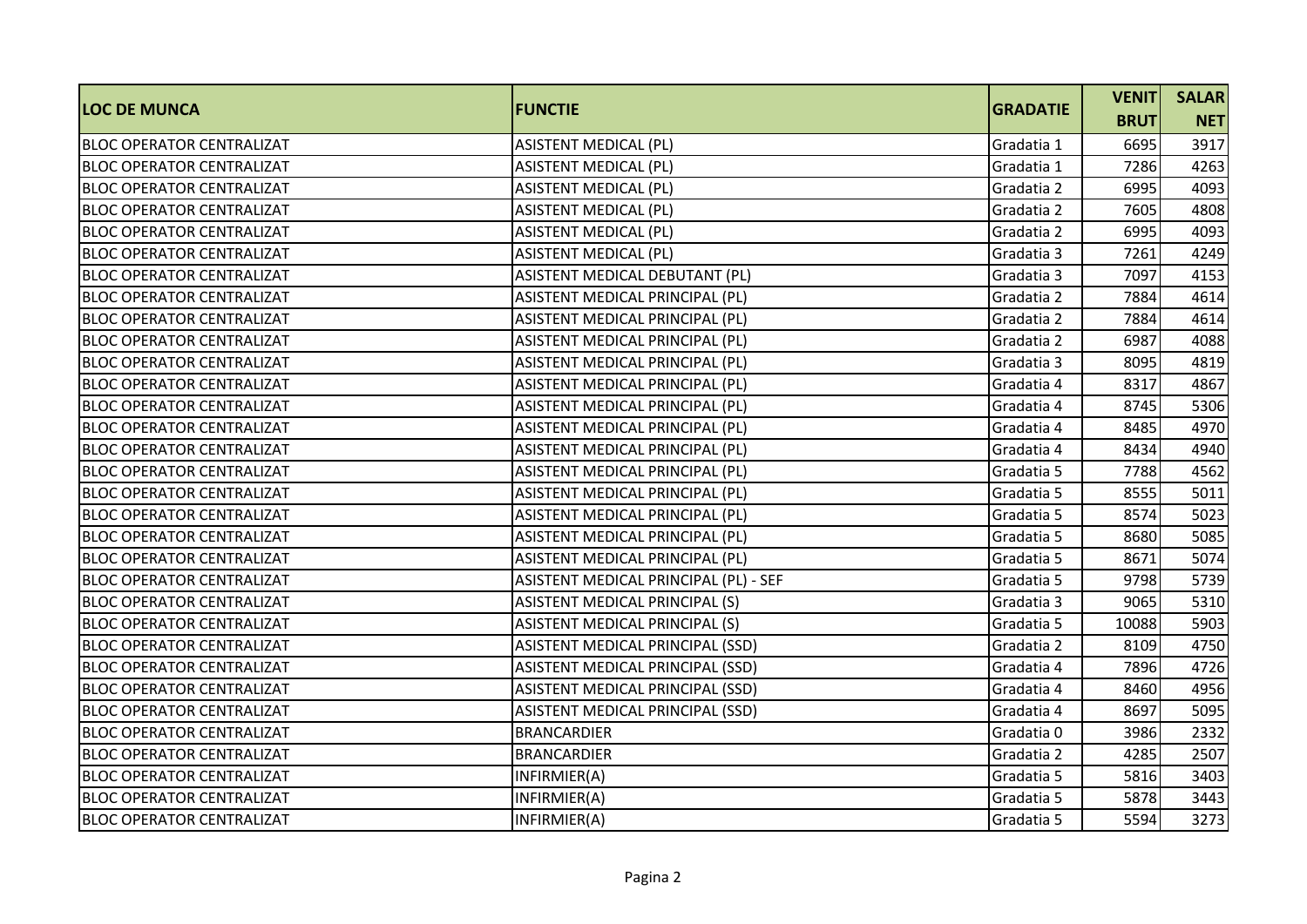| <b>LOC DE MUNCA</b>                               | <b>FUNCTIE</b>                  | <b>GRADATIE</b> | <b>VENIT</b> | <b>SALAR</b> |
|---------------------------------------------------|---------------------------------|-----------------|--------------|--------------|
|                                                   |                                 |                 | <b>BRUT</b>  | <b>NET</b>   |
| <b>BLOC OPERATOR CENTRALIZAT</b>                  | INFIRMIER(A)                    | Gradatia 5      | 5738         | 3361         |
| <b>BLOC OPERATOR CENTRALIZAT</b>                  | INFIRMIER(A)                    | Gradatia 5      | 5342         | 3126         |
| <b>BLOC OPERATOR CENTRALIZAT</b>                  | INFIRMIER(A)                    | Gradatia 5      | 5833         | 3417         |
| <b>BLOC OPERATOR CENTRALIZAT</b>                  | INFIRMIER(A)                    | Gradatia 5      | 5808         | 3402         |
| <b>BLOC OPERATOR CENTRALIZAT</b>                  | INFIRMIER(A) DEBUTANT           | Gradatia 2      | 5195         | 3039         |
| <b>BLOC OPERATOR CENTRALIZAT</b>                  | INFIRMIER(A) DEBUTANT           | Gradatia 3      | 5368         | 3144         |
| <b>BLOC OPERATOR CENTRALIZAT</b>                  | INFIRMIER(A) DEBUTANT           | Gradatia 3      | 5434         | 3183         |
| <b>BLOC OPERATOR CENTRALIZAT</b>                  | INFIRMIER(A) DEBUTANT           | Gradatia 4      | 5572         | 3261         |
| <b>BLOC OPERATOR CENTRALIZAT</b>                  | INFIRMIER(A) DEBUTANT           | Gradatia 4      | 5552         | 3252         |
| <b>BLOC OPERATOR CENTRALIZAT</b>                  | INFIRMIER(A) DEBUTANT           | Gradatia 5      | 5699         | 3335         |
| <b>BLOC OPERATOR CENTRALIZAT</b>                  | MEDIC PRIMAR SEF SECTIE         | Gradatia 5      | 34032        | 21082        |
| <b>CABINET REUMATOLOGIE</b>                       | ASISTENT MEDICAL PRINCIPAL (PL) | Gradatia 3      | 5215         | 3051         |
| <b>CABINET REUMATOLOGIE</b>                       | <b>MEDIC SPECIALIST</b>         | Gradatia 5      | 6473         | 3788         |
| CABINET BALNEOFIZIOTERAPIE SI RECUPERARE MEDICALA | ASISTENT MEDICAL PRINCIPAL (PL) | Gradatia 5      | 5575         | 3553         |
| CABINET BALNEOFIZIOTERAPIE SI RECUPERARE MEDICALA | <b>MEDIC PRIMAR</b>             | Gradatia 5      | 16692        | 9768         |
| <b>CABINET BOLI INFECTIOASE</b>                   | <b>ASISTENT MEDICAL (PL)</b>    | Gradatia 5      | 5733         | 3364         |
| <b>CABINET CARDIOLOGIE</b>                        | <b>ASISTENT MEDICAL (PL)</b>    | Gradatia 2      | 4946         | 2897         |
| <b>CABINET CARDIOLOGIE</b>                        | ASISTENT MEDICAL DEBUTANT (PL)  | Gradatia 4      | 5133         | 3007         |
| <b>CABINET CARDIOLOGIE</b>                        | <b>MEDIC SPECIALIST</b>         | Gradatia 2      | 18426        | 10789        |
| <b>CABINET CARDIOLOGIE</b>                        | <b>MEDIC SPECIALIST</b>         | Gradatia 2      | 17373        | 10166        |
| <b>CABINET CARDIOLOGIE</b>                        | <b>MEDIC SPECIALIST</b>         | Gradatia 3      | 20211        | 11826        |
| <b>CABINET CHIRURGIE GENERALA</b>                 | <b>ASISTENT MEDICAL (PL)</b>    | Gradatia 1      | 4734         | 2773         |
| <b>CABINET CHIRURGIE GENERALA</b>                 | <b>ASISTENT MEDICAL (PL)</b>    | Gradatia 3      | 5152         | 3018         |
| <b>CABINET CHIRURGIE GENERALA</b>                 | ASISTENT MEDICAL DEBUTANT (PL)  | Gradatia 0      | 4303         | 2539         |
| <b>CABINET CHIRURGIE GENERALA</b>                 | ASISTENT MEDICAL PRINCIPAL (PL) | Gradatia 4      | 5337         | 3126         |
| <b>CABINET CHIRURGIE GENERALA</b>                 | <b>MEDIC PRIMAR</b>             | Gradatia 4      | 16064        | 9964         |
| <b>CABINET CHIRURGIE GENERALA</b>                 | <b>MEDIC PRIMAR</b>             | Gradatia 5      | 16692        | 9768         |
| <b>CABINET DERMATOVENEROLOGIE</b>                 | ASISTENT MEDICAL PRINCIPAL (PL) | Gradatia 4      | 5700         | 3336         |
| <b>CABINET DERMATOVENEROLOGIE</b>                 | ASISTENT MEDICAL PRINCIPAL (PL) | Gradatia 5      | 5803         | 3396         |
| CABINET DERMATOVENEROLOGIE                        | ASISTENT MEDICAL PRINCIPAL (PL) | Gradatia 5      | 5803         | 3396         |
| <b>CABINET DERMATOVENEROLOGIE</b>                 | ASISTENT MEDICAL PRINCIPAL (PL) | Gradatia 5      | 5819         | 3408         |
| <b>CABINET DERMATOVENEROLOGIE</b>                 | <b>MEDIC SPECIALIST</b>         | Gradatia 2      | 13982        | 8182         |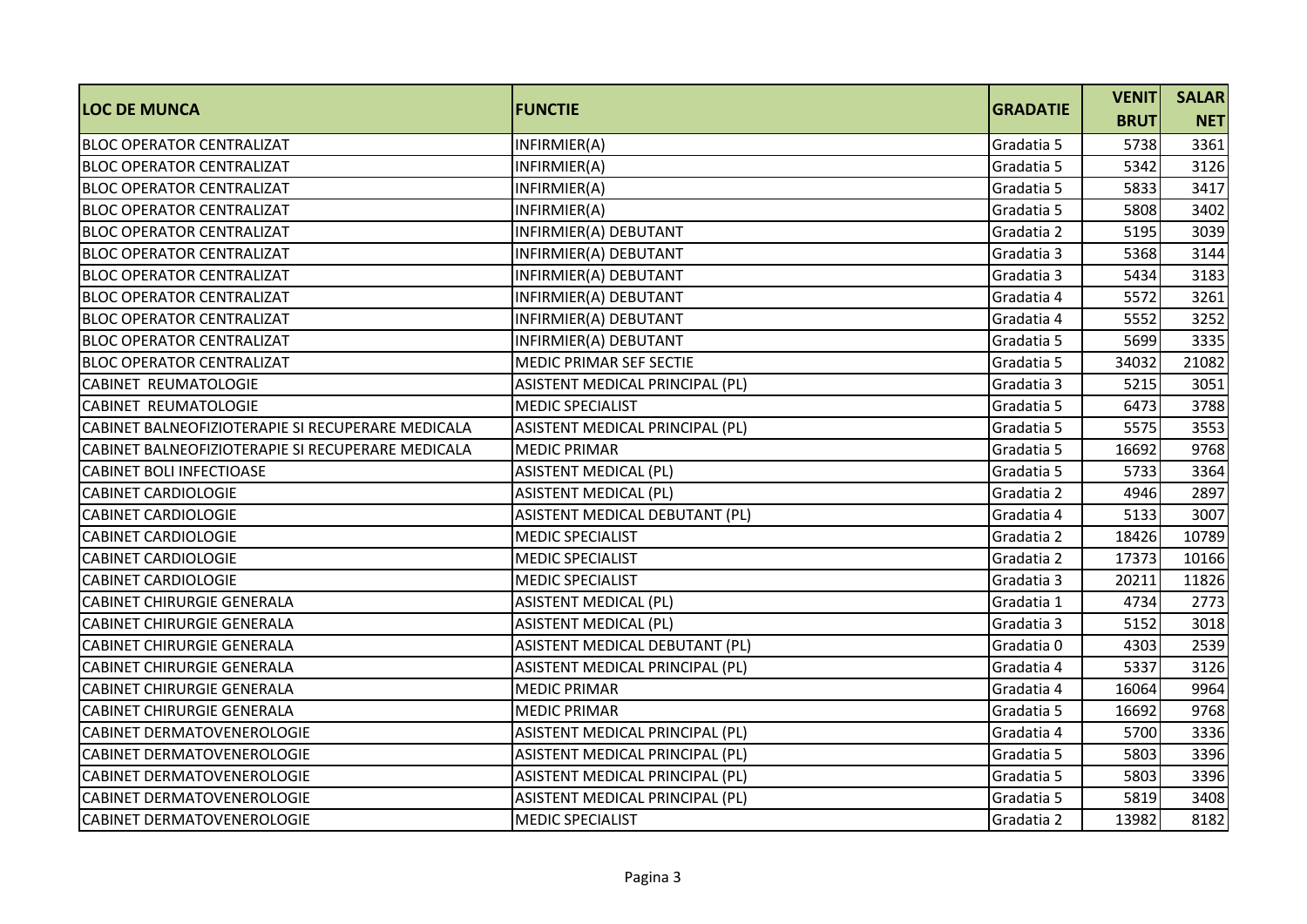| <b>LOC DE MUNCA</b>                           |                                 | <b>GRADATIE</b> | <b>VENIT</b> | <b>SALAR</b> |
|-----------------------------------------------|---------------------------------|-----------------|--------------|--------------|
|                                               | <b>FUNCTIE</b>                  |                 | <b>BRUT</b>  | <b>NET</b>   |
| <b>CABINET DERMATOVENEROLOGIE</b>             | <b>MEDIC SPECIALIST</b>         | Gradatia 3      | 14086        | 8507         |
| <b>CABINET DERMATOVENEROLOGIE</b>             | <b>MEDIC SPECIALIST</b>         | Gradatia 5      | 14157        | 8285         |
| CABINET DIABET ZAHARAT, NUTRITIE SI BOLI MET. | <b>ASISTENT MEDICAL (PL)</b>    | Gradatia 2      | 4923         | 2881         |
| CABINET DIABET ZAHARAT, NUTRITIE SI BOLI MET. | ASISTENT MEDICAL DEBUTANT (PL)  | Gradatia 0      | 4285         | 2507         |
| CABINET DIABET ZAHARAT, NUTRITIE SI BOLI MET. | ASISTENT MEDICAL PRINCIPAL (PL) | Gradatia 5      | 8682         | 5086         |
| CABINET DIABET ZAHARAT, NUTRITIE SI BOLI MET. | <b>MEDIC PRIMAR</b>             | Gradatia 5      | 19653        | 11501        |
| CABINET DIABET ZAHARAT, NUTRITIE SI BOLI MET. | <b>MEDIC SPECIALIST</b>         | Gradatia 2      | 14200        | 8310         |
| <b>CABINET ENDOCRINOLOGIE</b>                 | <b>ASISTENT MEDICAL (PL)</b>    | Gradatia 4      | 5273         | 3089         |
| <b>CABINET ENDOCRINOLOGIE</b>                 | ASISTENT MEDICAL PRINCIPAL (PL) | Gradatia 4      | 5337         | 3123         |
| <b>CABINET ENDOCRINOLOGIE</b>                 | <b>MEDIC SPECIALIST</b>         | Gradatia 2      | 13082        | 7655         |
| <b>CABINET ENDOCRINOLOGIE</b>                 | <b>MEDIC SPECIALIST</b>         | Gradatia 3      | 12724        | 7446         |
| <b>CABINET GASTROENTEROLOGIE</b>              | ASISTENT MEDICAL PRINCIPAL (PL) | Gradatia 2      | 5031         | 2947         |
| <b>CABINET GASTROENTEROLOGIE</b>              | ASISTENT MEDICAL PRINCIPAL (PL) | Gradatia 5      | 5462         | 3199         |
| <b>CABINET GASTROENTEROLOGIE</b>              | <b>MEDIC PRIMAR</b>             | Gradatia 4      | 16673        | 9782         |
| <b>CABINET GASTROENTEROLOGIE</b>              | <b>MEDIC SPECIALIST</b>         | Gradatia 4      | 14127        | 8267         |
| <b>CABINET MEDICINA INTERNA</b>               | ASISTENT MEDICAL PRINCIPAL (PL) | Gradatia 5      | 5572         | 3380         |
| <b>CABINET MEDICINA MUNCII</b>                | ASISTENT MEDICAL PRINCIPAL (PL) | Gradatia 5      | 9115         | 5333         |
| <b>CABINET MEDICINA MUNCII</b>                | <b>MEDIC SPECIALIST</b>         | Gradatia 4      | 12977        | 7602         |
| CABINET MEDICINA SPORTIVA                     | ASISTENT MEDICAL PRINCIPAL (PL) | Gradatia 5      | 5462         | 3196         |
| <b>CABINET MEDICINA SPORTIVA</b>              | ASISTENT MEDICAL PRINCIPAL (PL) | Gradatia 5      | 5462         | 3199         |
| <b>CABINET MEDICINA SPORTIVA</b>              | ASISTENT MEDICAL PRINCIPAL (PL) | Gradatia 5      | 6193         | 4026         |
| <b>CABINET MEDICINA SPORTIVA</b>              | <b>MEDIC PRIMAR</b>             | Gradatia 5      | 19484        | 12665        |
| <b>CABINET NEUROLOGIE</b>                     | ASISTENT MEDICAL PRINCIPAL (PL) | Gradatia 5      | 5477         | 3208         |
| <b>CABINET NEUROLOGIE</b>                     | <b>MEDIC PRIMAR</b>             | Gradatia 5      | 28879        | 16910        |
| <b>CABINET NEUROLOGIE PEDIATRICA</b>          | ASISTENT MEDICAL PRINCIPAL (PL) | Gradatia 4      | 5337         | 3126         |
| <b>CABINET NEUROLOGIE PEDIATRICA</b>          | <b>MEDIC PRIMAR</b>             | Gradatia 5      | 16692        | 9778         |
| CABINET OBSTETRICA - GINECOLOGIE              | ASISTENT MEDICAL DEBUTANT (PL)  | Gradatia 2      | 7692         | 4501         |
| CABINET OBSTETRICA - GINECOLOGIE              | ASISTENT MEDICAL PRINCIPAL (PL) | Gradatia 5      | 5534         | 3242         |
| CABINET OBSTETRICA - GINECOLOGIE              | <b>MEDIC SPECIALIST</b>         | Gradatia 2      | 18705        | 10945        |
| <b>CABINET OFTALMOLOGIE</b>                   | ASISTENT MEDICAL PRINCIPAL (PL) | Gradatia 4      | 5337         | 3126         |
| <b>CABINET OFTALMOLOGIE</b>                   | ASISTENT MEDICAL PRINCIPAL (PL) | Gradatia 4      | 5802         | 3395         |
| <b>CABINET OFTALMOLOGIE</b>                   | <b>MEDIC PRIMAR</b>             | Gradatia 5      | 22827        | 13357        |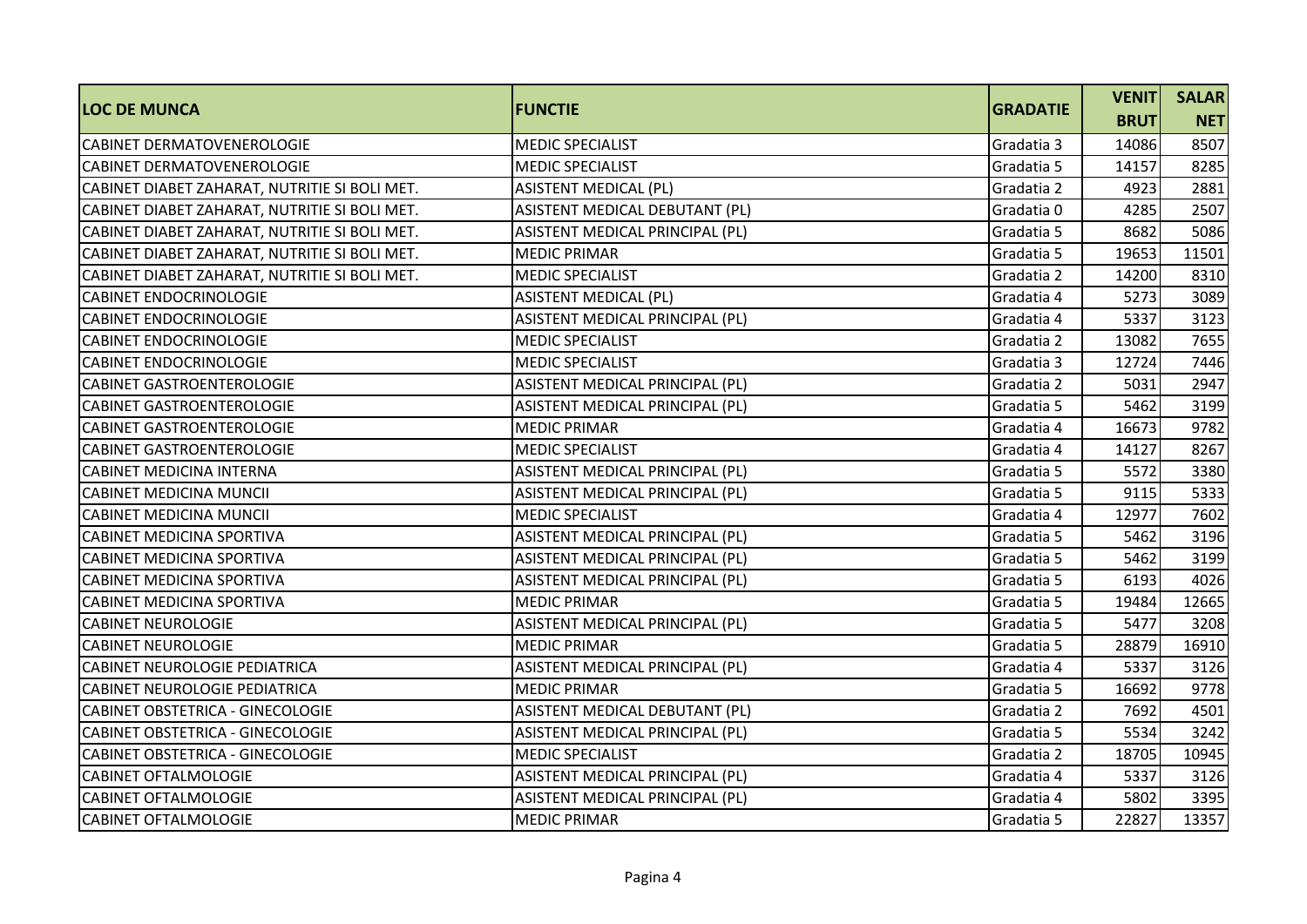| <b>LOC DE MUNCA</b>                  | <b>IFUNCTIE</b>                              | <b>GRADATIE</b> | <b>VENIT</b> | <b>SALAR</b> |
|--------------------------------------|----------------------------------------------|-----------------|--------------|--------------|
|                                      |                                              |                 | <b>BRUT</b>  | <b>NET</b>   |
| <b>CABINET OFTALMOLOGIE</b>          | <b>MEDIC PRIMAR</b>                          | Gradatia 5      | 19324        | 11308        |
| <b>CABINET OFTALMOLOGIE</b>          | <b>MEDIC PRIMAR</b>                          | Gradatia 5      | 20243        | 11845        |
| <b>CABINET ORL</b>                   | <b>ASISTENT MEDICAL (PL)</b>                 | Gradatia 2      | 4923         | 2884         |
| <b>CABINET ORL</b>                   | ASISTENT MEDICAL PRINCIPAL (PL)              | Gradatia 5      | 5462         | 3199         |
| <b>CABINET ORL</b>                   | <b>MEDIC PRIMAR</b>                          | Gradatia 5      | 17083        | 9997         |
| CABINET ORTOPEDIE SI TRAUMATOLOGIE   | <b>ASISTENT MEDICAL (PL)</b>                 | Gradatia 3      | 4751         | 2945         |
| CABINET ORTOPEDIE SI TRAUMATOLOGIE   | ASISTENT MEDICAL PRINCIPAL (PL)              | Gradatia 5      | 5505         | 3221         |
| <b>CABINET PEDIATRIE</b>             | ASISTENT MEDICAL PRINCIPAL (PL)              | Gradatia 5      | 5534         | 3242         |
| <b>CABINET PEDIATRIE</b>             | <b>MEDIC PRIMAR</b>                          | Gradatia 3      | 6184         | 3619         |
| <b>CABINET PEDIATRIE</b>             | <b>MEDIC PRIMAR</b>                          | Gradatia 5      | 26436        | 15469        |
| <b>CABINET PSIHIATRIE</b>            | ASISTENT MEDICAL PRINCIPAL (PL)              | Gradatia 5      | 8477         | 5510         |
| <b>CABINET PSIHIATRIE</b>            | ASISTENT MEDICAL PRINCIPAL (PL)              | Gradatia 5      | 3654         | 2137         |
| <b>CABINET PSIHIATRIE</b>            | ASISTENT MEDICAL PRINCIPAL (SSD)             | Gradatia 5      | 8071         | 4723         |
| <b>CABINET PSIHIATRIE</b>            | ASISTENT MEDICAL PRINCIPAL (SSD) COORDONATOR | Gradatia 5      | 11374        | 6663         |
| <b>CABINET PSIHIATRIE</b>            | <b>MEDIC PRIMAR</b>                          | Gradatia 5      | 30933        | 18101        |
| <b>CABINET PSIHIATRIE INFANTILA</b>  | ASISTENT MEDICAL PRINCIPAL (PL)              | Gradatia 3      | 7301         | 4277         |
| <b>CABINET PSIHIATRIE INFANTILA</b>  | <b>MEDIC PRIMAR</b>                          | Gradatia 4      | 24647        | 14423        |
| <b>CABINET PSIHIATRIE INFANTILA</b>  | PSIHOLOG PRINCIPAL                           | Gradatia 3      | 13037        | 7629         |
| <b>CABINET URGENTE STOMATOLOGICE</b> | ASISTENT MEDICAL (PL) UPU-ATI                | Gradatia 2      | 5091         | 2982         |
| CABINET URGENTE STOMATOLOGICE        | <b>MEDIC UPU-ATI</b>                         | Gradatia 2      | 8062         | 4722         |
| <b>CABINET UROLOGIE</b>              | <b>ASISTENT MEDICAL (PL)</b>                 | Gradatia 1      | 4705         | 2756         |
| <b>CABINET UROLOGIE</b>              | <b>ASISTENT MEDICAL (PL)</b>                 | Gradatia 3      | 5152         | 3015         |
| <b>CABINET UROLOGIE</b>              | <b>MEDIC SPECIALIST</b>                      | Gradatia 5      | 16160        | 9465         |
| <b>CENTRALA TELEFONICA</b>           | <b>TELEFONIST III</b>                        | Gradatia 2      | 3913         | 2363         |
| <b>CENTRALA TELEFONICA</b>           | TELEFONIST III                               | Gradatia 4      | 4127         | 2415         |
| <b>CENTRALA TELEFONICA</b>           | <b>TELEFONIST III</b>                        | Gradatia 5      | 4174         | 2445         |
| <b>CENTRALA TELEFONICA</b>           | TELEFONIST III                               | Gradatia 5      | 4528         | 2650         |
| <b>CENTRALA TELEFONICA</b>           | <b>TELEFONIST III</b>                        | Gradatia 5      | 4477         | 2620         |
| <b>CENTRALE TERMICE</b>              | <b>FOCHIST I</b>                             | Gradatia 5      | 4509         | 2639         |
| <b>CENTRALE TERMICE</b>              | <b>FOCHIST I</b>                             | Gradatia 5      | 4935         | 2887         |
| <b>CENTRALE TERMICE</b>              | <b>FOCHIST I</b>                             | Gradatia 5      | 4509         | 2639         |
| <b>CENTRALE TERMICE</b>              | <b>FOCHIST I</b>                             | Gradatia 5      | 4935         | 2887         |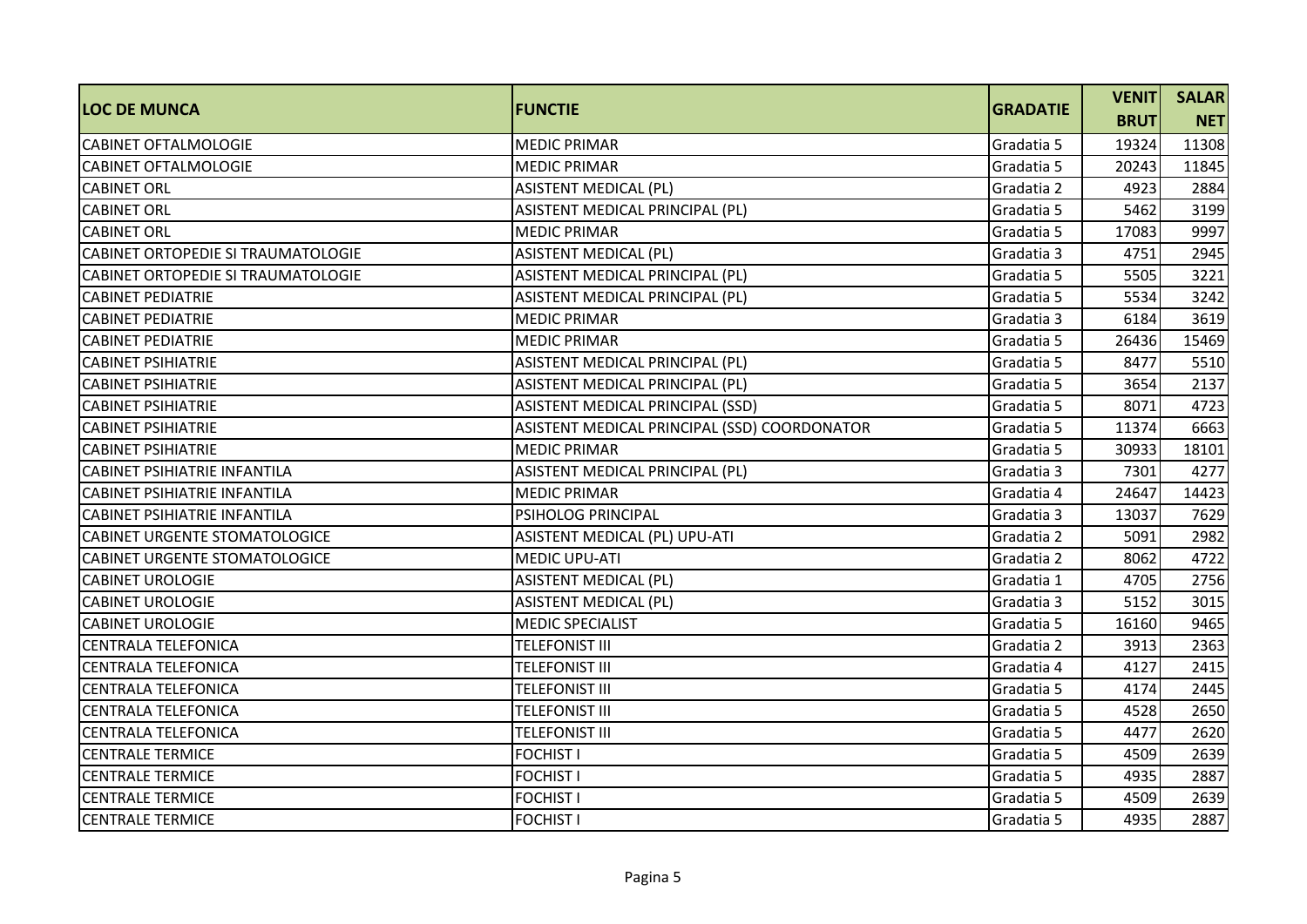| <b>LOC DE MUNCA</b>                | <b>FUNCTIE</b>                        | <b>GRADATIE</b> | <b>VENIT</b> | <b>SALAR</b> |
|------------------------------------|---------------------------------------|-----------------|--------------|--------------|
|                                    |                                       |                 | <b>BRUT</b>  | <b>NET</b>   |
| <b>CENTRALE TERMICE</b>            | <b>FOCHIST I</b>                      | Gradatia 5      | 4088         | 2536         |
| <b>CENTRALE TERMICE</b>            | <b>FOCHIST I</b>                      | Gradatia 5      | 4907         | 2871         |
| <b>CENTRALE TERMICE</b>            | <b>FOCHIST I</b>                      | Gradatia 5      | 4935         | 2887         |
| <b>CENTRALE TERMICE</b>            | <b>FOCHIST I</b>                      | Gradatia 5      | 4509         | 2639         |
| <b>CENTRALE TERMICE</b>            | <b>FOCHIST II</b>                     | Gradatia 3      | 4015         | 2349         |
| CENTRUL DE SANATATE MINTALA        | ASISTENT MEDICAL PRINCIPAL (PL)       | Gradatia 5      | 7654         | 4479         |
| CENTRUL DE SANATATE MINTALA        | ASISTENT MEDICAL PRINCIPAL (PL)       | Gradatia 5      | 7681         | 4495         |
| <b>CENTRUL DE SANATATE MINTALA</b> | ASISTENT MEDICAL PRINCIPAL (PL) - SEF | Gradatia 5      | 9728         | 5749         |
| CENTRUL DE SANATATE MINTALA        | ASISTENT SOCIAL PRINCIPAL             | Gradatia 4      | 7942         | 4647         |
| CENTRUL DE SANATATE MINTALA        | INFIRMIER(A)                          | Gradatia 5      | 6735         | 3941         |
| CENTRUL DE SANATATE MINTALA        | <b>INSTRUCTOR DE ERGOTERAPIE</b>      | Gradatia 4      | 5599         | 3276         |
| CENTRUL DE SANATATE MINTALA        | MEDIC PRIMAR SEF SERVICIU             | Gradatia 4      | 26106        | 15276        |
| CENTRUL DE SANATATE MINTALA        | PSIHOLOG SPECIALIST                   | Gradatia 5      | 11352        | 6643         |
| CENTRUL JUD. DE HEMODIALIZA        | <b>ASISTENT MEDICAL (PL)</b>          | Gradatia 1      | 6875         | 4027         |
| CENTRUL JUD. DE HEMODIALIZA        | ASISTENT MEDICAL PRINCIPAL (PL)       | Gradatia 2      | 7391         | 4329         |
| CENTRUL JUD. DE HEMODIALIZA        | ASISTENT MEDICAL PRINCIPAL (PL)       | Gradatia 2      | 7249         | 4247         |
| CENTRUL JUD. DE HEMODIALIZA        | ASISTENT MEDICAL PRINCIPAL (PL)       | Gradatia 2      | 7405         | 4628         |
| CENTRUL JUD. DE HEMODIALIZA        | ASISTENT MEDICAL PRINCIPAL (PL)       | Gradatia 2      | 7263         | 4359         |
| CENTRUL JUD. DE HEMODIALIZA        | ASISTENT MEDICAL PRINCIPAL (PL)       | Gradatia 2      | 7462         | 4371         |
| CENTRUL JUD. DE HEMODIALIZA        | ASISTENT MEDICAL PRINCIPAL (PL)       | Gradatia 5      | 9329         | 6064         |
| CENTRUL JUD. DE HEMODIALIZA        | ASISTENT MEDICAL PRINCIPAL (PL)       | Gradatia 5      | 8173         | 4788         |
| CENTRUL JUD. DE HEMODIALIZA        | ASISTENT MEDICAL PRINCIPAL (PL)       | Gradatia 5      | 8253         | 4835         |
| CENTRUL JUD. DE HEMODIALIZA        | ASISTENT MEDICAL PRINCIPAL (PL)       | Gradatia 5      | 8020         | 4698         |
| CENTRUL JUD. DE HEMODIALIZA        | ASISTENT MEDICAL PRINCIPAL (PL) - SEF | Gradatia 5      | 9836         | 5762         |
| CENTRUL JUD. DE HEMODIALIZA        | ASISTENT MEDICAL PRINCIPAL (SSD)      | Gradatia 4      | 8409         | 4921         |
| CENTRUL JUD. DE HEMODIALIZA        | INFIRMIER(A)                          | Gradatia 5      | 5596         | 3278         |
| CENTRUL JUD. DE HEMODIALIZA        | INFIRMIER(A) DEBUTANT                 | Gradatia 1      | 4878         | 2857         |
| CENTRUL JUD. DE HEMODIALIZA        | INFIRMIER(A) DEBUTANT                 | Gradatia 2      | 4972         | 2910         |
| CENTRUL JUD. DE HEMODIALIZA        | INFIRMIER(A) DEBUTANT                 | Gradatia 5      | 5582         | 3270         |
| CENTRUL JUD. DE HEMODIALIZA        | <b>INGINER MEDICAL SPECIALIST</b>     | Gradatia 5      | 8168         | 4780         |
| CENTRUL JUD. DE HEMODIALIZA        | <b>INGRIJITOARE</b>                   | Gradatia 2      | 1542         | 902          |
| CENTRUL JUD. DE HEMODIALIZA        | <b>MEDIC PRIMAR</b>                   | Gradatia 3      | 25705        | 15059        |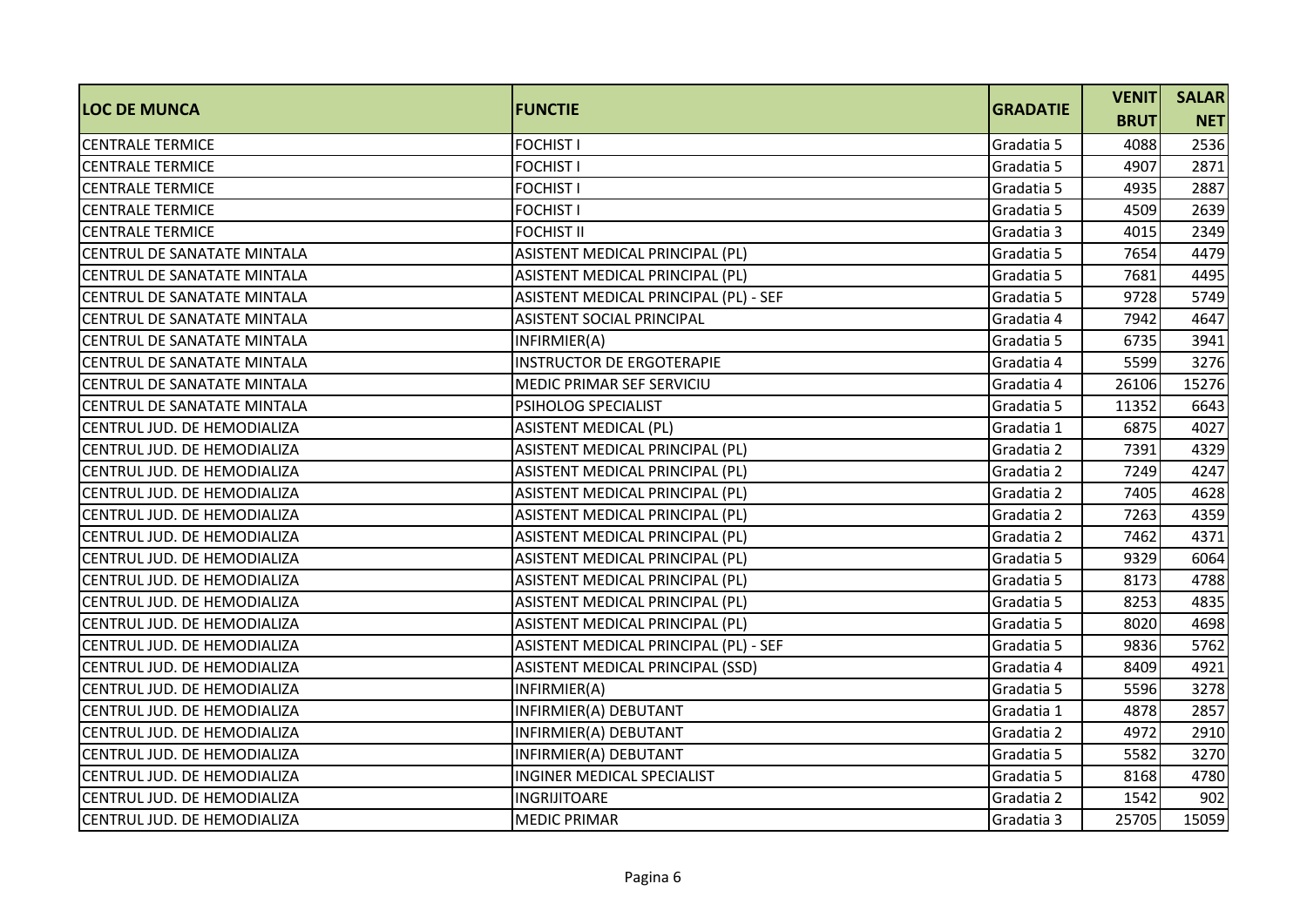| <b>LOC DE MUNCA</b>                           | <b>FUNCTIE</b>                              | <b>GRADATIE</b> | <b>VENIT</b> | <b>SALAR</b> |
|-----------------------------------------------|---------------------------------------------|-----------------|--------------|--------------|
|                                               |                                             |                 | <b>BRUT</b>  | <b>NET</b>   |
| CENTRUL JUD. DE HEMODIALIZA                   | <b>MEDIC PRIMAR</b>                         | Gradatia 3      | 22870        | 13397        |
| CENTRUL JUD. DE HEMODIALIZA                   | <b>MEDIC REZIDENT AN IV</b>                 | Gradatia 2      | 7183         | 4203         |
| CENTRUL JUD. DE HEMODIALIZA                   | <b>MEDIC SPECIALIST</b>                     | Gradatia 2      | 101          | 66           |
| CENTRUL JUD. DE HEMODIALIZA                   | PSIHOLOG PRACTICANT                         | Gradatia 5      | 10577        | 6196         |
| CENTRUL JUD. DE HEMODIALIZA                   | TEHN.S.UT.MED. PRINCIPAL                    | Gradatia 5      | 3297         | 1940         |
| CENTRUL JUD.SANAT.REPROD.PLANIF.FAM.          | ASISTENT MEDICAL PRINCIPAL (PL)             | Gradatia 5      | 4819         | 3007         |
| CENTRUL JUD.SANAT.REPROD.PLANIF.FAM.          | ASISTENT MEDICAL PRINCIPAL (PL)             | Gradatia 5      | 5462         | 3199         |
| CENTRUL JUD.SANAT.REPROD.PLANIF.FAM.          | INGRIJITOARE                                | Gradatia 4      | 3315         | 1948         |
| CENTRUL JUD.SANAT.REPROD.PLANIF.FAM.          | <b>INGRIJITOARE</b>                         | Gradatia 5      | 3148         | 1941         |
| CENTRUL JUD.SANAT.REPROD.PLANIF.FAM.          | <b>MEDIC SPECIALIST</b>                     | Gradatia 5      | 23116        | 13527        |
| CENTRUL JUD.SANAT.REPROD.PLANIF.FAM.          | <b>MEDIC SPECIALIST</b>                     | Gradatia 5      | 13646        | 7985         |
| CHIRURGIE GENERALA-SALA DE PANSAMENT          | ASISTENT MEDICAL PRINCIPAL (PL)             | Gradatia 5      | 6503         | 3809         |
| CHIRURGIE GENERALA-SALA DE PANSAMENT          | ASISTENT MEDICAL PRINCIPAL (PL)             | Gradatia 5      | 6438         | 3771         |
| <b>COMITET DIRECTOR</b>                       | <b>DIRECTOR DE INGRIJIRI</b>                | Gradatia 5      | 14068        | 8237         |
| <b>COMITET DIRECTOR</b>                       | DIRECTOR FINANCIAR CONTABIL                 | Gradatia 5      | 21023        | 12690        |
| <b>COMITET DIRECTOR</b>                       | <b>DIRECTOR MEDICAL</b>                     | Gradatia 4      | 22623        | 13239        |
| <b>COMITET DIRECTOR</b>                       | <b>MANAGER</b>                              | Gradatia 5      | 28803        | 16856        |
| <b>ALTI DIRECTORI</b>                         | DIRECTOR ADMINISTRATIV GRAD II              | Gradatia 5      | 18824        | 11016        |
| COMP. ANALIZE BUGETARE, PROGRAME              | ECONOMIST SPECIALIST I A                    | Gradatia 4      | 7504         | 4392         |
| COMP. ANALIZE BUGETARE, PROGRAME              | ECONOMIST SPECIALIST I A                    | Gradatia 4      | 7573         | 4437         |
| COMP. ANALIZE BUGETARE, PROGRAME              | ECONOMIST SPECIALIST I A                    | Gradatia 4      | 9056         | 5299         |
| COMP. DIABET ZAHARAT, NUTRITIE SI BOLI METAB. | <b>ASISTENT MEDICAL (S)</b>                 | Gradatia 1      | 5396         | 3157         |
| COMP. DIABET ZAHARAT, NUTRITIE SI BOLI METAB. | ASISTENT MEDICAL DEBUTANT (PL)              | Gradatia 5      | 6621         | 3879         |
| COMP. DIABET ZAHARAT, NUTRITIE SI BOLI METAB. | ASISTENT MEDICAL PRINCIPAL (PL)             | Gradatia 4      | 6869         | 4024         |
| COMP. DIABET ZAHARAT, NUTRITIE SI BOLI METAB. | ASISTENT MEDICAL PRINCIPAL (PL)             | Gradatia 4      | 6796         | 3977         |
| COMP. DIABET ZAHARAT, NUTRITIE SI BOLI METAB. | ASISTENT MEDICAL PRINCIPAL (PL)             | Gradatia 5      | 7033         | 4116         |
| COMP. DIABET ZAHARAT, NUTRITIE SI BOLI METAB. | ASISTENT MEDICAL PRINCIPAL (PL)             | Gradatia 5      | 7130         | 4176         |
| COMP. DIABET ZAHARAT, NUTRITIE SI BOLI METAB. | ASISTENT MEDICAL PRINCIPAL (PL) COORDONATOR | Gradatia 5      | 7319         | 4283         |
| COMP. DIABET ZAHARAT, NUTRITIE SI BOLI METAB. | INFIRMIER(A)                                | Gradatia 4      | 4584         | 2686         |
| COMP. DIABET ZAHARAT, NUTRITIE SI BOLI METAB. | INFIRMIER(A)                                | Gradatia 5      | 4702         | 2754         |
| COMP. DIABET ZAHARAT, NUTRITIE SI BOLI METAB. | INFIRMIER(A)                                | Gradatia 5      | 4699         | 2749         |
| COMP. DIABET ZAHARAT, NUTRITIE SI BOLI METAB. | INFIRMIER(A)                                | Gradatia 5      | 4769         | 2791         |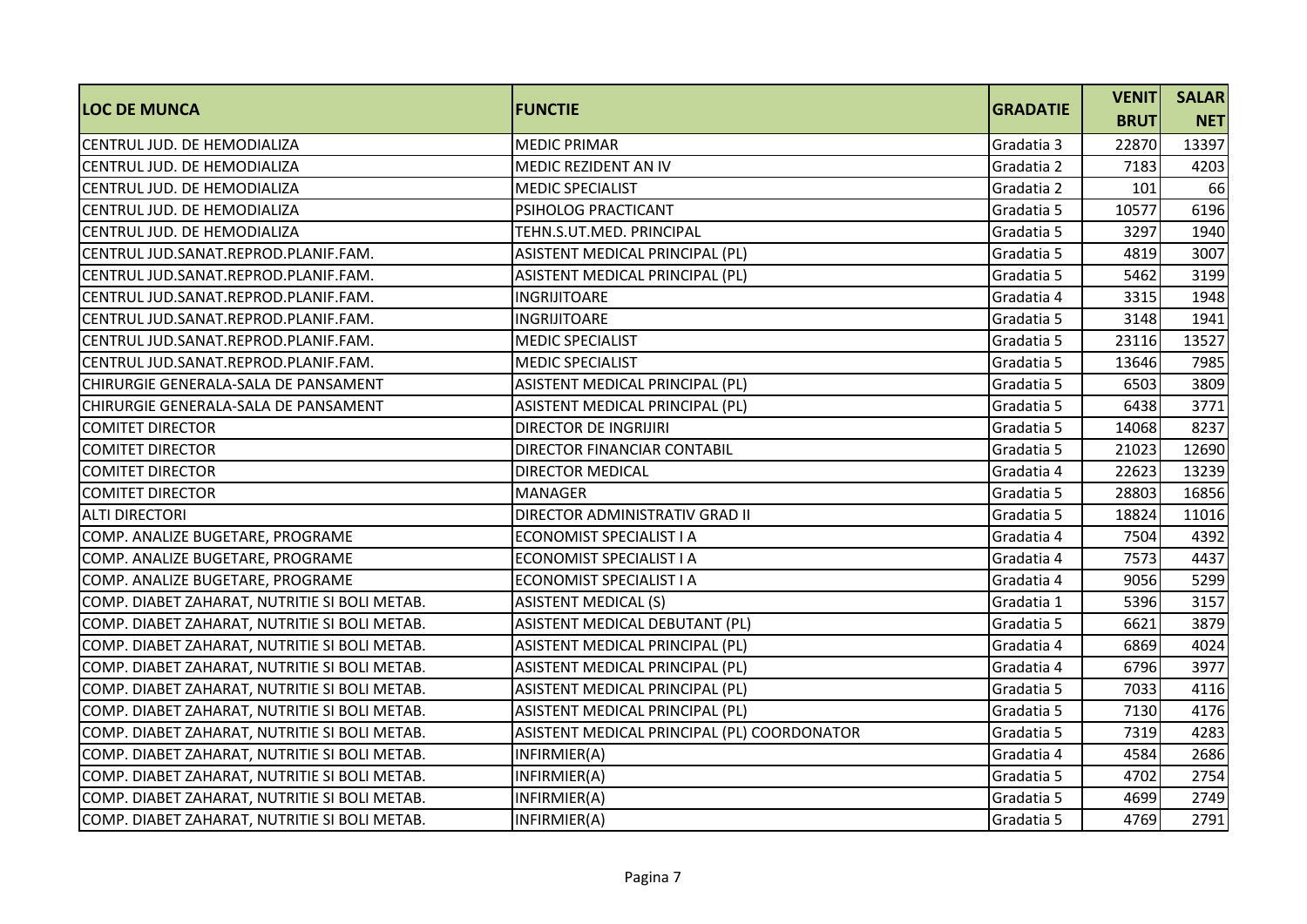| <b>LOC DE MUNCA</b>                           | <b>FUNCTIE</b>                                   | <b>GRADATIE</b> | <b>VENIT</b> | <b>SALAR</b> |
|-----------------------------------------------|--------------------------------------------------|-----------------|--------------|--------------|
|                                               |                                                  |                 | <b>BRUT</b>  | <b>NET</b>   |
| COMP. DIABET ZAHARAT, NUTRITIE SI BOLI METAB. | INFIRMIER(A)                                     | Gradatia 5      | 4636         | 2713         |
| COMP. DIABET ZAHARAT, NUTRITIE SI BOLI METAB. | INFIRMIER(A) DEBUTANT                            | Gradatia 3      | 4536         | 2654         |
| COMP. DIABET ZAHARAT, NUTRITIE SI BOLI METAB. | <b>MEDIC SPECIALIST</b>                          | Gradatia 2      | 6259         | 3662         |
| COMP. ENDOSCOPIE-ECOGRAFIE                    | ASISTENT MEDICAL DEBUTANT (PL)                   | Gradatia 0      | 4314         | 2524         |
| COMP. ENDOSCOPIE-ECOGRAFIE                    | ASISTENT MEDICAL PRINCIPAL (PL)                  | Gradatia 5      | 5462         | 3199         |
| COMP. ENDOSCOPIE-ECOGRAFIE                    | INFIRMIER(A) DEBUTANT                            | Gradatia 4      | 3649         | 2135         |
| <b>COMP. INTERNARI BOLNAVI</b>                | ASISTENT MEDICAL PRINCIPAL (PL)                  | Gradatia 3      | 5408         | 3509         |
| <b>COMP. INTERNARI BOLNAVI</b>                | ASISTENT MEDICAL PRINCIPAL (PL)                  | Gradatia 4      | 5494         | 3650         |
| <b>COMP. INTERNARI BOLNAVI</b>                | ASISTENT MEDICAL PRINCIPAL (PL)                  | Gradatia 5      | 5803         | 3399         |
| COMP. INTERNARI BOLNAVI                       | ASISTENT MEDICAL PRINCIPAL (PL) COORDONATOR      | Gradatia 5      | 7319         | 4287         |
| <b>COMP. INTERNARI BOLNAVI</b>                | <b>REGISTRATOR MEDICAL PRINCIPAL</b>             | Gradatia 5      | 4526         | 2650         |
| COMP. INTRETINERE, REP. APARATURA MEDICALA    | <b>BIOINGINER MEDICAL</b>                        | Gradatia 1      | 4963         | 2904         |
| COMP. INTRETINERE, REP. APARATURA MEDICALA    | ELECTROMECANIC AUTOMATIZARI SI TELECOMUNICATII I | Gradatia 5      | 4100         | 2399         |
| COMP. INTRETINERE, REP. APARATURA MEDICALA    | <b>INGINER MEDICAL SPECIALIST</b>                | Gradatia 5      | 1276         | 747          |
| COMP. INTRETINERE, REP. APARATURA MEDICALA    | TEHN.S.UT.MED. PRINCIPAL                         | Gradatia 5      | 4567         | 2672         |
| COMP. PAZA                                    | <b>PAZNIC</b>                                    | Gradatia 1      | 3491         | 2047         |
| <b>COMP. PAZA</b>                             | <b>PAZNIC</b>                                    | Gradatia 3      | 3750         | 2194         |
| COMP. PAZA                                    | <b>PAZNIC</b>                                    | Gradatia 3      | 3846         | 2250         |
| <b>COMP. PAZA</b>                             | <b>PAZNIC</b>                                    | Gradatia 3      | 3822         | 2236         |
| <b>COMP. PAZA</b>                             | <b>PAZNIC</b>                                    | Gradatia 3      | 3822         | 2239         |
| <b>COMP. PAZA</b>                             | <b>PAZNIC</b>                                    | Gradatia 4      | 3061         | 1808         |
| <b>COMP. PAZA</b>                             | <b>PAZNIC</b>                                    | Gradatia 4      | 3933         | 2302         |
| COMP. PAZA                                    | <b>PAZNIC</b>                                    | Gradatia 4      | 3654         | 2140         |
| COMP. PAZA                                    | <b>PAZNIC</b>                                    | Gradatia 5      | 4022         | 2353         |
| COMP. PAZA                                    | <b>PAZNIC</b>                                    | Gradatia 5      | 3611         | 2113         |
| COMP. PAZA                                    | <b>PAZNIC</b>                                    | Gradatia 5      | 6983         | 4212         |
| <b>COMP. PAZA</b>                             | <b>PAZNIC</b>                                    | Gradatia 5      | 4022         | 2353         |
| COMP. PAZA                                    | <b>PAZNIC</b>                                    | Gradatia 5      | 3867         | 2432         |
| <b>COMP. PAZA</b>                             | <b>PAZNIC</b>                                    | Gradatia 5      | 3170         | 1937         |
| COMP. PAZA                                    | <b>PAZNIC</b>                                    | Gradatia 5      | 3862         | 2260         |
| COMP. PAZA                                    | <b>PAZNIC</b>                                    | Gradatia 5      | 3895         | 2279         |
| <b>COMP. PAZA</b>                             | <b>PAZNIC</b>                                    | Gradatia 5      | 4022         | 2353         |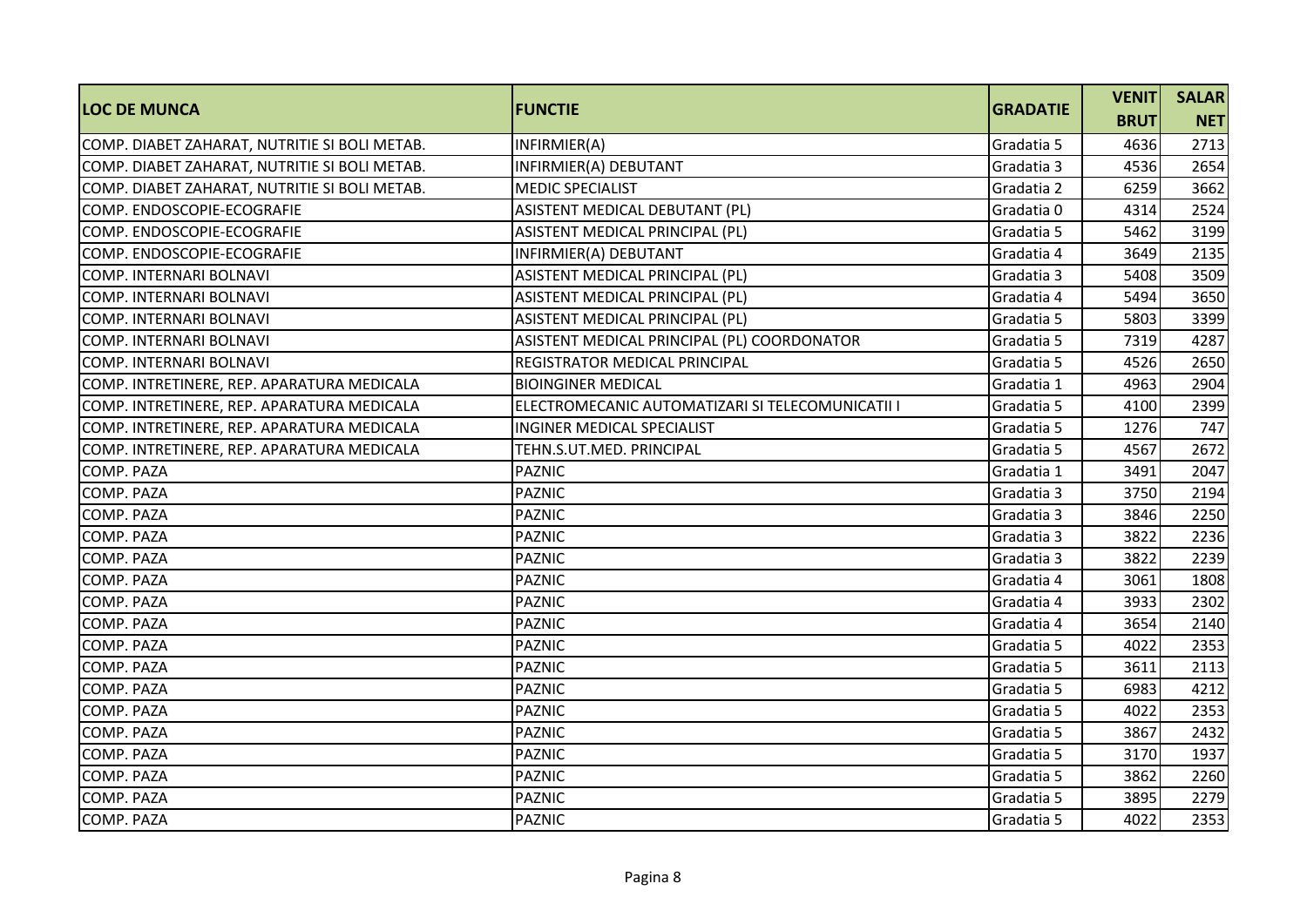| <b>LOC DE MUNCA</b>                     | <b>FUNCTIE</b>                              | <b>GRADATIE</b> | <b>VENIT</b> | <b>SALAR</b> |
|-----------------------------------------|---------------------------------------------|-----------------|--------------|--------------|
|                                         |                                             |                 | <b>BRUT</b>  | <b>NET</b>   |
| COMP. PAZA                              | <b>PAZNIC</b>                               | Gradatia 5      | 3946         | 2311         |
| COMP. PAZA                              | <b>PAZNIC</b>                               | Gradatia 5      | 3979         | 2328         |
| <b>COMP. PAZA</b>                       | <b>PAZNIC</b>                               | Gradatia 5      | 3997         | 2341         |
| COMP. PAZA                              | <b>PAZNIC</b>                               | Gradatia 5      | 3954         | 2314         |
| COMP. PAZA                              | <b>PAZNIC</b>                               | Gradatia 5      | 3377         | 2288         |
| COMP. PAZA                              | <b>PAZNIC</b>                               | Gradatia 5      | 4022         | 2356         |
| <b>COMP. PAZA</b>                       | <b>PAZNIC</b>                               | Gradatia 5      | 4022         | 2353         |
| COMP. PAZA                              | <b>PAZNIC</b>                               | Gradatia 5      | 4022         | 2353         |
| <b>COMP. PAZA</b>                       | PAZNIC SEF FORMATIE PAZA                    | Gradatia 5      | 5539         | 3241         |
| COMPARTIMENT OFTALMOLOGIE               | <b>ASISTENT MEDICAL (PL)</b>                | Gradatia 4      | 6647         | 3893         |
| COMPARTIMENT OFTALMOLOGIE               | ASISTENT MEDICAL PRINCIPAL (PL)             | Gradatia 2      | 6407         | 3753         |
| COMPARTIMENT OFTALMOLOGIE               | ASISTENT MEDICAL PRINCIPAL (PL)             | Gradatia 5      | 7168         | 4199         |
| COMPARTIMENT OFTALMOLOGIE               | ASISTENT MEDICAL PRINCIPAL (PL)             | Gradatia 5      | 7168         | 4199         |
| COMPARTIMENT OFTALMOLOGIE               | ASISTENT MEDICAL PRINCIPAL (PL)             | Gradatia 5      | 7033         | 4120         |
| COMPARTIMENT OFTALMOLOGIE               | ASISTENT MEDICAL PRINCIPAL (PL) COORDONATOR | Gradatia 5      | 7319         | 4287         |
| COMPARTIMENT OFTALMOLOGIE               | INFIRMIER(A)                                | Gradatia 5      | 4401         | 2578         |
| COMPARTIMENT OFTALMOLOGIE               | INFIRMIER(A)                                | Gradatia 5      | 4426         | 2589         |
| COMPARTIMENT OFTALMOLOGIE               | INFIRMIER(A)                                | Gradatia 5      | 4414         | 2586         |
| COMPARTIMENT OFTALMOLOGIE               | INFIRMIER(A) DEBUTANT                       | Gradatia 5      | 4316         | 2528         |
| COMPARTIMENT OFTALMOLOGIE               | <b>MEDIC PRIMAR</b>                         | Gradatia 4      | 24281        | 14208        |
| COMPARTIMENT OFTALMOLOGIE               | <b>MEDIC PRIMAR</b>                         | Gradatia 5      | 21384        | 12513        |
| COMPARTIMENT ASISTENTA SOCIALA          | <b>ASISTENT SOCIAL PRINCIPAL</b>            | Gradatia 4      | 5585         | 3268         |
| COMPARTIMENT AUDIT PUBLIC INTERN        | <b>AUDITOR GR. I</b>                        | Gradatia 4      | 11165        | 6924         |
| <b>COMPARTIMENT AUDIT PUBLIC INTERN</b> | <b>AUDITOR GR. I</b>                        | Gradatia 5      | 9488         | 5552         |
| <b>COMPARTIMENT CULTE</b>               | <b>PREOT DEBUTANT</b>                       | Gradatia 2      | 5605         | 3280         |
| <b>COMPARTIMENT CULTE</b>               | <b>PREOT GR. I</b>                          | Gradatia 5      | 4968         | 2907         |
| <b>COMPARTIMENT CULTE</b>               | <b>PREOT GR. I</b>                          | Gradatia 5      | 4968         | 2907         |
| <b>COMPARTIMENT DIETETICA</b>           | ASISTENT MEDICAL PRINCIPAL (PL)             | Gradatia 3      | 5679         | 3323         |
| <b>COMPARTIMENT INFORMATIC</b>          | <b>ANALIST PROGR. I A</b>                   | Gradatia 3      | 9650         | 5647         |
| COMPARTIMENT INFORMATIC                 | <b>INGINER DE SISTEM I</b>                  | Gradatia 2      | 7519         | 4400         |
| <b>COMPARTIMENT INFORMATIC</b>          | <b>INGINER DE SISTEM II</b>                 | Gradatia 1      | 4366         | 2554         |
| COMPARTIMENT OFTALMOLOGIE-BLOC OPERATOR | <b>ASISTENT MEDICAL (PL)</b>                | Gradatia 2      | 7062         | 4137         |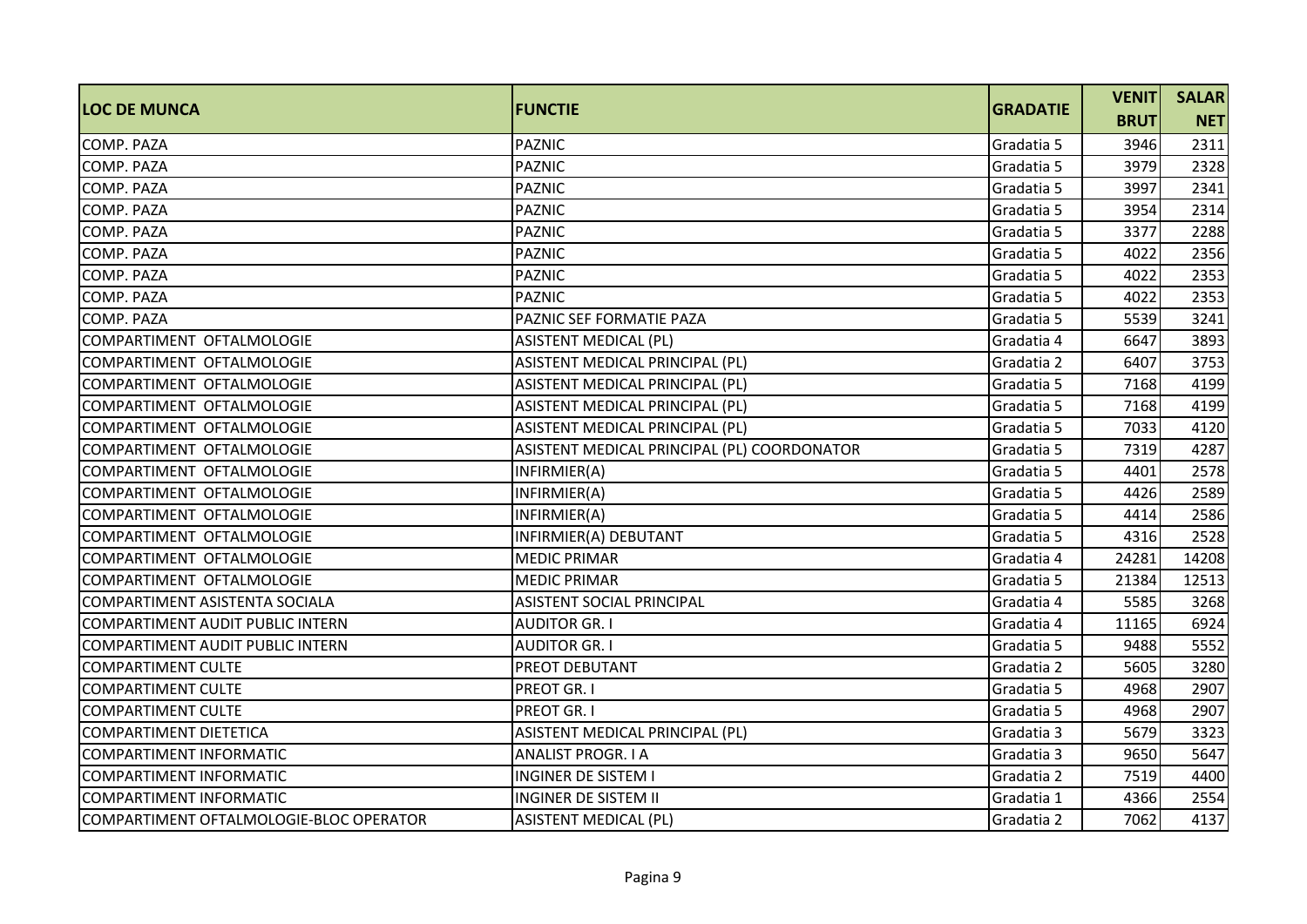| <b>LOC DE MUNCA</b>                              | <b>FUNCTIE</b>                              | <b>GRADATIE</b> | <b>VENIT</b> | <b>SALAR</b> |
|--------------------------------------------------|---------------------------------------------|-----------------|--------------|--------------|
|                                                  |                                             |                 | <b>BRUT</b>  | <b>NET</b>   |
| COMPARTIMENT OFTALMOLOGIE-BLOC OPERATOR          | ASISTENT MEDICAL PRINCIPAL (PL)             | Gradatia 2      | 6970         | 4083         |
| COMPARTIMENT OFTALMOLOGIE-BLOC OPERATOR          | ASISTENT MEDICAL PRINCIPAL (PL)             | Gradatia 3      | 7376         | 4320         |
| COMPARTIMENT OFTALMOLOGIE-BLOC OPERATOR          | INFIRMIER(A)                                | Gradatia 5      | 5585         | 3671         |
| COMPARTIMENT SECURITATEA MUNCII, PSI SI SIT.URG. | <b>ECONOMIST GRAD II</b>                    | Gradatia 1      | 5153         | 3019         |
| COMPARTIMENT SECURITATEA MUNCII, PSI SI SIT.URG. | <b>TEHNICIAN I A</b>                        | Gradatia 5      | 4435         | 2595         |
| <b>COMPARTIMENT UROLOGIE</b>                     | <b>ASISTENT MEDICAL (PL)</b>                | Gradatia 1      | 5814         | 3406         |
| <b>COMPARTIMENT UROLOGIE</b>                     | <b>ASISTENT MEDICAL (PL)</b>                | Gradatia 4      | 6665         | 3904         |
| <b>COMPARTIMENT UROLOGIE</b>                     | ASISTENT MEDICAL DEBUTANT (PL)              | Gradatia 0      | 4566         | 2674         |
| <b>COMPARTIMENT UROLOGIE</b>                     | ASISTENT MEDICAL DEBUTANT (PL)              | Gradatia 0      | 5191         | 3041         |
| <b>COMPARTIMENT UROLOGIE</b>                     | <b>ASISTENT MEDICAL DEBUTANT (S)</b>        | Gradatia 0      | 5293         | 3101         |
| <b>COMPARTIMENT UROLOGIE</b>                     | ASISTENT MEDICAL PRINCIPAL (PL)             | Gradatia 5      | 7130         | 4176         |
| <b>COMPARTIMENT UROLOGIE</b>                     | ASISTENT MEDICAL PRINCIPAL (PL)             | Gradatia 5      | 7025         | 4115         |
| <b>COMPARTIMENT UROLOGIE</b>                     | ASISTENT MEDICAL PRINCIPAL (PL) COORDONATOR | Gradatia 5      | 7393         | 4331         |
| <b>COMPARTIMENT UROLOGIE</b>                     | INFIRMIER(A)                                | Gradatia 5      | 4730         | 2770         |
| <b>COMPARTIMENT UROLOGIE</b>                     | INFIRMIER(A)                                | Gradatia 5      | 4769         | 2794         |
| COMPARTIMENT UROLOGIE                            | INFIRMIER(A)                                | Gradatia 5      | 4909         | 2876         |
| <b>COMPARTIMENT UROLOGIE</b>                     | INFIRMIER(A) DEBUTANT                       | Gradatia 3      | 4493         | 2632         |
| <b>COMPARTIMENT UROLOGIE</b>                     | INFIRMIER(A) DEBUTANT                       | Gradatia 4      | 4505         | 2639         |
| <b>COMPARTIMENT UROLOGIE</b>                     | <b>MEDIC PRIMAR</b>                         | Gradatia 4      | 20870        | 12221        |
| <b>COMPARTIMENT UROLOGIE</b>                     | <b>MEDIC PRIMAR</b>                         | Gradatia 4      | 19757        | 11569        |
| <b>COMPARTIMENT UROLOGIE</b>                     | MEDIC PRIMAR COORDONATOR                    | Gradatia 3      | 21808        | 12773        |
| <b>COMPARTIMENT UROLOGIE</b>                     | <b>MEDIC SPECIALIST</b>                     | Gradatia 2      | 15209        | 8907         |
| CONSILIU DE ADMINISTRATIE                        | <b>INVITAT</b>                              |                 | 180          | 105          |
| CONSILIU DE ADMINISTRATIE                        | <b>INVITAT</b>                              |                 | 180          | 117          |
| CONSILIU DE ADMINISTRATIE                        | <b>INVITAT</b>                              |                 | 180          | 105          |
| <b>CONSILIU DE ADMINISTRATIE</b>                 | <b>INVITAT</b>                              |                 | 180          | 105          |
| <b>CONSILIU DE ADMINISTRATIE</b>                 | <b>MEMBRU</b>                               |                 | 180          | 105          |
| <b>CONSILIU DE ADMINISTRATIE</b>                 | <b>MEMBRU</b>                               |                 | 180          | 117          |
| <b>CONSILIU DE ADMINISTRATIE</b>                 | <b>MEMBRU</b>                               |                 | 180          | 117          |
| <b>CONSILIU DE ADMINISTRATIE</b>                 | PRESEDINTE                                  |                 | 180          | 105          |
| <b>CONSILIU DE ADMINISTRATIE</b>                 | <b>SECRETAR</b>                             |                 | 180          | 105          |
| DEPOZIT TEMPORAR DESEURI MEDICALE PERICULOASE    | <b>MECANIC I</b>                            | Gradatia 4      | 3834         | 2244         |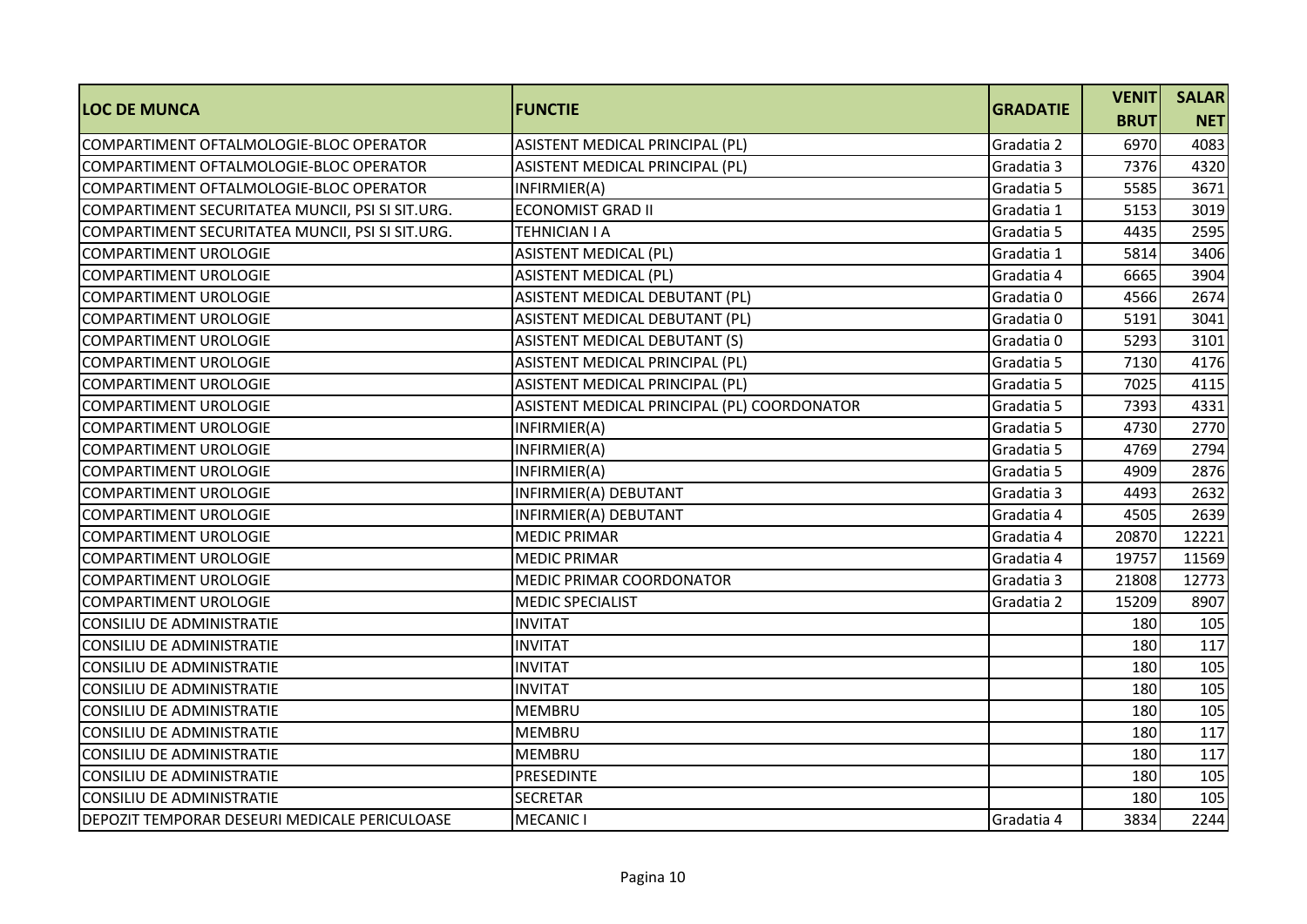| <b>LOC DE MUNCA</b>                           | <b>FUNCTIE</b>                              | <b>GRADATIE</b> | <b>VENIT</b> | <b>SALAR</b> |
|-----------------------------------------------|---------------------------------------------|-----------------|--------------|--------------|
|                                               |                                             |                 | <b>BRUT</b>  | <b>NET</b>   |
| DEPOZIT TEMPORAR DESEURI MEDICALE PERICULOASE | <b>MUNCITOR NECAL.</b>                      | Gradatia 2      | 2823         | 1676         |
| <b>DESERVIRE LIFTURI</b>                      | LIFTIER I                                   | Gradatia 4      | 4666         | 2730         |
| <b>DESERVIRE LIFTURI</b>                      | <b>LIFTIER I</b>                            | Gradatia 5      | 4865         | 2847         |
| <b>DESERVIRE LIFTURI</b>                      | LIFTIER I                                   | Gradatia 5      | 4821         | 2822         |
| <b>DESERVIRE LIFTURI</b>                      | <b>LIFTIER III</b>                          | Gradatia 2      | 4060         | 2376         |
| <b>DESERVIRE LIFTURI</b>                      | <b>LIFTIER III</b>                          | Gradatia 4      | 4421         | 2587         |
| <b>DESERVIRE LIFTURI</b>                      | <b>LIFTIER III</b>                          | Gradatia 5      | 4490         | 2627         |
| <b>DESERVIRE LIFTURI</b>                      | LIFTIER IV                                  | Gradatia 1      | 3919         | 2293         |
| <b>DESERVIRE LIFTURI</b>                      | <b>LIFTIER IV</b>                           | Gradatia 4      | 4286         | 2507         |
| <b>DESERVIRE LIFTURI</b>                      | <b>LIFTIER IV</b>                           | Gradatia 5      | 4368         | 2559         |
| DISPENSAR PNEUMOFTIZIOLOGIE SI PNEUMOLOGIE    | ASISTENT MEDICAL PRINCIPAL (PL)             | Gradatia 5      | 8356         | 4895         |
| DISPENSAR PNEUMOFTIZIOLOGIE SI PNEUMOLOGIE    | ASISTENT MEDICAL PRINCIPAL (PL)             | Gradatia 5      | 7928         | 4665         |
| DISPENSAR PNEUMOFTIZIOLOGIE SI PNEUMOLOGIE    | ASISTENT MEDICAL PRINCIPAL (PL)             | Gradatia 5      | 8055         | 5153         |
| DISPENSAR PNEUMOFTIZIOLOGIE SI PNEUMOLOGIE    | ASISTENT MEDICAL PRINCIPAL (PL)             | Gradatia 5      | 7897         | 4626         |
| DISPENSAR PNEUMOFTIZIOLOGIE SI PNEUMOLOGIE    | ASISTENT MEDICAL PRINCIPAL (PL)             | Gradatia 5      | 7897         | 4621         |
| DISPENSAR PNEUMOFTIZIOLOGIE SI PNEUMOLOGIE    | ASISTENT MEDICAL PRINCIPAL (PL)             | Gradatia 5      | 8039         | 4704         |
| DISPENSAR PNEUMOFTIZIOLOGIE SI PNEUMOLOGIE    | <b>INGRIJITOARE</b>                         | Gradatia 5      | 4891         | 2862         |
| DISPENSAR PNEUMOFTIZIOLOGIE SI PNEUMOLOGIE    | <b>MEDIC PRIMAR</b>                         | Gradatia 5      | 20425        | 13696        |
| <b>FARMACIA CU CIRCUIT INCHIS</b>             | <b>ASISTENT MEDICAL (PL)</b>                | Gradatia 4      | 5575         | 3262         |
| FARMACIA CU CIRCUIT INCHIS                    | <b>ASISTENT MEDICAL (PL)</b>                | Gradatia 5      | 5698         | 3337         |
| <b>FARMACIA CU CIRCUIT INCHIS</b>             | <b>ASISTENT MEDICAL (PL)</b>                | Gradatia 5      | 5707         | 3339         |
| <b>FARMACIA CU CIRCUIT INCHIS</b>             | <b>ASISTENT MEDICAL (PL)</b>                | Gradatia 5      | 5752         | 3366         |
| FARMACIA CU CIRCUIT INCHIS                    | ASISTENT MEDICAL PRINCIPAL (PL)             | Gradatia 3      | 5521         | 3231         |
| <b>FARMACIA CU CIRCUIT INCHIS</b>             | ASISTENT MEDICAL PRINCIPAL (PL)             | Gradatia 4      | 5574         | 3262         |
| <b>FARMACIA CU CIRCUIT INCHIS</b>             | ASISTENT MEDICAL PRINCIPAL (PL)             | Gradatia 5      | 5705         | 3338         |
| <b>FARMACIA CU CIRCUIT INCHIS</b>             | ASISTENT MEDICAL PRINCIPAL (PL) COORDONATOR | Gradatia 5      | 9329         | 5459         |
| <b>FARMACIA CU CIRCUIT INCHIS</b>             | <b>FARMACIST</b>                            | Gradatia 0      | 3597         | 2106         |
| <b>FARMACIA CU CIRCUIT INCHIS</b>             | <b>FARMACIST</b>                            | Gradatia 3      | 7668         | 4487         |
| <b>FARMACIA CU CIRCUIT INCHIS</b>             | <b>FARMACIST</b>                            | Gradatia 4      | 3985         | 2332         |
| <b>FARMACIA CU CIRCUIT INCHIS</b>             | <b>FARMACIST PRIMAR</b>                     | Gradatia 5      | 9890         | 5795         |
| <b>FARMACIA CU CIRCUIT INCHIS</b>             | <b>FARMACIST PRIMAR SEF SECTIE</b>          | Gradatia 5      | 11363        | 6659         |
| <b>FARMACIA CU CIRCUIT INCHIS</b>             | <b>INGRIJITOARE</b>                         | Gradatia 5      | 3389         | 1993         |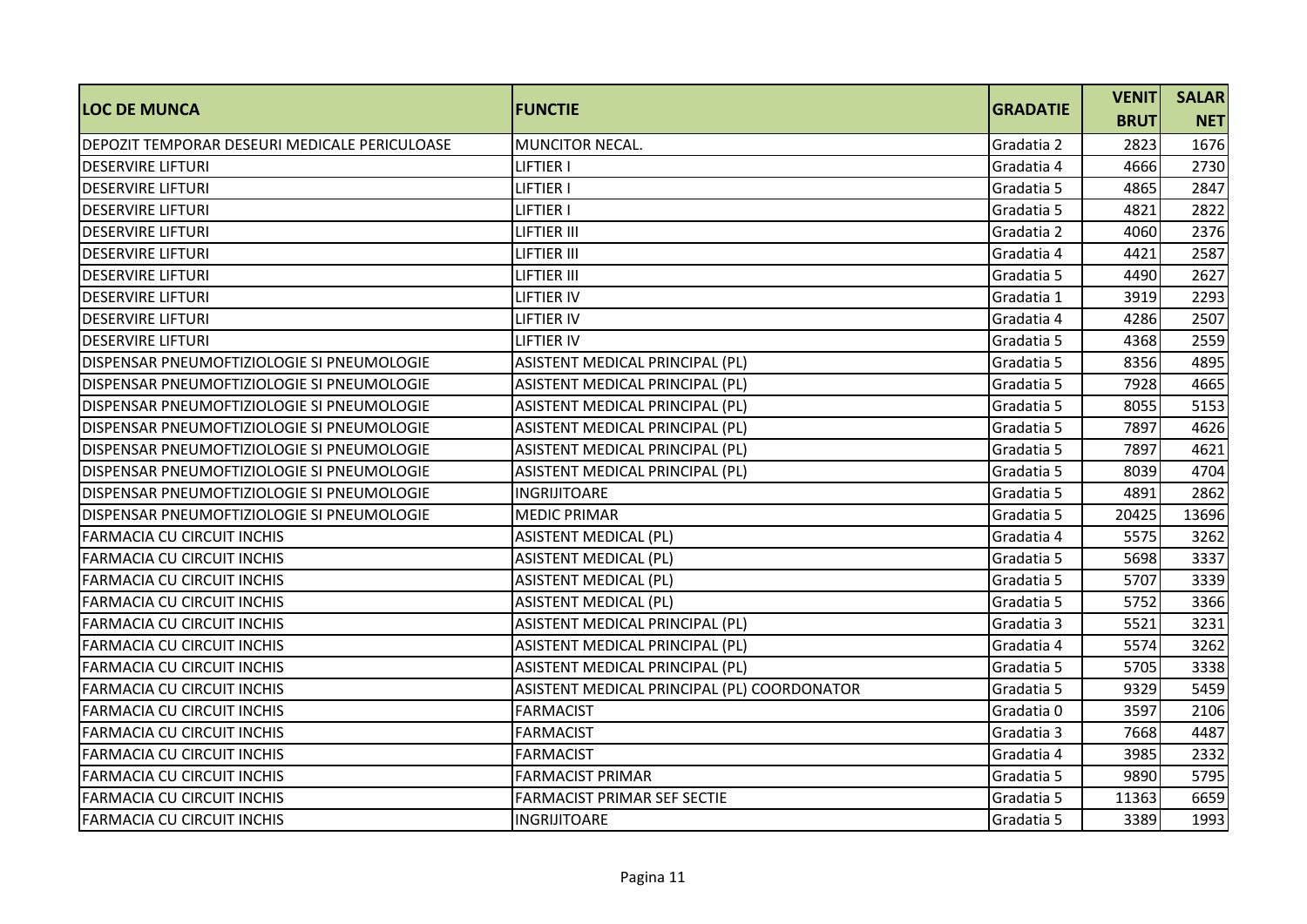| <b>LOC DE MUNCA</b>                      | <b>FUNCTIE</b>                       | <b>GRADATIE</b> | <b>VENIT</b> | <b>SALAR</b> |
|------------------------------------------|--------------------------------------|-----------------|--------------|--------------|
|                                          |                                      |                 | <b>BRUT</b>  | <b>NET</b>   |
| FARMACIA CU CIRCUIT INCHIS               | <b>INGRIJITOARE</b>                  | Gradatia 5      | 3401         | 1999         |
| FARMACIA CU CIRCUIT INCHIS               | <b>OPERATOR I</b>                    | Gradatia 3      | 1503         | 931          |
| <b>FARMACIA CU CIRCUIT INCHIS</b>        | <b>OPERATOR II</b>                   | Gradatia 2      | 4263         | 2495         |
| <b>FISIER</b>                            | <b>REGISTRATOR MED.DEB.</b>          | Gradatia 0      | 3289         | 1935         |
| <b>FISIER</b>                            | IREGISTRATOR MEDICAL                 | Gradatia 3      | 3933         | 2302         |
| <b>FISIER</b>                            | <b>REGISTRATOR MEDICAL</b>           | Gradatia 4      | 4025         | 2355         |
| <b>FISIER</b>                            | REGISTRATOR MEDICAL PRINCIPAL        | Gradatia 2      | 3903         | 2284         |
| <b>FISIER</b>                            | <b>REGISTRATOR MEDICAL PRINCIPAL</b> | Gradatia 5      | 4301         | 2554         |
| FRIZERIE                                 | <b>FRIZER I</b>                      | Gradatia 5      | 3921         | 2295         |
| <b>GARDEROBA</b>                         | INGRIJITOARE                         | Gradatia 3      | 3958         | 2316         |
| <b>GARDEROBA</b>                         | <b>INGRIJITOARE</b>                  | Gradatia 5      | 4119         | 2590         |
| <b>GARDEROBA</b>                         | <b>INGRIJITOARE</b>                  | Gradatia 5      | 3793         | 2418         |
| <b>GARDEROBA</b>                         | <b>INGRIJITOARE</b>                  | Gradatia 5      | 4118         | 2409         |
| <b>GARDEROBA</b>                         | INGRIJITOARE                         | Gradatia 5      | 4250         | 2678         |
| <b>GARDEROBA</b>                         | INGRIJITOARE                         | Gradatia 5      | 4144         | 2428         |
| INTRETINERE REPARATII CLADIRI INSTALATII | <b>ELECTRICIAN I</b>                 | Gradatia 5      | 4725         | 2765         |
| INTRETINERE REPARATII CLADIRI INSTALATII | <b>ELECTRICIAN I</b>                 | Gradatia 5      | 5557         | 3252         |
| INTRETINERE REPARATII CLADIRI INSTALATII | <b>ELECTRICIAN I</b>                 | Gradatia 5      | 5825         | 3409         |
| INTRETINERE REPARATII CLADIRI INSTALATII | ELECTRICIAN I                        | Gradatia 5      | 5163         | 3126         |
| INTRETINERE REPARATII CLADIRI INSTALATII | <b>ELECTRICIAN I</b>                 | Gradatia 5      | 4823         | 2822         |
| INTRETINERE REPARATII CLADIRI INSTALATII | <b>ELECTRICIAN I</b>                 | Gradatia 5      | 4925         | 2882         |
| INTRETINERE REPARATII CLADIRI INSTALATII | INSTALATOR I                         | Gradatia 5      | 4914         | 2876         |
| INTRETINERE REPARATII CLADIRI INSTALATII | <b>INSTALATOR I</b>                  | Gradatia 5      | 4725         | 2765         |
| INTRETINERE REPARATII CLADIRI INSTALATII | <b>INSTALATOR I</b>                  | Gradatia 5      | 5128         | 3004         |
| INTRETINERE REPARATII CLADIRI INSTALATII | <b>INSTALATOR I</b>                  | Gradatia 5      | 4623         | 2705         |
| INTRETINERE REPARATII CLADIRI INSTALATII | <b>INSTALATOR I</b>                  | Gradatia 5      | 4623         | 2705         |
| INTRETINERE REPARATII CLADIRI INSTALATII | <b>LACATUS MEC. III</b>              | Gradatia 4      | 4088         | 2392         |
| INTRETINERE REPARATII CLADIRI INSTALATII | LACATUS-MEC. I                       | Gradatia 4      | 3854         | 2255         |
| INTRETINERE REPARATII CLADIRI INSTALATII | <b>STRUNGAR I SEF ECHIPA</b>         | Gradatia 5      | 6145         | 3596         |
| INTRETINERE REPARATII CLADIRI INSTALATII | TAMPLAR I                            | Gradatia 3      | 4549         | 2665         |
| INTRETINERE REPARATII CLADIRI INSTALATII | <b>TAMPLAR I</b>                     | Gradatia 5      | 3921         | 2295         |
| INTRETINERE REPARATII CLADIRI INSTALATII | ZIDAR - ZUGRAV III                   | Gradatia 2      | 3393         | 1994         |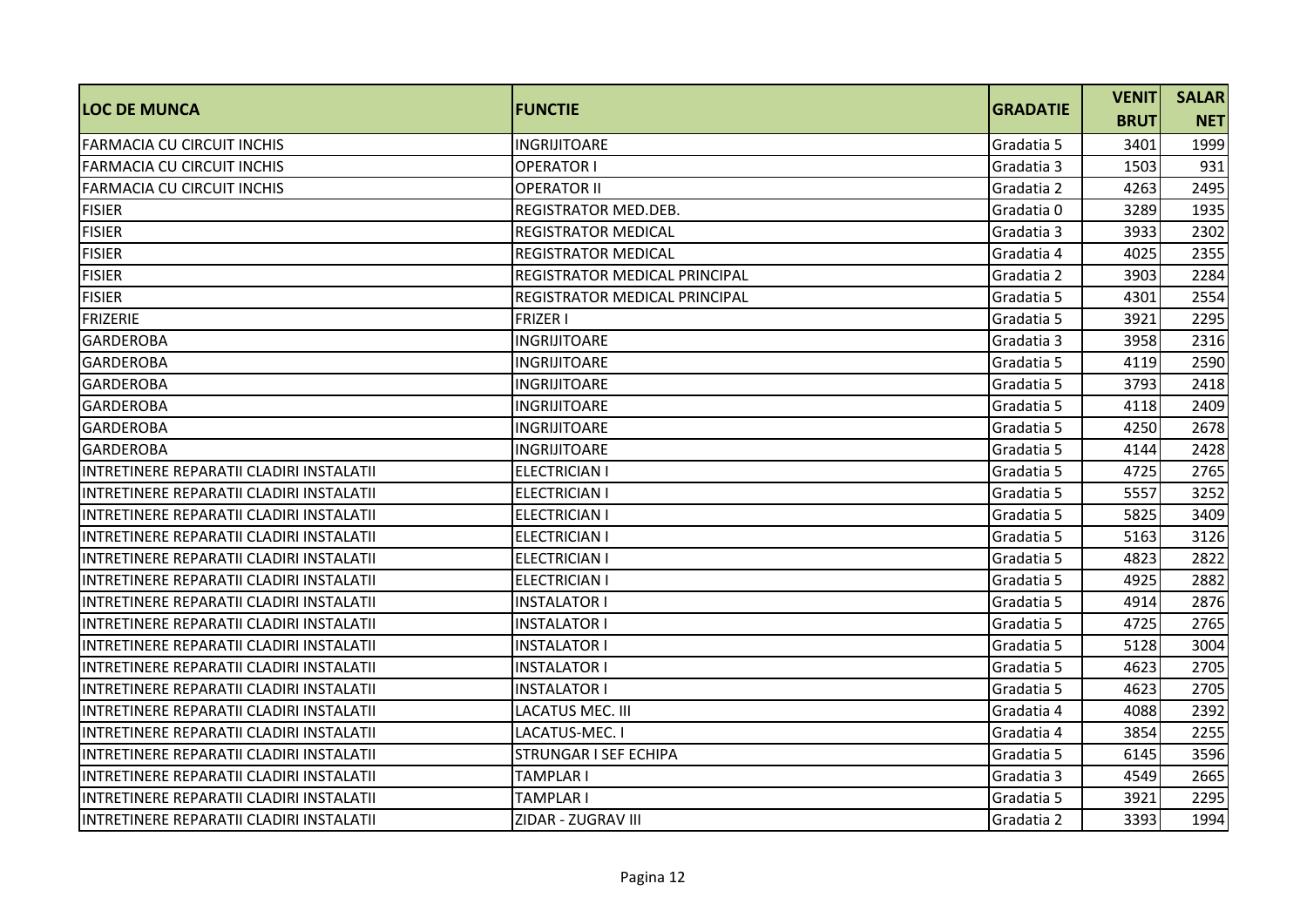| <b>LOC DE MUNCA</b>                       | <b>FUNCTIE</b>                  | <b>GRADATIE</b> | <b>VENIT</b> | <b>SALAR</b> |
|-------------------------------------------|---------------------------------|-----------------|--------------|--------------|
|                                           |                                 |                 | <b>BRUT</b>  | <b>NET</b>   |
| IINTRETINERE REPARATII CLADIRI INSTALATII | ZIDAR - ZUGRAV III              | Gradatia 3      | 4010         | 2346         |
| INTRETINERE REPARATII CLADIRI INSTALATII  | ZIDAR I                         | Gradatia 4      | 4434         | 2597         |
| INTRETINERE REPARATII CLADIRI INSTALATII  | ZIDAR I                         | Gradatia 5      | 3921         | 2295         |
| INTRETINERE REPARATII CLADIRI INSTALATII  | ZIDAR I                         | Gradatia 5      | 4053         | 2425         |
| INTRETINERE REPARATII CLADIRI INSTALATII  | ZIDAR I                         | Gradatia 5      | 4042         | 2433         |
| INTRETINERE REPARATII CLADIRI INSTALATII  | ZIDAR-ZUGRAV II                 | Gradatia 3      | 3648         | 2135         |
| LAB. ANALIZE MEDICALE - RT-PCR            | <b>ASISTENT MEDICAL (PL)</b>    | Gradatia 2      | 9662         | 5660         |
| LAB. ANALIZE MEDICALE - RT-PCR            | <b>ASISTENT MEDICAL (PL)</b>    | Gradatia 2      | 1703         | 997          |
| LAB. ANALIZE MEDICALE - RT-PCR            | <b>ASISTENT MEDICAL (PL)</b>    | Gradatia 2      | 12497        | 7858         |
| LAB. ANALIZE MEDICALE - RT-PCR            | <b>ASISTENT MEDICAL (PL)</b>    | Gradatia 2      | 1302         | 762          |
| LAB. ANALIZE MEDICALE - RT-PCR            | ASISTENT MEDICAL PRINCIPAL (PL) | Gradatia 3      | 12285        | 7196         |
| LAB. ANALIZE MEDICALE - RT-PCR            | ASISTENT MEDICAL PRINCIPAL (PL) | Gradatia 3      | 1385         | 810          |
| LAB. ANALIZE MEDICALE - RT-PCR            | ASISTENT MEDICAL PRINCIPAL (PL) | Gradatia 5      | 10667        | 6248         |
| LAB. ANALIZE MEDICALE - RT-PCR            | ASISTENT MEDICAL PRINCIPAL (PL) | Gradatia 5      | 2464         | 1442         |
| LAB. ANALIZE MEDICALE - RT-PCR            | <b>BIOLOG</b>                   | Gradatia 1      | 11972        | 7013         |
| LAB. ANALIZE MEDICALE - RT-PCR            | <b>BIOLOG</b>                   | Gradatia 1      | 2060         | 1205         |
| LAB. ANALIZE MEDICALE - RT-PCR            | <b>BIOLOG SPECIALIST</b>        | Gradatia 3      | 14094        | 8256         |
| LAB. ANALIZE MEDICALE - RT-PCR            | <b>BIOLOG SPECIALIST</b>        | Gradatia 3      | 1751         | 1025         |
| LAB. ANALIZE MEDICALE - RT-PCR            | <b>CHIMIST</b>                  | Gradatia 0      | 14671        | 9135         |
| LAB. ANALIZE MEDICALE - RT-PCR            | <b>CHIMIST</b>                  | Gradatia 3      | 12794        | 7487         |
| LAB. ANALIZE MEDICALE - RT-PCR            | <b>CHIMIST</b>                  | Gradatia 3      | 3073         | 1798         |
| LAB. ANALIZE MEDICALE - RT-PCR            | <b>CHIMIST SPECIALIST</b>       | Gradatia 1      | 14091        | 8254         |
| LAB. ANALIZE MEDICALE - RT-PCR            | <b>CHIMIST SPECIALIST</b>       | Gradatia 1      | 2382         | 1395         |
| LAB. ANALIZE MEDICALE - RT-PCR            | INFIRMIER(A) DEBUTANT           | Gradatia 3      | 7178         | 4204         |
| LAB. ANALIZE MEDICALE - RT-PCR            | INFIRMIER(A) DEBUTANT           | Gradatia 3      | 492          | 288          |
| LAB. ANALIZE MEDICALE - RT-PCR            | INFIRMIER(A) DEBUTANT           | Gradatia 5      | 7476         | 4379         |
| LAB. ANALIZE MEDICALE - RT-PCR            | INFIRMIER(A) DEBUTANT           | Gradatia 5      | 517          | 303          |
| LAB. ANALIZE MEDICALE - RT-PCR            | <b>MEDIC PRIMAR</b>             | Gradatia 5      | 14400        | 8427         |
| LAB. ANALIZE MEDICALE - RT-PCR            | <b>MEDIC PRIMAR COORDONATOR</b> | Gradatia 5      | 32914        | 19281        |
| LAB. ANALIZE MEDICALE - RT-PCR            | MEDIC REZIDENT AN IV            | Gradatia 1      | 5849         | 3423         |
| LAB. ANALIZE MEDICALE - RT-PCR            | <b>REGISTRATOR MEDICAL</b>      | Gradatia 3      | 8861         | 5191         |
| LAB. ANALIZE MEDICALE - RT-PCR            | <b>REGISTRATOR MEDICAL</b>      | Gradatia 3      | 1508         | 882          |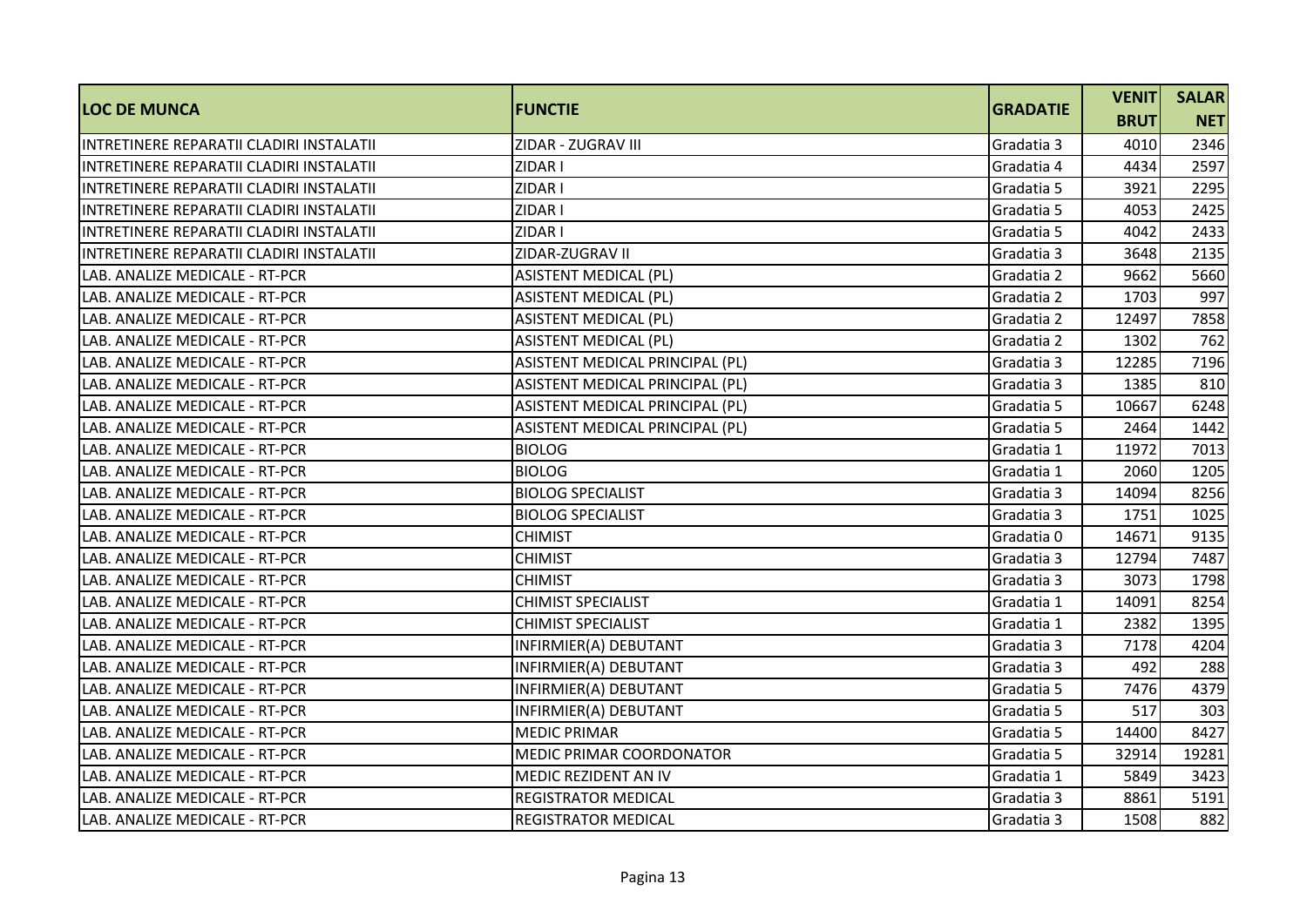|                                                    |                                             | <b>GRADATIE</b> | <b>VENIT</b> | <b>SALAR</b> |
|----------------------------------------------------|---------------------------------------------|-----------------|--------------|--------------|
| <b>LOC DE MUNCA</b>                                | <b>FUNCTIE</b>                              |                 | <b>BRUT</b>  | <b>NET</b>   |
| LAB. ANALIZE MEDICALE - RT-PCR                     | <b>REGISTRATOR MEDICAL</b>                  | Gradatia 5      | 9306         | 5451         |
| LAB. ANALIZE MEDICALE - RT-PCR                     | <b>REGISTRATOR MEDICAL</b>                  | Gradatia 5      | 1872         | 1096         |
| LAB. RECUPERARE, MED. FIZICA, BALN.+SALA DE SPORT  | <b>ASISTENT MEDICAL (PL)</b>                | Gradatia 1      | 5618         | 3651         |
| LAB. RECUPERARE, MED. FIZICA, BALN.+SALA DE SPORT  | <b>ASISTENT MEDICAL (PL)</b>                | Gradatia 2      | 5882         | 3823         |
| LAB. RECUPERARE, MED. FIZICA, BALN.+SALA DE SPORT  | <b>ASISTENT MEDICAL (PL)</b>                | Gradatia 5      | 5733         | 3355         |
| LAB. RECUPERARE, MED. FIZICA, BALN.+SALA DE SPORT  | ASISTENT MEDICAL DEBUTANT (PL)              | Gradatia 0      | 5828         | 4091         |
| LAB. RECUPERARE, MED. FIZICA, BALN.+SALA DE SPORT  | ASISTENT MEDICAL PRINCIPAL (PL)             | Gradatia 5      | 6158         | 3976         |
| LAB. RECUPERARE, MED. FIZICA, BALN.+SALA DE SPORT  | FIZIOKINETOTERAPEUT SPEC.                   | Gradatia 1      | 7045         | 4122         |
| LAB.ANALIZE MEDICALE. - AMB                        | ASISTENT MEDICAL DEBUTANT (PL)              | Gradatia 0      | 4847         | 2839         |
| LAB.ANALIZE MEDICALE. - AMB                        | ASISTENT MEDICAL PRINCIPAL (M)              | Gradatia 5      | 6192         | 3627         |
| LAB.ANALIZE MEDICALE. - AMB                        | ASISTENT MEDICAL PRINCIPAL (PL)             | Gradatia 5      | 6192         | 3627         |
| LAB.ANALIZE MEDICALE. - AMB                        | ASISTENT MEDICAL PRINCIPAL (PL)             | Gradatia 5      | 6192         | 3627         |
| LAB.ANALIZE MEDICALE. - AMB                        | ASISTENT MEDICAL PRINCIPAL (PL)             | Gradatia 5      | 6192         | 3627         |
| LAB.ANALIZE MEDICALE. - AMB                        | ASISTENT MEDICAL PRINCIPAL (PL)             | Gradatia 5      | 6192         | 3627         |
| LAB.ANALIZE MEDICALE. - AMB                        | ASISTENT MEDICAL PRINCIPAL (PL)             | Gradatia 5      | 9845         | 5767         |
| LAB.ANALIZE MEDICALE. - AMB                        | ASISTENT MEDICAL PRINCIPAL (PL) CU GESTIUNE | Gradatia 5      | 6526         | 3822         |
| LAB.ANALIZE MEDICALE. - AMB                        | <b>BIOLOG</b>                               | Gradatia 4      | 7499         | 4393         |
| LAB.ANALIZE MEDICALE. - AMB                        | CHIMIST PRINCIPAL SEF LABORATOR             | Gradatia 5      | 13126        | 7686         |
| LAB.ANALIZE MEDICALE. - AMB                        | INGRIJITOARE                                | Gradatia 5      | 3823         | 2237         |
| LAB.ANALIZE MEDICALE. - AMB                        | <b>MEDIC PRIMAR</b>                         | Gradatia 3      | 18127        | 10607        |
| LAB.ANALIZE MEDICALE-PNEUMOFTIZIOLOGIE             | ASISTENT MEDICAL PRINCIPAL (PL)             | Gradatia 5      | 8110         | 4924         |
| LAB.ANALIZE MEDICALE-PNEUMOFTIZIOLOGIE             | ASISTENT MEDICAL PRINCIPAL (PL)             | Gradatia 5      | 7897         | 4626         |
| LAB.ANALIZE MEDICALE-PNEUMOFTIZIOLOGIE             | <b>INGRIJITOARE</b>                         | Gradatia 5      | 2714         | 1617         |
| LAB.ANALIZE MEDICALE-PNEUMOFTIZIOLOGIE             | <b>MEDIC SPECIALIST</b>                     | Gradatia 4      | 22407        | 13111        |
| LAB.EXPLORARI FUNCTIONALE                          | <b>ASISTENT MEDICAL (PL)</b>                | Gradatia 2      | 5882         | 3823         |
| LAB. EXPLORARI FUNCTIONALE                         | ASISTENT MEDICAL PRINCIPAL (PL)             | Gradatia 5      | 5803         | 3396         |
| LAB.MED.FIZICA, RECUP.SI BALNEOLOGIE+SALA DE SPORT | ASISTENT MEDICAL PRINCIPAL (PL)             | Gradatia 5      | 6797         | 4418         |
| LAB.MED.FIZICA, RECUP.SI BALNEOLOGIE+SALA DE SPORT | ASISTENT MEDICAL PRINCIPAL (PL)             | Gradatia 5      | 6554         | 4260         |
| LAB.MED.FIZICA, RECUP.SI BALNEOLOGIE+SALA DE SPORT | <b>KINETOTERAPEUT</b>                       | Gradatia 1      | 6604         | 3865         |
| LAB.MED.FIZICA, RECUP.SI BALNEOLOGIE+SALA DE SPORT | KINETOTERAPEUT                              | Gradatia 2      | 6974         | 4081         |
| LAB.MED.FIZICA, RECUP.SI BALNEOLOGIE+SALA DE SPORT | KINETOTERAPEUT                              | Gradatia 2      | 6917         | 4052         |
| LAB.MED.FIZICA, RECUP.SI BALNEOLOGIE+SALA DE SPORT | KINETOTERAPEUT PRINCIPAL                    | Gradatia 2      | 7768         | 4546         |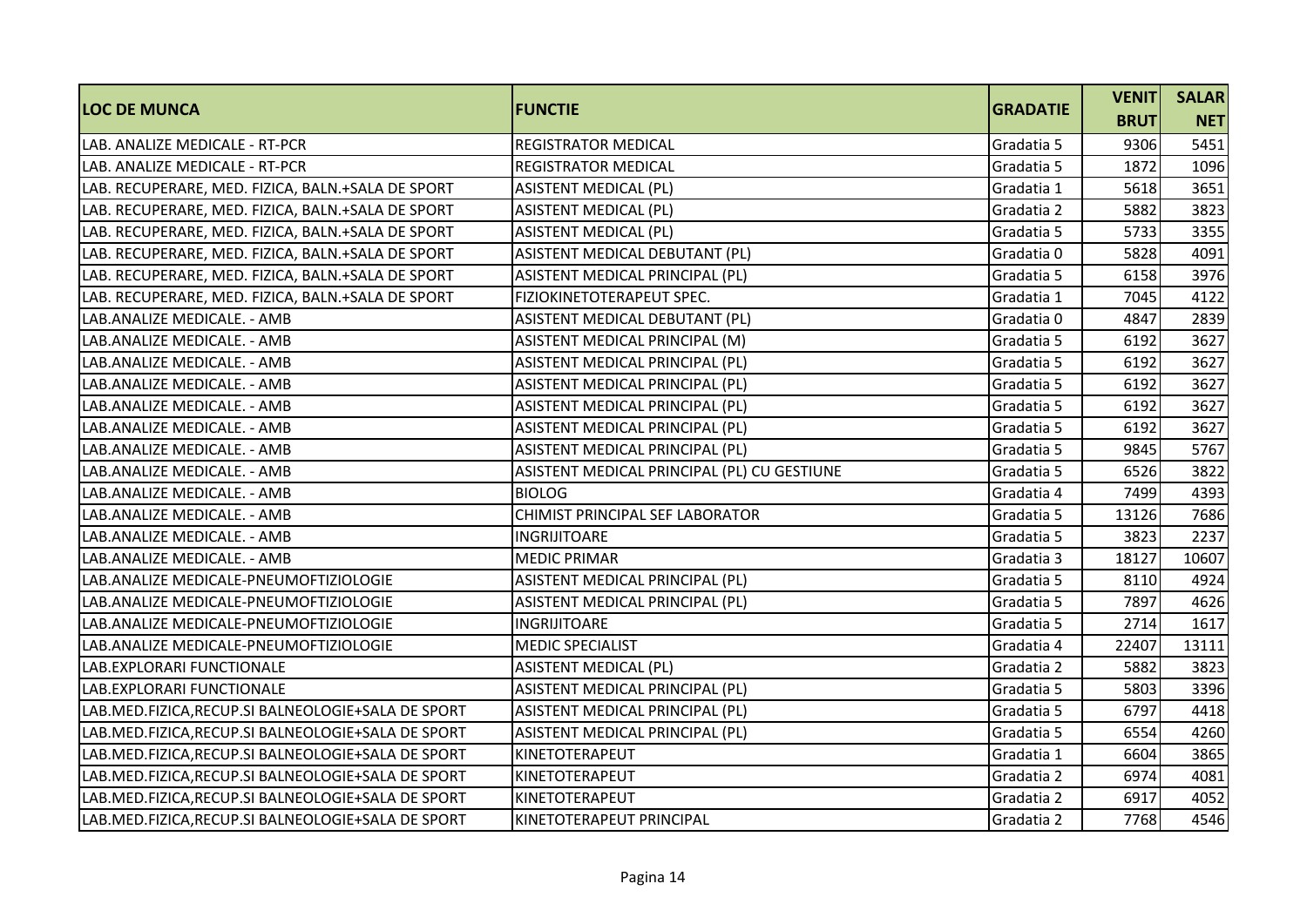| <b>LOC DE MUNCA</b>                                | <b>FUNCTIE</b>                              | <b>GRADATIE</b> | <b>VENIT</b> | <b>SALAR</b> |
|----------------------------------------------------|---------------------------------------------|-----------------|--------------|--------------|
|                                                    |                                             |                 | <b>BRUT</b>  | <b>NET</b>   |
| LAB.MED.FIZICA, RECUP.SI BALNEOLOGIE+SALA DE SPORT | KINETOTERAPEUT PRINCIPAL                    | Gradatia 2      | 7823         | 4578         |
| LAB.MED.FIZICA, RECUP.SI BALNEOLOGIE+SALA DE SPORT | <b>MEDIC PRIMAR</b>                         | Gradatia 5      | 8718         | 5101         |
| LAB.MED.FIZICA, RECUP.SI BALNEOLOGIE+SALA DE SPORT | PROFESOR CFM PRINCIPAL (SSD)                | Gradatia 5      | 6349         | 3716         |
| LAB.MED.FIZICA, RECUP.SI BALNEOLOGIE+SALA DE SPORT | PROFESOR CFM PRINCIPAL (SSD)                | Gradatia 5      | 3002         | 1756         |
| LAB.RADIOLOGIE SI IMAGISTICA MEDICALA -AMB         | <b>ASISTENT MEDICAL (PL)</b>                | Gradatia 1      | 4235         | 2859         |
| ILAB.RADIOLOGIE SI IMAGISTICA MEDICALA -AMB        | ASISTENT MEDICAL DEBUTANT (PL)              | Gradatia 0      | 4869         | 2849         |
| LAB.RADIOLOGIE SI IMAGISTICA MEDICALA -AMB         | ASISTENT MEDICAL PRINCIPAL (PL)             | Gradatia 5      | 6192         | 3624         |
| LAB.RADIOLOGIE SI IMAGISTICA MEDICALA -AMB         | ASISTENT MEDICAL PRINCIPAL (PL)             | Gradatia 5      | 1652         | 967          |
| LAB.RADIOLOGIE SI IMAGISTICA MEDICALA -AMB         | <b>INGRIJITOARE</b>                         | Gradatia 5      | 3829         | 2243         |
| LAB.RADIOLOGIE SI IMAGISTICA MEDICALA -AMB         | MEDIC PRIMAR SEF LABORATOR                  | Gradatia 5      | 19962        | 11681        |
| LABORATOR ANALIZE MEDICALE                         | <b>ASISTENT MEDICAL (SSD)</b>               | Gradatia 3      | 770          | 500          |
| <b>LABORATOR ANALIZE MEDICALE</b>                  | <b>ASISTENT MEDICAL (PL)</b>                | Gradatia 4      | 6911         | 4048         |
| LABORATOR ANALIZE MEDICALE                         | <b>ASISTENT MEDICAL (S)</b>                 | Gradatia 0      | 6119         | 3580         |
| LABORATOR ANALIZE MEDICALE                         | <b>ASISTENT MEDICAL (S)</b>                 | Gradatia 1      | 6539         | 3826         |
| <b>LABORATOR ANALIZE MEDICALE</b>                  | ASISTENT MEDICAL DEBUTANT (PL)              | Gradatia 0      | 5481         | 3208         |
| LABORATOR ANALIZE MEDICALE                         | ASISTENT MEDICAL DEBUTANT (PL)              | Gradatia 2      | 5140         | 3855         |
| LABORATOR ANALIZE MEDICALE                         | ASISTENT MEDICAL DEBUTANT (PL)              | Gradatia 3      | 6253         | 3660         |
| LABORATOR ANALIZE MEDICALE                         | ASISTENT MEDICAL DEBUTANT (PL)              | Gradatia 4      | 5817         | 3404         |
| LABORATOR ANALIZE MEDICALE                         | ASISTENT MEDICAL PRINCIPAL (PL)             | Gradatia 2      | 6541         | 3832         |
| <b>LABORATOR ANALIZE MEDICALE</b>                  | ASISTENT MEDICAL PRINCIPAL (PL)             | Gradatia 4      | 7077         | 4146         |
| <b>LABORATOR ANALIZE MEDICALE</b>                  | ASISTENT MEDICAL PRINCIPAL (PL)             | Gradatia 5      | 7017         | 4110         |
| LABORATOR ANALIZE MEDICALE                         | ASISTENT MEDICAL PRINCIPAL (PL)             | Gradatia 5      | 7276         | 4258         |
| LABORATOR ANALIZE MEDICALE                         | ASISTENT MEDICAL PRINCIPAL (PL)             | Gradatia 5      | 7335         | 4292         |
| LABORATOR ANALIZE MEDICALE                         | ASISTENT MEDICAL PRINCIPAL (PL)             | Gradatia 5      | 7241         | 4242         |
| LABORATOR ANALIZE MEDICALE                         | ASISTENT MEDICAL PRINCIPAL (PL)             | Gradatia 5      | 7188         | 4211         |
| LABORATOR ANALIZE MEDICALE                         | ASISTENT MEDICAL PRINCIPAL (PL)             | Gradatia 5      | 7087         | 4147         |
| LABORATOR ANALIZE MEDICALE                         | ASISTENT MEDICAL PRINCIPAL (PL)             | Gradatia 5      | 7300         | 4276         |
| LABORATOR ANALIZE MEDICALE                         | ASISTENT MEDICAL PRINCIPAL (PL)             | Gradatia 5      | 7212         | 4221         |
| LABORATOR ANALIZE MEDICALE                         | ASISTENT MEDICAL PRINCIPAL (PL)             | Gradatia 5      | 7300         | 4276         |
| LABORATOR ANALIZE MEDICALE                         | ASISTENT MEDICAL PRINCIPAL (PL)             | Gradatia 5      | 7256         | 4250         |
| LABORATOR ANALIZE MEDICALE                         | ASISTENT MEDICAL PRINCIPAL (PL) CU GESTIUNE | Gradatia 4      | 6335         | 3710         |
| LABORATOR ANALIZE MEDICALE                         | ASISTENT MEDICAL PRINCIPAL (PL) - SEF       | Gradatia 4      | 11888        | 6964         |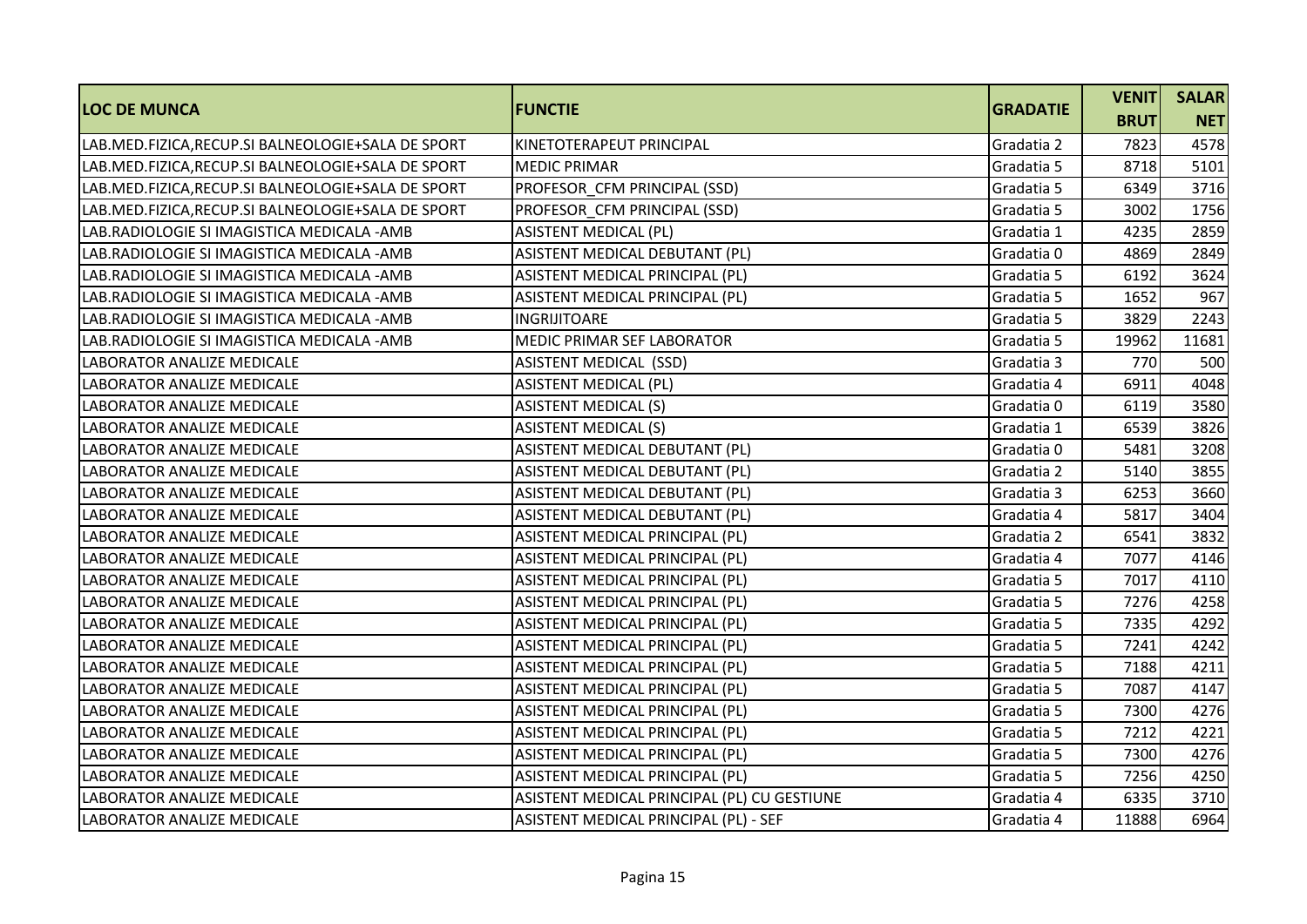| <b>LOC DE MUNCA</b>                         | <b>FUNCTIE</b>                              | <b>GRADATIE</b> |             | <b>SALAR</b> |
|---------------------------------------------|---------------------------------------------|-----------------|-------------|--------------|
|                                             |                                             |                 | <b>BRUT</b> | <b>NET</b>   |
| <b>LABORATOR ANALIZE MEDICALE</b>           | ASISTENT MEDICAL PRINCIPAL (SSD)            | Gradatia 5      | 6557        | 3841         |
| LABORATOR ANALIZE MEDICALE                  | <b>BIOCHIMIST PRINCIPAL</b>                 | Gradatia 4      | 12027       | 7037         |
| LABORATOR ANALIZE MEDICALE                  | <b>BIOLOG PRINCIPAL</b>                     | Gradatia 5      | 12516       | 7324         |
| LABORATOR ANALIZE MEDICALE                  | <b>CHIMIST PRINCIPAL</b>                    | Gradatia 4      | 11573       | 6773         |
| LABORATOR ANALIZE MEDICALE                  | <b>CHIMIST PRINCIPAL</b>                    | Gradatia 5      | 12060       | 7057         |
| LABORATOR ANALIZE MEDICALE                  | <b>CHIMIST PRINCIPAL</b>                    | Gradatia 5      | 1582        | 925          |
| LABORATOR ANALIZE MEDICALE                  | <b>FARMACIST PRIMAR</b>                     | Gradatia 5      | 10681       | 6257         |
| <b>LABORATOR ANALIZE MEDICALE</b>           | <b>INGRIJITOARE</b>                         | Gradatia 4      | 3839        | 2249         |
| LABORATOR ANALIZE MEDICALE                  | <b>INGRIJITOARE</b>                         | Gradatia 5      | 3926        | 2299         |
| <b>LABORATOR ANALIZE MEDICALE</b>           | <b>MEDIC PRIMAR SEF LABORATOR</b>           | Gradatia 5      | 26291       | 15384        |
| LABORATOR ANALIZE MEDICALE                  | <b>MEDIC SPECIALIST</b>                     | Gradatia 4      | 18559       | 10859        |
| LABORATOR ANALIZE MEDICALE                  | REGISTRATOR MEDICAL PRINCIPAL               | Gradatia 5      | 5911        | 3462         |
| LABORATOR EXPLORARI FUNCTIONALE             | <b>ASISTENT MEDICAL (PL)</b>                | Gradatia 3      | 6534        | 3824         |
| LABORATOR EXPLORARI FUNCTIONALE             | ASISTENT MEDICAL DEBUTANT (PL)              | Gradatia 0      | 3971        | 2978         |
| LABORATOR EXPLORARI FUNCTIONALE             | ASISTENT MEDICAL DEBUTANT (PL)              | Gradatia 5      | 5580        | 3265         |
| LABORATOR EXPLORARI FUNCTIONALE             | ASISTENT MEDICAL PRINCIPAL (PL)             | Gradatia 3      | 6622        | 3875         |
| LABORATOR EXPLORARI FUNCTIONALE             | ASISTENT MEDICAL PRINCIPAL (PL)             | Gradatia 5      | 7088        | 4152         |
| LABORATOR EXPLORARI FUNCTIONALE             | ASISTENT MEDICAL PRINCIPAL (PL)             | Gradatia 5      | 7091        | 4149         |
| LABORATOR EXPLORARI FUNCTIONALE             | ASISTENT MEDICAL PRINCIPAL (PL)             | Gradatia 5      | 7088        | 4148         |
| LABORATOR EXPLORARI FUNCTIONALE             | ASISTENT MEDICAL PRINCIPAL (PL) COORDONATOR | Gradatia 5      | 7455        | 4425         |
| LABORATOR RADIOLOGIE SI IMAGISTICA MEDICALA | <b>ASISTENT MEDICAL (PL)</b>                | Gradatia 2      | 6250        | 3657         |
| LABORATOR RADIOLOGIE SI IMAGISTICA MEDICALA | <b>ASISTENT MEDICAL (PL)</b>                | Gradatia 3      | 6808        | 3982         |
| LABORATOR RADIOLOGIE SI IMAGISTICA MEDICALA | <b>ASISTENT MEDICAL (PL)</b>                | Gradatia 4      | 6980        | 4085         |
| LABORATOR RADIOLOGIE SI IMAGISTICA MEDICALA | ASISTENT MEDICAL PRINCIPAL (PL)             | Gradatia 3      | 6805        | 3982         |
| LABORATOR RADIOLOGIE SI IMAGISTICA MEDICALA | ASISTENT MEDICAL PRINCIPAL (PL)             | Gradatia 3      | 7007        | 4100         |
| LABORATOR RADIOLOGIE SI IMAGISTICA MEDICALA | ASISTENT MEDICAL PRINCIPAL (PL)             | Gradatia 4      | 9767        | 5715         |
| LABORATOR RADIOLOGIE SI IMAGISTICA MEDICALA | ASISTENT MEDICAL PRINCIPAL (PL)             | Gradatia 5      | 7345        | 4298         |
| LABORATOR RADIOLOGIE SI IMAGISTICA MEDICALA | ASISTENT MEDICAL PRINCIPAL (PL)             | Gradatia 5      | 6820        | 3991         |
| LABORATOR RADIOLOGIE SI IMAGISTICA MEDICALA | ASISTENT MEDICAL PRINCIPAL (PL)             | Gradatia 5      | 7298        | 4270         |
| LABORATOR RADIOLOGIE SI IMAGISTICA MEDICALA | ASISTENT MEDICAL PRINCIPAL (PL) - SEF       | Gradatia 5      | 8091        | 4735         |
| LABORATOR RADIOLOGIE SI IMAGISTICA MEDICALA | ASISTENT MEDICAL PRINCIPAL (S)              | Gradatia 5      | 8233        | 4818         |
| LABORATOR RADIOLOGIE SI IMAGISTICA MEDICALA | <b>FIZICIAN MEDICAL</b>                     | Gradatia 3      | 7963        | 4660         |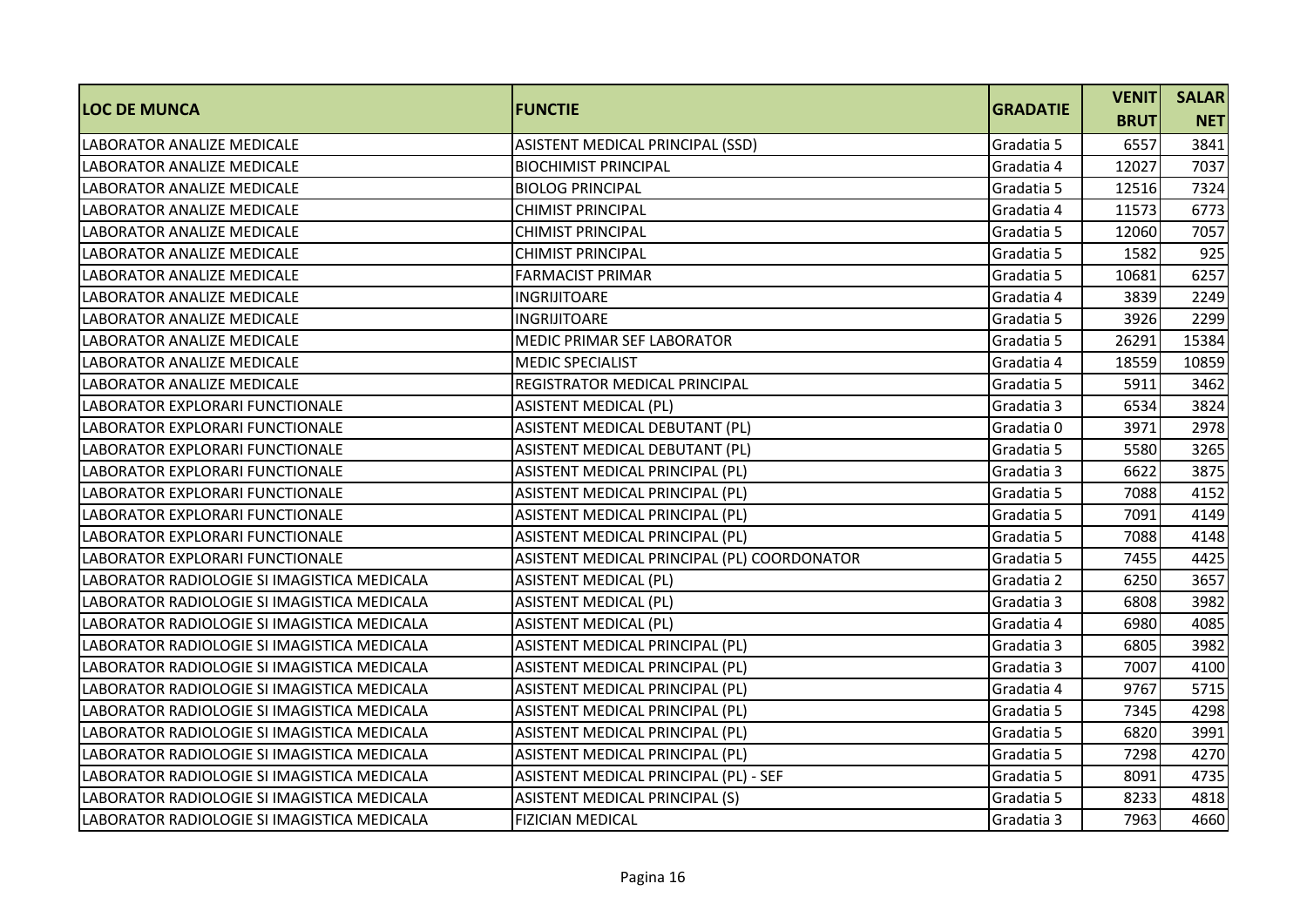| <b>LOC DE MUNCA</b>                         | <b>FUNCTIE</b>                | <b>GRADATIE</b> | <b>VENIT</b> | <b>SALAR</b> |
|---------------------------------------------|-------------------------------|-----------------|--------------|--------------|
|                                             |                               |                 | <b>BRUT</b>  | <b>NET</b>   |
| LABORATOR RADIOLOGIE SI IMAGISTICA MEDICALA | <b>INGRIJITOARE</b>           | Gradatia 3      | 4201         | 2458         |
| LABORATOR RADIOLOGIE SI IMAGISTICA MEDICALA | INGRIJITOARE                  | Gradatia 5      | 4115         | 2407         |
| LABORATOR RADIOLOGIE SI IMAGISTICA MEDICALA | <b>INGRIJITOARE</b>           | Gradatia 5      | 4099         | 2398         |
| LABORATOR RADIOLOGIE SI IMAGISTICA MEDICALA | <b>MEDIC PRIMAR</b>           | Gradatia 3      | 8503         | 4974         |
| LABORATOR RADIOLOGIE SI IMAGISTICA MEDICALA | <b>MEDIC PRIMAR</b>           | Gradatia 5      | 23334        | 14526        |
| LABORATOR RADIOLOGIE SI IMAGISTICA MEDICALA | <b>MEDIC PRIMAR</b>           | Gradatia 5      | 3249         | 1901         |
| LABORATOR RADIOLOGIE SI IMAGISTICA MEDICALA | <b>MEDIC PRIMAR</b>           | Gradatia 5      | 11729        | 6864         |
| LABORATOR RADIOLOGIE SI IMAGISTICA MEDICALA | <b>MEDIC PRIMAR</b>           | Gradatia 5      | 7716         | 4513         |
| LABORATOR RADIOLOGIE SI IMAGISTICA MEDICALA | MEDIC PRIMAR SEF LABORATOR    | Gradatia 5      | 33326        | 19502        |
| LABORATOR RADIOLOGIE SI IMAGISTICA MEDICALA | <b>MEDIC SPECIALIST</b>       | Gradatia 1      | 15337        | 8972         |
| LABORATOR RADIOLOGIE SI IMAGISTICA MEDICALA | <b>MEDIC SPECIALIST</b>       | Gradatia 1      | 9584         | 5607         |
| LABORATOR RADIOLOGIE SI IMAGISTICA MEDICALA | <b>MEDIC SPECIALIST</b>       | Gradatia 3      | 14429        | 8453         |
| <b>REZIDENTI TRANSFER</b>                   | <b>MEDIC REZIDENT AN I</b>    | Gradatia 0      | 7187         | 4205         |
| <b>REZIDENTI TRANSFER</b>                   | MEDIC REZIDENT AN I UPU-SMURD | Gradatia 0      | 11995        | 7019         |
| <b>REZIDENTI TRANSFER</b>                   | MEDIC REZIDENT AN I UPU-SMURD | Gradatia 1      | 13019        | 7618         |
| SECTIA ANESTEZIE TERAPIE INTENSIVA          | ASISTENT MEDICAL (PL) UPU-ATI | Gradatia 0      | 8500         | 4974         |
| SECTIA ANESTEZIE TERAPIE INTENSIVA          | ASISTENT MEDICAL (PL) UPU-ATI | Gradatia 0      | 9198         | 5684         |
| SECTIA ANESTEZIE TERAPIE INTENSIVA          | ASISTENT MEDICAL (PL) UPU-ATI | Gradatia 0      | 8457         | 5365         |
| SECTIA ANESTEZIE TERAPIE INTENSIVA          | ASISTENT MEDICAL (PL) UPU-ATI | Gradatia 0      | 8398         | 4914         |
| SECTIA ANESTEZIE TERAPIE INTENSIVA          | ASISTENT MEDICAL (PL) UPU-ATI | Gradatia 0      | 8602         | 5034         |
| SECTIA ANESTEZIE TERAPIE INTENSIVA          | ASISTENT MEDICAL (PL) UPU-ATI | Gradatia 1      | 9227         | 5427         |
| SECTIA ANESTEZIE TERAPIE INTENSIVA          | ASISTENT MEDICAL (PL) UPU-ATI | Gradatia 1      | 9567         | 5604         |
| SECTIA ANESTEZIE TERAPIE INTENSIVA          | ASISTENT MEDICAL (PL) UPU-ATI | Gradatia 1      | 9281         | 5432         |
| SECTIA ANESTEZIE TERAPIE INTENSIVA          | ASISTENT MEDICAL (PL) UPU-ATI | Gradatia 1      | 9250         | 5413         |
| SECTIA ANESTEZIE TERAPIE INTENSIVA          | ASISTENT MEDICAL (PL) UPU-ATI | Gradatia 1      | 9035         | 5287         |
| SECTIA ANESTEZIE TERAPIE INTENSIVA          | ASISTENT MEDICAL (PL) UPU-ATI | Gradatia 2      | 9782         | 5724         |
| SECTIA ANESTEZIE TERAPIE INTENSIVA          | ASISTENT MEDICAL (PL) UPU-ATI | Gradatia 2      | 9512         | 5572         |
| SECTIA ANESTEZIE TERAPIE INTENSIVA          | ASISTENT MEDICAL (PL) UPU-ATI | Gradatia 2      | 9469         | 5642         |
| SECTIA ANESTEZIE TERAPIE INTENSIVA          | ASISTENT MEDICAL (PL) UPU-ATI | Gradatia 2      | 9650         | 5647         |
| SECTIA ANESTEZIE TERAPIE INTENSIVA          | ASISTENT MEDICAL (PL) UPU-ATI | Gradatia 2      | 8973         | 5708         |
| SECTIA ANESTEZIE TERAPIE INTENSIVA          | ASISTENT MEDICAL (PL) UPU-ATI | Gradatia 2      | 9832         | 5760         |
| SECTIA ANESTEZIE TERAPIE INTENSIVA          | ASISTENT MEDICAL (PL) UPU-ATI | Gradatia 2      | 8900         | 5208         |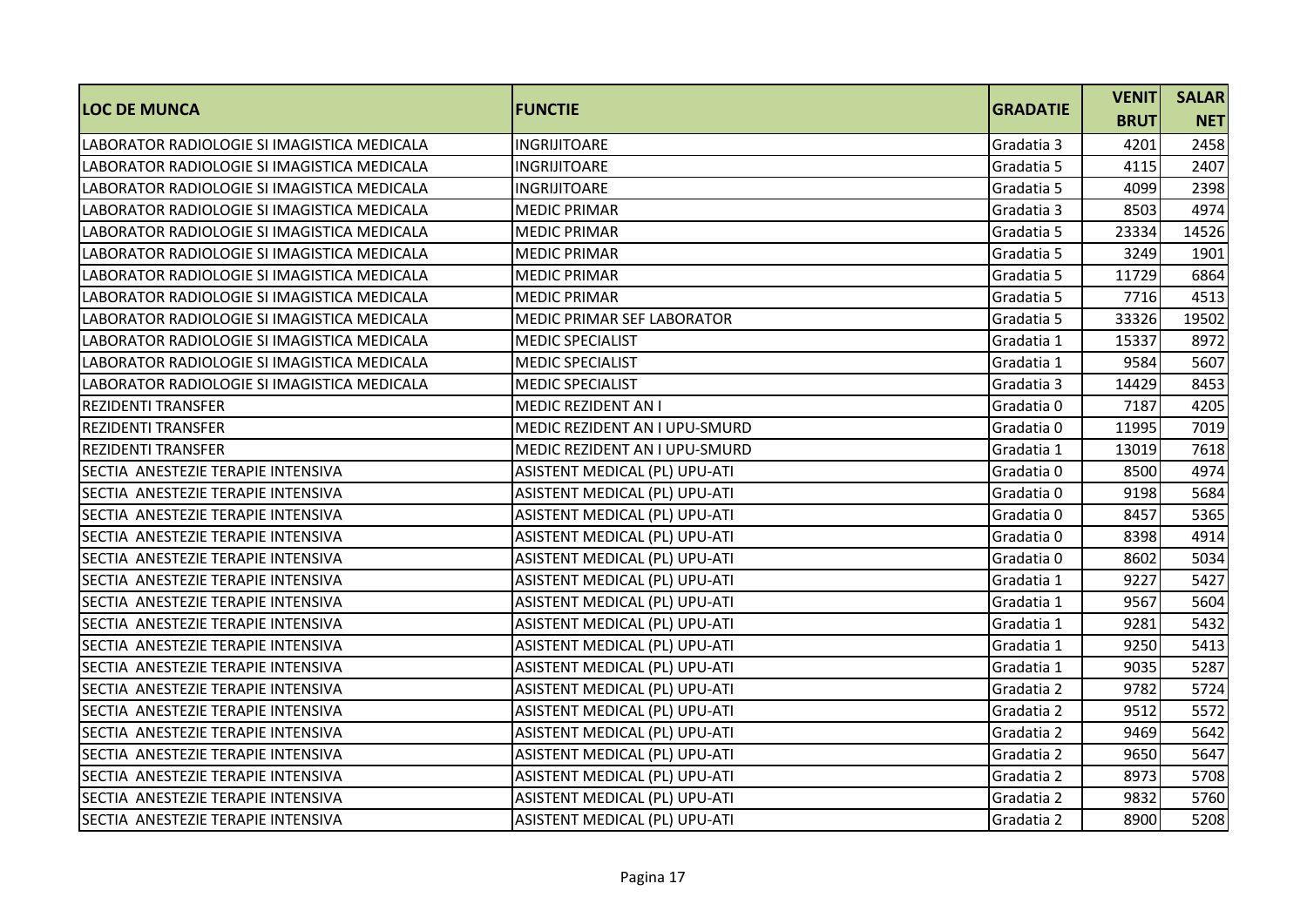|                                    |                                         |                 | <b>VENIT</b> | <b>SALAR</b> |
|------------------------------------|-----------------------------------------|-----------------|--------------|--------------|
| <b>LOC DE MUNCA</b>                | <b>FUNCTIE</b>                          | <b>GRADATIE</b> | <b>BRUT</b>  | <b>NET</b>   |
| SECTIA ANESTEZIE TERAPIE INTENSIVA | ASISTENT MEDICAL (PL) UPU-ATI           | Gradatia 2      | 8586         | 6439         |
| SECTIA ANESTEZIE TERAPIE INTENSIVA | ASISTENT MEDICAL (PL) UPU-ATI           | Gradatia 2      | 8773         | 5140         |
| SECTIA ANESTEZIE TERAPIE INTENSIVA | ASISTENT MEDICAL (PL) UPU-ATI           | Gradatia 2      | 9922         | 6054         |
| SECTIA ANESTEZIE TERAPIE INTENSIVA | ASISTENT MEDICAL (PL) UPU-ATI           | Gradatia 5      | 10717        | 6278         |
| SECTIA ANESTEZIE TERAPIE INTENSIVA | ASISTENT MEDICAL DEBUTANT (PL) UPU-ATI  | Gradatia 0      | 8444         | 4942         |
| SECTIA ANESTEZIE TERAPIE INTENSIVA | ASISTENT MEDICAL DEBUTANT (PL) UPU-ATI  | Gradatia 0      | 8467         | 4954         |
| SECTIA ANESTEZIE TERAPIE INTENSIVA | ASISTENT MEDICAL DEBUTANT (PL) UPU-ATI  | Gradatia 1      | 8958         | 5242         |
| SECTIA ANESTEZIE TERAPIE INTENSIVA | ASISTENT MEDICAL DEBUTANT (PL) UPU-ATI  | Gradatia 2      | 9350         | 5471         |
| SECTIA ANESTEZIE TERAPIE INTENSIVA | ASISTENT MEDICAL DEBUTANT (PL) UPU-ATI  | Gradatia 3      | 9900         | 5799         |
| SECTIA ANESTEZIE TERAPIE INTENSIVA | ASISTENT MEDICAL DEBUTANT (SSD) UPU-ATI | Gradatia 0      | 8737         | 5113         |
| SECTIA ANESTEZIE TERAPIE INTENSIVA | ASISTENT MEDICAL PRINCIPAL (PL) UPU-ATI | Gradatia 2      | 10298        | 6032         |
| SECTIA ANESTEZIE TERAPIE INTENSIVA | ASISTENT MEDICAL PRINCIPAL (PL) UPU-ATI | Gradatia 2      | 10598        | 6208         |
| SECTIA ANESTEZIE TERAPIE INTENSIVA | ASISTENT MEDICAL PRINCIPAL (PL) UPU-ATI | Gradatia 3      | 10881        | 6374         |
| SECTIA ANESTEZIE TERAPIE INTENSIVA | ASISTENT MEDICAL PRINCIPAL (PL) UPU-ATI | Gradatia 3      | 10341        | 6052         |
| SECTIA ANESTEZIE TERAPIE INTENSIVA | ASISTENT MEDICAL PRINCIPAL (PL) UPU-ATI | Gradatia 3      | 10705        | 6271         |
| SECTIA ANESTEZIE TERAPIE INTENSIVA | ASISTENT MEDICAL PRINCIPAL (PL) UPU-ATI | Gradatia 3      | 10952        | 6416         |
| SECTIA ANESTEZIE TERAPIE INTENSIVA | ASISTENT MEDICAL PRINCIPAL (PL) UPU-ATI | Gradatia 3      | 10728        | 6284         |
| SECTIA ANESTEZIE TERAPIE INTENSIVA | ASISTENT MEDICAL PRINCIPAL (PL) UPU-ATI | Gradatia 3      | 11015        | 6452         |
| SECTIA ANESTEZIE TERAPIE INTENSIVA | ASISTENT MEDICAL PRINCIPAL (PL) UPU-ATI | Gradatia 4      | 10758        | 6295         |
| SECTIA ANESTEZIE TERAPIE INTENSIVA | ASISTENT MEDICAL PRINCIPAL (PL) UPU-ATI | Gradatia 4      | 11078        | 6504         |
| SECTIA ANESTEZIE TERAPIE INTENSIVA | ASISTENT MEDICAL PRINCIPAL (PL) UPU-ATI | Gradatia 4      | 9702         | 5677         |
| SECTIA ANESTEZIE TERAPIE INTENSIVA | ASISTENT MEDICAL PRINCIPAL (PL) UPU-ATI | Gradatia 4      | 10789        | 6320         |
| SECTIA ANESTEZIE TERAPIE INTENSIVA | ASISTENT MEDICAL PRINCIPAL (PL) UPU-ATI | Gradatia 4      | 11184        | 6552         |
| SECTIA ANESTEZIE TERAPIE INTENSIVA | ASISTENT MEDICAL PRINCIPAL (PL) UPU-ATI | Gradatia 5      | 11193        | 6551         |
| SECTIA ANESTEZIE TERAPIE INTENSIVA | ASISTENT MEDICAL PRINCIPAL (PL) UPU-ATI | Gradatia 5      | 11455        | 6934         |
| SECTIA ANESTEZIE TERAPIE INTENSIVA | ASISTENT MEDICAL PRINCIPAL (PL) UPU-ATI | Gradatia 5      | 11264        | 6599         |
| SECTIA ANESTEZIE TERAPIE INTENSIVA | ASISTENT MEDICAL PRINCIPAL (PL) UPU-ATI | Gradatia 5      | 11160        | 6537         |
| SECTIA ANESTEZIE TERAPIE INTENSIVA | ASISTENT MEDICAL PRINCIPAL (PL) UPU-ATI | Gradatia 5      | 11153        | 6527         |
| SECTIA ANESTEZIE TERAPIE INTENSIVA | ASISTENT MEDICAL PRINCIPAL (PL) UPU-ATI | Gradatia 5      | 11200        | 6554         |
| SECTIA ANESTEZIE TERAPIE INTENSIVA | ASISTENT MEDICAL PRINCIPAL (PL) UPU-ATI | Gradatia 5      | 11658        | 6829         |
| SECTIA ANESTEZIE TERAPIE INTENSIVA | ASISTENT MEDICAL PRINCIPAL (PL) UPU-ATI | Gradatia 5      | 11557        | 6770         |
| SECTIA ANESTEZIE TERAPIE INTENSIVA | ASISTENT MEDICAL PRINCIPAL (PL) UPU-ATI | Gradatia 5      | 11394        | 6674         |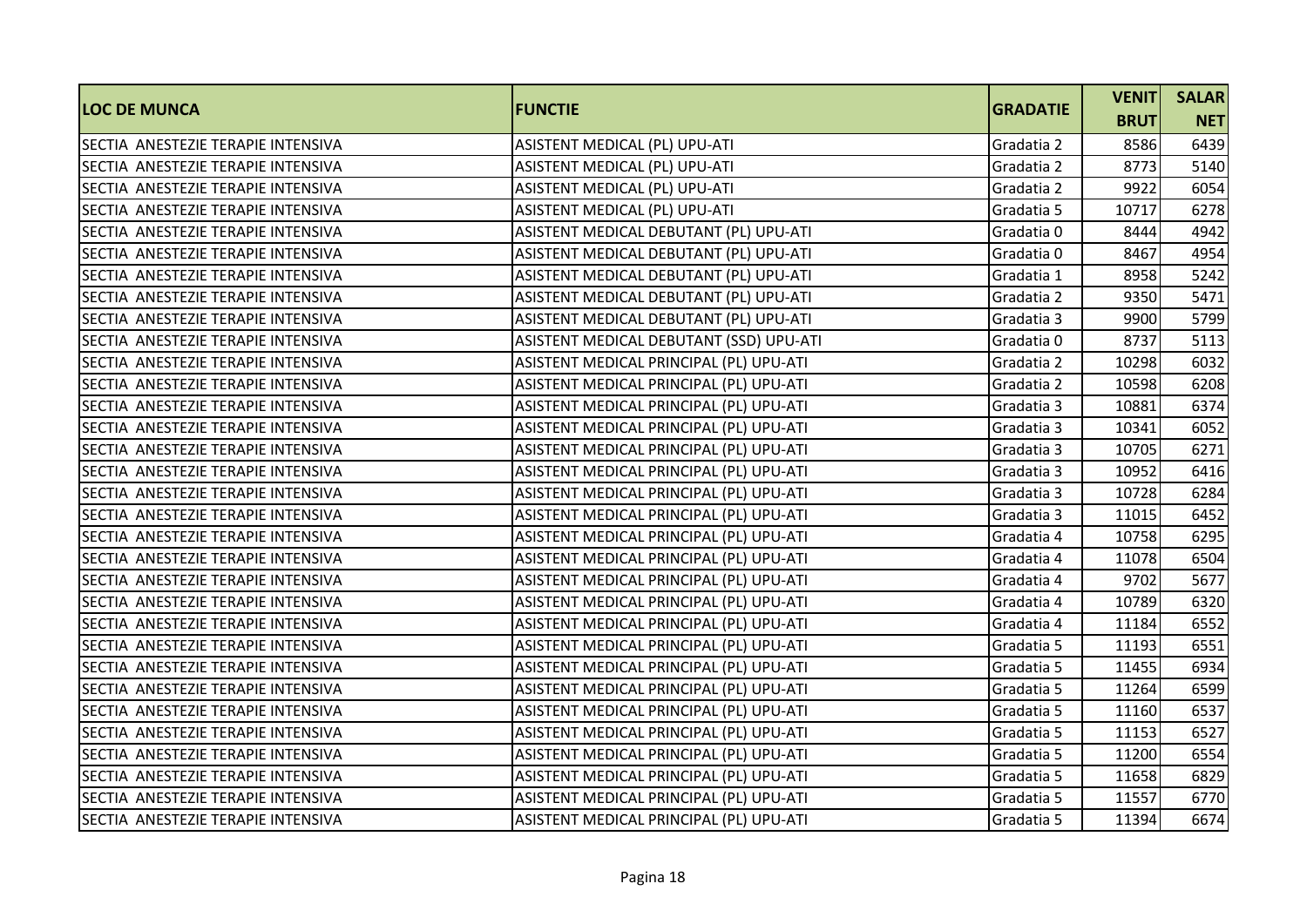| <b>LOC DE MUNCA</b>                | <b>FUNCTIE</b>                               | <b>GRADATIE</b> | <b>VENIT</b> | <b>SALAR</b> |
|------------------------------------|----------------------------------------------|-----------------|--------------|--------------|
|                                    |                                              |                 | <b>BRUT</b>  | <b>NET</b>   |
| SECTIA ANESTEZIE TERAPIE INTENSIVA | ASISTENT MEDICAL PRINCIPAL (PL) UPU-ATI      | Gradatia 5      | 11075        | 6480         |
| SECTIA ANESTEZIE TERAPIE INTENSIVA | ASISTENT MEDICAL PRINCIPAL (PL) UPU-ATI      | Gradatia 5      | 11394        | 6668         |
| SECTIA ANESTEZIE TERAPIE INTENSIVA | ASISTENT MEDICAL PRINCIPAL (PL) UPU-ATI      | Gradatia 5      | 11006        | 6446         |
| SECTIA ANESTEZIE TERAPIE INTENSIVA | ASISTENT MEDICAL PRINCIPAL (PL) UPU-ATI      | Gradatia 5      | 10912        | 6392         |
| SECTIA ANESTEZIE TERAPIE INTENSIVA | ASISTENT MEDICAL PRINCIPAL (PL) UPU-ATI      | Gradatia 5      | 10712        | 6681         |
| SECTIA ANESTEZIE TERAPIE INTENSIVA | ASISTENT MEDICAL PRINCIPAL (PL) UPU-ATI      | Gradatia 5      | 11006        | 6446         |
| SECTIA ANESTEZIE TERAPIE INTENSIVA | ASISTENT MEDICAL PRINCIPAL (PL) UPU-ATI      | Gradatia 5      | 11316        | 6629         |
| SECTIA ANESTEZIE TERAPIE INTENSIVA | ASISTENT MEDICAL PRINCIPAL (PL) UPU-ATI      | Gradatia 5      | 11239        | 6583         |
| SECTIA ANESTEZIE TERAPIE INTENSIVA | ASISTENT MEDICAL PRINCIPAL (PL) UPU-ATI      | Gradatia 5      | 11799        | 6911         |
| SECTIA ANESTEZIE TERAPIE INTENSIVA | ASISTENT MEDICAL PRINCIPAL (PL) UPU-ATI      | Gradatia 5      | 11052        | 6468         |
| SECTIA ANESTEZIE TERAPIE INTENSIVA | ASISTENT MEDICAL PRINCIPAL (PL) UPU-ATI      | Gradatia 5      | 11153        | 6527         |
| SECTIA ANESTEZIE TERAPIE INTENSIVA | ASISTENT MEDICAL PRINCIPAL (PL) UPU-ATI      | Gradatia 5      | 11193        | 6557         |
| SECTIA ANESTEZIE TERAPIE INTENSIVA | ASISTENT MEDICAL PRINCIPAL (SSD) UPU-ATI     | Gradatia 4      | 12312        | 8313         |
| SECTIA ANESTEZIE TERAPIE INTENSIVA | ASISTENT MEDICAL PRINCIPAL UPU-ATI (S)       | Gradatia 3      | 11790        | 6906         |
| SECTIA ANESTEZIE TERAPIE INTENSIVA | ASISTENT MEDICAL PRINCIPAL UPU-ATI (S)       | Gradatia 5      | 12893        | 7569         |
| SECTIA ANESTEZIE TERAPIE INTENSIVA | ASISTENT MEDICAL PRINCIPAL UPU-ATI (S) - SEF | Gradatia 4      | 14299        | 8376         |
| SECTIA ANESTEZIE TERAPIE INTENSIVA | ASISTENT MEDICAL UPU-ATI (S)                 | Gradatia 2      | 11011        | 6443         |
| SECTIA ANESTEZIE TERAPIE INTENSIVA | ASISTENT SOCIAL PRINCIPAL UPU-ATI (S)        | Gradatia 4      | 10248        | 5997         |
| SECTIA ANESTEZIE TERAPIE INTENSIVA | <b>BRANCARDIER UPU-ATI</b>                   | Gradatia 0      | 5139         | 3227         |
| SECTIA ANESTEZIE TERAPIE INTENSIVA | <b>BRANCARDIER UPU-ATI</b>                   | Gradatia 1      | 5511         | 3225         |
| SECTIA ANESTEZIE TERAPIE INTENSIVA | <b>BRANCARDIER UPU-ATI</b>                   | Gradatia 2      | 5941         | 3477         |
| SECTIA ANESTEZIE TERAPIE INTENSIVA | <b>BRANCARDIER UPU-ATI</b>                   | Gradatia 2      | 5882         | 3442         |
| SECTIA ANESTEZIE TERAPIE INTENSIVA | <b>BRANCARDIER UPU-ATI</b>                   | Gradatia 2      | 5554         | 3250         |
| SECTIA ANESTEZIE TERAPIE INTENSIVA | <b>BRANCARDIER UPU-ATI</b>                   | Gradatia 3      | 5988         | 3508         |
| SECTIA ANESTEZIE TERAPIE INTENSIVA | <b>BRANCARDIER UPU-ATI</b>                   | Gradatia 5      | 6397         | 3743         |
| SECTIA ANESTEZIE TERAPIE INTENSIVA | INFIRMIER(A) DEBUTANT(A) UPU- ATI            | Gradatia 0      | 5775         | 3379         |
| SECTIA ANESTEZIE TERAPIE INTENSIVA | INFIRMIER(A) DEBUTANT(A) UPU- ATI            | Gradatia 1      | 6102         | 3571         |
| SECTIA ANESTEZIE TERAPIE INTENSIVA | INFIRMIER(A) DEBUTANT(A) UPU- ATI            | Gradatia 2      | 6393         | 3877         |
| SECTIA ANESTEZIE TERAPIE INTENSIVA | INFIRMIER(A) DEBUTANT(A) UPU- ATI            | Gradatia 2      | 7847         | 4592         |
| SECTIA ANESTEZIE TERAPIE INTENSIVA | INFIRMIER(A) DEBUTANT(A) UPU- ATI            | Gradatia 2      | 6595         | 3859         |
| SECTIA ANESTEZIE TERAPIE INTENSIVA | INFIRMIER(A) DEBUTANT(A) UPU- ATI            | Gradatia 3      | 6898         | 4036         |
| SECTIA ANESTEZIE TERAPIE INTENSIVA | INFIRMIER(A) DEBUTANT(A) UPU- ATI            | Gradatia 3      | 6561         | 3840         |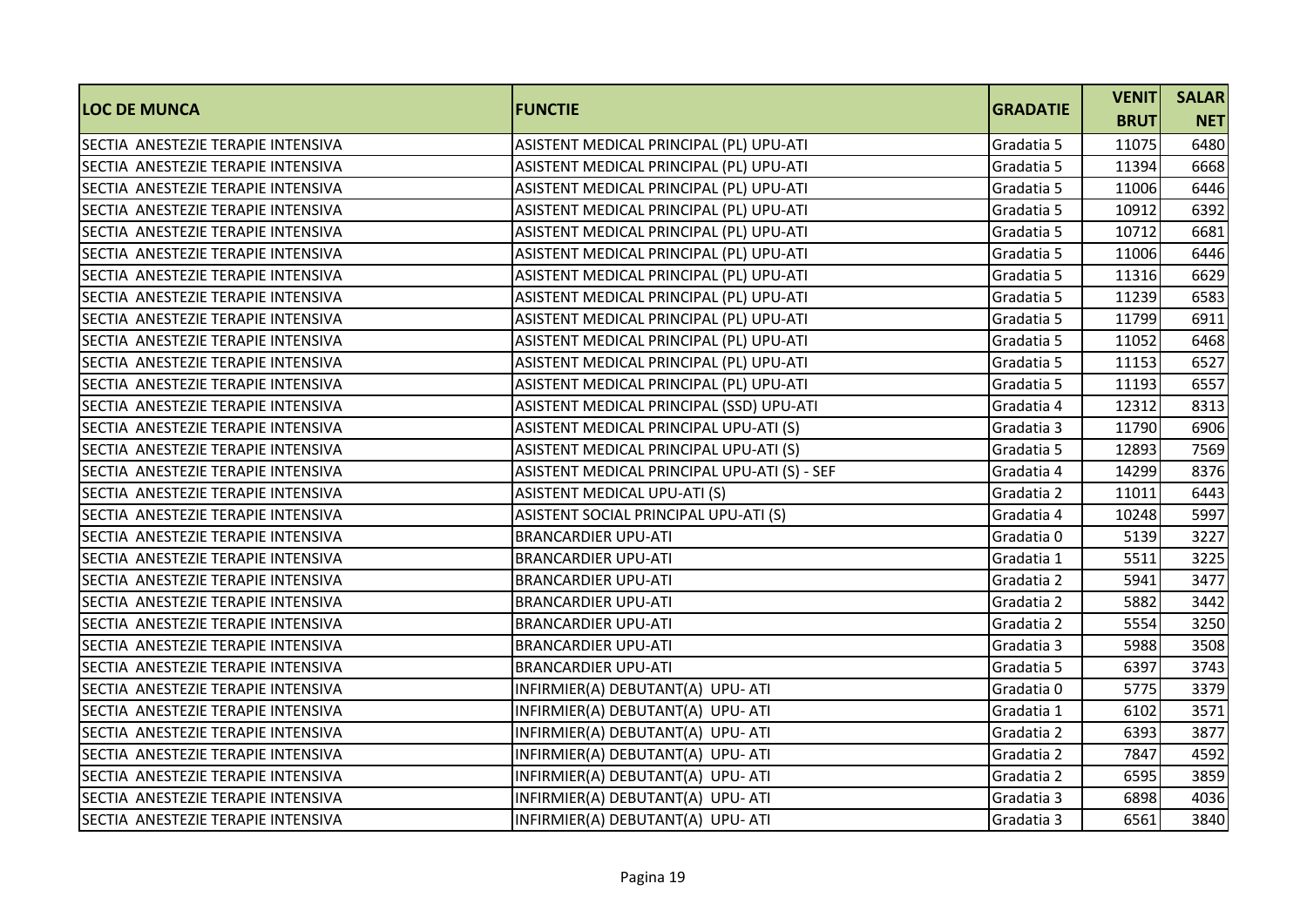| <b>LOC DE MUNCA</b>                | <b>FUNCTIE</b>                    | <b>GRADATIE</b> | <b>VENIT</b> | <b>SALAR</b> |
|------------------------------------|-----------------------------------|-----------------|--------------|--------------|
|                                    |                                   |                 | <b>BRUT</b>  | <b>NET</b>   |
| SECTIA ANESTEZIE TERAPIE INTENSIVA | INFIRMIER(A) DEBUTANT(A) UPU- ATI | Gradatia 4      | 6844         | 4010         |
| SECTIA ANESTEZIE TERAPIE INTENSIVA | INFIRMIER(A) DEBUTANT(A) UPU- ATI | Gradatia 5      | 6949         | 4067         |
| SECTIA ANESTEZIE TERAPIE INTENSIVA | INFIRMIER(A) DEBUTANT(A) UPU- ATI | Gradatia 5      | 7852         | 4595         |
| SECTIA ANESTEZIE TERAPIE INTENSIVA | <b>INFIRMIERA UPU - ATI</b>       | Gradatia 1      | 5924         | 3467         |
| SECTIA ANESTEZIE TERAPIE INTENSIVA | <b>INFIRMIERA UPU - ATI</b>       | Gradatia 2      | 6540         | 3831         |
| SECTIA ANESTEZIE TERAPIE INTENSIVA | INFIRMIERA UPU -ATI               | Gradatia 2      | 6617         | 3876         |
| SECTIA ANESTEZIE TERAPIE INTENSIVA | <b>INFIRMIERA UPU - ATI</b>       | Gradatia 3      | 6923         | 4055         |
| SECTIA ANESTEZIE TERAPIE INTENSIVA | <b>INFIRMIERA UPU - ATI</b>       | Gradatia 3      | 5331         | 3599         |
| SECTIA ANESTEZIE TERAPIE INTENSIVA | <b>INFIRMIERA UPU - ATI</b>       | Gradatia 4      | 6940         | 4065         |
| SECTIA ANESTEZIE TERAPIE INTENSIVA | <b>INFIRMIERA UPU - ATI</b>       | Gradatia 5      | 7197         | 4212         |
| SECTIA ANESTEZIE TERAPIE INTENSIVA | <b>INFIRMIERA UPU - ATI</b>       | Gradatia 5      | 7337         | 4385         |
| SECTIA ANESTEZIE TERAPIE INTENSIVA | <b>INFIRMIERA UPU - ATI</b>       | Gradatia 5      | 7118         | 4169         |
| SECTIA ANESTEZIE TERAPIE INTENSIVA | <b>INFIRMIERA UPU - ATI</b>       | Gradatia 5      | 7103         | 4157         |
| SECTIA ANESTEZIE TERAPIE INTENSIVA | <b>INFIRMIERA UPU - ATI</b>       | Gradatia 5      | 7254         | 4249         |
| SECTIA ANESTEZIE TERAPIE INTENSIVA | <b>INGRIJITOARE UPU-ATI</b>       | Gradatia 4      | 6394         | 3745         |
| SECTIA ANESTEZIE TERAPIE INTENSIVA | <b>INGRIJITOARE UPU-ATI</b>       | Gradatia 4      | 6030         | 3939         |
| SECTIA ANESTEZIE TERAPIE INTENSIVA | KINETOTERAPEUT UPU-ATI            | Gradatia 1      | 10870        | 6449         |
| SECTIA ANESTEZIE TERAPIE INTENSIVA | KINETOTERAPEUT UPU-ATI            | Gradatia 4      | 12854        | 7522         |
| SECTIA ANESTEZIE TERAPIE INTENSIVA | <b>MEDIC PRIMAR UPU-ATI</b>       | Gradatia 2      | 37631        | 22037        |
| SECTIA ANESTEZIE TERAPIE INTENSIVA | <b>MEDIC PRIMAR UPU-ATI</b>       | Gradatia 5      | 31559        | 18487        |
| SECTIA ANESTEZIE TERAPIE INTENSIVA | <b>MEDIC PRIMAR UPU-ATI</b>       | Gradatia 5      | 38880        | 22751        |
| SECTIA ANESTEZIE TERAPIE INTENSIVA | MEDIC PRIMAR UPU-ATI              | Gradatia 5      | 40594        | 23842        |
| SECTIA ANESTEZIE TERAPIE INTENSIVA | <b>MEDIC PRIMAR UPU-ATI</b>       | Gradatia 5      | 26599        | 17142        |
| SECTIA ANESTEZIE TERAPIE INTENSIVA | MEDIC PRIMAR UPU-ATI SEF SECTIE   | Gradatia 5      | 34927        | 21023        |
| SECTIA ANESTEZIE TERAPIE INTENSIVA | <b>MEDIC SPECIALIST UPU-ATI</b>   | Gradatia 2      | 28025        | 16748        |
| SECTIA ANESTEZIE TERAPIE INTENSIVA | <b>MEDIC SPECIALIST UPU-ATI</b>   | Gradatia 2      | 28075        | 16428        |
| SECTIA ANESTEZIE TERAPIE INTENSIVA | <b>MEDIC SPECIALIST UPU-ATI</b>   | Gradatia 2      | 15198        | 11398        |
| SECTIA ANESTEZIE TERAPIE INTENSIVA | <b>MEDIC SPECIALIST UPU-ATI</b>   | Gradatia 2      | 28523        | 16705        |
| SECTIA ANESTEZIE TERAPIE INTENSIVA | PSIHOLOG SPECIALIST UPU-ATI       | Gradatia 3      | 6593         | 3858         |
| SECTIA ANESTEZIE TERAPIE INTENSIVA | REGISTRATOR MED. UPU-ATI          | Gradatia 4      | 7026         | 4111         |
| SECTIA PNEUMOLOGIE                 | <b>ASISTENT MEDICAL (PL)</b>      | Gradatia 0      | 8377         | 4907         |
| SECTIA PNEUMOLOGIE                 | <b>ASISTENT MEDICAL (PL)</b>      | Gradatia 0      | 8475         | 4959         |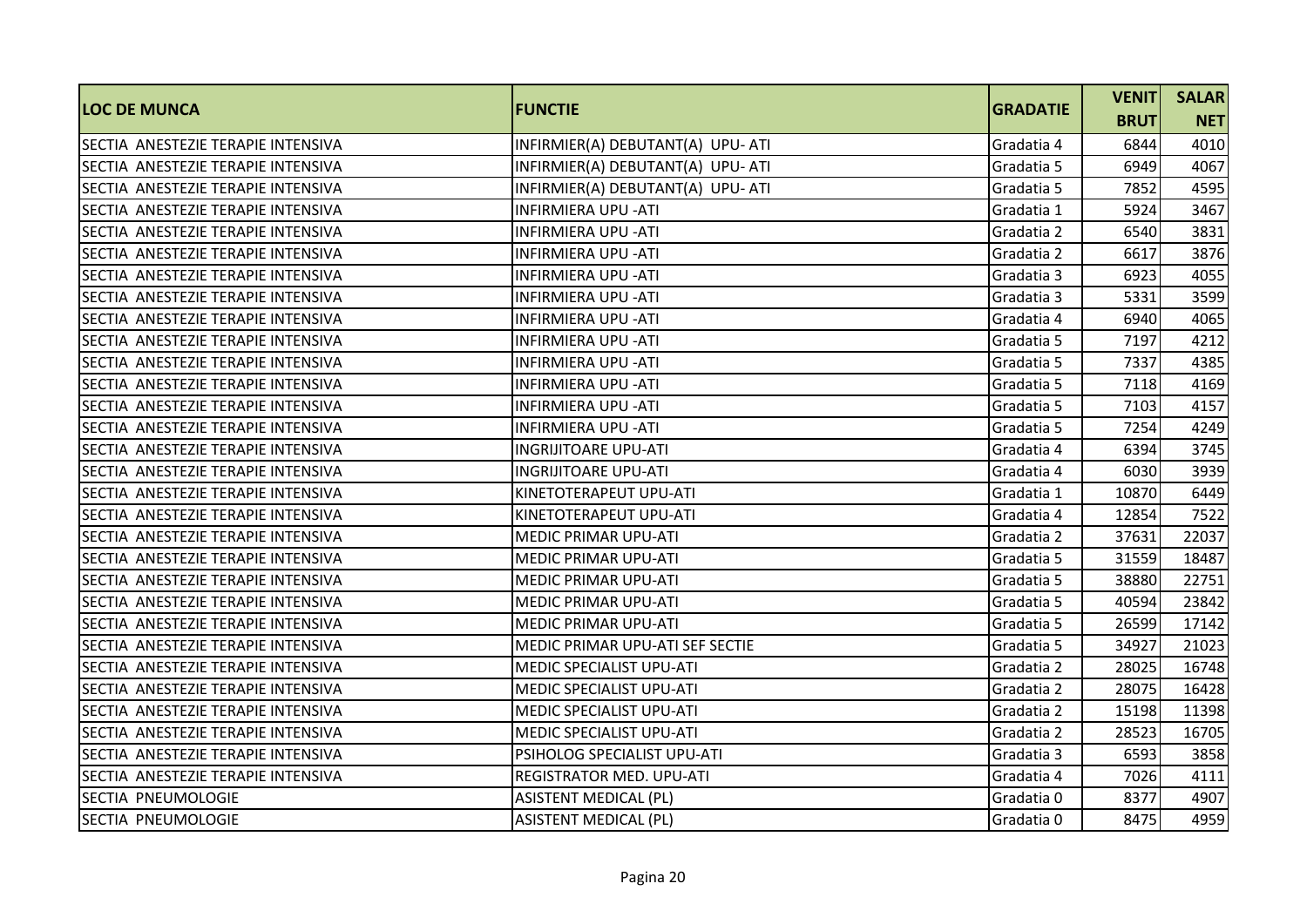|                           |                                       |                 | <b>VENIT</b> | <b>SALAR</b> |
|---------------------------|---------------------------------------|-----------------|--------------|--------------|
| <b>LOC DE MUNCA</b>       | <b>FUNCTIE</b>                        | <b>GRADATIE</b> | <b>BRUT</b>  | <b>NET</b>   |
| SECTIA PNEUMOLOGIE        | <b>ASISTENT MEDICAL (PL)</b>          | Gradatia 0      | 8447         | 4943         |
| SECTIA PNEUMOLOGIE        | <b>ASISTENT MEDICAL (PL)</b>          | Gradatia 1      | 9267         | 5611         |
| SECTIA PNEUMOLOGIE        | <b>ASISTENT MEDICAL (PL)</b>          | Gradatia 2      | 9465         | 5539         |
| SECTIA PNEUMOLOGIE        | <b>ASISTENT MEDICAL (PL)</b>          | Gradatia 2      | 9492         | 5555         |
| SECTIA PNEUMOLOGIE        | <b>ASISTENT MEDICAL (PL)</b>          | Gradatia 2      | 9524         | 5574         |
| SECTIA PNEUMOLOGIE        | <b>ASISTENT MEDICAL (PL)</b>          | Gradatia 4      | 10339        | 6056         |
| SECTIA PNEUMOLOGIE        | ASISTENT MEDICAL DEBUTANT (PL)        | Gradatia 0      | 8066         | 4719         |
| SECTIA PNEUMOLOGIE        | ASISTENT MEDICAL DEBUTANT (PL)        | Gradatia 0      | 7988         | 4674         |
| SECTIA PNEUMOLOGIE        | ASISTENT MEDICAL DEBUTANT (PL)        | Gradatia 0      | 7966         | 4661         |
| SECTIA PNEUMOLOGIE        | ASISTENT MEDICAL DEBUTANT (PL)        | Gradatia 0      | 8077         | 4731         |
| SECTIA PNEUMOLOGIE        | ASISTENT MEDICAL DEBUTANT (PL)        | Gradatia 0      | 7359         | 4306         |
| SECTIA PNEUMOLOGIE        | ASISTENT MEDICAL DEBUTANT (PL)        | Gradatia 2      | 9062         | 5303         |
| SECTIA PNEUMOLOGIE        | ASISTENT MEDICAL DEBUTANT (PL)        | Gradatia 2      | 9075         | 5315         |
| SECTIA PNEUMOLOGIE        | ASISTENT MEDICAL DEBUTANT (PL)        | Gradatia 3      | 9811         | 5741         |
| SECTIA PNEUMOLOGIE        | ASISTENT MEDICAL DEBUTANT (PL)        | Gradatia 5      | 9893         | 5796         |
| <b>SECTIA PNEUMOLOGIE</b> | ASISTENT MEDICAL DEBUTANT (PL)        | Gradatia 5      | 9935         | 5819         |
| SECTIA PNEUMOLOGIE        | ASISTENT MEDICAL DEBUTANT (PL)        | Gradatia 5      | 10383        | 6082         |
| SECTIA PNEUMOLOGIE        | ASISTENT MEDICAL PRINCIPAL (PL)       | Gradatia 4      | 10587        | 6424         |
| SECTIA PNEUMOLOGIE        | ASISTENT MEDICAL PRINCIPAL (PL)       | Gradatia 5      | 10820        | 6332         |
| SECTIA PNEUMOLOGIE        | ASISTENT MEDICAL PRINCIPAL (PL)       | Gradatia 5      | 10948        | 6847         |
| SECTIA PNEUMOLOGIE        | ASISTENT MEDICAL PRINCIPAL (PL)       | Gradatia 5      | 10752        | 6299         |
| SECTIA PNEUMOLOGIE        | ASISTENT MEDICAL PRINCIPAL (PL)       | Gradatia 5      | 10655        | 6235         |
| SECTIA PNEUMOLOGIE        | ASISTENT MEDICAL PRINCIPAL (PL)       | Gradatia 5      | 10859        | 6361         |
| SECTIA PNEUMOLOGIE        | ASISTENT MEDICAL PRINCIPAL (PL)       | Gradatia 5      | 10685        | 6259         |
| SECTIA PNEUMOLOGIE        | ASISTENT MEDICAL PRINCIPAL (PL)       | Gradatia 5      | 10781        | 6316         |
| SECTIA PNEUMOLOGIE        | ASISTENT MEDICAL PRINCIPAL (PL) - SEF | Gradatia 5      | 11862        | 6941         |
| SECTIA PNEUMOLOGIE        | INFIRMIER(A)                          | Gradatia 2      | 6529         | 3820         |
| SECTIA PNEUMOLOGIE        | INFIRMIER(A)                          | Gradatia 4      | 7084         | 4150         |
| SECTIA PNEUMOLOGIE        | INFIRMIER(A)                          | Gradatia 5      | 6024         | 4013         |
| SECTIA PNEUMOLOGIE        | INFIRMIER(A)                          | Gradatia 5      | 7168         | 4199         |
| SECTIA PNEUMOLOGIE        | INFIRMIER(A) DEBUTANT                 | Gradatia 0      | 5955         | 3484         |
| SECTIA PNEUMOLOGIE        | INFIRMIER(A) DEBUTANT                 | Gradatia 0      | 5897         | 3451         |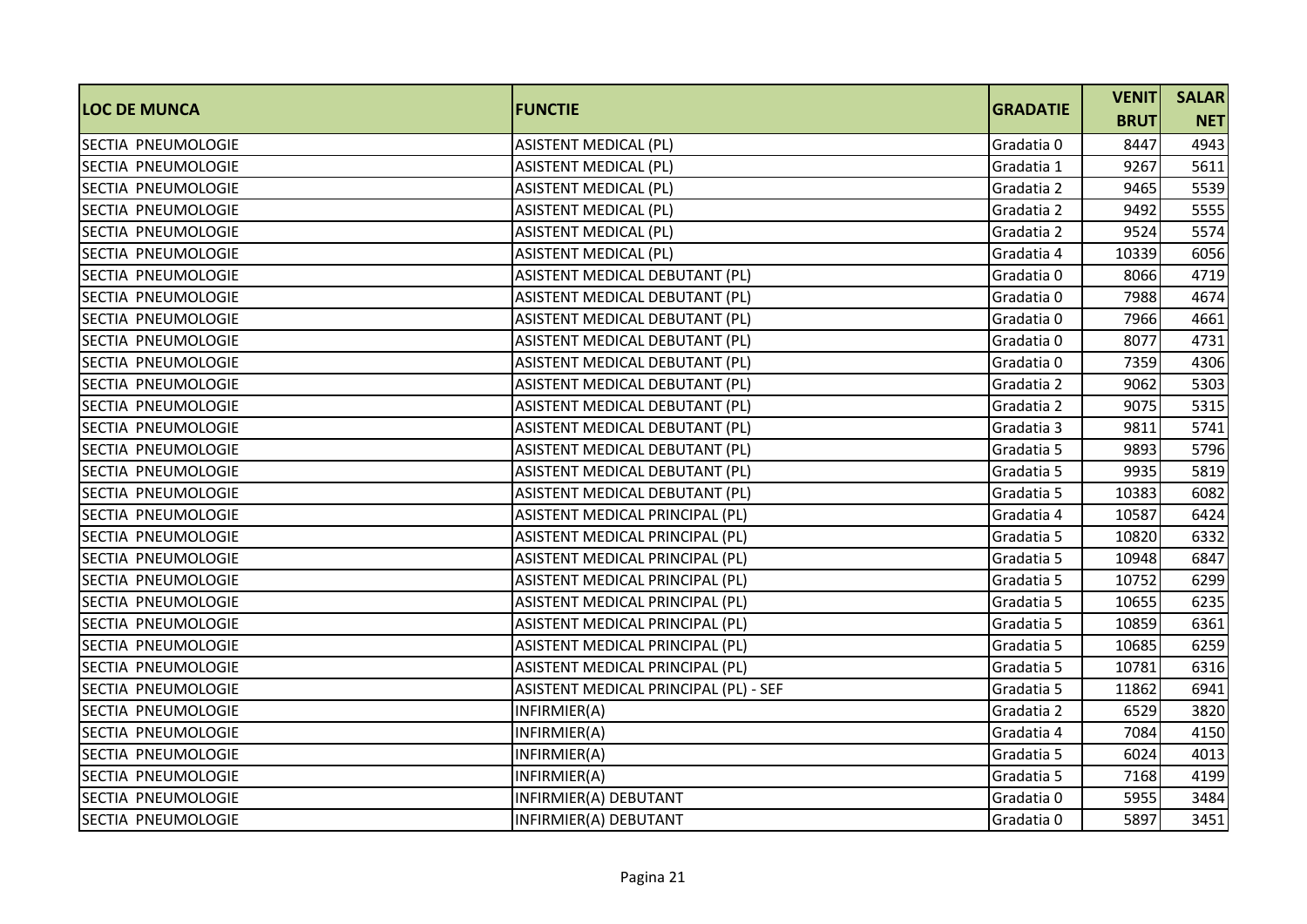| <b>LOC DE MUNCA</b>            | <b>FUNCTIE</b>                        | <b>GRADATIE</b> | <b>VENIT</b> | <b>SALAR</b> |
|--------------------------------|---------------------------------------|-----------------|--------------|--------------|
|                                |                                       |                 | <b>BRUT</b>  | <b>NET</b>   |
| SECTIA PNEUMOLOGIE             | INFIRMIER(A) DEBUTANT                 | Gradatia 0      | 5955         | 3484         |
| SECTIA PNEUMOLOGIE             | INFIRMIER(A) DEBUTANT                 | Gradatia 0      | 5955         | 3484         |
| SECTIA PNEUMOLOGIE             | INFIRMIER(A) DEBUTANT                 | Gradatia 2      | 6335         | 3707         |
| SECTIA PNEUMOLOGIE             | INFIRMIER(A) DEBUTANT                 | Gradatia 2      | 6461         | 3781         |
| SECTIA PNEUMOLOGIE             | INFIRMIER(A) DEBUTANT                 | Gradatia 3      | 6701         | 3922         |
| SECTIA PNEUMOLOGIE             | INFIRMIER(A) DEBUTANT                 | Gradatia 3      | 6657         | 3900         |
| SECTIA PNEUMOLOGIE             | INFIRMIER(A) DEBUTANT                 | Gradatia 3      | 7000         | 4096         |
| SECTIA PNEUMOLOGIE             | INFIRMIER(A) DEBUTANT                 | Gradatia 4      | 6860         | 4014         |
| SECTIA PNEUMOLOGIE             | INFIRMIER(A) DEBUTANT                 | Gradatia 4      | 6860         | 4014         |
| SECTIA PNEUMOLOGIE             | INFIRMIER(A) DEBUTANT                 | Gradatia 4      | 6927         | 4053         |
| SECTIA PNEUMOLOGIE             | INFIRMIER(A) DEBUTANT                 | Gradatia 5      | 7037         | 4118         |
| <b>SECTIA PNEUMOLOGIE</b>      | <b>MEDIC PRIMAR</b>                   | Gradatia 5      | 33490        | 19597        |
| SECTIA PNEUMOLOGIE             | <b>MEDIC PRIMAR</b>                   | Gradatia 5      | 40189        | 23534        |
| SECTIA PNEUMOLOGIE             | MEDIC PRIMAR SEF SECTIE               | Gradatia 5      | 36851        | 21584        |
| SECTIA PNEUMOLOGIE             | <b>MEDIC SPECIALIST</b>               | Gradatia 2      | 23446        | 13732        |
| SECTIA PNEUMOLOGIE             | <b>MEDIC SPECIALIST</b>               | Gradatia 2      | 24575        | 14380        |
| <b>SECTIA BOLI CRONICE</b>     | <b>ASISTENT MEDICAL (PL)</b>          | Gradatia 3      | 6492         | 3803         |
| <b>SECTIA BOLI CRONICE</b>     | ASISTENT MEDICAL DEBUTANT (PL)        | Gradatia 0      | 5128         | 3004         |
| <b>SECTIA BOLI CRONICE</b>     | ASISTENT MEDICAL PRINCIPAL (PL)       | Gradatia 2      | 6705         | 3923         |
| <b>SECTIA BOLI CRONICE</b>     | ASISTENT MEDICAL PRINCIPAL (PL)       | Gradatia 5      | 7086         | 4150         |
| <b>SECTIA BOLI CRONICE</b>     | ASISTENT MEDICAL PRINCIPAL (PL)       | Gradatia 5      | 7021         | 4109         |
| <b>SECTIA BOLI CRONICE</b>     | ASISTENT MEDICAL PRINCIPAL (PL) - SEF | Gradatia 5      | 7442         | 4359         |
| <b>SECTIA BOLI CRONICE</b>     | INFIRMIER(A)                          | Gradatia 3      | 4364         | 2554         |
| <b>SECTIA BOLI CRONICE</b>     | INFIRMIER(A)                          | Gradatia 5      | 4539         | 3064         |
| <b>SECTIA BOLI CRONICE</b>     | INFIRMIER(A)                          | Gradatia 5      | 4640         | 2761         |
| <b>SECTIA BOLI CRONICE</b>     | INFIRMIER(A)                          | Gradatia 5      | 4979         | 2913         |
| <b>SECTIA BOLI CRONICE</b>     | INFIRMIER(A)                          | Gradatia 5      | 4839         | 2831         |
| <b>SECTIA BOLI CRONICE</b>     | INFIRMIER(A) DEBUTANT                 | Gradatia 3      | 4536         | 2654         |
| <b>SECTIA BOLI CRONICE</b>     | INFIRMIER(A) DEBUTANT                 | Gradatia 5      | 4546         | 3069         |
| <b>SECTIA BOLI CRONICE</b>     | MEDIC PRIMAR COORDONATOR              | Gradatia 5      | 19816        | 11596        |
| <b>SECTIA BOLI CRONICE</b>     | <b>MEDIC SPECIALIST</b>               | Gradatia 4      | 19382        | 11342        |
| <b>SECTIA BOLI INFECTIOASE</b> | <b>ASISTENT MEDICAL (PL)</b>          | Gradatia 1      | 8226         | 4818         |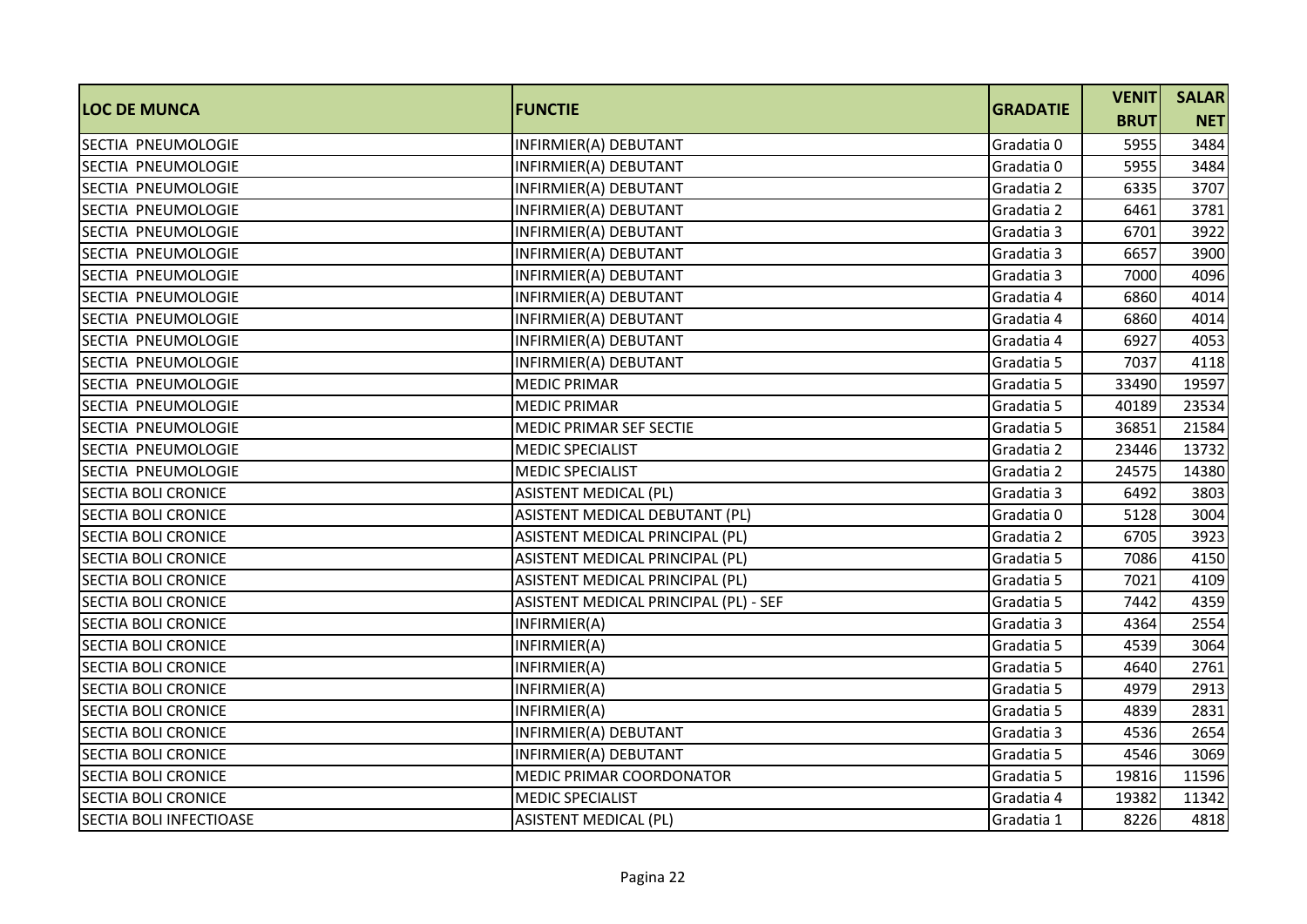|                                |                                       | <b>GRADATIE</b> | <b>VENIT</b> | <b>SALAR</b> |
|--------------------------------|---------------------------------------|-----------------|--------------|--------------|
| <b>LOC DE MUNCA</b>            | <b>FUNCTIE</b>                        |                 | <b>BRUT</b>  | <b>NET</b>   |
| <b>SECTIA BOLI INFECTIOASE</b> | <b>ASISTENT MEDICAL (PL)</b>          | Gradatia 1      | 8986         | 5258         |
| <b>SECTIA BOLI INFECTIOASE</b> | <b>ASISTENT MEDICAL (PL)</b>          | Gradatia 1      | 9003         | 5269         |
| <b>SECTIA BOLI INFECTIOASE</b> | <b>ASISTENT MEDICAL (PL)</b>          | Gradatia 1      | 8025         | 4701         |
| <b>SECTIA BOLI INFECTIOASE</b> | <b>ASISTENT MEDICAL (PL)</b>          | Gradatia 1      | 7191         | 4855         |
| <b>SECTIA BOLI INFECTIOASE</b> | <b>ASISTENT MEDICAL (PL)</b>          | Gradatia 2      | 9509         | 5565         |
| <b>SECTIA BOLI INFECTIOASE</b> | <b>ASISTENT MEDICAL (PL)</b>          | Gradatia 2      | 11426        | 6692         |
| <b>SECTIA BOLI INFECTIOASE</b> | <b>ASISTENT MEDICAL (PL)</b>          | Gradatia 2      | 9370         | 5483         |
| <b>SECTIA BOLI INFECTIOASE</b> | <b>ASISTENT MEDICAL (PL)</b>          | Gradatia 2      | 9492         | 5561         |
| <b>SECTIA BOLI INFECTIOASE</b> | <b>ASISTENT MEDICAL (PL)</b>          | Gradatia 4      | 10424        | 6107         |
| SECTIA BOLI INFECTIOASE        | <b>ASISTENT MEDICAL (PL)</b>          | Gradatia 5      | 10309        | 6033         |
| <b>SECTIA BOLI INFECTIOASE</b> | ASISTENT MEDICAL DEBUTANT (PL)        | Gradatia 0      | 7155         | 4186         |
| <b>SECTIA BOLI INFECTIOASE</b> | ASISTENT MEDICAL DEBUTANT (PL)        | Gradatia 0      | 8043         | 4707         |
| <b>SECTIA BOLI INFECTIOASE</b> | ASISTENT MEDICAL DEBUTANT (PL)        | Gradatia 0      | 7899         | 4622         |
| <b>SECTIA BOLI INFECTIOASE</b> | ASISTENT MEDICAL DEBUTANT (PL)        | Gradatia 0      | 7872         | 4607         |
| SECTIA BOLI INFECTIOASE        | ASISTENT MEDICAL DEBUTANT (PL)        | Gradatia 0      | 7933         | 4643         |
| SECTIA BOLI INFECTIOASE        | ASISTENT MEDICAL DEBUTANT (PL)        | Gradatia 2      | 9138         | 5347         |
| <b>SECTIA BOLI INFECTIOASE</b> | ASISTENT MEDICAL DEBUTANT (PL)        | Gradatia 2      | 9076         | 5311         |
| <b>SECTIA BOLI INFECTIOASE</b> | ASISTENT MEDICAL DEBUTANT (PL)        | Gradatia 5      | 9833         | 5755         |
| <b>SECTIA BOLI INFECTIOASE</b> | ASISTENT MEDICAL DEBUTANT (S)         | Gradatia 0      | 8443         | 4941         |
| <b>SECTIA BOLI INFECTIOASE</b> | ASISTENT MEDICAL PRINCIPAL (PL)       | Gradatia 3      | 10210        | 5981         |
| <b>SECTIA BOLI INFECTIOASE</b> | ASISTENT MEDICAL PRINCIPAL (PL)       | Gradatia 3      | 10233        | 5995         |
| <b>SECTIA BOLI INFECTIOASE</b> | ASISTENT MEDICAL PRINCIPAL (PL)       | Gradatia 3      | 10135        | 5936         |
| SECTIA BOLI INFECTIOASE        | ASISTENT MEDICAL PRINCIPAL (PL)       | Gradatia 5      | 10614        | 6211         |
| <b>SECTIA BOLI INFECTIOASE</b> | ASISTENT MEDICAL PRINCIPAL (PL)       | Gradatia 5      | 10724        | 6282         |
| SECTIA BOLI INFECTIOASE        | ASISTENT MEDICAL PRINCIPAL (PL)       | Gradatia 5      | 10601        | 6210         |
| <b>SECTIA BOLI INFECTIOASE</b> | ASISTENT MEDICAL PRINCIPAL (PL)       | Gradatia 5      | 10614        | 6218         |
| <b>SECTIA BOLI INFECTIOASE</b> | ASISTENT MEDICAL PRINCIPAL (PL)       | Gradatia 5      | 10646        | 6229         |
| SECTIA BOLI INFECTIOASE        | ASISTENT MEDICAL PRINCIPAL (PL)       | Gradatia 5      | 10820        | 6338         |
| <b>SECTIA BOLI INFECTIOASE</b> | ASISTENT MEDICAL PRINCIPAL (PL)       | Gradatia 5      | 9431         | 5524         |
| <b>SECTIA BOLI INFECTIOASE</b> | ASISTENT MEDICAL PRINCIPAL (PL) - SEF | Gradatia 5      | 12494        | 7319         |
| <b>SECTIA BOLI INFECTIOASE</b> | <b>FIZIOKINETOTERAPEUT</b>            | Gradatia 2      | 10589        | 6197         |
| SECTIA BOLI INFECTIOASE        | INFIRMIER(A)                          | Gradatia 1      | 6115         | 3581         |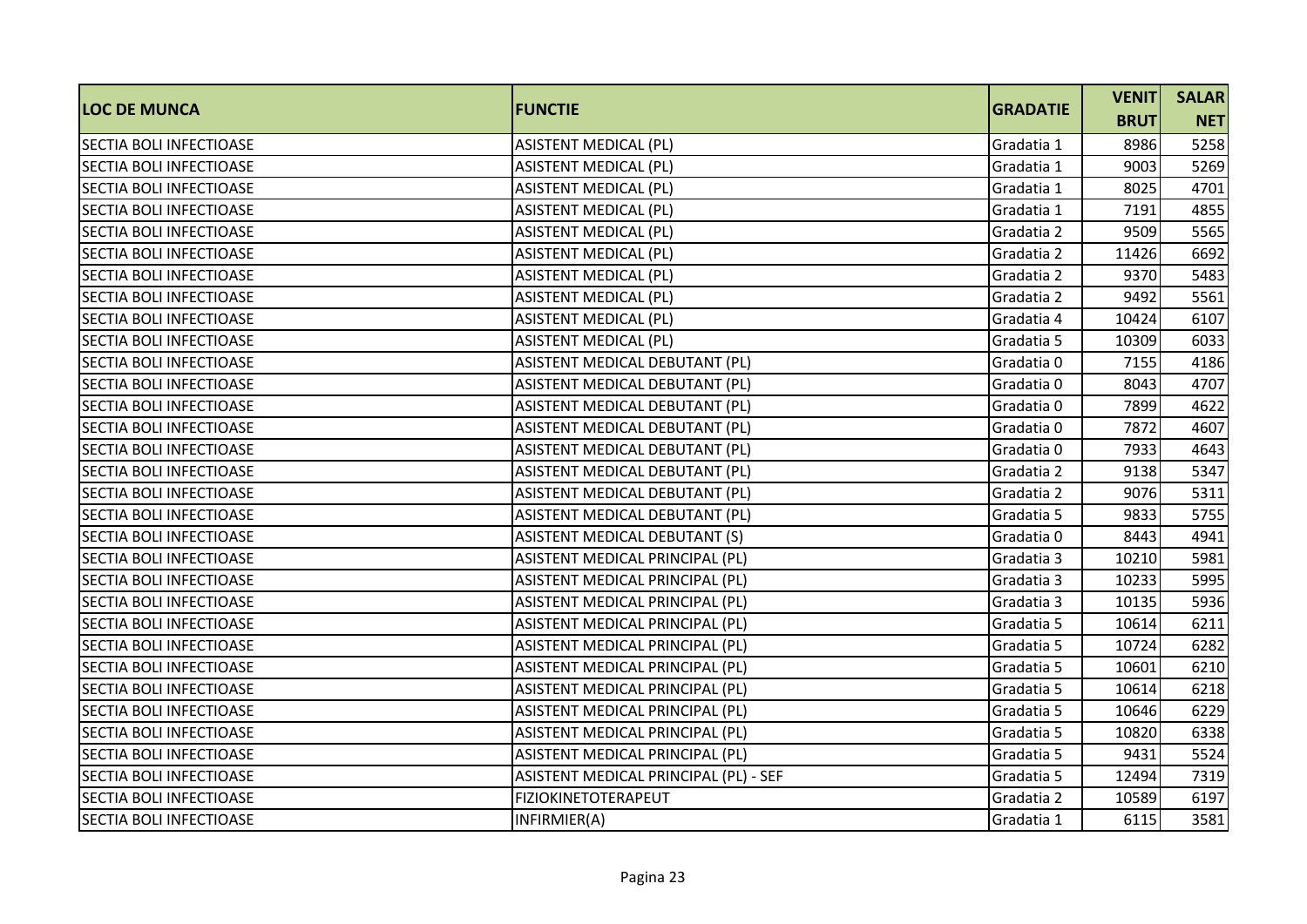| <b>LOC DE MUNCA</b>            | <b>FUNCTIE</b>                  | <b>GRADATIE</b> | <b>VENIT</b> | <b>SALAR</b> |
|--------------------------------|---------------------------------|-----------------|--------------|--------------|
|                                |                                 |                 | <b>BRUT</b>  | <b>NET</b>   |
| <b>SECTIA BOLI INFECTIOASE</b> | INFIRMIER(A)                    | Gradatia 5      | 7186         | 4209         |
| SECTIA BOLI INFECTIOASE        | INFIRMIER(A)                    | Gradatia 5      | 7121         | 4172         |
| SECTIA BOLI INFECTIOASE        | INFIRMIER(A)                    | Gradatia 5      | 7110         | 4165         |
| SECTIA BOLI INFECTIOASE        | INFIRMIER(A)                    | Gradatia 5      | 7256         | 4250         |
| <b>SECTIA BOLI INFECTIOASE</b> | INFIRMIER(A) DEBUTANT           | Gradatia 0      | 5897         | 3451         |
| <b>SECTIA BOLI INFECTIOASE</b> | INFIRMIER(A) DEBUTANT           | Gradatia 0      | 5894         | 3449         |
| SECTIA BOLI INFECTIOASE        | INFIRMIER(A) DEBUTANT           | Gradatia 0      | 6021         | 3524         |
| <b>SECTIA BOLI INFECTIOASE</b> | INFIRMIER(A) DEBUTANT           | Gradatia 2      | 6217         | 3638         |
| SECTIA BOLI INFECTIOASE        | INFIRMIER(A) DEBUTANT           | Gradatia 2      | 6465         | 3783         |
| <b>SECTIA BOLI INFECTIOASE</b> | INFIRMIER(A) DEBUTANT           | Gradatia 3      | 6613         | 3870         |
| <b>SECTIA BOLI INFECTIOASE</b> | INFIRMIER(A) DEBUTANT           | Gradatia 3      | 6776         | 3965         |
| <b>SECTIA BOLI INFECTIOASE</b> | INFIRMIER(A) DEBUTANT           | Gradatia 5      | 7036         | 4117         |
| <b>SECTIA BOLI INFECTIOASE</b> | INFIRMIER(A) DEBUTANT           | Gradatia 5      | 7051         | 4126         |
| SECTIA BOLI INFECTIOASE        | INFIRMIER(A) DEBUTANT           | Gradatia 5      | 6977         | 4083         |
| SECTIA BOLI INFECTIOASE        | <b>MEDIC PRIMAR</b>             | Gradatia 4      | 32264        | 18881        |
| <b>SECTIA BOLI INFECTIOASE</b> | <b>MEDIC PRIMAR</b>             | Gradatia 5      | 5496         | 3215         |
| <b>SECTIA BOLI INFECTIOASE</b> | MEDIC PRIMAR SEF SECTIE         | Gradatia 5      | 34639        | 20270        |
| <b>SECTIA BOLI INFECTIOASE</b> | <b>MEDIC SPECIALIST</b>         | Gradatia 1      | 22418        | 13118        |
| <b>SECTIA BOLI INFECTIOASE</b> | <b>MEDIC SPECIALIST</b>         | Gradatia 3      | 27342        | 16014        |
| SECTIA BOLI INFECTIOASE        | <b>MEDIC SPECIALIST</b>         | Gradatia 3      | 23716        | 13878        |
| SECTIA BOLI INFECTIOASE        | <b>MEDIC SPECIALIST</b>         | Gradatia 3      | 25009        | 14635        |
| <b>SECTIA BOLI INFECTIOASE</b> | PSIHOLOG PRACTICANT             | Gradatia 5      | 6282         | 3676         |
| <b>SECTIA CARDIOLOGIE</b>      | <b>ASISTENT MEDICAL (PL)</b>    | Gradatia 1      | 5846         | 3420         |
| <b>SECTIA CARDIOLOGIE</b>      | <b>ASISTENT MEDICAL (PL)</b>    | Gradatia 1      | 5846         | 3424         |
| <b>SECTIA CARDIOLOGIE</b>      | <b>ASISTENT MEDICAL (PL)</b>    | Gradatia 2      | 6106         | 3576         |
| <b>SECTIA CARDIOLOGIE</b>      | <b>ASISTENT MEDICAL (PL)</b>    | Gradatia 2      | 5458         | 3197         |
| <b>SECTIA CARDIOLOGIE</b>      | ASISTENT MEDICAL (PL) UPU-ATI   | Gradatia 2      | 6453         | 4050         |
| SECTIA CARDIOLOGIE             | ASISTENT MEDICAL DEBUTANT (PL)  | Gradatia 0      | 5684         | 3327         |
| <b>SECTIA CARDIOLOGIE</b>      | ASISTENT MEDICAL PRINCIPAL (PL) | Gradatia 3      | 7484         | 4384         |
| SECTIA CARDIOLOGIE             | ASISTENT MEDICAL PRINCIPAL (PL) | Gradatia 4      | 6793         | 3980         |
| <b>SECTIA CARDIOLOGIE</b>      | ASISTENT MEDICAL PRINCIPAL (PL) | Gradatia 4      | 6643         | 3891         |
| SECTIA CARDIOLOGIE             | ASISTENT MEDICAL PRINCIPAL (PL) | Gradatia 4      | 8009         | 4811         |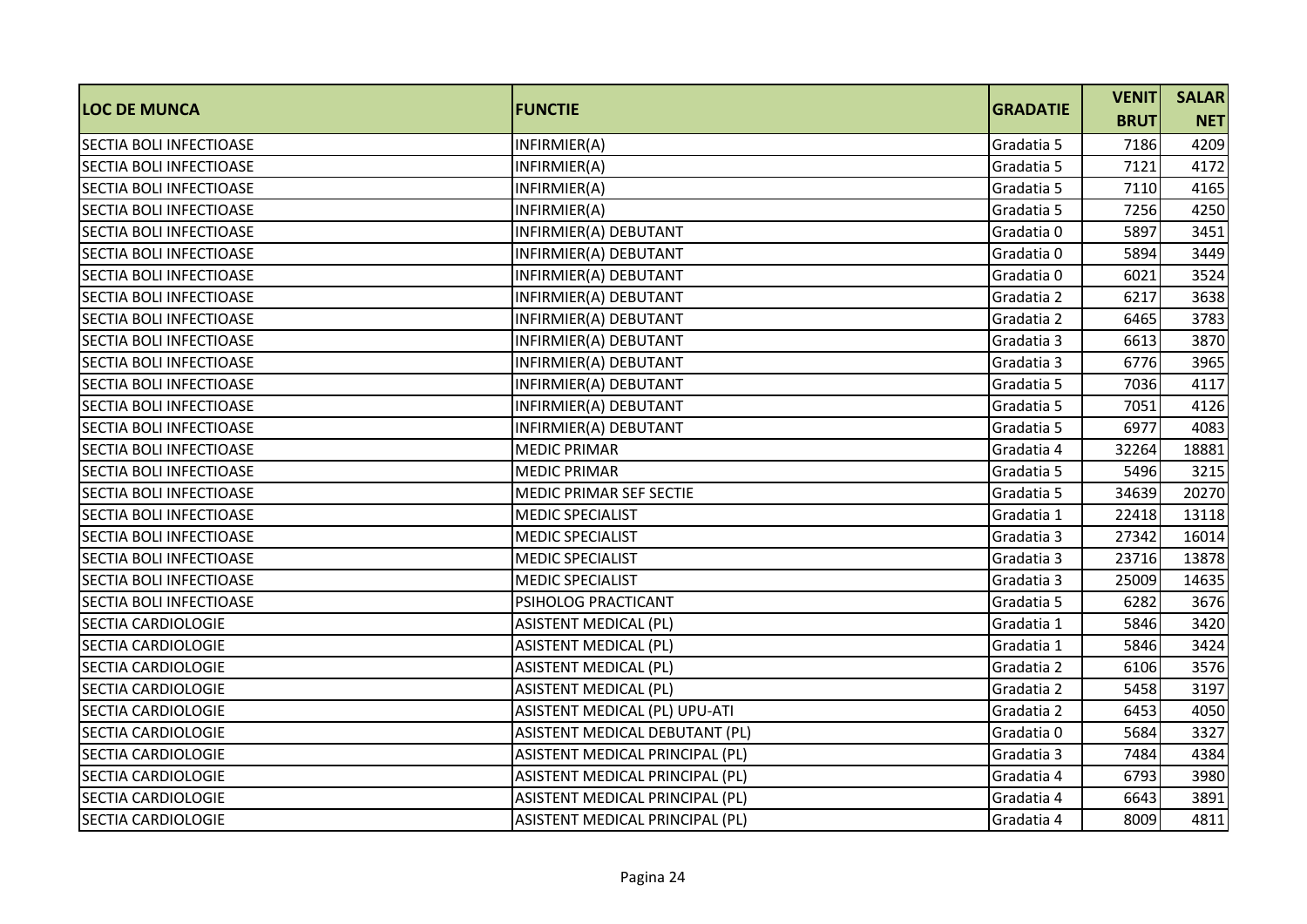| <b>LOC DE MUNCA</b>              | <b>FUNCTIE</b>                        | <b>GRADATIE</b> | <b>VENIT</b> | <b>SALAR</b> |
|----------------------------------|---------------------------------------|-----------------|--------------|--------------|
|                                  |                                       |                 | <b>BRUT</b>  | <b>NET</b>   |
| <b>SECTIA CARDIOLOGIE</b>        | ASISTENT MEDICAL PRINCIPAL (PL)       | Gradatia 4      | 5294         | 3970         |
| <b>SECTIA CARDIOLOGIE</b>        | ASISTENT MEDICAL PRINCIPAL (PL)       | Gradatia 5      | 7052         | 4131         |
| <b>SECTIA CARDIOLOGIE</b>        | ASISTENT MEDICAL PRINCIPAL (PL)       | Gradatia 5      | 6842         | 4008         |
| <b>SECTIA CARDIOLOGIE</b>        | ASISTENT MEDICAL PRINCIPAL (PL)       | Gradatia 5      | 6914         | 4050         |
| <b>SECTIA CARDIOLOGIE</b>        | ASISTENT MEDICAL PRINCIPAL (PL)       | Gradatia 5      | 6948         | 4070         |
| <b>SECTIA CARDIOLOGIE</b>        | ASISTENT MEDICAL PRINCIPAL (PL)       | Gradatia 5      | 6921         | 4055         |
| SECTIA CARDIOLOGIE               | ASISTENT MEDICAL PRINCIPAL (PL)       | Gradatia 5      | 7188         | 4211         |
| <b>SECTIA CARDIOLOGIE</b>        | ASISTENT MEDICAL PRINCIPAL (PL) - SEF | Gradatia 4      | 11391        | 6673         |
| SECTIA CARDIOLOGIE               | INFIRMIER(A)                          | Gradatia 2      | 4355         | 2548         |
| SECTIA CARDIOLOGIE               | INFIRMIER(A)                          | Gradatia 4      | 4305         | 2732         |
| <b>SECTIA CARDIOLOGIE</b>        | INFIRMIER(A)                          | Gradatia 5      | 4839         | 2834         |
| SECTIA CARDIOLOGIE               | INFIRMIER(A)                          | Gradatia 5      | 4699         | 2752         |
| <b>SECTIA CARDIOLOGIE</b>        | INFIRMIER(A)                          | Gradatia 5      | 4619         | 2703         |
| <b>SECTIA CARDIOLOGIE</b>        | INFIRMIER(A)                          | Gradatia 5      | 4717         | 2763         |
| <b>SECTIA CARDIOLOGIE</b>        | INFIRMIER(A)                          | Gradatia 5      | 4699         | 2749         |
| <b>SECTIA CARDIOLOGIE</b>        | INFIRMIER(A)                          | Gradatia 5      | 4730         | 2770         |
| <b>SECTIA CARDIOLOGIE</b>        | INFIRMIER(A) DEBUTANT                 | Gradatia 0      | 3939         | 2305         |
| <b>SECTIA CARDIOLOGIE</b>        | <b>MEDIC PRIMAR</b>                   | Gradatia 5      | 19114        | 12915        |
| SECTIA CARDIOLOGIE               | <b>MEDIC PRIMAR</b>                   | Gradatia 5      | 4982         | 2915         |
| <b>SECTIA CARDIOLOGIE</b>        | <b>MEDIC PRIMAR</b>                   | Gradatia 5      | 20253        | 11852        |
| SECTIA CARDIOLOGIE               | MEDIC PRIMAR SEF SECTIE               | Gradatia 5      | 21384        | 12513        |
| <b>SECTIA CARDIOLOGIE</b>        | <b>MEDIC SPECIALIST</b>               | Gradatia 2      | 18351        | 10738        |
| SECTIA CARDIOLOGIE               | <b>MEDIC SPECIALIST</b>               | Gradatia 2      | 4151         | 2428         |
| <b>SECTIA CARDIOLOGIE</b>        | <b>MEDIC SPECIALIST</b>               | Gradatia 4      | 19477        | 11405        |
| SECTIA CHIRURGIE GENERALA        | <b>ASISTENT MEDICAL (PL)</b>          | Gradatia 0      | 5446         | 3186         |
| SECTIA CHIRURGIE GENERALA        | <b>ASISTENT MEDICAL (PL)</b>          | Gradatia 0      | 5462         | 3196         |
| <b>SECTIA CHIRURGIE GENERALA</b> | <b>ASISTENT MEDICAL (PL)</b>          | Gradatia 2      | 6464         | 3787         |
| <b>SECTIA CHIRURGIE GENERALA</b> | <b>ASISTENT MEDICAL (PL)</b>          | Gradatia 2      | 6147         | 3600         |
| <b>SECTIA CHIRURGIE GENERALA</b> | <b>ASISTENT MEDICAL (PL)</b>          | Gradatia 2      | 6113         | 3843         |
| <b>SECTIA CHIRURGIE GENERALA</b> | <b>ASISTENT MEDICAL (PL)</b>          | Gradatia 3      | 6304         | 3693         |
| <b>SECTIA CHIRURGIE GENERALA</b> | ASISTENT MEDICAL (PL)                 | Gradatia 5      | 6667         | 3905         |
| <b>SECTIA CHIRURGIE GENERALA</b> | ASISTENT MEDICAL DEBUTANT (PL)        | Gradatia 0      | 5173         | 3031         |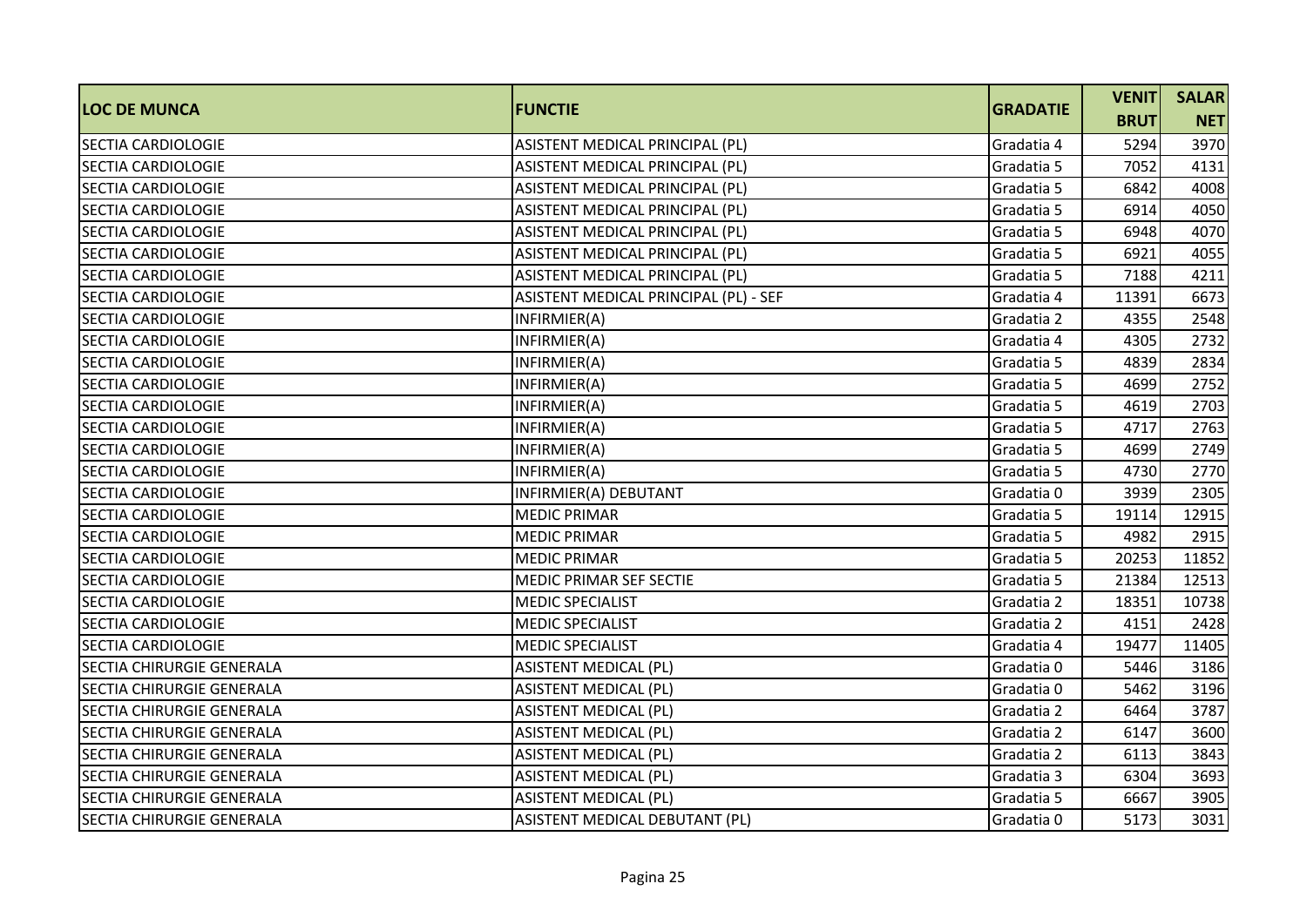|                                  | <b>FUNCTIE</b>                        |                 | <b>VENIT</b> | <b>SALAR</b> |
|----------------------------------|---------------------------------------|-----------------|--------------|--------------|
| <b>LOC DE MUNCA</b>              |                                       | <b>GRADATIE</b> | <b>BRUT</b>  | <b>NET</b>   |
| <b>SECTIA CHIRURGIE GENERALA</b> | ASISTENT MEDICAL DEBUTANT (PL)        | Gradatia 0      | 5228         | 3059         |
| SECTIA CHIRURGIE GENERALA        | ASISTENT MEDICAL DEBUTANT (PL)        | Gradatia 0      | 5195         | 3043         |
| SECTIA CHIRURGIE GENERALA        | ASISTENT MEDICAL DEBUTANT (PL)        | Gradatia 0      | 5173         | 3028         |
| SECTIA CHIRURGIE GENERALA        | ASISTENT MEDICAL DEBUTANT (PL)        | Gradatia 0      | 5250         | 3072         |
| <b>SECTIA CHIRURGIE GENERALA</b> | ASISTENT MEDICAL DEBUTANT (PL)        | Gradatia 4      | 6307         | 3690         |
| SECTIA CHIRURGIE GENERALA        | ASISTENT MEDICAL DEBUTANT (S)         | Gradatia 0      | 5427         | 3175         |
| <b>SECTIA CHIRURGIE GENERALA</b> | ASISTENT MEDICAL PRINCIPAL (PL)       | Gradatia 2      | 6319         | 3701         |
| SECTIA CHIRURGIE GENERALA        | ASISTENT MEDICAL PRINCIPAL (PL)       | Gradatia 3      | 6665         | 3900         |
| SECTIA CHIRURGIE GENERALA        | ASISTENT MEDICAL PRINCIPAL (PL)       | Gradatia 4      | 6662         | 3902         |
| <b>SECTIA CHIRURGIE GENERALA</b> | ASISTENT MEDICAL PRINCIPAL (PL)       | Gradatia 4      | 6794         | 3980         |
| <b>SECTIA CHIRURGIE GENERALA</b> | ASISTENT MEDICAL PRINCIPAL (PL)       | Gradatia 5      | 6901         | 4043         |
| SECTIA CHIRURGIE GENERALA        | ASISTENT MEDICAL PRINCIPAL (PL) - SEF | Gradatia 5      | 7319         | 4287         |
| <b>SECTIA CHIRURGIE GENERALA</b> | <b>BRANCARDIER</b>                    | Gradatia 0      | 3749         | 2194         |
| <b>SECTIA CHIRURGIE GENERALA</b> | <b>BRANCARDIER</b>                    | Gradatia 0      | 3741         | 2189         |
| SECTIA CHIRURGIE GENERALA        | <b>BRANCARDIER</b>                    | Gradatia 1      | 3822         | 2236         |
| <b>SECTIA CHIRURGIE GENERALA</b> | <b>BRANCARDIER</b>                    | Gradatia 4      | 4231         | 2476         |
| <b>SECTIA CHIRURGIE GENERALA</b> | <b>BRANCARDIER</b>                    | Gradatia 5      | 3592         | 2104         |
| <b>SECTIA CHIRURGIE GENERALA</b> | <b>BRANCARDIER</b>                    | Gradatia 5      | 4252         | 2488         |
| <b>SECTIA CHIRURGIE GENERALA</b> | <b>BRANCARDIER</b>                    | Gradatia 5      | 3592         | 2104         |
| SECTIA CHIRURGIE GENERALA        | INFIRMIER(A)                          | Gradatia 2      | 4286         | 2510         |
| SECTIA CHIRURGIE GENERALA        | INFIRMIER(A)                          | Gradatia 2      | 4503         | 2635         |
| <b>SECTIA CHIRURGIE GENERALA</b> | INFIRMIER(A)                          | Gradatia 3      | 4599         | 2694         |
| SECTIA CHIRURGIE GENERALA        | INFIRMIER(A)                          | Gradatia 4      | 4634         | 2712         |
| <b>SECTIA CHIRURGIE GENERALA</b> | INFIRMIER(A)                          | Gradatia 5      | 4769         | 2791         |
| <b>SECTIA CHIRURGIE GENERALA</b> | INFIRMIER(A)                          | Gradatia 5      | 4933         | 2890         |
| SECTIA CHIRURGIE GENERALA        | INFIRMIER(A)                          | Gradatia 5      | 4629         | 2709         |
| SECTIA CHIRURGIE GENERALA        | INFIRMIER(A)                          | Gradatia 5      | 4793         | 2805         |
| <b>SECTIA CHIRURGIE GENERALA</b> | INFIRMIER(A)                          | Gradatia 5      | 4549         | 2665         |
| <b>SECTIA CHIRURGIE GENERALA</b> | INFIRMIER(A) DEBUTANT                 | Gradatia 0      | 4021         | 2353         |
| <b>SECTIA CHIRURGIE GENERALA</b> | INFIRMIER(A) DEBUTANT                 | Gradatia 2      | 4264         | 2496         |
| SECTIA CHIRURGIE GENERALA        | INFIRMIER(A) DEBUTANT                 | Gradatia 4      | 4595         | 2691         |
| <b>SECTIA CHIRURGIE GENERALA</b> | INFIRMIER(A) DEBUTANT                 | Gradatia 5      | 4001         | 2344         |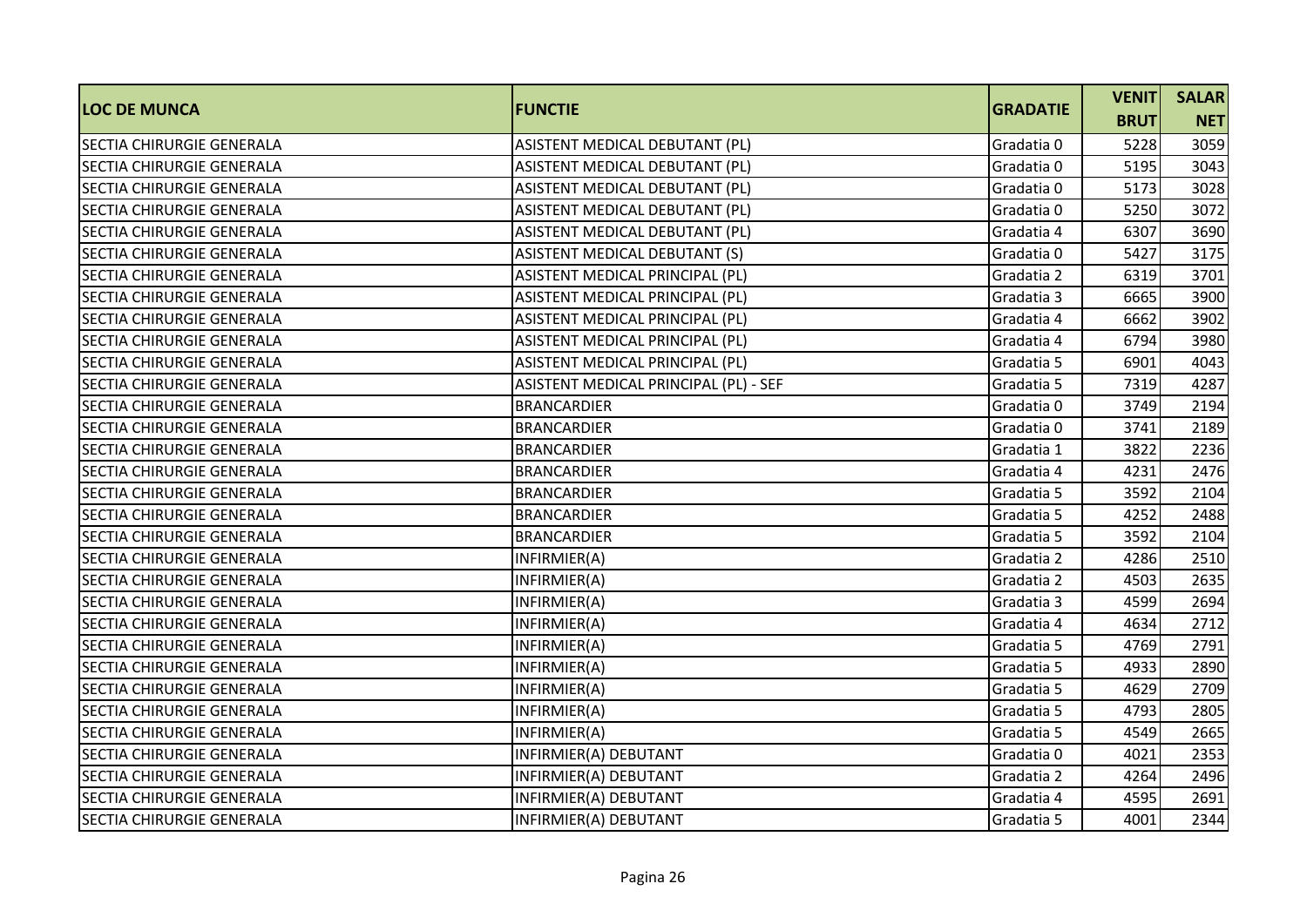| <b>LOC DE MUNCA</b>              | <b>FUNCTIE</b>                 | <b>GRADATIE</b> | <b>VENIT</b> | <b>SALAR</b> |
|----------------------------------|--------------------------------|-----------------|--------------|--------------|
|                                  |                                |                 | <b>BRUT</b>  | <b>NET</b>   |
| <b>SECTIA CHIRURGIE GENERALA</b> | <b>MEDIC PRIMAR</b>            | Gradatia 4      | 21499        | 12581        |
| SECTIA CHIRURGIE GENERALA        | <b>MEDIC PRIMAR</b>            | Gradatia 5      | 22888        | 13393        |
| SECTIA CHIRURGIE GENERALA        | <b>MEDIC PRIMAR</b>            | Gradatia 5      | 23259        | 13610        |
| <b>SECTIA CHIRURGIE GENERALA</b> | <b>MEDIC PRIMAR</b>            | Gradatia 5      | 27303        | 15977        |
| <b>SECTIA CHIRURGIE GENERALA</b> | MEDIC PRIMAR SEF SECTIE        | Gradatia 3      | 26585        | 15556        |
| <b>SECTIA CHIRURGIE GENERALA</b> | <b>MEDIC REZIDENT AN IV</b>    | Gradatia 2      | 2993         | 1751         |
| SECTIA CHIRURGIE GENERALA        | <b>MEDIC REZIDENT AN V</b>     | Gradatia 2      | 1990         | 1164         |
| <b>SECTIA CHIRURGIE GENERALA</b> | <b>MEDIC SPECIALIST</b>        | Gradatia 2      | 18174        | 10631        |
| SECTIA CHIRURGIE GENERALA        | <b>MEDIC SPECIALIST</b>        | Gradatia 2      | 20851        | 12201        |
| <b>SECTIA CHIRURGIE GENERALA</b> | <b>MEDIC SPECIALIST</b>        | Gradatia 2      | 12713        | 7439         |
| <b>SECTIA CHIRURGIE GENERALA</b> | <b>MEDIC SPECIALIST</b>        | Gradatia 2      | 19489        | 11404        |
| SECTIA CHIRURGIE GENERALA        | <b>MEDIC SPECIALIST</b>        | Gradatia 2      | 5265         | 3080         |
| <b>SECTIA CHIRURGIE GENERALA</b> | <b>MEDIC SPECIALIST</b>        | Gradatia 2      | 2733         | 1599         |
| SECTIA CHIRURGIE GENERALA        | <b>MEDIC SPECIALIST</b>        | Gradatia 2      | 17105        | 10010        |
| SECTIA CHIRURGIE GENERALA        | <b>MEDIC SPECIALIST</b>        | Gradatia 3      | 20620        | 12067        |
| <b>SECTIA CHIRURGIE GENERALA</b> | <b>MEDIC SPECIALIST</b>        | Gradatia 3      | 3969         | 2322         |
| <b>SECTIA CHIRURGIE GENERALA</b> | <b>MEDIC SPECIALIST</b>        | Gradatia 3      | 18139        | 10626        |
| SECTIA MEDICINA INTERNA          | <b>ASISTENT MEDICAL (PL)</b>   | Gradatia 0      | 5938         | 3474         |
| <b>SECTIA MEDICINA INTERNA</b>   | <b>ASISTENT MEDICAL (PL)</b>   | Gradatia 0      | 4957         | 3718         |
| <b>SECTIA MEDICINA INTERNA</b>   | <b>ASISTENT MEDICAL (PL)</b>   | Gradatia 0      | 5771         | 3377         |
| SECTIA MEDICINA INTERNA          | <b>ASISTENT MEDICAL (PL)</b>   | Gradatia 1      | 6208         | 3636         |
| SECTIA MEDICINA INTERNA          | <b>ASISTENT MEDICAL (PL)</b>   | Gradatia 1      | 6388         | 3738         |
| SECTIA MEDICINA INTERNA          | <b>ASISTENT MEDICAL (PL)</b>   | Gradatia 2      | 6560         | 3843         |
| SECTIA MEDICINA INTERNA          | <b>ASISTENT MEDICAL (PL)</b>   | Gradatia 2      | 6692         | 3916         |
| SECTIA MEDICINA INTERNA          | <b>ASISTENT MEDICAL (PL)</b>   | Gradatia 2      | 6660         | 3897         |
| SECTIA MEDICINA INTERNA          | <b>ASISTENT MEDICAL (PL)</b>   | Gradatia 3      | 6879         | 4029         |
| SECTIA MEDICINA INTERNA          | <b>ASISTENT MEDICAL (PL)</b>   | Gradatia 5      | 7380         | 4319         |
| SECTIA MEDICINA INTERNA          | ASISTENT MEDICAL DEBUTANT (PL) | Gradatia 0      | 4243         | 2483         |
| SECTIA MEDICINA INTERNA          | ASISTENT MEDICAL DEBUTANT (PL) | Gradatia 0      | 5466         | 3198         |
| SECTIA MEDICINA INTERNA          | ASISTENT MEDICAL DEBUTANT (PL) | Gradatia 0      | 5340         | 3128         |
| <b>SECTIA MEDICINA INTERNA</b>   | ASISTENT MEDICAL DEBUTANT (PL) | Gradatia 0      | 5414         | 3168         |
| SECTIA MEDICINA INTERNA          | ASISTENT MEDICAL DEBUTANT (PL) | Gradatia 1      | 5912         | 3533         |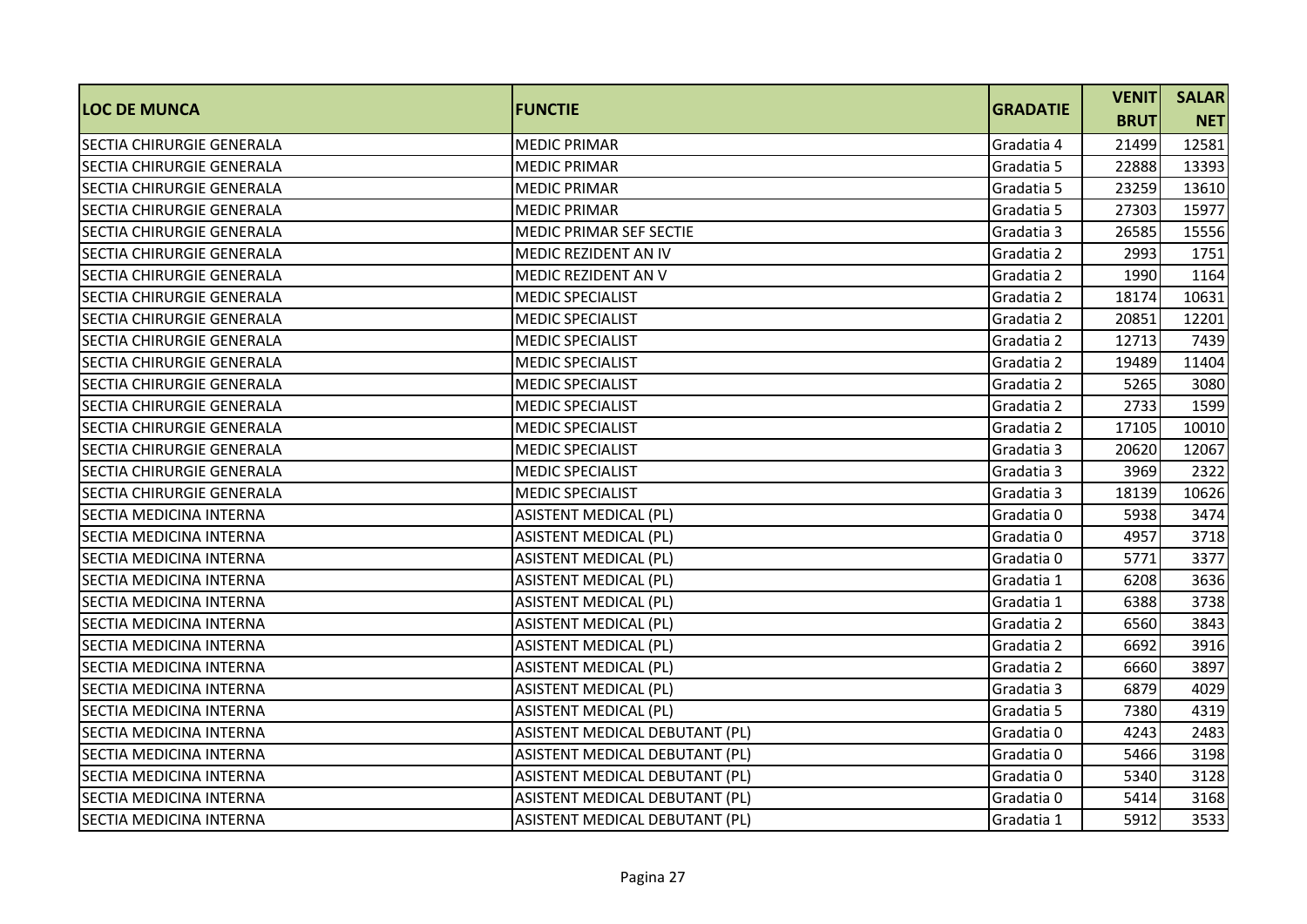|                                | <b>FUNCTIE</b>                        | <b>GRADATIE</b> | <b>VENIT</b> | <b>SALAR</b> |
|--------------------------------|---------------------------------------|-----------------|--------------|--------------|
| <b>LOC DE MUNCA</b>            |                                       |                 | <b>BRUT</b>  | <b>NET</b>   |
| <b>SECTIA MEDICINA INTERNA</b> | ASISTENT MEDICAL DEBUTANT (PL)        | Gradatia 1      | 6682         | 3914         |
| SECTIA MEDICINA INTERNA        | ASISTENT MEDICAL DEBUTANT (PL)        | Gradatia 2      | 6439         | 3900         |
| SECTIA MEDICINA INTERNA        | ASISTENT MEDICAL DEBUTANT (PL)        | Gradatia 2      | 6400         | 3749         |
| SECTIA MEDICINA INTERNA        | ASISTENT MEDICAL PRINCIPAL (PL)       | Gradatia 2      | 6672         | 3909         |
| <b>SECTIA MEDICINA INTERNA</b> | ASISTENT MEDICAL PRINCIPAL (PL)       | Gradatia 3      | 7318         | 4458         |
| SECTIA MEDICINA INTERNA        | ASISTENT MEDICAL PRINCIPAL (PL)       | Gradatia 4      | 7013         | 4109         |
| SECTIA MEDICINA INTERNA        | ASISTENT MEDICAL PRINCIPAL (PL)       | Gradatia 4      | 7805         | 4742         |
| <b>SECTIA MEDICINA INTERNA</b> | ASISTENT MEDICAL PRINCIPAL (PL)       | Gradatia 5      | 7706         | 4513         |
| SECTIA MEDICINA INTERNA        | ASISTENT MEDICAL PRINCIPAL (PL) - SEF | Gradatia 5      | 7817         | 4579         |
| SECTIA MEDICINA INTERNA        | ASISTENT MEDICAL PRINCIPAL (SSD)      | Gradatia 3      | 7384         | 4336         |
| SECTIA MEDICINA INTERNA        | INFIRMIER(A)                          | Gradatia 1      | 4436         | 2598         |
| SECTIA MEDICINA INTERNA        | INFIRMIER(A)                          | Gradatia 5      | 5027         | 2941         |
| SECTIA MEDICINA INTERNA        | INFIRMIER(A)                          | Gradatia 5      | 5266         | 3084         |
| SECTIA MEDICINA INTERNA        | INFIRMIER(A)                          | Gradatia 5      | 5172         | 3030         |
| SECTIA MEDICINA INTERNA        | INFIRMIER(A)                          | Gradatia 5      | 4923         | 2884         |
| <b>SECTIA MEDICINA INTERNA</b> | INFIRMIER(A)                          | Gradatia 5      | 5373         | 3356         |
| SECTIA MEDICINA INTERNA        | INFIRMIER(A)                          | Gradatia 5      | 4962         | 2906         |
| SECTIA MEDICINA INTERNA        | INFIRMIER(A)                          | Gradatia 5      | 5047         | 2953         |
| SECTIA MEDICINA INTERNA        | INFIRMIER(A) DEBUTANT                 | Gradatia 0      | 4153         | 2431         |
| SECTIA MEDICINA INTERNA        | INFIRMIER(A) DEBUTANT                 | Gradatia 0      | 4153         | 2431         |
| SECTIA MEDICINA INTERNA        | INFIRMIER(A) DEBUTANT                 | Gradatia 1      | 4369         | 2594         |
| <b>SECTIA MEDICINA INTERNA</b> | INFIRMIER(A) DEBUTANT                 | Gradatia 2      | 4380         | 2563         |
| SECTIA MEDICINA INTERNA        | INFIRMIER(A) DEBUTANT                 | Gradatia 3      | 4714         | 2758         |
| SECTIA MEDICINA INTERNA        | INFIRMIER(A) DEBUTANT                 | Gradatia 4      | 4824         | 2823         |
| SECTIA MEDICINA INTERNA        | INFIRMIER(A) DEBUTANT                 | Gradatia 5      | 5006         | 2929         |
| SECTIA MEDICINA INTERNA        | INFIRMIER(A) DEBUTANT                 | Gradatia 5      | 4868         | 2849         |
| <b>SECTIA MEDICINA INTERNA</b> | INFIRMIER(A) DEBUTANT                 | Gradatia 5      | 4938         | 2889         |
| SECTIA MEDICINA INTERNA        | <b>INGRIJITOARE</b>                   | Gradatia 0      | 3588         | 2101         |
| SECTIA MEDICINA INTERNA        | INGRIJITOARE                          | Gradatia 3      | 4013         | 2349         |
| SECTIA MEDICINA INTERNA        | <b>MEDIC PRIMAR</b>                   | Gradatia 3      | 21502        | 12582        |
| <b>SECTIA MEDICINA INTERNA</b> | <b>MEDIC PRIMAR</b>                   | Gradatia 5      | 25767        | 15077        |
| SECTIA MEDICINA INTERNA        | <b>MEDIC PRIMAR</b>                   | Gradatia 5      | 24919        | 14581        |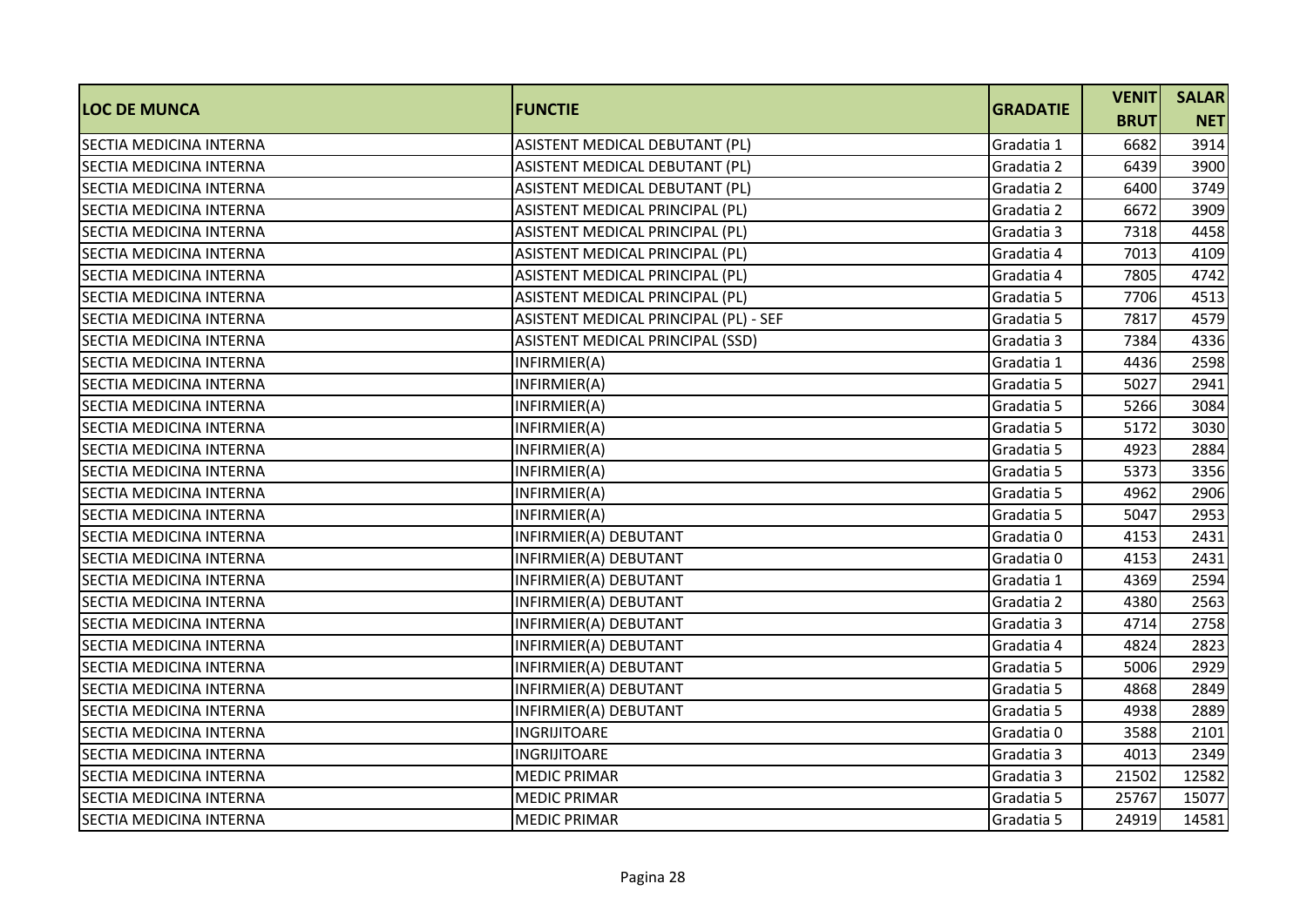|                                |                                       | <b>GRADATIE</b> | <b>VENIT</b> | <b>SALAR</b> |
|--------------------------------|---------------------------------------|-----------------|--------------|--------------|
| <b>LOC DE MUNCA</b>            | <b>FUNCTIE</b>                        |                 | <b>BRUT</b>  | <b>NET</b>   |
| <b>SECTIA MEDICINA INTERNA</b> | <b>MEDIC PRIMAR</b>                   | Gradatia 5      | 25642        | 15016        |
| SECTIA MEDICINA INTERNA        | <b>MEDIC SPECIALIST</b>               | Gradatia 2      | 16786        | 9822         |
| SECTIA MEDICINA INTERNA        | <b>MEDIC SPECIALIST</b>               | Gradatia 2      | 17809        | 10430        |
| <b>SECTIA MEDICINA INTERNA</b> | <b>MEDIC SPECIALIST</b>               | Gradatia 2      | 18155        | 10622        |
| SECTIA MEDICINA INTERNA        | <b>MEDIC SPECIALIST</b>               | Gradatia 2      | 15447        | 9039         |
| <b>SECTIA MEDICINA INTERNA</b> | <b>MEDIC SPECIALIST</b>               | Gradatia 3      | 19573        | 11478        |
| <b>SECTIA MEDICINA INTERNA</b> | <b>REGISTRATOR MEDICAL</b>            | Gradatia 1      | 4404         | 2740         |
| SECTIA MEDICINA INTERNA        | <b>REGISTRATOR MEDICAL</b>            | Gradatia 3      | 5546         | 3245         |
| <b>SECTIA NEONATOLOGIE</b>     | <b>ASISTENT MEDICAL (PL)</b>          | Gradatia 1      | 6412         | 3756         |
| SECTIA NEONATOLOGIE            | <b>ASISTENT MEDICAL (PL)</b>          | Gradatia 1      | 6238         | 3650         |
| <b>SECTIA NEONATOLOGIE</b>     | <b>ASISTENT MEDICAL (PL)</b>          | Gradatia 1      | 6307         | 3690         |
| <b>SECTIA NEONATOLOGIE</b>     | <b>ASISTENT MEDICAL (PL)</b>          | Gradatia 2      | 9524         | 5579         |
| <b>SECTIA NEONATOLOGIE</b>     | <b>ASISTENT MEDICAL (PL)</b>          | Gradatia 2      | 6913         | 4050         |
| <b>SECTIA NEONATOLOGIE</b>     | ASISTENT MEDICAL DEBUTANT (PL)        | Gradatia 2      | 6135         | 3593         |
| SECTIA NEONATOLOGIE            | ASISTENT MEDICAL DEBUTANT (PL)        | Gradatia 2      | 6284         | 3678         |
| <b>SECTIA NEONATOLOGIE</b>     | ASISTENT MEDICAL PRINCIPAL (PL)       | Gradatia 2      | 9717         | 5686         |
| <b>SECTIA NEONATOLOGIE</b>     | ASISTENT MEDICAL PRINCIPAL (PL)       | Gradatia 4      | 7297         | 4274         |
| <b>SECTIA NEONATOLOGIE</b>     | ASISTENT MEDICAL PRINCIPAL (PL)       | Gradatia 5      | 10920        | 6397         |
| <b>SECTIA NEONATOLOGIE</b>     | ASISTENT MEDICAL PRINCIPAL (PL)       | Gradatia 5      | 8125         | 4759         |
| <b>SECTIA NEONATOLOGIE</b>     | ASISTENT MEDICAL PRINCIPAL (PL)       | Gradatia 5      | 10616        | 6218         |
| <b>SECTIA NEONATOLOGIE</b>     | ASISTENT MEDICAL PRINCIPAL (PL)       | Gradatia 5      | 7434         | 4355         |
| <b>SECTIA NEONATOLOGIE</b>     | ASISTENT MEDICAL PRINCIPAL (PL)       | Gradatia 5      | 10512        | 6158         |
| SECTIA NEONATOLOGIE            | ASISTENT MEDICAL PRINCIPAL (PL)       | Gradatia 5      | 8603         | 5034         |
| <b>SECTIA NEONATOLOGIE</b>     | ASISTENT MEDICAL PRINCIPAL (PL)       | Gradatia 5      | 10688        | 6261         |
| SECTIA NEONATOLOGIE            | ASISTENT MEDICAL PRINCIPAL (PL)       | Gradatia 5      | 8360         | 4897         |
| <b>SECTIA NEONATOLOGIE</b>     | ASISTENT MEDICAL PRINCIPAL (PL)       | Gradatia 5      | 10685        | 6259         |
| <b>SECTIA NEONATOLOGIE</b>     | ASISTENT MEDICAL PRINCIPAL (PL)       | Gradatia 5      | 3017         | 1856         |
| <b>SECTIA NEONATOLOGIE</b>     | ASISTENT MEDICAL PRINCIPAL (PL)       | Gradatia 5      | 10550        | 6180         |
| <b>SECTIA NEONATOLOGIE</b>     | ASISTENT MEDICAL PRINCIPAL (PL) - SEF | Gradatia 5      | 8340         | 4886         |
| SECTIA NEONATOLOGIE            | ASISTENT MEDICAL PRINCIPAL (S)        | Gradatia 3      | 11368        | 6652         |
| SECTIA NEONATOLOGIE            | ASISTENT MEDICAL PRINCIPAL (SSD)      | Gradatia 3      | 8086         | 4731         |
| SECTIA NEONATOLOGIE            | INFIRMIER(A)                          | Gradatia 5      | 5459         | 3194         |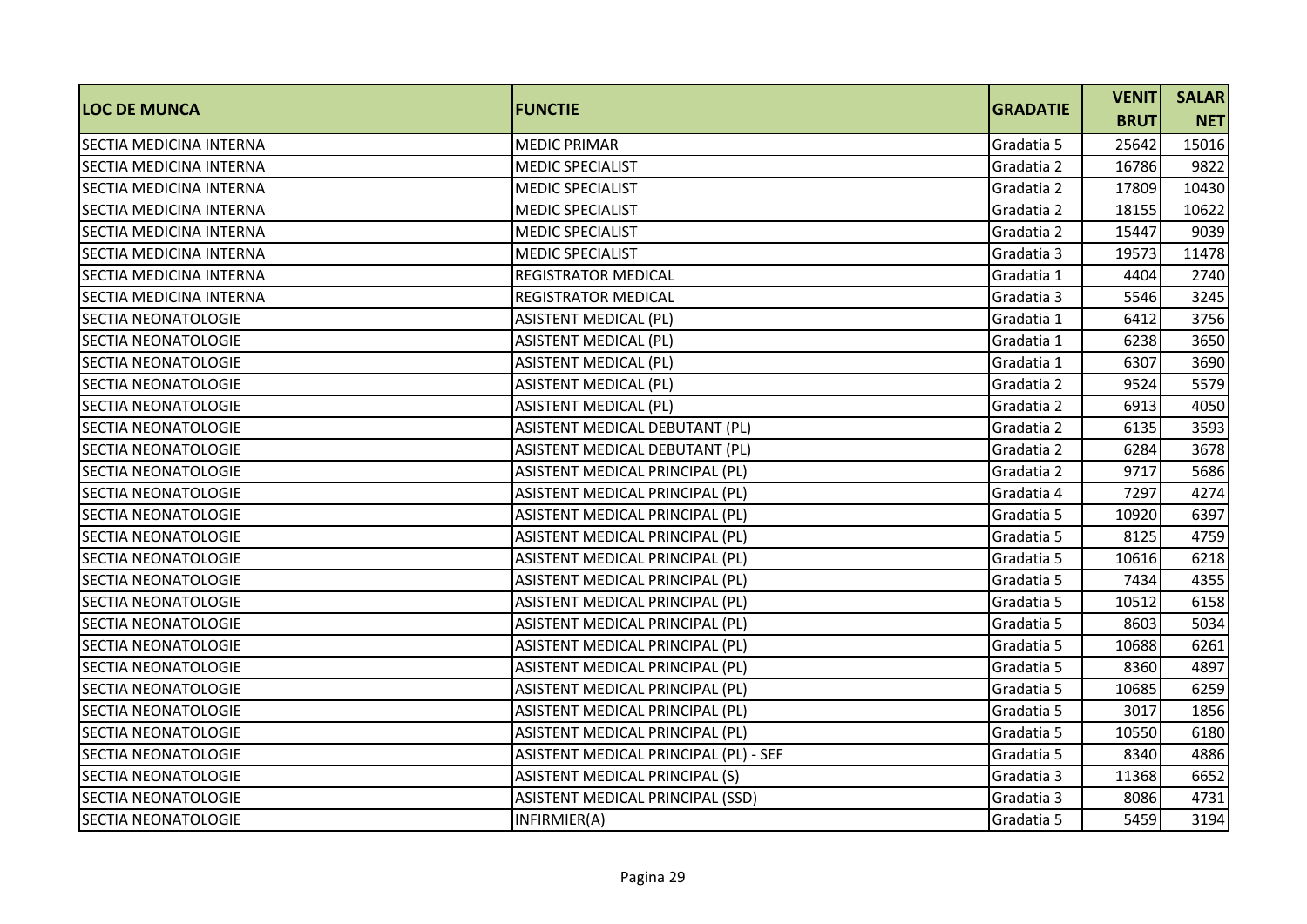|                            |                                 | <b>GRADATIE</b> | <b>VENIT</b> | <b>SALAR</b> |
|----------------------------|---------------------------------|-----------------|--------------|--------------|
| <b>LOC DE MUNCA</b>        | <b>FUNCTIE</b>                  |                 | <b>BRUT</b>  | <b>NET</b>   |
| <b>SECTIA NEONATOLOGIE</b> | INFIRMIER(A)                    | Gradatia 5      | 7168         | 4199         |
| <b>SECTIA NEONATOLOGIE</b> | INFIRMIER(A)                    | Gradatia 5      | 7181         | 4203         |
| <b>SECTIA NEONATOLOGIE</b> | INFIRMIER(A)                    | Gradatia 5      | 6965         | 4080         |
| <b>SECTIA NEONATOLOGIE</b> | INFIRMIER(A)                    | Gradatia 5      | 5900         | 3835         |
| <b>SECTIA NEONATOLOGIE</b> | INFIRMIER(A)                    | Gradatia 5      | 5647         | 3307         |
| <b>SECTIA NEONATOLOGIE</b> | INFIRMIER(A) DEBUTANT           | Gradatia 1      | 4450         | 2606         |
| <b>SECTIA NEONATOLOGIE</b> | INFIRMIER(A) DEBUTANT           | Gradatia 2      | 4589         | 2686         |
| <b>SECTIA NEONATOLOGIE</b> | INFIRMIER(A) DEBUTANT           | Gradatia 4      | 6927         | 4057         |
| <b>SECTIA NEONATOLOGIE</b> | INFIRMIER(A) DEBUTANT           | Gradatia 5      | 4999         | 2928         |
| <b>SECTIA NEONATOLOGIE</b> | INFIRMIER(A) DEBUTANT           | Gradatia 5      | 5098         | 2983         |
| <b>SECTIA NEONATOLOGIE</b> | INFIRMIER(A) DEBUTANT           | Gradatia 5      | 6881         | 4031         |
| <b>SECTIA NEONATOLOGIE</b> | MEDIC PRIMAR SEF SECTIE         | Gradatia 5      | 42413        | 24818        |
| <b>SECTIA NEONATOLOGIE</b> | <b>MEDIC SPECIALIST</b>         | Gradatia 2      | 20295        | 11875        |
| <b>SECTIA NEONATOLOGIE</b> | <b>MEDIC SPECIALIST</b>         | Gradatia 3      | 28630        | 16753        |
| SECTIA NEONATOLOGIE        | <b>MEDIC SPECIALIST</b>         | Gradatia 4      | 21851        | 12786        |
| <b>SECTIA NEONATOLOGIE</b> | <b>MEDIC SPECIALIST</b>         | Gradatia 5      | 22040        | 12896        |
| <b>SECTIA NEUROLOGIE</b>   | <b>ASISTENT MEDICAL (PL)</b>    | Gradatia 1      | 6530         | 3821         |
| <b>SECTIA NEUROLOGIE</b>   | <b>ASISTENT MEDICAL (PL)</b>    | Gradatia 2      | 7468         | 4577         |
| <b>SECTIA NEUROLOGIE</b>   | <b>ASISTENT MEDICAL (PL)</b>    | Gradatia 2      | 7345         | 4298         |
| <b>SECTIA NEUROLOGIE</b>   | <b>ASISTENT MEDICAL (PL)</b>    | Gradatia 2      | 7234         | 4238         |
| <b>SECTIA NEUROLOGIE</b>   | <b>ASISTENT MEDICAL (PL)</b>    | Gradatia 2      | 7124         | 4169         |
| <b>SECTIA NEUROLOGIE</b>   | <b>ASISTENT MEDICAL (PL)</b>    | Gradatia 3      | 7465         | 4368         |
| <b>SECTIA NEUROLOGIE</b>   | ASISTENT MEDICAL DEBUTANT (PL)  | Gradatia 0      | 6061         | 3547         |
| <b>SECTIA NEUROLOGIE</b>   | ASISTENT MEDICAL DEBUTANT (PL)  | Gradatia 0      | 4687         | 2902         |
| <b>SECTIA NEUROLOGIE</b>   | ASISTENT MEDICAL DEBUTANT (PL)  | Gradatia 0      | 5555         | 4166         |
| <b>SECTIA NEUROLOGIE</b>   | ASISTENT MEDICAL DEBUTANT (PL)  | Gradatia 0      | 5983         | 3501         |
| <b>SECTIA NEUROLOGIE</b>   | ASISTENT MEDICAL DEBUTANT (PL)  | Gradatia 1      | 6568         | 3843         |
| <b>SECTIA NEUROLOGIE</b>   | ASISTENT MEDICAL DEBUTANT (PL)  | Gradatia 3      | 7117         | 4165         |
| <b>SECTIA NEUROLOGIE</b>   | ASISTENT MEDICAL PRINCIPAL (PL) | Gradatia 5      | 8049         | 4710         |
| <b>SECTIA NEUROLOGIE</b>   | ASISTENT MEDICAL PRINCIPAL (PL) | Gradatia 5      | 8046         | 4708         |
| <b>SECTIA NEUROLOGIE</b>   | ASISTENT MEDICAL PRINCIPAL (PL) | Gradatia 5      | 7102         | 4156         |
| <b>SECTIA NEUROLOGIE</b>   | ASISTENT MEDICAL PRINCIPAL (PL) | Gradatia 5      | 9037         | 5294         |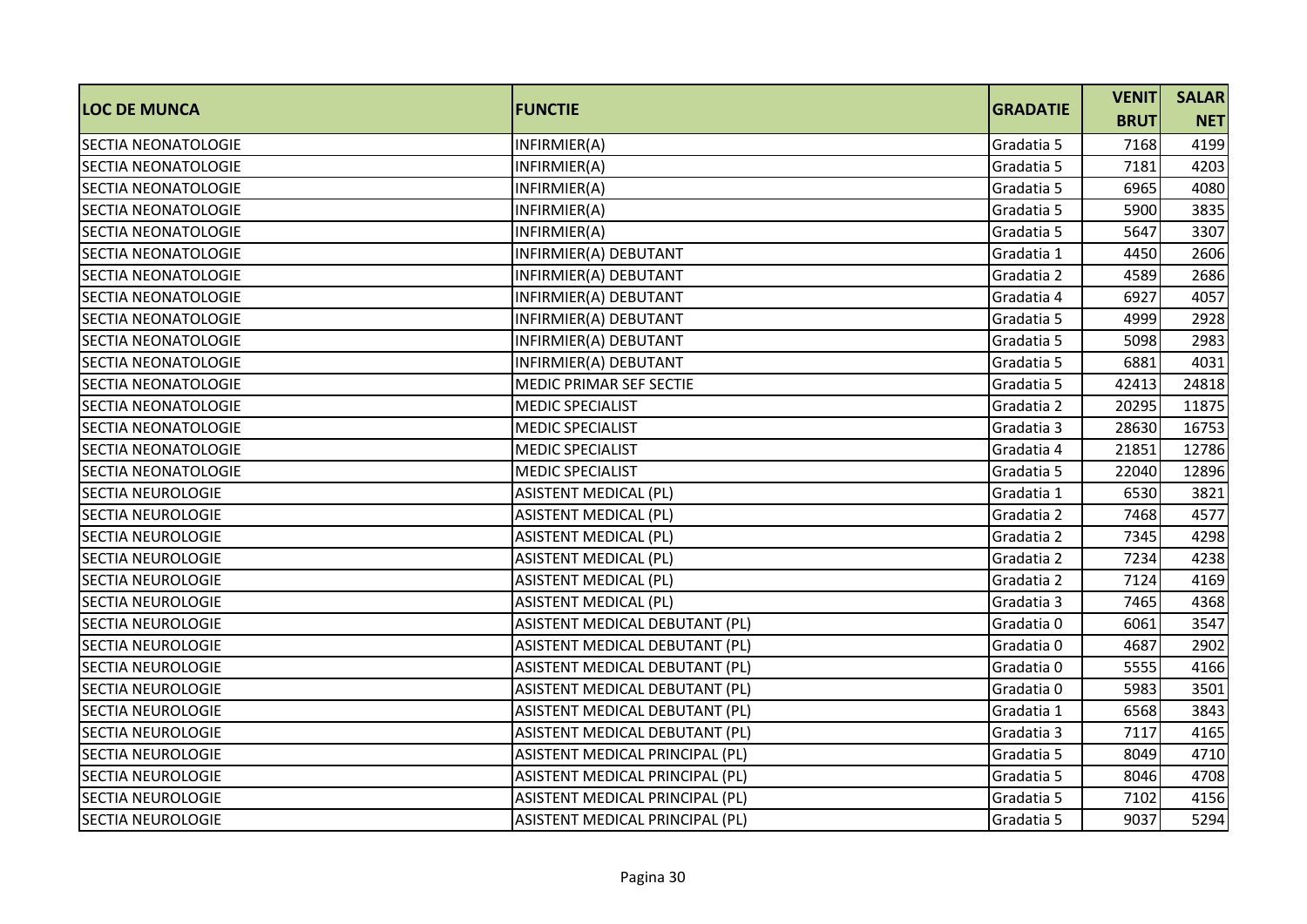| <b>LOC DE MUNCA</b>                         | <b>FUNCTIE</b>                        | <b>GRADATIE</b> | <b>VENIT</b> | <b>SALAR</b> |
|---------------------------------------------|---------------------------------------|-----------------|--------------|--------------|
|                                             |                                       |                 | <b>BRUT</b>  | <b>NET</b>   |
| <b>SECTIA NEUROLOGIE</b>                    | ASISTENT MEDICAL PRINCIPAL (PL)       | Gradatia 5      | 8135         | 4760         |
| <b>SECTIA NEUROLOGIE</b>                    | ASISTENT MEDICAL PRINCIPAL (PL) - SEF | Gradatia 5      | 8783         | 5140         |
| <b>SECTIA NEUROLOGIE</b>                    | ASISTENT MEDICAL PRINCIPAL (SSD)      | Gradatia 3      | 8014         | 4690         |
| <b>SECTIA NEUROLOGIE</b>                    | <b>BRANCARDIER</b>                    | Gradatia 3      | 4100         | 2399         |
| <b>SECTIA NEUROLOGIE</b>                    | INFIRMIER(A)                          | Gradatia 1      | 4703         | 2755         |
| <b>SECTIA NEUROLOGIE</b>                    | INFIRMIER(A)                          | Gradatia 2      | 4905         | 2873         |
| <b>SECTIA NEUROLOGIE</b>                    | INFIRMIER(A)                          | Gradatia 3      | 5065         | 2967         |
| <b>SECTIA NEUROLOGIE</b>                    | INFIRMIER(A)                          | Gradatia 3      | 5142         | 3012         |
| <b>SECTIA NEUROLOGIE</b>                    | INFIRMIER(A)                          | Gradatia 5      | 5382         | 3152         |
| <b>SECTIA NEUROLOGIE</b>                    | INFIRMIER(A)                          | Gradatia 5      | 5316         | 3114         |
| <b>SECTIA NEUROLOGIE</b>                    | INFIRMIER(A)                          | Gradatia 5      | 5385         | 3154         |
| <b>SECTIA NEUROLOGIE</b>                    | INFIRMIER(A)                          | Gradatia 5      | 5308         | 3109         |
| <b>SECTIA NEUROLOGIE</b>                    | INFIRMIER(A)                          | Gradatia 5      | 5214         | 3054         |
| <b>SECTIA NEUROLOGIE</b>                    | INFIRMIER(A) DEBUTANT                 | Gradatia 2      | 4750         | 2782         |
| <b>SECTIA NEUROLOGIE</b>                    | INFIRMIER(A) DEBUTANT                 | Gradatia 2      | 4750         | 2782         |
| <b>SECTIA NEUROLOGIE</b>                    | INFIRMIER(A) DEBUTANT                 | Gradatia 2      | 4716         | 2762         |
| <b>SECTIA NEUROLOGIE</b>                    | <b>INGRIJITOARE</b>                   | Gradatia 2      | 3902         | 2285         |
| <b>SECTIA NEUROLOGIE</b>                    | <b>INGRIJITOARE</b>                   | Gradatia 3      | 5964         | 3574         |
| <b>SECTIA NEUROLOGIE</b>                    | KINETOTERAPEUT PRINCIPAL              | Gradatia 2      | 9367         | 5527         |
| <b>SECTIA NEUROLOGIE</b>                    | <b>MEDIC PRIMAR</b>                   | Gradatia 4      | 30983        | 18129        |
| <b>SECTIA NEUROLOGIE</b>                    | MEDIC PRIMAR SEF SECTIE               | Gradatia 5      | 30569        | 17888        |
| <b>SECTIA NEUROLOGIE</b>                    | <b>MEDIC REZIDENT AN IV</b>           | Gradatia 1      | 3021         | 1768         |
| <b>SECTIA NEUROLOGIE</b>                    | <b>MEDIC SPECIALIST</b>               | Gradatia 3      | 14157        | 8283         |
| <b>SECTIA NEUROLOGIE</b>                    | <b>MEDIC SPECIALIST</b>               | Gradatia 4      | 15740        | 11805        |
| <b>SECTIA NEUROLOGIE</b>                    | <b>MEDIC SPECIALIST</b>               | Gradatia 5      | 20297        | 11944        |
| <b>SECTIA NEUROLOGIE</b>                    | <b>REGISTRATOR MEDICAL</b>            | Gradatia 5      | 5180         | 3030         |
| SECTIA OBSTETRICA GINECOLOGIE-BLOC OPERATOR | <b>ASISTENT MEDICAL (PL)</b>          | Gradatia 2      | 7699         | 4510         |
| SECTIA OBSTETRICA GINECOLOGIE-BLOC OPERATOR | <b>ASISTENT MEDICAL (S)</b>           | Gradatia 2      | 8269         | 4839         |
| SECTIA OBSTETRICA GINECOLOGIE-BLOC OPERATOR | ASISTENT MEDICAL PRINCIPAL (PL)       | Gradatia 3      | 10501        | 6152         |
| SECTIA OBSTETRICA GINECOLOGIE-BLOC OPERATOR | ASISTENT MEDICAL PRINCIPAL (PL)       | Gradatia 4      | 8557         | 5013         |
| SECTIA OBSTETRICA GINECOLOGIE-BLOC OPERATOR | ASISTENT MEDICAL PRINCIPAL (PL)       | Gradatia 5      | 7514         | 4527         |
| SECTIA OBSTETRICA GINECOLOGIE-BLOC OPERATOR | ASISTENT MEDICAL PRINCIPAL (PL)       | Gradatia 5      | 8845         | 5181         |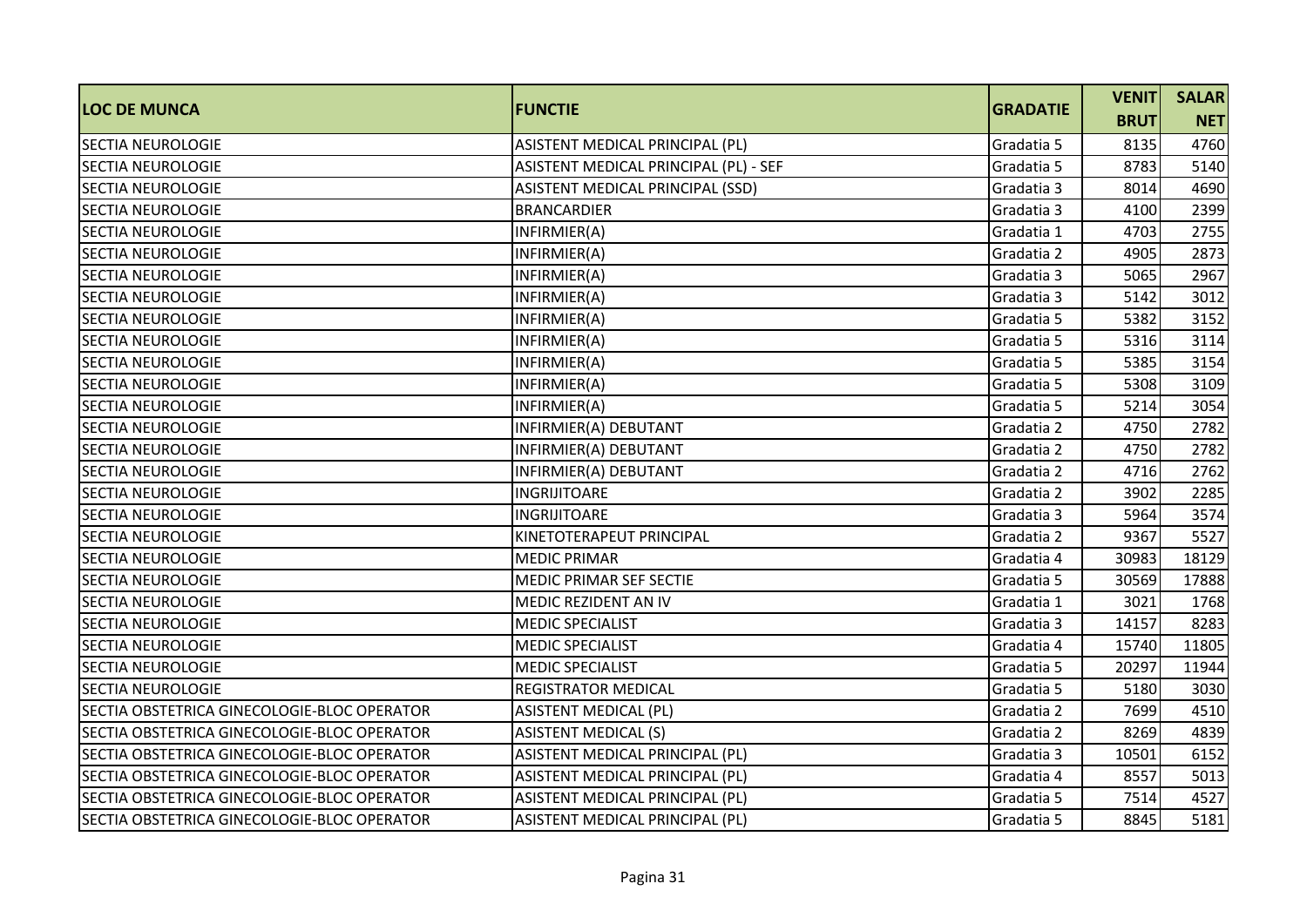| <b>LOC DE MUNCA</b>                           | <b>FUNCTIE</b>                        | <b>GRADATIE</b> | <b>VENIT</b> | <b>SALAR</b> |
|-----------------------------------------------|---------------------------------------|-----------------|--------------|--------------|
|                                               |                                       |                 | <b>BRUT</b>  | <b>NET</b>   |
| SECTIA OBSTETRICA GINECOLOGIE-BLOC OPERATOR   | ASISTENT MEDICAL PRINCIPAL (PL)       | Gradatia 5      | 8678         | 5083         |
| SECTIA OBSTETRICA GINECOLOGIE-BLOC OPERATOR   | ASISTENT MEDICAL PRINCIPAL (PL) - SEF | Gradatia 5      | 9874         | 5795         |
| SECTIA OBSTETRICA GINECOLOGIE-BLOC OPERATOR   | ASISTENT MEDICAL PRINCIPAL (S)        | Gradatia 3      | 9420         | 5518         |
| SECTIA OBSTETRICA GINECOLOGIE-BLOC OPERATOR   | INFIRMIER(A)                          | Gradatia 3      | 5745         | 3365         |
| SECTIA OBSTETRICA GINECOLOGIE-BLOC OPERATOR   | INFIRMIER(A)                          | Gradatia 5      | 5874         | 3441         |
| SECTIA OBSTETRICA GINECOLOGIE-BLOC OPERATOR   | INFIRMIER(A)                          | Gradatia 5      | 5953         | 3488         |
| SECTIA OBSTETRICA GINECOLOGIE-BLOC OPERATOR   | INFIRMIER(A)                          | Gradatia 5      | 5869         | 3438         |
| SECTIA OBSTETRICA GINECOLOGIE-BLOC OPERATOR   | INFIRMIER(A)                          | Gradatia 5      | 5937         | 3478         |
| SECTIA OBSTETRICA GINECOLOGIE-BLOC OPERATOR   | INFIRMIER(A) DEBUTANT                 | Gradatia 4      | 5610         | 3286         |
| SECTIA OBSTETRICA GINECOLOGIE-BLOC OPERATOR   | INFIRMIER(A) DEBUTANT                 | Gradatia 5      | 5760         | 3371         |
| SECTIA OBSTETRICA GINECOLOGIE-SALA DE NASTERE | <b>ASISTENT MEDICAL (PL)</b>          | Gradatia 2      | 7103         | 4161         |
| SECTIA OBSTETRICA GINECOLOGIE-SALA DE NASTERE | <b>ASISTENT MEDICAL (PL)</b>          | Gradatia 3      | 7561         | 4429         |
| SECTIA OBSTETRICA GINECOLOGIE-SALA DE NASTERE | <b>ASISTENT MEDICAL (S)</b>           | Gradatia 1      | 7205         | 4220         |
| SECTIA OBSTETRICA GINECOLOGIE-SALA DE NASTERE | ASISTENT MEDICAL DEBUTANT (PL)        | Gradatia 0      | 5871         | 3439         |
| SECTIA OBSTETRICA GINECOLOGIE-SALA DE NASTERE | ASISTENT MEDICAL DEBUTANT (PL)        | Gradatia 0      | 5816         | 3407         |
| SECTIA OBSTETRICA GINECOLOGIE-SALA DE NASTERE | ASISTENT MEDICAL PRINCIPAL (PL)       | Gradatia 4      | 11922        | 6984         |
| SECTIA OBSTETRICA GINECOLOGIE-SALA DE NASTERE | ASISTENT MEDICAL PRINCIPAL (PL)       | Gradatia 5      | 9406         | 5643         |
| SECTIA OBSTETRICA GINECOLOGIE-SALA DE NASTERE | ASISTENT MEDICAL PRINCIPAL (PL)       | Gradatia 5      | 10627        | 6225         |
| SECTIA OBSTETRICA GINECOLOGIE-SALA DE NASTERE | ASISTENT MEDICAL PRINCIPAL (PL)       | Gradatia 5      | 10588        | 6202         |
| SECTIA OBSTETRICA GINECOLOGIE-SALA DE NASTERE | ASISTENT MEDICAL PRINCIPAL (PL)       | Gradatia 5      | 10723        | 6282         |
| SECTIA OBSTETRICA-GINECOLOGIE                 | <b>ASISTENT MEDICAL (PL)</b>          | Gradatia 1      | 5951         | 3482         |
| SECTIA OBSTETRICA-GINECOLOGIE                 | <b>ASISTENT MEDICAL (PL)</b>          | Gradatia 2      | 6091         | 3564         |
| SECTIA OBSTETRICA-GINECOLOGIE                 | ASISTENT MEDICAL DEBUTANT (PL)        | Gradatia 0      | 5142         | 3009         |
| SECTIA OBSTETRICA-GINECOLOGIE                 | ASISTENT MEDICAL PRINCIPAL (PL)       | Gradatia 3      | 6746         | 3951         |
| SECTIA OBSTETRICA-GINECOLOGIE                 | ASISTENT MEDICAL PRINCIPAL (PL)       | Gradatia 4      | 5921         | 3723         |
| SECTIA OBSTETRICA-GINECOLOGIE                 | ASISTENT MEDICAL PRINCIPAL (PL)       | Gradatia 4      | 6862         | 4019         |
| SECTIA OBSTETRICA-GINECOLOGIE                 | ASISTENT MEDICAL PRINCIPAL (PL)       | Gradatia 5      | 6869         | 4024         |
| SECTIA OBSTETRICA-GINECOLOGIE                 | ASISTENT MEDICAL PRINCIPAL (PL)       | Gradatia 5      | 7265         | 4256         |
| SECTIA OBSTETRICA-GINECOLOGIE                 | ASISTENT MEDICAL PRINCIPAL (PL)       | Gradatia 5      | 6729         | 3942         |
| SECTIA OBSTETRICA-GINECOLOGIE                 | ASISTENT MEDICAL PRINCIPAL (PL)       | Gradatia 5      | 7064         | 4134         |
| SECTIA OBSTETRICA-GINECOLOGIE                 | ASISTENT MEDICAL PRINCIPAL (PL)       | Gradatia 5      | 7033         | 4116         |
| SECTIA OBSTETRICA-GINECOLOGIE                 | ASISTENT MEDICAL PRINCIPAL (PL)       | Gradatia 5      | 7072         | 4139         |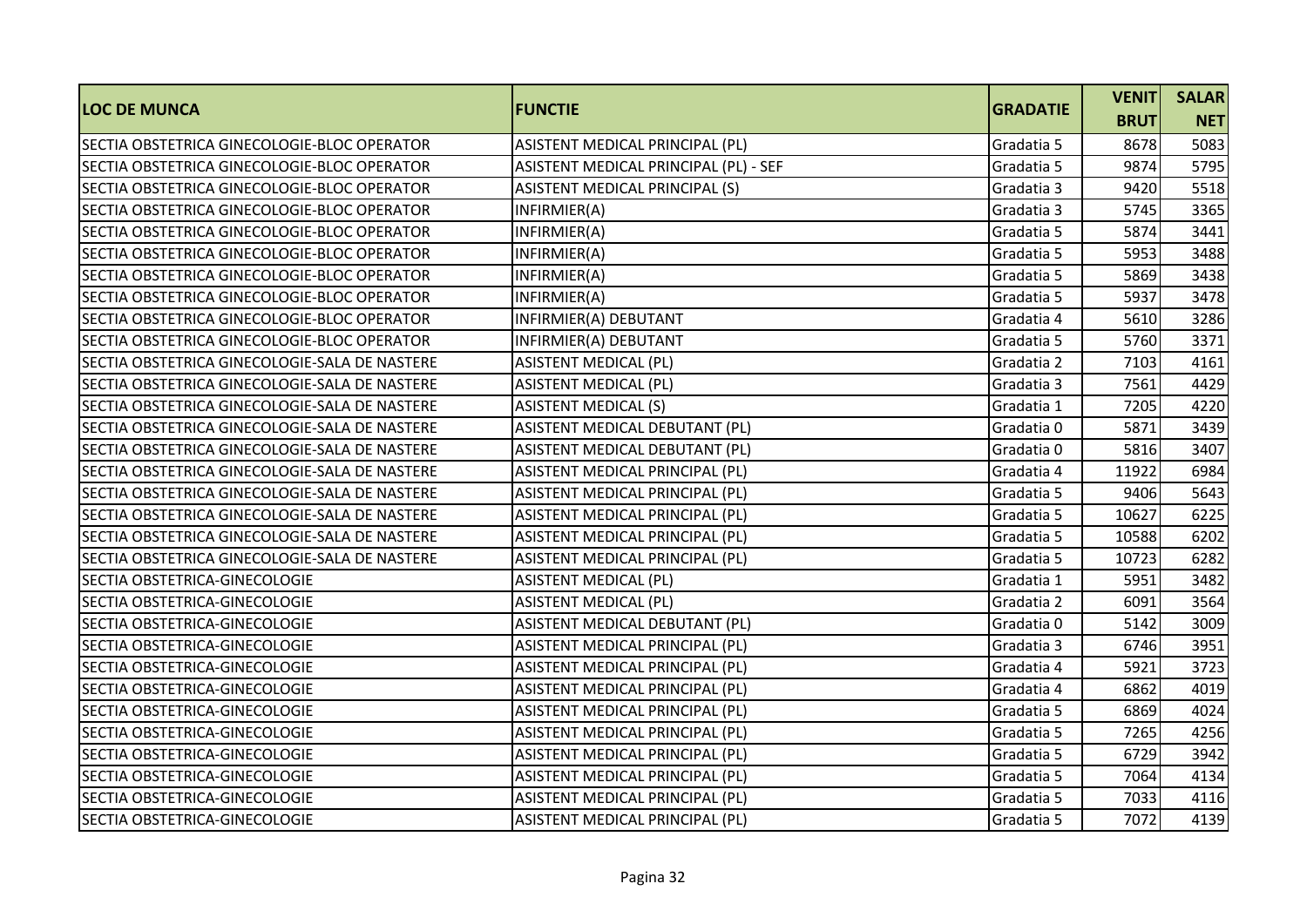|                                  |                                         | <b>GRADATIE</b> | <b>VENIT</b> | <b>SALAR</b> |
|----------------------------------|-----------------------------------------|-----------------|--------------|--------------|
| <b>LOC DE MUNCA</b>              | <b>FUNCTIE</b>                          |                 | <b>BRUT</b>  | <b>NET</b>   |
| SECTIA OBSTETRICA-GINECOLOGIE    | ASISTENT MEDICAL PRINCIPAL (PL)         | Gradatia 5      | 7540         | 4412         |
| SECTIA OBSTETRICA-GINECOLOGIE    | ASISTENT MEDICAL PRINCIPAL (PL)         | Gradatia 5      | 6936         | 4063         |
| SECTIA OBSTETRICA-GINECOLOGIE    | ASISTENT MEDICAL PRINCIPAL (PL)         | Gradatia 5      | 7130         | 4176         |
| SECTIA OBSTETRICA-GINECOLOGIE    | ASISTENT MEDICAL PRINCIPAL (PL)         | Gradatia 5      | 6898         | 4036         |
| SECTIA OBSTETRICA-GINECOLOGIE    | ASISTENT MEDICAL PRINCIPAL (PL) - SEF   | Gradatia 5      | 8319         | 4873         |
| SECTIA OBSTETRICA-GINECOLOGIE    | ASISTENT MEDICAL PRINCIPAL (PL) UPU-ATI | Gradatia 3      | 6982         | 4090         |
| SECTIA OBSTETRICA-GINECOLOGIE    | ASISTENT MEDICAL PRINCIPAL (S)          | Gradatia 5      | 7942         | 4652         |
| SECTIA OBSTETRICA-GINECOLOGIE    | INFIRMIER(A)                            | Gradatia 2      | 4186         | 2451         |
| SECTIA OBSTETRICA-GINECOLOGIE    | INFIRMIER(A)                            | Gradatia 5      | 4479         | 2628         |
| SECTIA OBSTETRICA-GINECOLOGIE    | INFIRMIER(A)                            | Gradatia 5      | 4769         | 2798         |
| SECTIA OBSTETRICA-GINECOLOGIE    | INFIRMIER(A)                            | Gradatia 5      | 4699         | 2752         |
| SECTIA OBSTETRICA-GINECOLOGIE    | INFIRMIER(A)                            | Gradatia 5      | 3929         | 3537         |
| SECTIA OBSTETRICA-GINECOLOGIE    | INFIRMIER(A)                            | Gradatia 5      | 4699         | 2752         |
| SECTIA OBSTETRICA-GINECOLOGIE    | INFIRMIER(A) DEBUTANT                   | Gradatia 1      | 4038         | 2362         |
| SECTIA OBSTETRICA-GINECOLOGIE    | <b>INGRIJITOARE</b>                     | Gradatia 0      | 3597         | 2106         |
| SECTIA OBSTETRICA-GINECOLOGIE    | <b>INGRIJITOARE</b>                     | Gradatia 2      | 3950         | 2313         |
| SECTIA OBSTETRICA-GINECOLOGIE    | <b>INGRIJITOARE</b>                     | Gradatia 2      | 3749         | 2196         |
| SECTIA OBSTETRICA-GINECOLOGIE    | <b>INGRIJITOARE</b>                     | Gradatia 3      | 4131         | 2420         |
| SECTIA OBSTETRICA-GINECOLOGIE    | <b>MEDIC PRIMAR</b>                     | Gradatia 0      | 8125         | 4753         |
| SECTIA OBSTETRICA-GINECOLOGIE    | <b>MEDIC PRIMAR</b>                     | Gradatia 4      | 25047        | 14656        |
| SECTIA OBSTETRICA-GINECOLOGIE    | <b>MEDIC PRIMAR</b>                     | Gradatia 5      | 22139        | 14390        |
| SECTIA OBSTETRICA-GINECOLOGIE    | <b>MEDIC PRIMAR</b>                     | Gradatia 5      | 22517        | 13176        |
| SECTIA OBSTETRICA-GINECOLOGIE    | <b>MEDIC PRIMAR</b>                     | Gradatia 5      | 25959        | 15190        |
| SECTIA OBSTETRICA-GINECOLOGIE    | MEDIC PRIMAR SEF SECTIE                 | Gradatia 5      | 28446        | 16645        |
| SECTIA OBSTETRICA-GINECOLOGIE    | <b>MEDIC SPECIALIST</b>                 | Gradatia 4      | 20971        | 12272        |
| SECTIA ONCOLOGIE MEDICALA        | <b>ASISTENT MEDICAL (PL)</b>            | Gradatia 1      | 6230         | 3645         |
| <b>SECTIA ONCOLOGIE MEDICALA</b> | <b>ASISTENT MEDICAL (PL)</b>            | Gradatia 3      | 7508         | 4398         |
| SECTIA ONCOLOGIE MEDICALA        | <b>ASISTENT MEDICAL (PL)</b>            | Gradatia 4      | 6914         | 4050         |
| SECTIA ONCOLOGIE MEDICALA        | <b>ASISTENT MEDICAL (PL)</b>            | Gradatia 5      | 8397         | 4919         |
| SECTIA ONCOLOGIE MEDICALA        | <b>ASISTENT MEDICAL (S)</b>             | Gradatia 0      | 6942         | 4062         |
| SECTIA ONCOLOGIE MEDICALA        | ASISTENT MEDICAL DEBUTANT (PL)          | Gradatia 0      | 6255         | 3663         |
| SECTIA ONCOLOGIE MEDICALA        | ASISTENT MEDICAL DEBUTANT (PL)          | Gradatia 0      | 6223         | 3642         |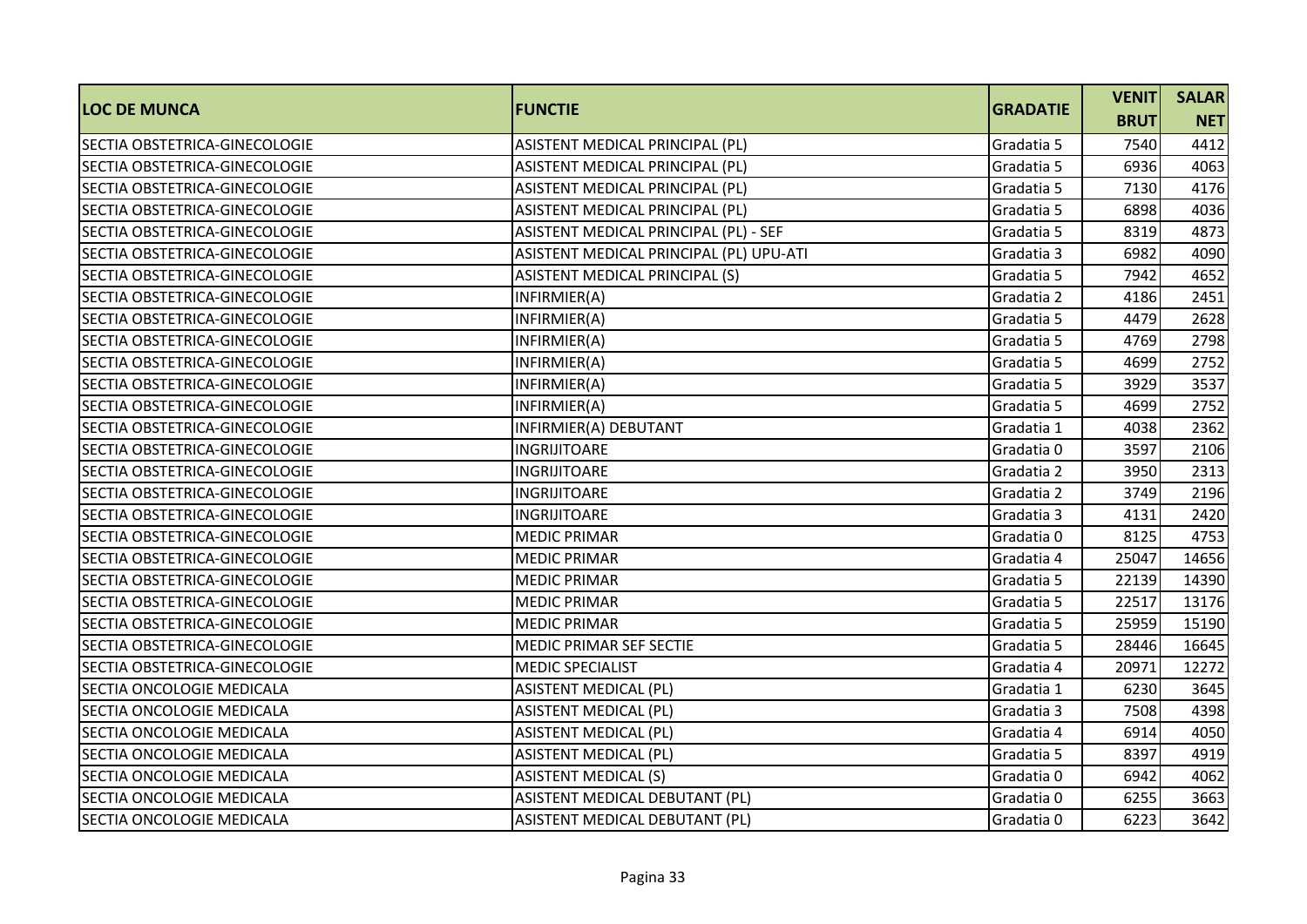|                                  |                                       |                 | <b>VENIT</b> | <b>SALAR</b> |
|----------------------------------|---------------------------------------|-----------------|--------------|--------------|
| <b>LOC DE MUNCA</b>              | <b>FUNCTIE</b>                        | <b>GRADATIE</b> | <b>BRUT</b>  | <b>NET</b>   |
| SECTIA ONCOLOGIE MEDICALA        | ASISTENT MEDICAL DEBUTANT (PL)        | Gradatia 0      | 4594         | 3445         |
| SECTIA ONCOLOGIE MEDICALA        | ASISTENT MEDICAL DEBUTANT (PL)        | Gradatia 1      | 6561         | 3844         |
| SECTIA ONCOLOGIE MEDICALA        | ASISTENT MEDICAL PRINCIPAL (PL)       | Gradatia 5      | 8397         | 4919         |
| SECTIA ONCOLOGIE MEDICALA        | ASISTENT MEDICAL PRINCIPAL (PL)       | Gradatia 5      | 8034         | 4706         |
| SECTIA ONCOLOGIE MEDICALA        | ASISTENT MEDICAL PRINCIPAL (PL)       | Gradatia 5      | 8396         | 4918         |
| SECTIA ONCOLOGIE MEDICALA        | ASISTENT MEDICAL PRINCIPAL (PL)       | Gradatia 5      | 7850         | 5249         |
| SECTIA ONCOLOGIE MEDICALA        | ASISTENT MEDICAL PRINCIPAL (PL)       | Gradatia 5      | 7166         | 4197         |
| SECTIA ONCOLOGIE MEDICALA        | ASISTENT MEDICAL PRINCIPAL (PL)       | Gradatia 5      | 8396         | 4918         |
| SECTIA ONCOLOGIE MEDICALA        | ASISTENT MEDICAL PRINCIPAL (PL)       | Gradatia 5      | 7191         | 4219         |
| SECTIA ONCOLOGIE MEDICALA        | ASISTENT MEDICAL PRINCIPAL (PL) - SEF | Gradatia 5      | 9131         | 5349         |
| SECTIA ONCOLOGIE MEDICALA        | ASISTENT MEDICAL PRINCIPAL (S)        | Gradatia 4      | 9188         | 5382         |
| SECTIA ONCOLOGIE MEDICALA        | ASISTENT MEDICAL PRINCIPAL (SSD)      | Gradatia 3      | 8257         | 4837         |
| SECTIA ONCOLOGIE MEDICALA        | ASISTENT MEDICAL PRINCIPAL (SSD)      | Gradatia 5      | 8669         | 5078         |
| SECTIA ONCOLOGIE MEDICALA        | <b>BRANCARDIER</b>                    | Gradatia 2      | 4053         | 2375         |
| SECTIA ONCOLOGIE MEDICALA        | INFIRMIER(A)                          | Gradatia 3      | 5365         | 3143         |
| <b>SECTIA ONCOLOGIE MEDICALA</b> | INFIRMIER(A)                          | Gradatia 5      | 5422         | 3176         |
| SECTIA ONCOLOGIE MEDICALA        | INFIRMIER(A)                          | Gradatia 5      | 5542         | 3246         |
| SECTIA ONCOLOGIE MEDICALA        | INFIRMIER(A)                          | Gradatia 5      | 5466         | 3201         |
| SECTIA ONCOLOGIE MEDICALA        | INFIRMIER(A)                          | Gradatia 5      | 5536         | 3243         |
| SECTIA ONCOLOGIE MEDICALA        | INFIRMIER(A)                          | Gradatia 5      | 5606         | 3283         |
| SECTIA ONCOLOGIE MEDICALA        | INFIRMIER(A) DEBUTANT                 | Gradatia 0      | 4688         | 2743         |
| <b>SECTIA ONCOLOGIE MEDICALA</b> | INFIRMIER(A) DEBUTANT                 | Gradatia 0      | 4597         | 2690         |
| SECTIA ONCOLOGIE MEDICALA        | INFIRMIER(A) DEBUTANT                 | Gradatia 0      | 4688         | 2743         |
| SECTIA ONCOLOGIE MEDICALA        | INFIRMIER(A) DEBUTANT                 | Gradatia 4      | 5382         | 3152         |
| SECTIA ONCOLOGIE MEDICALA        | INFIRMIER(A) DEBUTANT                 | Gradatia 5      | 5510         | 3227         |
| SECTIA ONCOLOGIE MEDICALA        | INFIRMIER(A) DEBUTANT                 | Gradatia 5      | 5356         | 3137         |
| <b>SECTIA ONCOLOGIE MEDICALA</b> | INFIRMIER(A) DEBUTANT                 | Gradatia 5      | 5425         | 3178         |
| SECTIA ONCOLOGIE MEDICALA        | INFIRMIER(A) DEBUTANT                 | Gradatia 5      | 5434         | 3183         |
| SECTIA ONCOLOGIE MEDICALA        | <b>INGRIJITOARE</b>                   | Gradatia 5      | 5066         | 2964         |
| SECTIA ONCOLOGIE MEDICALA        | MEDIC PRIMAR SEF SECTIE               | Gradatia 5      | 25614        | 15004        |
| SECTIA ONCOLOGIE MEDICALA        | <b>MEDIC SPECIALIST</b>               | Gradatia 2      | 18394        | 10775        |
| SECTIA ONCOLOGIE MEDICALA        | <b>MEDIC SPECIALIST</b>               | Gradatia 2      | 18142        | 10626        |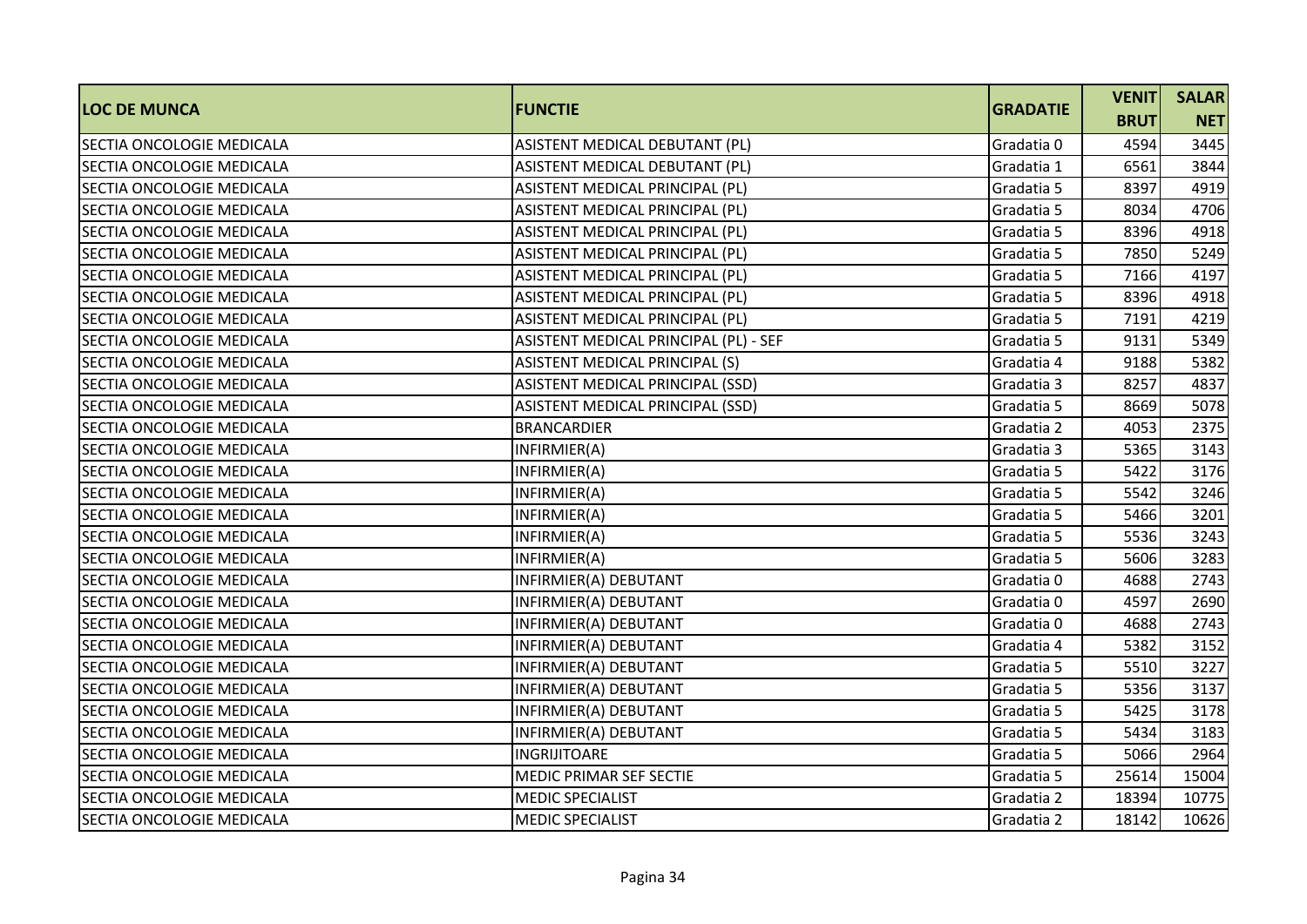| <b>LOC DE MUNCA</b>                      | <b>FUNCTIE</b>                        | <b>GRADATIE</b> | <b>VENIT</b> | <b>SALAR</b> |
|------------------------------------------|---------------------------------------|-----------------|--------------|--------------|
|                                          |                                       |                 | <b>BRUT</b>  | <b>NET</b>   |
| SECTIA ONCOLOGIE MEDICALA                | <b>MEDIC SPECIALIST</b>               | Gradatia 3      | 12134        | 9100         |
| SECTIA ONCOLOGIE MEDICALA                | <b>MEDIC SPECIALIST</b>               | Gradatia 3      | 18544        | 10862        |
| <b>SECTIA ONCOLOGIE MEDICALA</b>         | <b>MEDIC SPECIALIST</b>               | Gradatia 5      | 18893        | 11057        |
| <b>SECTIA ONCOLOGIE MEDICALA</b>         | PSIHOLOG SPECIALIST                   | Gradatia 3      | 10163        | 5953         |
| <b>SECTIA ONCOLOGIE MEDICALA</b>         | <b>REGISTRATOR MEDICAL</b>            | Gradatia 1      | 4712         | 2758         |
| SECTIA ONCOLOGIE MEDICALA                | <b>REGISTRATOR MEDICAL</b>            | Gradatia 1      | 4672         | 2734         |
| <b>SECTIA ORL</b>                        | <b>ASISTENT MEDICAL (PL)</b>          | Gradatia 2      | 6169         | 3614         |
| <b>SECTIA ORL</b>                        | <b>ASISTENT MEDICAL (PL)</b>          | Gradatia 2      | 6138         | 3595         |
| <b>SECTIA ORL</b>                        | <b>ASISTENT MEDICAL (PL)</b>          | Gradatia 2      | 6169         | 3614         |
| <b>SECTIA ORL</b>                        | ASISTENT MEDICAL (PL)                 | Gradatia 4      | 6594         | 3863         |
| <b>SECTIA ORL</b>                        | <b>ASISTENT MEDICAL (PL)</b>          | Gradatia 5      | 6745         | 3947         |
| <b>SECTIA ORL</b>                        | ASISTENT MEDICAL PRINCIPAL (PL)       | Gradatia 5      | 7094         | 4244         |
| <b>SECTIA ORL</b>                        | ASISTENT MEDICAL PRINCIPAL (PL) - SEF | Gradatia 5      | 7442         | 4355         |
| <b>SECTIA ORL</b>                        | INFIRMIER(A)                          | Gradatia 1      | 3888         | 2274         |
| <b>SECTIA ORL</b>                        | INFIRMIER(A)                          | Gradatia 3      | 4205         | 2460         |
| <b>SECTIA ORL</b>                        | INFIRMIER(A)                          | Gradatia 4      | 4301         | 2517         |
| <b>SECTIA ORL</b>                        | INFIRMIER(A) DEBUTANT                 | Gradatia 4      | 4217         | 2468         |
| <b>SECTIA ORL</b>                        | <b>MEDIC PRIMAR</b>                   | Gradatia 5      | 21463        | 12560        |
| <b>SECTIA ORL</b>                        | <b>MEDIC PRIMAR</b>                   | Gradatia 5      | 21426        | 12537        |
| <b>SECTIA ORL</b>                        | <b>MEDIC SPECIALIST</b>               | Gradatia 2      | 15734        | 9207         |
| <b>SECTIA ORL</b>                        | <b>MEDIC SPECIALIST</b>               | Gradatia 2      | 12215        | 9161         |
| <b>SECTIA ORL</b>                        | <b>MEDIC SPECIALIST</b>               | Gradatia 2      | 15419        | 9023         |
| <b>SECTIA ORTOPEDIE SI TRAUMATOLOGIE</b> | <b>ASISTENT MEDICAL (PL)</b>          | Gradatia 0      | 5462         | 3196         |
| SECTIA ORTOPEDIE SI TRAUMATOLOGIE        | <b>ASISTENT MEDICAL (PL)</b>          | Gradatia 1      | 6131         | 3591         |
| <b>SECTIA ORTOPEDIE SI TRAUMATOLOGIE</b> | <b>ASISTENT MEDICAL (PL)</b>          | Gradatia 2      | 6122         | 3586         |
| SECTIA ORTOPEDIE SI TRAUMATOLOGIE        | <b>ASISTENT MEDICAL (PL)</b>          | Gradatia 4      | 6590         | 3860         |
| SECTIA ORTOPEDIE SI TRAUMATOLOGIE        | ASISTENT MEDICAL DEBUTANT (PL)        | Gradatia 0      | 5117         | 2994         |
| SECTIA ORTOPEDIE SI TRAUMATOLOGIE        | ASISTENT MEDICAL DEBUTANT (PL)        | Gradatia 0      | 5096         | 2982         |
| SECTIA ORTOPEDIE SI TRAUMATOLOGIE        | ASISTENT MEDICAL DEBUTANT (PL)        | Gradatia 0      | 5041         | 2950         |
| SECTIA ORTOPEDIE SI TRAUMATOLOGIE        | ASISTENT MEDICAL DEBUTANT (PL)        | Gradatia 0      | 5195         | 3039         |
| SECTIA ORTOPEDIE SI TRAUMATOLOGIE        | ASISTENT MEDICAL PRINCIPAL (PL)       | Gradatia 4      | 7322         | 4289         |
| <b>SECTIA ORTOPEDIE SI TRAUMATOLOGIE</b> | ASISTENT MEDICAL PRINCIPAL (PL)       | Gradatia 5      | 6843         | 4009         |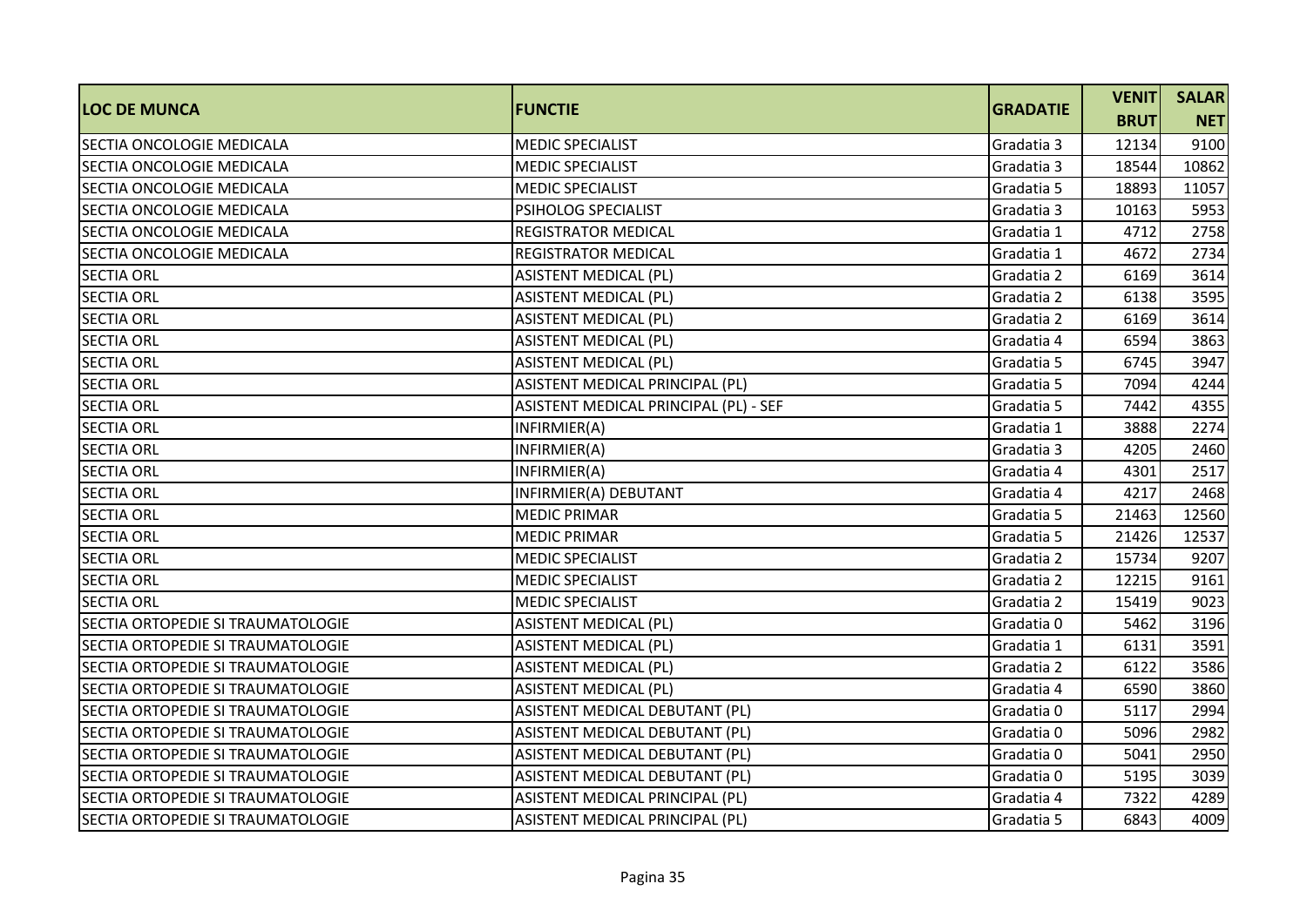|                                   |                                       |                 | <b>VENIT</b> | <b>SALAR</b> |
|-----------------------------------|---------------------------------------|-----------------|--------------|--------------|
| <b>LOC DE MUNCA</b>               | <b>FUNCTIE</b>                        | <b>GRADATIE</b> | <b>BRUT</b>  | <b>NET</b>   |
| SECTIA ORTOPEDIE SI TRAUMATOLOGIE | ASISTENT MEDICAL PRINCIPAL (PL)       | Gradatia 5      | 7342         | 4301         |
| SECTIA ORTOPEDIE SI TRAUMATOLOGIE | ASISTENT MEDICAL PRINCIPAL (PL)       | Gradatia 5      | 5683         | 3381         |
| SECTIA ORTOPEDIE SI TRAUMATOLOGIE | ASISTENT MEDICAL PRINCIPAL (PL)       | Gradatia 5      | 6921         | 4050         |
| SECTIA ORTOPEDIE SI TRAUMATOLOGIE | ASISTENT MEDICAL PRINCIPAL (PL)       | Gradatia 5      | 6884         | 4029         |
| SECTIA ORTOPEDIE SI TRAUMATOLOGIE | ASISTENT MEDICAL PRINCIPAL (PL)       | Gradatia 5      | 6766         | 3963         |
| SECTIA ORTOPEDIE SI TRAUMATOLOGIE | ASISTENT MEDICAL PRINCIPAL (PL)       | Gradatia 5      | 6861         | 4019         |
| SECTIA ORTOPEDIE SI TRAUMATOLOGIE | ASISTENT MEDICAL PRINCIPAL (PL)       | Gradatia 5      | 6922         | 4050         |
| SECTIA ORTOPEDIE SI TRAUMATOLOGIE | ASISTENT MEDICAL PRINCIPAL (PL)       | Gradatia 5      | 6898         | 4036         |
| SECTIA ORTOPEDIE SI TRAUMATOLOGIE | ASISTENT MEDICAL PRINCIPAL (PL) - SEF | Gradatia 4      | 7442         | 4355         |
| SECTIA ORTOPEDIE SI TRAUMATOLOGIE | ASISTENT MEDICAL PRINCIPAL (SSD)      | Gradatia 4      | 7026         | 4111         |
| SECTIA ORTOPEDIE SI TRAUMATOLOGIE | <b>BRANCARDIER</b>                    | Gradatia 3      | 3445         | 2022         |
| SECTIA ORTOPEDIE SI TRAUMATOLOGIE | <b>BRANCARDIER UPU-ATI</b>            | Gradatia 5      | 5625         | 3295         |
| SECTIA ORTOPEDIE SI TRAUMATOLOGIE | INFIRMIER(A)                          | Gradatia 4      | 4568         | 2676         |
| SECTIA ORTOPEDIE SI TRAUMATOLOGIE | INFIRMIER(A)                          | Gradatia 5      | 4769         | 2791         |
| SECTIA ORTOPEDIE SI TRAUMATOLOGIE | INFIRMIER(A)                          | Gradatia 5      | 4603         | 2694         |
| SECTIA ORTOPEDIE SI TRAUMATOLOGIE | INFIRMIER(A) DEBUTANT                 | Gradatia 2      | 4041         | 2365         |
| SECTIA ORTOPEDIE SI TRAUMATOLOGIE | INFIRMIER(A) DEBUTANT                 | Gradatia 2      | 4166         | 2440         |
| SECTIA ORTOPEDIE SI TRAUMATOLOGIE | INFIRMIER(A) DEBUTANT                 | Gradatia 2      | 4273         | 2504         |
| SECTIA ORTOPEDIE SI TRAUMATOLOGIE | INFIRMIER(A) DEBUTANT                 | Gradatia 4      | 4640         | 2715         |
| SECTIA ORTOPEDIE SI TRAUMATOLOGIE | INFIRMIER(A) DEBUTANT                 | Gradatia 5      | 4611         | 2697         |
| SECTIA ORTOPEDIE SI TRAUMATOLOGIE | INFIRMIER(A) DEBUTANT                 | Gradatia 5      | 4681         | 2740         |
| SECTIA ORTOPEDIE SI TRAUMATOLOGIE | <b>MEDIC PRIMAR</b>                   | Gradatia 4      | 24292        | 14435        |
| SECTIA ORTOPEDIE SI TRAUMATOLOGIE | MEDIC PRIMAR SEF SECTIE               | Gradatia 3      | 28169        | 16497        |
| SECTIA ORTOPEDIE SI TRAUMATOLOGIE | <b>MEDIC SPECIALIST</b>               | Gradatia 2      | 17848        | 10443        |
| SECTIA ORTOPEDIE SI TRAUMATOLOGIE | <b>MEDIC SPECIALIST</b>               | Gradatia 2      | 17662        | 10334        |
| SECTIA ORTOPEDIE SI TRAUMATOLOGIE | <b>MEDIC SPECIALIST</b>               | Gradatia 2      | 17459        | 10224        |
| SECTIA ORTOPEDIE SI TRAUMATOLOGIE | <b>MEDIC SPECIALIST</b>               | Gradatia 3      | 20686        | 12103        |
| SECTIA ORTOPEDIE SI TRAUMATOLOGIE | <b>MEDIC SPECIALIST</b>               | Gradatia 3      | 18444        | 10792        |
| SECTIA ORTOPEDIE SI TRAUMATOLOGIE | <b>MEDIC SPECIALIST</b>               | Gradatia 5      | 13470        | 7882         |
| <b>SECTIA PEDIATRIE</b>           | <b>ASISTENT MEDICAL (PL)</b>          | Gradatia 0      | 6561         | 3844         |
| <b>SECTIA PEDIATRIE</b>           | <b>ASISTENT MEDICAL (PL)</b>          | Gradatia 0      | 5317         | 3396         |
| <b>SECTIA PEDIATRIE</b>           | <b>ASISTENT MEDICAL (PL)</b>          | Gradatia 1      | 6181         | 3621         |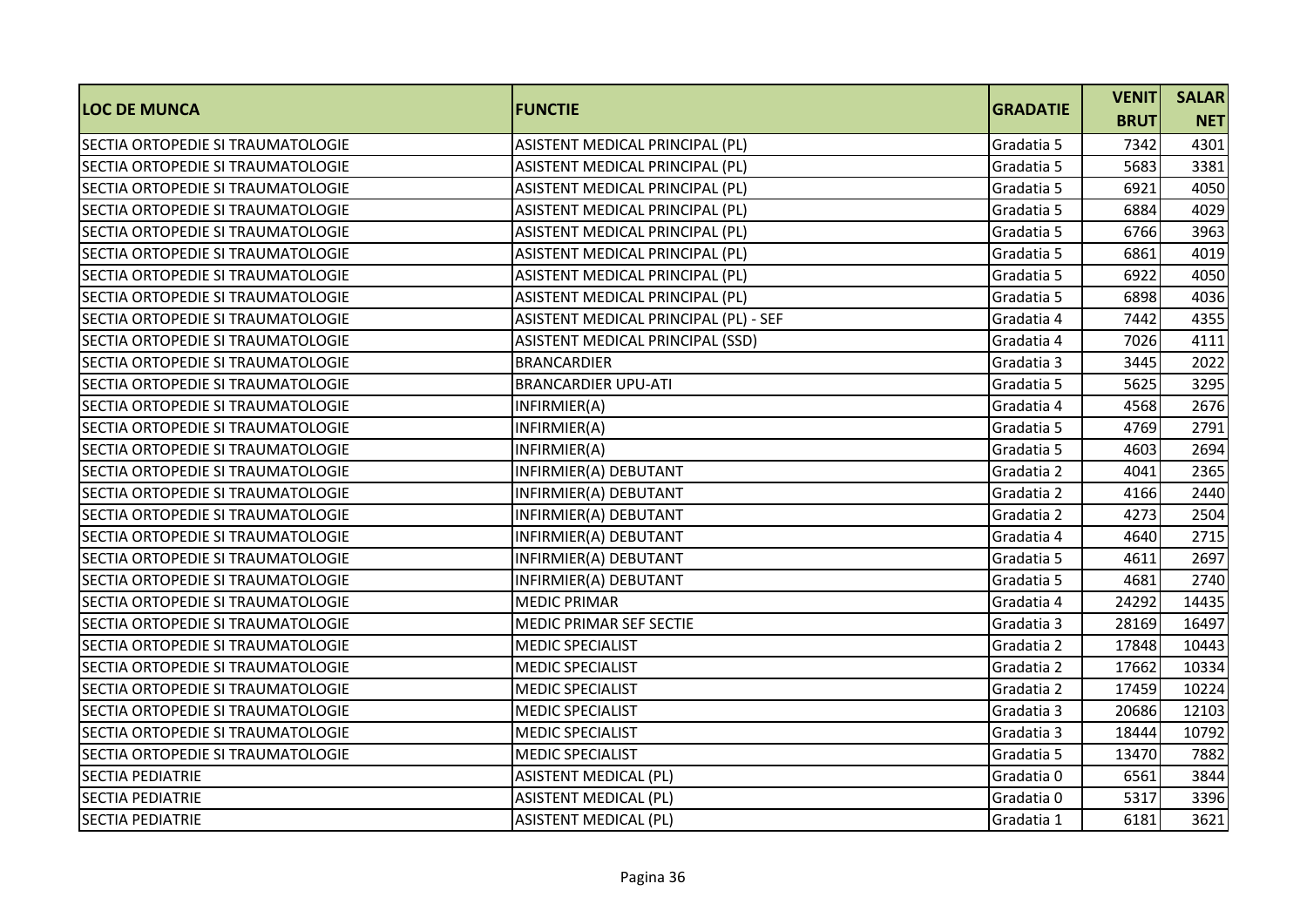| <b>LOC DE MUNCA</b>     | <b>FUNCTIE</b>                             | <b>GRADATIE</b> | <b>VENIT</b> | <b>SALAR</b> |
|-------------------------|--------------------------------------------|-----------------|--------------|--------------|
|                         |                                            |                 | <b>BRUT</b>  | <b>NET</b>   |
| <b>SECTIA PEDIATRIE</b> | <b>ASISTENT MEDICAL (PL)</b>               | Gradatia 1      | 6145         | 3599         |
| <b>SECTIA PEDIATRIE</b> | <b>ASISTENT MEDICAL (PL)</b>               | Gradatia 1      | 6226         | 3646         |
| <b>SECTIA PEDIATRIE</b> | <b>ASISTENT MEDICAL (PL)</b>               | Gradatia 1      | 5857         | 3615         |
| <b>SECTIA PEDIATRIE</b> | <b>ASISTENT MEDICAL (PL)</b>               | Gradatia 2      | 7253         | 4245         |
| <b>SECTIA PEDIATRIE</b> | <b>ASISTENT MEDICAL (PL)</b>               | Gradatia 4      | 7766         | 4548         |
| <b>SECTIA PEDIATRIE</b> | <b>ASISTENT MEDICAL (PL)</b>               | Gradatia 4      | 6714         | 3933         |
| <b>SECTIA PEDIATRIE</b> | <b>ASISTENT MEDICAL (PL)</b>               | Gradatia 5      | 7209         | 4223         |
| <b>SECTIA PEDIATRIE</b> | <b>ASISTENT MEDICAL (PL)</b>               | Gradatia 5      | 6533         | 3848         |
| <b>SECTIA PEDIATRIE</b> | ASISTENT MEDICAL DEBUTANT (PL)             | Gradatia 3      | 6412         | 3756         |
| SECTIA PEDIATRIE        | ASISTENT MEDICAL NUTRIT. SI DIET. DEB. (S) | Gradatia 1      | 5668         | 3317         |
| <b>SECTIA PEDIATRIE</b> | ASISTENT MEDICAL PRINCIPAL (PL)            | Gradatia 2      | 7354         | 4303         |
| <b>SECTIA PEDIATRIE</b> | ASISTENT MEDICAL PRINCIPAL (PL)            | Gradatia 5      | 7228         | 4230         |
| <b>SECTIA PEDIATRIE</b> | ASISTENT MEDICAL PRINCIPAL (PL)            | Gradatia 5      | 7943         | 5163         |
| <b>SECTIA PEDIATRIE</b> | ASISTENT MEDICAL PRINCIPAL (PL)            | Gradatia 5      | 6923         | 4055         |
| <b>SECTIA PEDIATRIE</b> | ASISTENT MEDICAL PRINCIPAL (PL)            | Gradatia 5      | 8309         | 4863         |
| <b>SECTIA PEDIATRIE</b> | ASISTENT MEDICAL PRINCIPAL (PL)            | Gradatia 5      | 7453         | 4366         |
| <b>SECTIA PEDIATRIE</b> | ASISTENT MEDICAL PRINCIPAL (PL) - SEF      | Gradatia 5      | 7592         | 4448         |
| <b>SECTIA PEDIATRIE</b> | <b>ASISTENT SOCIAL (S)</b>                 | Gradatia 3      | 5241         | 3067         |
| <b>SECTIA PEDIATRIE</b> | INFIRMIER(A)                               | Gradatia 4      | 4668         | 2734         |
| <b>SECTIA PEDIATRIE</b> | INFIRMIER(A)                               | Gradatia 5      | 5362         | 3141         |
| <b>SECTIA PEDIATRIE</b> | INFIRMIER(A)                               | Gradatia 5      | 4882         | 3011         |
| <b>SECTIA PEDIATRIE</b> | INFIRMIER(A)                               | Gradatia 5      | 4885         | 2861         |
| <b>SECTIA PEDIATRIE</b> | INFIRMIER(A)                               | Gradatia 5      | 4775         | 2794         |
| <b>SECTIA PEDIATRIE</b> | INFIRMIER(A)                               | Gradatia 5      | 4825         | 2832         |
| <b>SECTIA PEDIATRIE</b> | INFIRMIER(A)                               | Gradatia 5      | 4835         | 2832         |
| <b>SECTIA PEDIATRIE</b> | INFIRMIER(A) DEBUTANT                      | Gradatia 2      | 4696         | 2751         |
| <b>SECTIA PEDIATRIE</b> | INFIRMIER(A) DEBUTANT                      | Gradatia 2      | 4780         | 2796         |
| <b>SECTIA PEDIATRIE</b> | INFIRMIER(A) DEBUTANT                      | Gradatia 4      | 4556         | 2668         |
| <b>SECTIA PEDIATRIE</b> | INFIRMIER(A) DEBUTANT                      | Gradatia 4      | 4299         | 2515         |
| <b>SECTIA PEDIATRIE</b> | INFIRMIER(A) DEBUTANT                      | Gradatia 5      | 4744         | 2779         |
| <b>SECTIA PEDIATRIE</b> | <b>INGRIJITOARE</b>                        | Gradatia 5      | 4343         | 2542         |
| <b>SECTIA PEDIATRIE</b> | <b>MEDIC PRIMAR</b>                        | Gradatia 5      | 26341        | 15414        |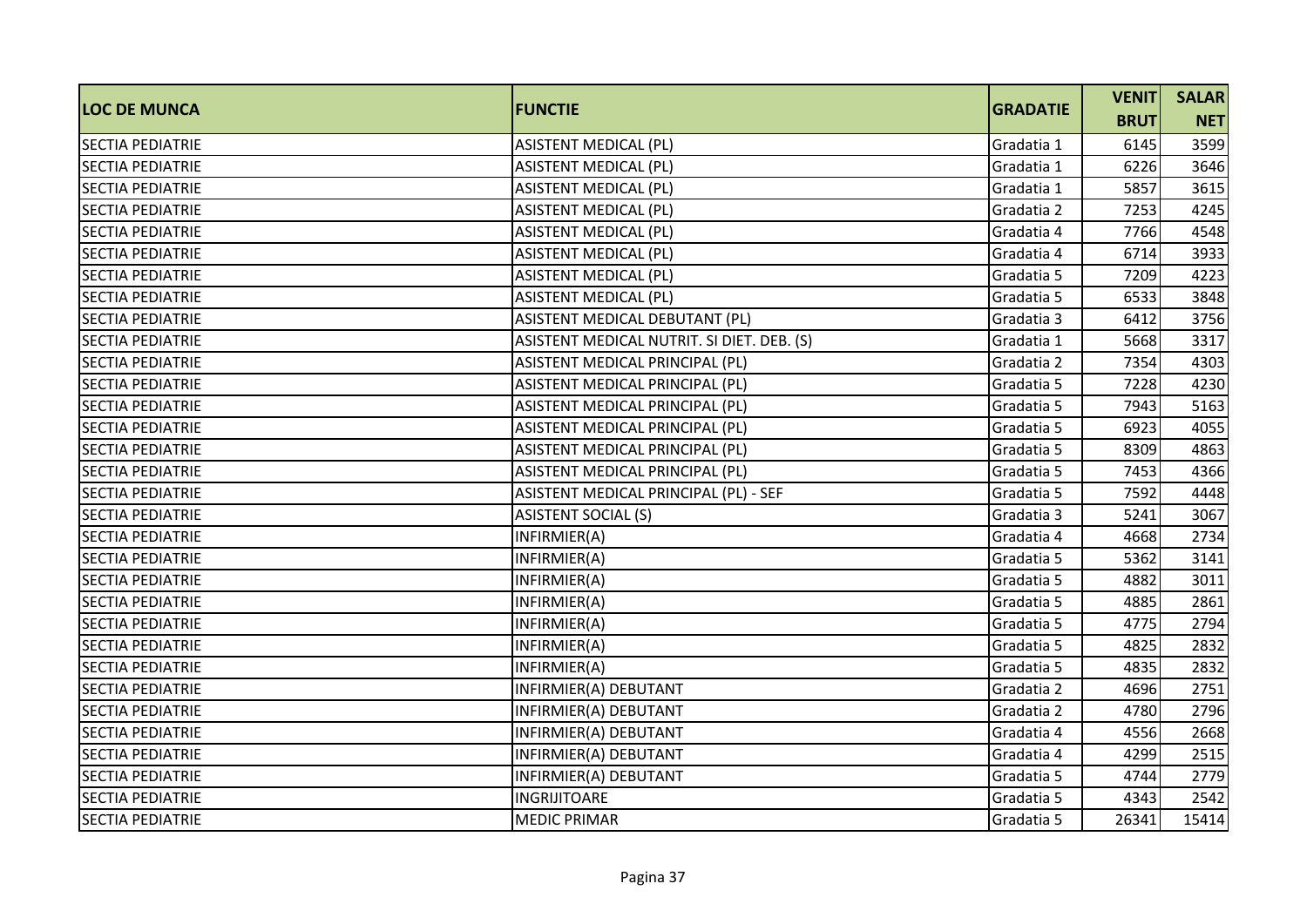| <b>LOC DE MUNCA</b>      | <b>IFUNCTIE</b>                       | <b>GRADATIE</b> | <b>VENIT</b> | <b>SALAR</b> |
|--------------------------|---------------------------------------|-----------------|--------------|--------------|
|                          |                                       |                 | <b>BRUT</b>  | <b>NET</b>   |
| <b>SECTIA PEDIATRIE</b>  | <b>MEDIC PRIMAR</b>                   | Gradatia 5      | 26909        | 15746        |
| <b>SECTIA PEDIATRIE</b>  | <b>MEDIC SPECIALIST</b>               | Gradatia 3      | 25582        | 14968        |
| <b>SECTIA PEDIATRIE</b>  | <b>MEDIC SPECIALIST</b>               | Gradatia 4      | 18807        | 11004        |
| <b>SECTIA PEDIATRIE</b>  | MEDIC SPECIALIST SEF SECTIE           | Gradatia 4      | 22518        | 13175        |
| <b>SECTIA PSIHIATRIE</b> | <b>ASISTENT MEDICAL (PL)</b>          | Gradatia 1      | 5238         | 3263         |
| <b>SECTIA PSIHIATRIE</b> | <b>ASISTENT MEDICAL (PL)</b>          | Gradatia 1      | 7423         | 4344         |
| <b>SECTIA PSIHIATRIE</b> | <b>ASISTENT MEDICAL (PL)</b>          | Gradatia 1      | 7423         | 4344         |
| <b>SECTIA PSIHIATRIE</b> | <b>ASISTENT MEDICAL (PL)</b>          | Gradatia 2      | 7809         | 4570         |
| <b>SECTIA PSIHIATRIE</b> | <b>ASISTENT MEDICAL (PL)</b>          | Gradatia 2      | 7888         | 4616         |
| <b>SECTIA PSIHIATRIE</b> | <b>ASISTENT MEDICAL (PL)</b>          | Gradatia 5      | 8465         | 4953         |
| <b>SECTIA PSIHIATRIE</b> | ASISTENT MEDICAL DEBUTANT (PL)        | Gradatia 0      | 6436         | 3770         |
| <b>SECTIA PSIHIATRIE</b> | ASISTENT MEDICAL DEBUTANT (S)         | Gradatia 0      | 7342         | 4296         |
| <b>SECTIA PSIHIATRIE</b> | ASISTENT MEDICAL PRINCIPAL (PL)       | Gradatia 2      | 7997         | 4680         |
| <b>SECTIA PSIHIATRIE</b> | ASISTENT MEDICAL PRINCIPAL (PL)       | Gradatia 4      | 8769         | 5132         |
| <b>SECTIA PSIHIATRIE</b> | ASISTENT MEDICAL PRINCIPAL (PL)       | Gradatia 4      | 9440         | 5530         |
| <b>SECTIA PSIHIATRIE</b> | ASISTENT MEDICAL PRINCIPAL (PL)       | Gradatia 5      | 12218        | 7149         |
| <b>SECTIA PSIHIATRIE</b> | ASISTENT MEDICAL PRINCIPAL (PL)       | Gradatia 5      | 8775         | 5134         |
| <b>SECTIA PSIHIATRIE</b> | ASISTENT MEDICAL PRINCIPAL (PL)       | Gradatia 5      | 9184         | 5375         |
| <b>SECTIA PSIHIATRIE</b> | ASISTENT MEDICAL PRINCIPAL (PL)       | Gradatia 5      | 8884         | 5205         |
| <b>SECTIA PSIHIATRIE</b> | ASISTENT MEDICAL PRINCIPAL (PL)       | Gradatia 5      | 8542         | 5141         |
| <b>SECTIA PSIHIATRIE</b> | ASISTENT MEDICAL PRINCIPAL (PL)       | Gradatia 5      | 8555         | 5011         |
| <b>SECTIA PSIHIATRIE</b> | ASISTENT MEDICAL PRINCIPAL (PL)       | Gradatia 5      | 8787         | 5147         |
| <b>SECTIA PSIHIATRIE</b> | ASISTENT MEDICAL PRINCIPAL (PL)       | Gradatia 5      | 9414         | 5509         |
| <b>SECTIA PSIHIATRIE</b> | ASISTENT MEDICAL PRINCIPAL (PL)       | Gradatia 5      | 8767         | 5135         |
| <b>SECTIA PSIHIATRIE</b> | ASISTENT MEDICAL PRINCIPAL (PL)       | Gradatia 5      | 8768         | 5136         |
| <b>SECTIA PSIHIATRIE</b> | ASISTENT MEDICAL PRINCIPAL (PL)       | Gradatia 5      | 9355         | 5474         |
| <b>SECTIA PSIHIATRIE</b> | ASISTENT MEDICAL PRINCIPAL (PL)       | Gradatia 5      | 8691         | 5091         |
| <b>SECTIA PSIHIATRIE</b> | ASISTENT MEDICAL PRINCIPAL (PL)       | Gradatia 5      | 8602         | 5039         |
| <b>SECTIA PSIHIATRIE</b> | ASISTENT MEDICAL PRINCIPAL (PL) - SEF | Gradatia 5      | 9684         | 5673         |
| <b>SECTIA PSIHIATRIE</b> | ASISTENT MEDICAL PRINCIPAL (SSD)      | Gradatia 4      | 9005         | 5492         |
| <b>SECTIA PSIHIATRIE</b> | INFIRMIER(A)                          | Gradatia 2      | 5744         | 3365         |
| <b>SECTIA PSIHIATRIE</b> | INFIRMIER(A)                          | Gradatia 2      | 5379         | 3151         |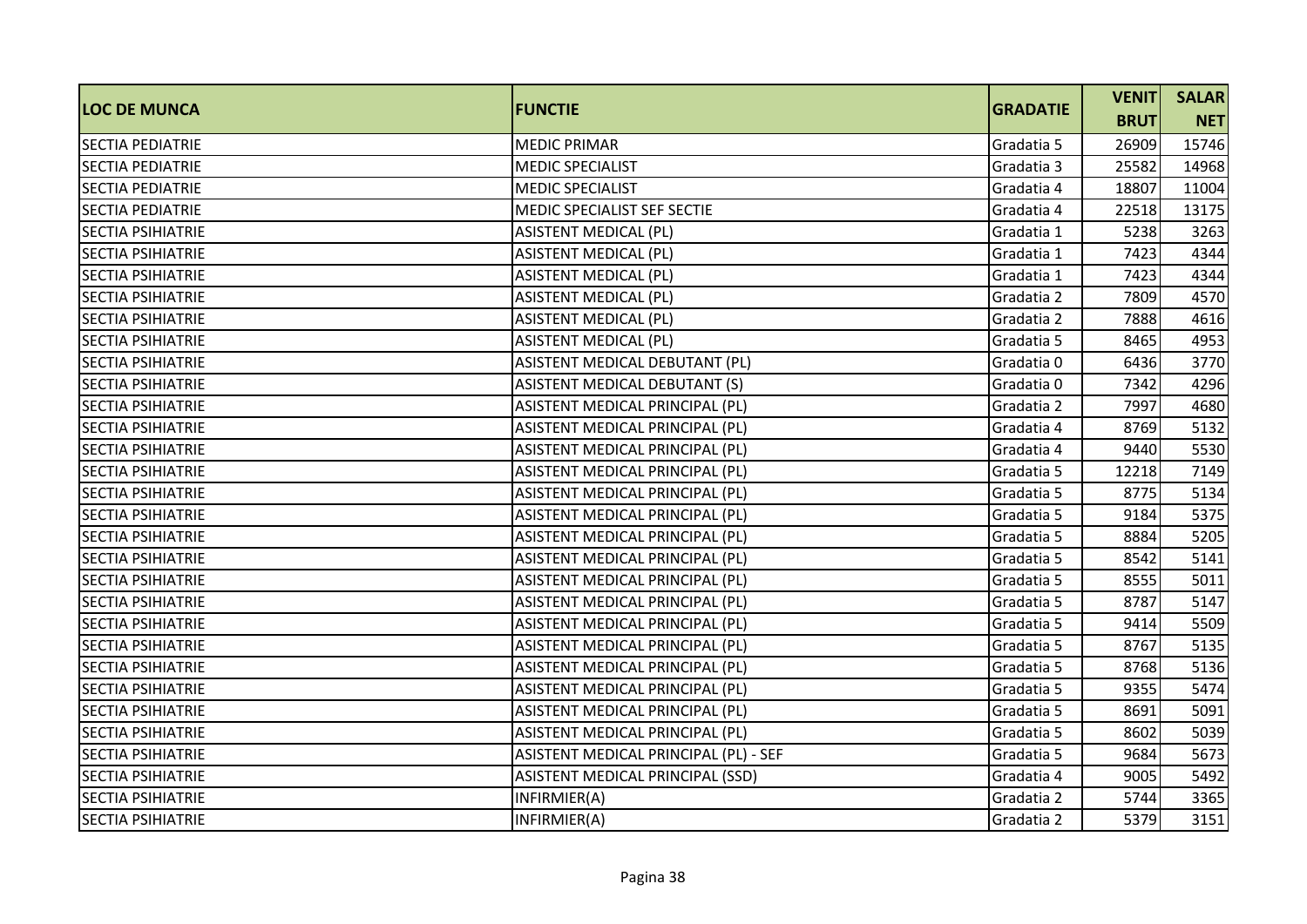| <b>LOC DE MUNCA</b>                           | <b>FUNCTIE</b>                   | <b>GRADATIE</b> | <b>VENIT</b> | <b>SALAR</b> |
|-----------------------------------------------|----------------------------------|-----------------|--------------|--------------|
|                                               |                                  |                 | <b>BRUT</b>  | <b>NET</b>   |
| <b>SECTIA PSIHIATRIE</b>                      | INFIRMIER(A)                     | Gradatia 3      | 5639         | 3303         |
| <b>SECTIA PSIHIATRIE</b>                      | INFIRMIER(A)                     | Gradatia 3      | 6005         | 3514         |
| <b>SECTIA PSIHIATRIE</b>                      | INFIRMIER(A)                     | Gradatia 4      | 5968         | 3496         |
| <b>SECTIA PSIHIATRIE</b>                      | INFIRMIER(A)                     | Gradatia 5      | 6101         | 3704         |
| <b>SECTIA PSIHIATRIE</b>                      | INFIRMIER(A)                     | Gradatia 5      | 6354         | 4000         |
| <b>SECTIA PSIHIATRIE</b>                      | INFIRMIER(A)                     | Gradatia 5      | 6158         | 3603         |
| <b>SECTIA PSIHIATRIE</b>                      | INFIRMIER(A) DEBUTANT            | Gradatia 0      | 5047         | 2953         |
| <b>SECTIA PSIHIATRIE</b>                      | INFIRMIER(A) DEBUTANT            | Gradatia 0      | 5288         | 3094         |
| <b>SECTIA PSIHIATRIE</b>                      | INFIRMIER(A) DEBUTANT            | Gradatia 2      | 5691         | 3330         |
| SECTIA PSIHIATRIE                             | INFIRMIER(A) DEBUTANT            | Gradatia 2      | 5632         | 3296         |
| <b>SECTIA PSIHIATRIE</b>                      | INFIRMIER(A) DEBUTANT            | Gradatia 5      | 6217         | 3638         |
| <b>SECTIA PSIHIATRIE</b>                      | <b>INGRIJITOARE</b>              | Gradatia 2      | 4285         | 2507         |
| <b>SECTIA PSIHIATRIE</b>                      | <b>INGRIJITOR</b>                | Gradatia 5      | 4693         | 2750         |
| <b>SECTIA PSIHIATRIE</b>                      | <b>MEDIC PRIMAR</b>              | Gradatia 3      | 9110         | 5329         |
| <b>SECTIA PSIHIATRIE</b>                      | <b>MEDIC PRIMAR</b>              | Gradatia 4      | 29852        | 17468        |
| <b>SECTIA PSIHIATRIE</b>                      | <b>MEDIC PRIMAR</b>              | Gradatia 5      | 25245        | 14772        |
| <b>SECTIA PSIHIATRIE</b>                      | <b>MEDIC PRIMAR</b>              | Gradatia 5      | 27725        | 16224        |
| <b>SECTIA PSIHIATRIE</b>                      | MEDIC PRIMAR SEF SECTIE          | Gradatia 4      | 34089        | 19947        |
| SECTIA PSIHIATRIE                             | <b>MEDIC SPECIALIST</b>          | Gradatia 2      | 20671        | 12095        |
| <b>SECTIA PSIHIATRIE</b>                      | <b>MEDIC SPECIALIST</b>          | Gradatia 3      | 24835        | 14532        |
| <b>SECTIA PSIHIATRIE</b>                      | PSIHOLOG PRACTICANT              | Gradatia 5      | 10577        | 6196         |
| <b>SECTIA PSIHIATRIE CRONICI</b>              | ASISTENT MEDICAL PRINCIPAL (PL)  | Gradatia 4      | 8769         | 5132         |
| <b>SECTIA PSIHIATRIE CRONICI</b>              | ASISTENT MEDICAL PRINCIPAL (PL)  | Gradatia 5      | 9166         | 5442         |
| <b>SECTIA PSIHIATRIE CRONICI</b>              | ASISTENT MEDICAL PRINCIPAL (PL)  | Gradatia 5      | 9439         | 5529         |
| <b>SECTIA PSIHIATRIE CRONICI</b>              | ASISTENT MEDICAL PRINCIPAL (PL)  | Gradatia 5      | 7280         | 4859         |
| <b>SECTIA PSIHIATRIE CRONICI</b>              | ASISTENT MEDICAL PRINCIPAL (PL)  | Gradatia 5      | 8759         | 5125         |
| <b>SECTIA PSIHIATRIE CRONICI</b>              | ASISTENT MEDICAL PRINCIPAL (SSD) | Gradatia 4      | 9453         | 5532         |
| SECTIA RECUPERARE, MED. FIZICA SI BALNEOLOGIE | ASISTENT MEDICAL PRINCIPAL (PL)  | Gradatia 3      | 6739         | 3947         |
| SECTIA RECUPERARE, MED. FIZICA SI BALNEOLOGIE | ASISTENT MEDICAL PRINCIPAL (PL)  | Gradatia 4      | 3273         | 2128         |
| SECTIA RECUPERARE, MED. FIZICA SI BALNEOLOGIE | ASISTENT MEDICAL PRINCIPAL (PL)  | Gradatia 4      | 7209         | 4223         |
| SECTIA RECUPERARE, MED. FIZICA SI BALNEOLOGIE | ASISTENT MEDICAL PRINCIPAL (PL)  | Gradatia 4      | 7333         | 4296         |
| SECTIA RECUPERARE, MED. FIZICA SI BALNEOLOGIE | ASISTENT MEDICAL PRINCIPAL (PL)  | Gradatia 5      | 7302         | 4277         |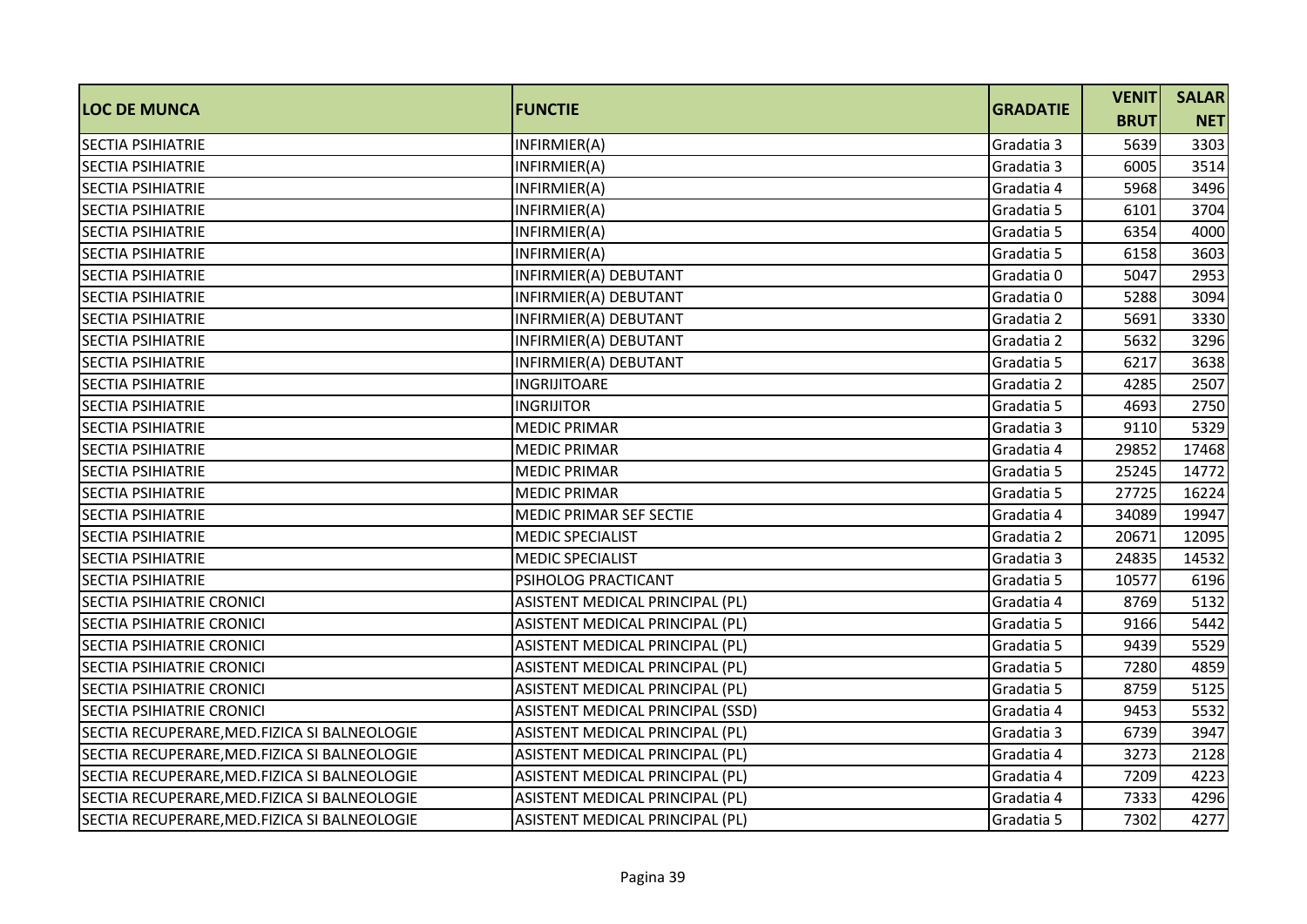| <b>LOC DE MUNCA</b>                                | <b>IFUNCTIE</b>                       | <b>GRADATIE</b> | <b>VENIT</b> | <b>SALAR</b> |
|----------------------------------------------------|---------------------------------------|-----------------|--------------|--------------|
|                                                    |                                       |                 | <b>BRUT</b>  | <b>NET</b>   |
| SECTIA RECUPERARE, MED. FIZICA SI BALNEOLOGIE      | ASISTENT MEDICAL PRINCIPAL (PL)       | Gradatia 5      | 7264         | 4251         |
| SECTIA RECUPERARE, MED. FIZICA SI BALNEOLOGIE      | ASISTENT MEDICAL PRINCIPAL (PL)       | Gradatia 5      | 7264         | 4251         |
| SECTIA RECUPERARE, MED. FIZICA SI BALNEOLOGIE      | ASISTENT MEDICAL PRINCIPAL (PL)       | Gradatia 5      | 6817         | 4440         |
| SECTIA RECUPERARE, MED. FIZICA SI BALNEOLOGIE      | ASISTENT MEDICAL PRINCIPAL (PL)       | Gradatia 5      | 7206         | 4220         |
| SECTIA RECUPERARE, MED. FIZICA SI BALNEOLOGIE      | ASISTENT MEDICAL PRINCIPAL (PL) - SEF | Gradatia 5      | 8256         | 4836         |
| SECTIA RECUPERARE, MED. FIZICA SI BALNEOLOGIE      | INFIRMIER(A)                          | Gradatia 3      | 4635         | 2714         |
| SECTIA RECUPERARE, MED. FIZICA SI BALNEOLOGIE      | INFIRMIER(A)                          | Gradatia 3      | 4635         | 2714         |
| SECTIA RECUPERARE, MED. FIZICA SI BALNEOLOGIE      | INFIRMIER(A)                          | Gradatia 4      | 4674         | 2738         |
| SECTIA RECUPERARE, MED. FIZICA SI BALNEOLOGIE      | INFIRMIER(A)                          | Gradatia 5      | 4854         | 2843         |
| SECTIA RECUPERARE, MED. FIZICA SI BALNEOLOGIE      | INFIRMIER(A)                          | Gradatia 5      | 4924         | 2885         |
| SECTIA RECUPERARE, MED. FIZICA SI BALNEOLOGIE      | INFIRMIER(A)                          | Gradatia 5      | 4854         | 2843         |
| SECTIA RECUPERARE, MED. FIZICA SI BALNEOLOGIE      | INFIRMIER(A)                          | Gradatia 5      | 4854         | 2840         |
| SECTIA RECUPERARE, MED. FIZICA SI BALNEOLOGIE      | INGRIJITOARE                          | Gradatia 5      | 4411         | 2584         |
| SECTIA RECUPERARE, MED. FIZICA SI BALNEOLOGIE      | MEDIC PRIMAR SEF SECTIE               | Gradatia 5      | 20780        | 12160        |
| SECTIA RECUPERARE, MED. FIZICA SI BALNEOLOGIE      | <b>MEDIC SPECIALIST</b>               | Gradatia 3      | 15560        | 9106         |
| SECTIA RECUPERARE, MED. FIZICA SI BALNEOLOGIE      | REGISTRATOR MEDICAL PRINCIPAL         | Gradatia 5      | 4638         | 2716         |
| SERV. DE SUPRAVEGHERE, PREVENIRE SI LIMIT. A INFEC | <b>AGENT DDD</b>                      | Gradatia 2      | 6195         | 3628         |
| SERV. DE SUPRAVEGHERE, PREVENIRE SI LIMIT. A INFEC | <b>AGENT DDD</b>                      | Gradatia 5      | 5650         | 3306         |
| SERV. DE SUPRAVEGHERE, PREVENIRE SI LIMIT. A INFEC | ASISTENT MEDICAL DEBUTANT (PL)        | Gradatia 0      | 6636         | 3883         |
| SERV. DE SUPRAVEGHERE, PREVENIRE SI LIMIT. A INFEC | ASISTENT MEDICAL DEBUTANT (PL)        | Gradatia 0      | 5972         | 3499         |
| SERV. DE SUPRAVEGHERE, PREVENIRE SI LIMIT. A INFEC | ASISTENT MEDICAL DEBUTANT (PL)        | Gradatia 1      | 6967         | 4081         |
| SERV. DE SUPRAVEGHERE, PREVENIRE SI LIMIT. A INFEC | ASISTENT MEDICAL DEBUTANT (PL)        | Gradatia 4      | 6140         | 3593         |
| SERV. DE SUPRAVEGHERE, PREVENIRE SI LIMIT. A INFEC | ASISTENT MEDICAL DEBUTANT (PL)        | Gradatia 5      | 8016         | 4691         |
| SERV. DE SUPRAVEGHERE, PREVENIRE SI LIMIT. A INFEC | <b>ASISTENT MEDICAL DEBUTANT (S)</b>  | Gradatia 0      | 6828         | 3996         |
| SERV. DE SUPRAVEGHERE, PREVENIRE SI LIMIT. A INFEC | ASISTENT MEDICAL PRINCIPAL (PL)       | Gradatia 3      | 7301         | 4277         |
| SERV. DE SUPRAVEGHERE, PREVENIRE SI LIMIT. A INFEC | ASISTENT MEDICAL PRINCIPAL (PL)       | Gradatia 5      | 8172         | 4787         |
| SERV. DE SUPRAVEGHERE, PREVENIRE SI LIMIT. A INFEC | ASISTENT MEDICAL PRINCIPAL (PL)       | Gradatia 5      | 8582         | 5022         |
| SERV. DE SUPRAVEGHERE, PREVENIRE SI LIMIT. A INFEC | ASISTENT MEDICAL PRINCIPAL (PL)       | Gradatia 5      | 6735         | 4185         |
| SERV. DE SUPRAVEGHERE, PREVENIRE SI LIMIT. A INFEC | ASISTENT MEDICAL PRINCIPAL (PL)       | Gradatia 5      | 8685         | 5093         |
| SERV. DE SUPRAVEGHERE, PREVENIRE SI LIMIT. A INFEC | ASISTENT MEDICAL PRINCIPAL (PL)       | Gradatia 5      | 6448         | 4354         |
| SERV. DE SUPRAVEGHERE, PREVENIRE SI LIMIT. A INFEC | ASISTENT MEDICAL PRINCIPAL (PL)       | Gradatia 5      | 8582         | 5027         |
| SERV. DE SUPRAVEGHERE, PREVENIRE SI LIMIT. A INFEC | ASISTENT MEDICAL PRINCIPAL (PL)       | Gradatia 5      | 8582         | 5022         |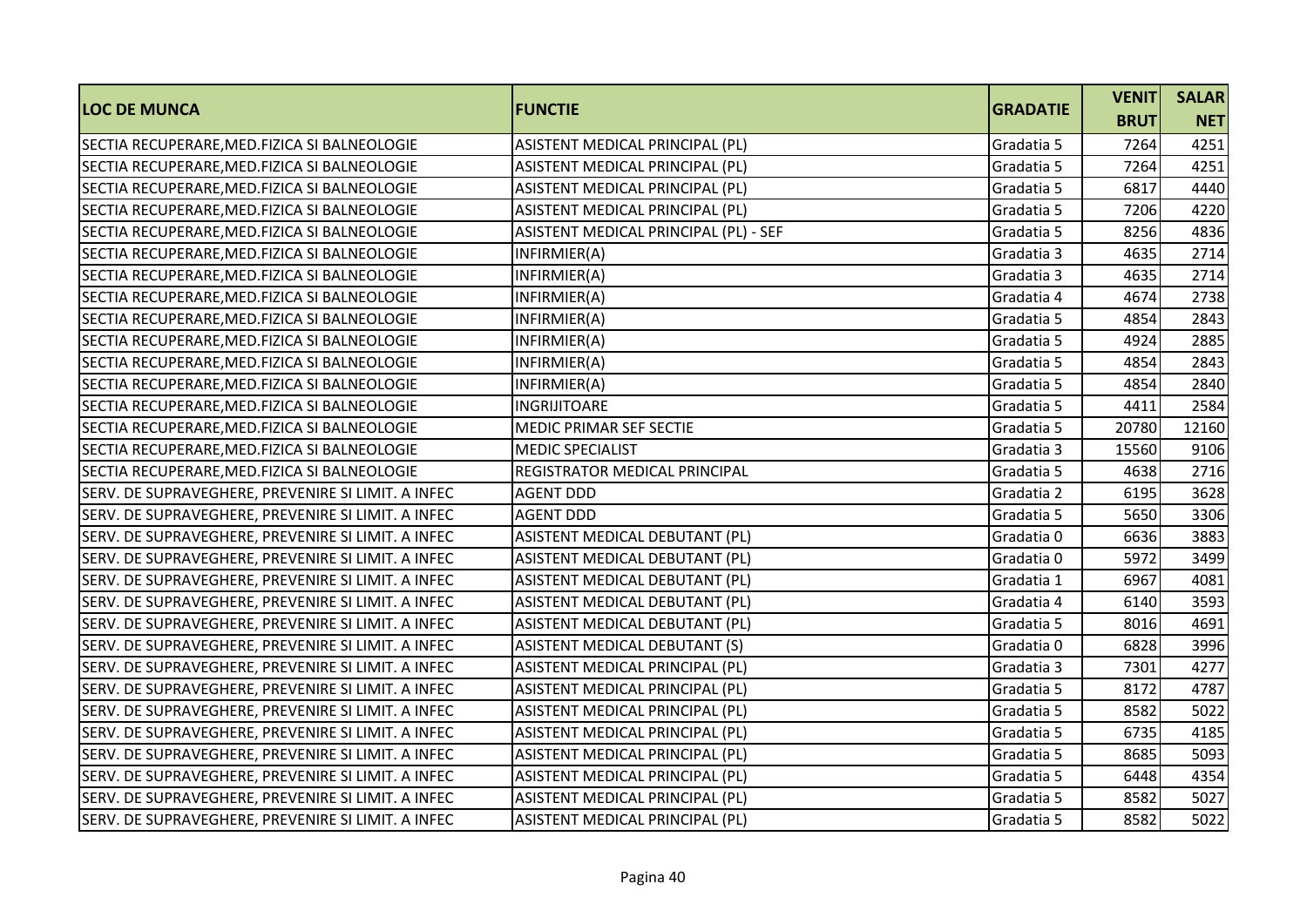| <b>LOC DE MUNCA</b>                                | <b>FUNCTIE</b>                                       | <b>GRADATIE</b> | <b>VENIT</b> | <b>SALAR</b> |
|----------------------------------------------------|------------------------------------------------------|-----------------|--------------|--------------|
|                                                    |                                                      |                 | <b>BRUT</b>  | <b>NET</b>   |
| SERV. DE SUPRAVEGHERE, PREVENIRE SI LIMIT. A INFEC | ASISTENT MEDICAL PRINCIPAL (PL)                      | Gradatia 5      | 8747         | 5118         |
| SERV. DE SUPRAVEGHERE, PREVENIRE SI LIMIT. A INFEC | ASISTENT MEDICAL PRINCIPAL (PL)                      | Gradatia 5      | 8582         | 5027         |
| SERV. DE SUPRAVEGHERE, PREVENIRE SI LIMIT. A INFEC | ASISTENT MEDICAL PRINCIPAL (PL)                      | Gradatia 5      | 8017         | 4696         |
| SERV. DE SUPRAVEGHERE, PREVENIRE SI LIMIT. A INFEC | ASISTENT MEDICAL PRINCIPAL (PL)                      | Gradatia 5      | 8434         | 4940         |
| SERV. DE SUPRAVEGHERE, PREVENIRE SI LIMIT. A INFEC | ASISTENT MEDICAL PRINCIPAL (PL)                      | Gradatia 5      | 8582         | 5027         |
| SERV. DE SUPRAVEGHERE, PREVENIRE SI LIMIT. A INFEC | ASISTENT MEDICAL PRINCIPAL (PL)                      | Gradatia 5      | 7654         | 4484         |
| SERV. DE SUPRAVEGHERE, PREVENIRE SI LIMIT. A INFEC | ASISTENT MEDICAL PRINCIPAL (PL)                      | Gradatia 5      | 7964         | 4666         |
| SERV. DE SUPRAVEGHERE, PREVENIRE SI LIMIT. A INFEC | ASISTENT MEDICAL PRINCIPAL (PL)                      | Gradatia 5      | 8582         | 5027         |
| SERV. DE SUPRAVEGHERE, PREVENIRE SI LIMIT. A INFEC | ASISTENT MEDICAL PRINCIPAL (PL) - SEF                | Gradatia 5      | 11259        | 6595         |
| SERV. DE SUPRAVEGHERE, PREVENIRE SI LIMIT. A INFEC | <b>MEDIC PRIMAR</b>                                  | Gradatia 2      | 28115        | 16452        |
| SERV. DE SUPRAVEGHERE, PREVENIRE SI LIMIT. A INFEC | <b>MEDIC SPECIALIST</b>                              | Gradatia 3      | 8037         | 4703         |
| SERV. DE SUPRAVEGHERE, PREVENIRE SI LIMIT. A INFEC | REGISTRATOR MED. PRINCIPAL UPU-ATI                   | Gradatia 5      | 7438         | 4352         |
| SERV. DE SUPRAVEGHERE, PREVENIRE SI LIMIT. A INFEC | REGISTRATOR MED. UPU-ATI                             | Gradatia 3      | 9040         | 5296         |
| SERV. DE SUPRAVEGHERE, PREVENIRE SI LIMIT. A INFEC | <b>REGISTRATOR MEDICAL</b>                           | Gradatia 4      | 6234         | 3648         |
| SERV. DESERVIRE INTRETINERE MIJLOACE DE TRANSPORT  | REFERENT DE SPECIALITATE GRAD I SEF SERVICIU GRAD II | Gradatia 3      | 7966         | 4661         |
| SERV. DESERVIRE INTRETINERE MIJLOACE DE TRANSPORT  | SOFER I                                              | Gradatia 5      | 4309         | 2522         |
| SERV. DESERVIRE INTRETINERE MIJLOACE DE TRANSPORT  | <b>SOFER II</b>                                      | Gradatia 3      | 4488         | 2626         |
| SERV. DESERVIRE INTRETINERE MIJLOACE DE TRANSPORT  | <b>SOFER II</b>                                      | Gradatia 3      | 3888         | 2275         |
| SERV. DESERVIRE INTRETINERE MIJLOACE DE TRANSPORT  | <b>SOFER II</b>                                      | Gradatia 4      | 4000         | 2341         |
| SERV. DESERVIRE INTRETINERE MIJLOACE DE TRANSPORT  | <b>SOFER II</b>                                      | Gradatia 5      | 5069         | 2966         |
| SERV. DESERVIRE INTRETINERE MIJLOACE DE TRANSPORT  | <b>SOFER II</b>                                      | Gradatia 5      | 4310         | 2522         |
| SERV. DESERVIRE INTRETINERE MIJLOACE DE TRANSPORT  | <b>SOFER II</b>                                      | Gradatia 5      | 4069         | 2381         |
| SERV. DESERVIRE INTRETINERE MIJLOACE DE TRANSPORT  | <b>SOFER II</b>                                      | Gradatia 5      | 5179         | 3141         |
| SERV. DESERVIRE INTRETINERE MIJLOACE DE TRANSPORT  | SOFER II                                             | Gradatia 5      | 4069         | 2381         |
| SERV. EVALUARE SI STATISTICA MEDICALA              | <b>ASISTENT MEDICAL (PL)</b>                         | Gradatia 2      | 5228         | 3059         |
| SERV. EVALUARE SI STATISTICA MEDICALA              | ASISTENT MEDICAL PRINCIPAL (PL)                      | Gradatia 3      | 5539         | 3244         |
| SERV. EVALUARE SI STATISTICA MEDICALA              | ASISTENT MEDICAL PRINCIPAL (PL)                      | Gradatia 3      | 2596         | 1519         |
| SERV. EVALUARE SI STATISTICA MEDICALA              | ASISTENT MEDICAL PRINCIPAL (PL)                      | Gradatia 4      | 5669         | 3321         |
| SERV. EVALUARE SI STATISTICA MEDICALA              | ASISTENT MEDICAL PRINCIPAL (PL)                      | Gradatia 4      | 1331         | 779          |
| SERV. EVALUARE SI STATISTICA MEDICALA              | ASISTENT MEDICAL PRINCIPAL (PL)                      | Gradatia 4      | 5669         | 3321         |
| SERV. EVALUARE SI STATISTICA MEDICALA              | ASISTENT MEDICAL PRINCIPAL (PL)                      | Gradatia 4      | 1331         | 779          |
| SERV. EVALUARE SI STATISTICA MEDICALA              | ASISTENT MEDICAL PRINCIPAL (PL)                      | Gradatia 5      | 5803         | 3396         |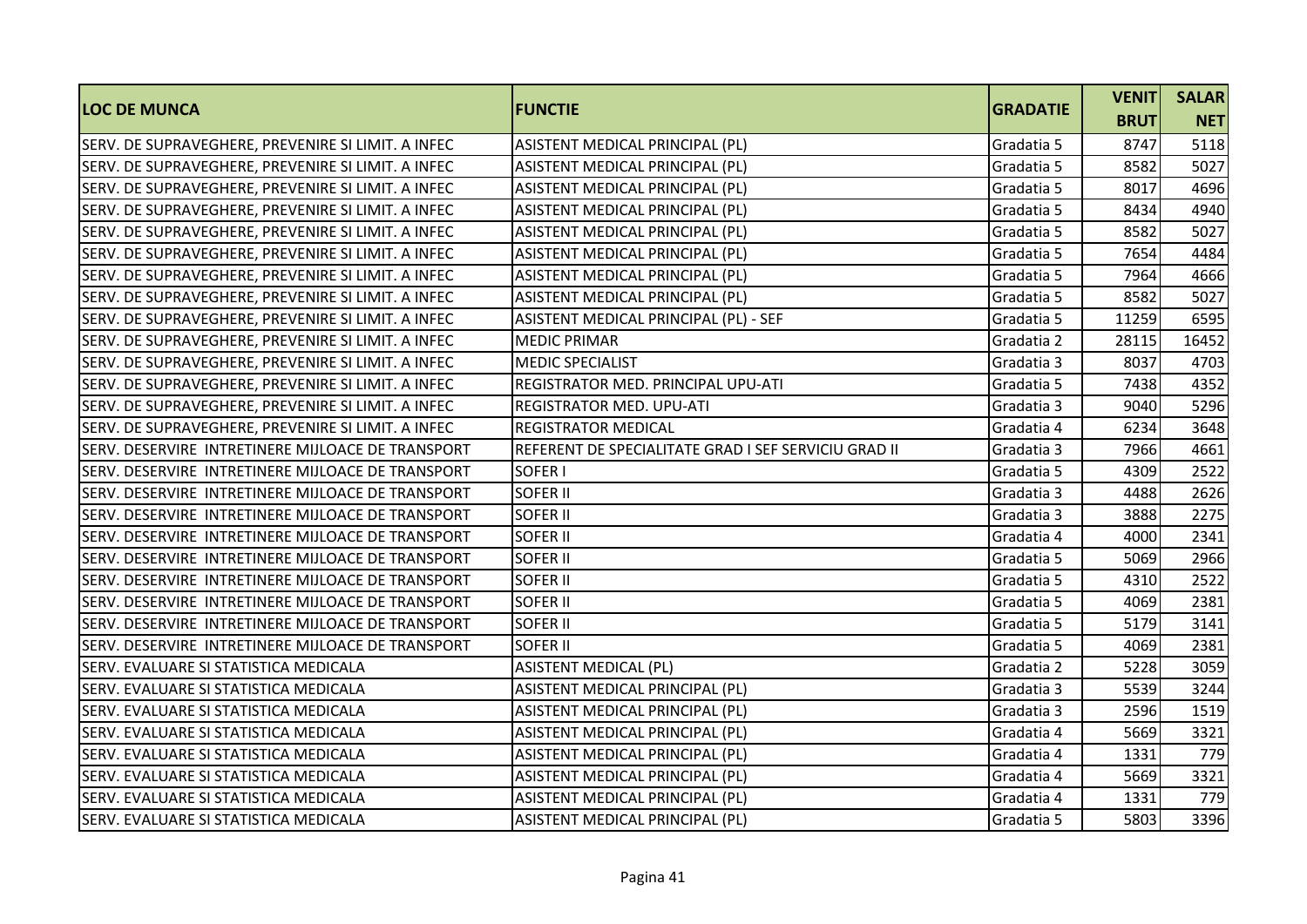|                                       |                                                | <b>GRADATIE</b> | <b>VENIT</b> | <b>SALAR</b> |
|---------------------------------------|------------------------------------------------|-----------------|--------------|--------------|
| <b>LOC DE MUNCA</b>                   | <b>FUNCTIE</b>                                 |                 | <b>BRUT</b>  | <b>NET</b>   |
| SERV. EVALUARE SI STATISTICA MEDICALA | ASISTENT MEDICAL PRINCIPAL (PL)                | Gradatia 5      | 1364         | 798          |
| SERV. EVALUARE SI STATISTICA MEDICALA | ASISTENT MEDICAL PRINCIPAL (PL)                | Gradatia 5      | 7117         | 4165         |
| SERV. EVALUARE SI STATISTICA MEDICALA | ASISTENT MEDICAL PRINCIPAL (PL)                | Gradatia 5      | 1245         | 728          |
| SERV. EVALUARE SI STATISTICA MEDICALA | ASISTENT MEDICAL PRINCIPAL (PL)                | Gradatia 5      | 5836         | 3415         |
| SERV. EVALUARE SI STATISTICA MEDICALA | ASISTENT MEDICAL PRINCIPAL (PL)                | Gradatia 5      | 1245         | 729          |
| SERV. EVALUARE SI STATISTICA MEDICALA | ASISTENT MEDICAL PRINCIPAL (PL)                | Gradatia 5      | 1009         | 591          |
| SERV. EVALUARE SI STATISTICA MEDICALA | ASISTENT MEDICAL PRINCIPAL (PL) - SEF          | Gradatia 5      | 8941         | 5238         |
| SERV. EVALUARE SI STATISTICA MEDICALA | ASISTENT MEDICAL PRINCIPAL (SSD)               | Gradatia 4      | 5229         | 3922         |
| SERV. EVALUARE SI STATISTICA MEDICALA | ASISTENT MEDICAL PRINCIPAL (SSD)               | Gradatia 5      | 8143         | 5293         |
| SERV. EVALUARE SI STATISTICA MEDICALA | <b>MEDIC PRIMAR</b>                            | Gradatia 5      | 21424        | 12538        |
| SERV. EVALUARE SI STATISTICA MEDICALA | <b>REGISTRATOR MEDICAL</b>                     | Gradatia 2      | 5135         | 3007         |
| SERV. EVALUARE SI STATISTICA MEDICALA | <b>REGISTRATOR MEDICAL PRINCIPAL</b>           | Gradatia 5      | 4265         | 2496         |
| SERV. EVALUARE SI STATISTICA MEDICALA | REGISTRATOR MEDICAL PRINCIPAL                  | Gradatia 5      | 4526         | 2650         |
| SERV. JUD. DE MEDICINA LEGALA         | ASISTENT MEDICAL - ML SI AP (PL)               | Gradatia 4      | 10123        | 5922         |
| SERV. JUD. DE MEDICINA LEGALA         | ASISTENT MEDICAL PRINCIPAL-ML SI AP (PL)       | Gradatia 5      | 11642        | 6810         |
| SERV. JUD. DE MEDICINA LEGALA         | ASISTENT MEDICAL PRINCIPAL-ML SI AP (PL)       | Gradatia 5      | 10770        | 6300         |
| SERV. JUD. DE MEDICINA LEGALA         | ASISTENT MEDICAL PRINCIPAL-ML SI AP (PL) - SEF | Gradatia 5      | 15669        | 9166         |
| SERV. JUD. DE MEDICINA LEGALA         | AUTOPSIER DEBUTANT APML                        | Gradatia 2      | 7963         | 4658         |
| SERV. JUD. DE MEDICINA LEGALA         | <b>BRANCARDIER ML SI AP</b>                    | Gradatia 5      | 7225         | 4226         |
| <b>SERV. JUD. DE MEDICINA LEGALA</b>  | FARMACIST PRIMAR ML SI AP                      | Gradatia 4      | 19388        | 11342        |
| SERV. JUD. DE MEDICINA LEGALA         | FARMACIST PRIMAR ML SI AP                      | Gradatia 5      | 20248        | 11845        |
| <b>SERV. JUD. DE MEDICINA LEGALA</b>  | INGRIJITOARE ML SI AP                          | Gradatia 5      | 7226         | 4226         |
| SERV. JUD. DE MEDICINA LEGALA         | MEDIC PRIMAR ML SI AP                          | Gradatia 5      | 52596        | 30768        |
| SERV. JUD. DE MEDICINA LEGALA         | MEDIC PRIMAR ML SI AP                          | Gradatia 5      | 26571        | 15559        |
| SERV. JUD. DE MEDICINA LEGALA         | MEDIC PRIMAR ML SI AP SEF SERVICIU             | Gradatia 5      | 55797        | 32641        |
| SERV. JUD. DE MEDICINA LEGALA         | MEDIC SPECIALIST ML SI AP                      | Gradatia 1      | 13889        | 8125         |
| ISERV. JUD. DE MEDICINA LEGALA        | <b>MEDIC SPECIALIST ML SI AP</b>               | Gradatia 2      | 3179         | 1873         |
| SERV. JUD. DE MEDICINA LEGALA         | MEDIC SPECIALIST ML SI AP                      | Gradatia 2      | 36899        | 21585        |
| SERV. JUD. DE MEDICINA LEGALA         | REGISTRATOR MEDICAL PRINCIPAL                  | Gradatia 5      | 9577         | 5602         |
| SERVICIUL ANATOMIE PATOLOGICA         | ASISTENT MEDICAL PRINCIPAL-ML SI AP (PL)       | Gradatia 4      | 16927        | 9915         |
| SERVICIUL ANATOMIE PATOLOGICA         | ASISTENT MEDICAL PRINCIPAL-ML SI AP (PL)       | Gradatia 5      | 10262        | 6003         |
| SERVICIUL ANATOMIE PATOLOGICA         | ASISTENT MEDICAL PRINCIPAL-ML SI AP (PL)       | Gradatia 5      | 10180        | 5955         |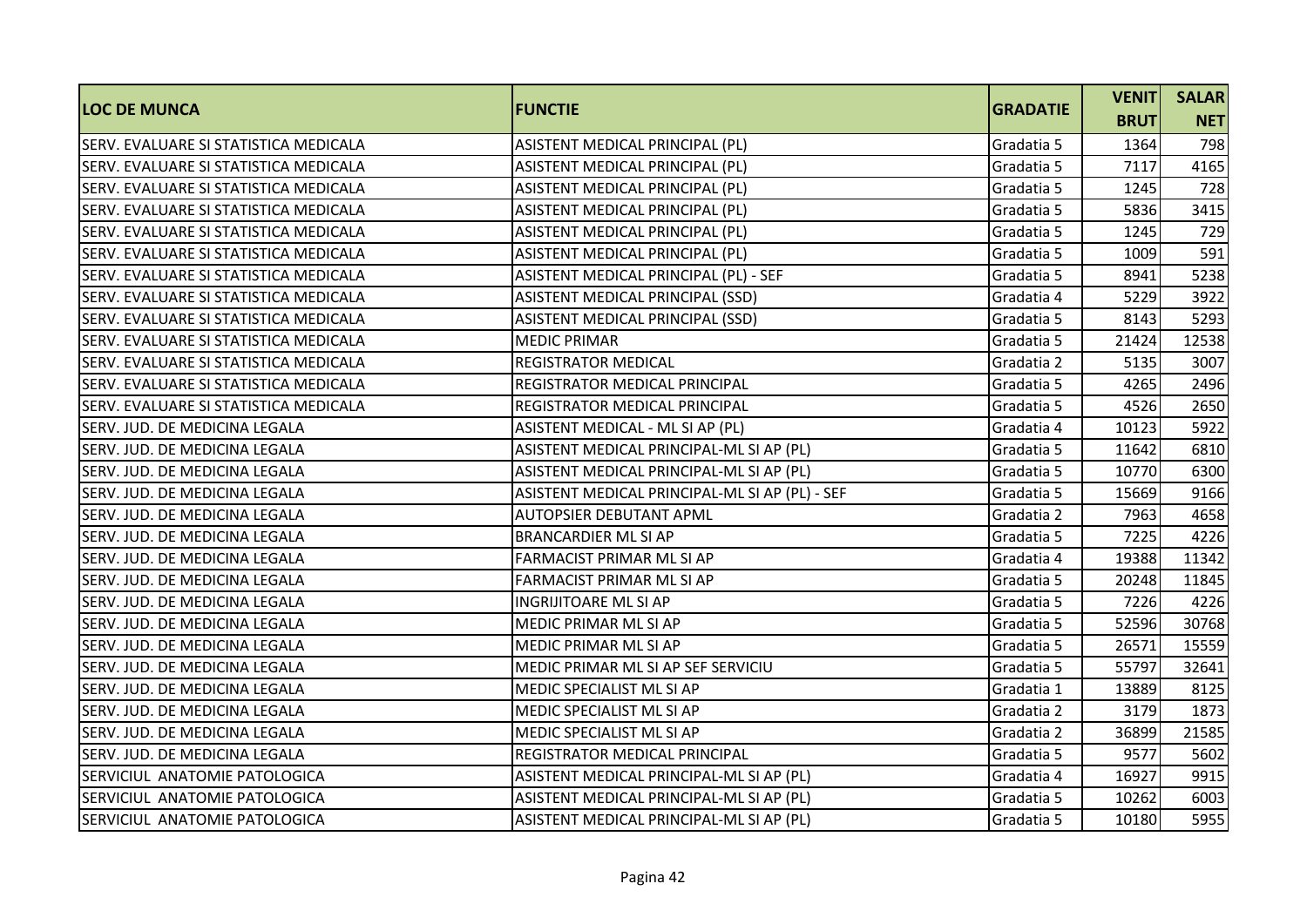| <b>LOC DE MUNCA</b>                       | <b>FUNCTIE</b>                                 | <b>GRADATIE</b> | <b>VENIT</b> | <b>SALAR</b> |
|-------------------------------------------|------------------------------------------------|-----------------|--------------|--------------|
|                                           |                                                |                 | <b>BRUT</b>  | <b>NET</b>   |
| SERVICIUL ANATOMIE PATOLOGICA             | ASISTENT MEDICAL PRINCIPAL-ML SI AP (PL)       | Gradatia 5      | 10138        | 5938         |
| <b>SERVICIUL ANATOMIE PATOLOGICA</b>      | ASISTENT MEDICAL PRINCIPAL-ML SI AP (PL) - SEF | Gradatia 5      | 12890        | 7553         |
| SERVICIUL ANATOMIE PATOLOGICA             | ASISTENT MEDICAL PRINCIPAL-ML SI AP (SSD)      | Gradatia 3      | 10109        | 5914         |
| SERVICIUL ANATOMIE PATOLOGICA             | <b>AUTOPSIER DEBUTANT APML</b>                 | Gradatia 3      | 8073         | 4723         |
| <b>SERVICIUL ANATOMIE PATOLOGICA</b>      | INGRIJITOARE ML SI AP                          | Gradatia 4      | 6425         | 3763         |
| SERVICIUL ANATOMIE PATOLOGICA             | <b>INGRIJITOARE ML SI AP</b>                   | Gradatia 5      | 6615         | 3876         |
| <b>SERVICIUL ANATOMIE PATOLOGICA</b>      | MEDIC PRIMAR ML SI AP                          | Gradatia 2      | 30691        | 17954        |
| SERVICIUL ANATOMIE PATOLOGICA             | MEDIC PRIMAR ML SI AP SEF SERVICIU             | Gradatia 5      | 38978        | 22840        |
| ISERVICIUL ANATOMIE PATOLOGICA            | <b>MEDIC SPECIALIST ML SI AP</b>               | Gradatia 2      | 24250        | 14186        |
| SERVICIUL ACHIZITII PUBLICE-APROVIZIONARE | <b>ECONOMIST GRAD I</b>                        | Gradatia 5      | 8419         | 4931         |
| SERVICIUL ACHIZITII PUBLICE-APROVIZIONARE | <b>ECONOMIST GRAD II</b>                       | Gradatia 3      | 7248         | 4241         |
| SERVICIUL ACHIZITII PUBLICE-APROVIZIONARE | ECONOMIST SPECIALIST I A                       | Gradatia 3      | 11265        | 6592         |
| SERVICIUL ACHIZITII PUBLICE-APROVIZIONARE | ECONOMIST SPECIALIST I A                       | Gradatia 4      | 7004         | 4099         |
| SERVICIUL ACHIZITII PUBLICE-APROVIZIONARE | ECONOMIST SPECIALIST I A                       | Gradatia 5      | 6145         | 3596         |
| SERVICIUL ACHIZITII PUBLICE-APROVIZIONARE | ECONOMIST SPECIALIST I A                       | Gradatia 5      | 9204         | 5392         |
| SERVICIUL ACHIZITII PUBLICE-APROVIZIONARE | ECONOMIST SPECIALIST I A SEF SERVICIU GRAD II  | Gradatia 3      | 10641        | 6227         |
| SERVICIUL ACHIZITII PUBLICE-APROVIZIONARE | <b>MAGAZINER</b>                               | Gradatia 5      | 6450         | 3778         |
| SERVICIUL ACHIZITII PUBLICE-APROVIZIONARE | <b>MAGAZINER</b>                               | Gradatia 5      | 5262         | 3079         |
| SERVICIUL ACHIZITII PUBLICE-APROVIZIONARE | REFERENT DE SPECIALITATE GRAD III              | Gradatia 2      | 7166         | 4244         |
| SERVICIUL ACHIZITII PUBLICE-APROVIZIONARE | <b>REFERENT M.I</b>                            | Gradatia 5      | 5615         | 3285         |
| SERVICIUL ACHIZITII PUBLICE-APROVIZIONARE | <b>REFERENT M. I A</b>                         | Gradatia 5      | 6238         | 3650         |
| SERVICIUL ADMINISTRATIV                   | <b>ARHIVAR</b>                                 | Gradatia 4      | 5072         | 2968         |
| SERVICIUL ADMINISTRATIV                   | <b>ARHIVAR</b>                                 | Gradatia 5      | 5268         | 3083         |
| SERVICIUL ADMINISTRATIV                   | INGINER GRAD I SEF SERVICIU GRAD II            | Gradatia 2      | 11913        | 6971         |
| SERVICIUL ADMINISTRATIV                   | SECRETAR-DACT. I A                             | Gradatia 5      | 7509         | 4394         |
| <b>SERVICIUL CONTABILITATE</b>            | <b>ECONOMIST GRAD I</b>                        | Gradatia 3      | 6724         | 3939         |
| <b>SERVICIUL CONTABILITATE</b>            | ECONOMIST SPECIALIST I A                       | Gradatia 4      | 7504         | 4392         |
| <b>SERVICIUL CONTABILITATE</b>            | ECONOMIST SPECIALIST I A                       | Gradatia 5      | 6279         | 5652         |
| <b>SERVICIUL CONTABILITATE</b>            | ECONOMIST SPECIALIST I A                       | Gradatia 5      | 6936         | 4063         |
| <b>SERVICIUL CONTABILITATE</b>            | ECONOMIST SPECIALIST I A SEF SERVICIU GRAD II  | Gradatia 5      | 9166         | 5363         |
| SERVICIUL DE MANAGEMENT AL CALITATII      | <b>ECONOMIST GRAD I</b>                        | Gradatia 2      | 6743         | 5057         |
| SERVICIUL DE MANAGEMENT AL CALITATII      | ECONOMIST SPECIALIST I A                       | Gradatia 3      | 5866         | 3432         |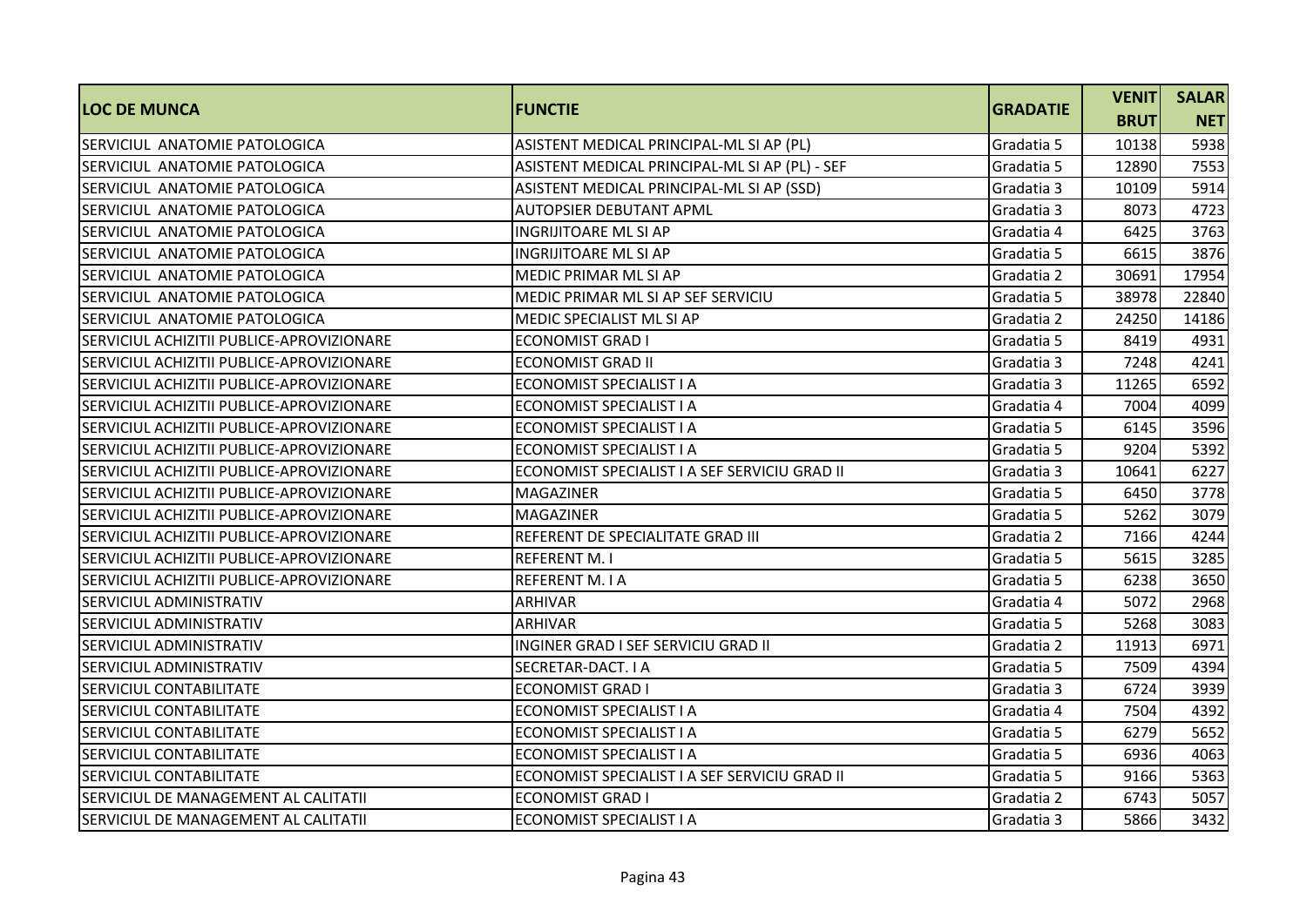| <b>LOC DE MUNCA</b>                            | <b>FUNCTIE</b>                                | <b>GRADATIE</b> | <b>VENIT</b> | <b>SALAR</b> |
|------------------------------------------------|-----------------------------------------------|-----------------|--------------|--------------|
|                                                |                                               |                 | <b>BRUT</b>  | <b>NET</b>   |
| SERVICIUL DE MANAGEMENT AL CALITATII           | ECONOMIST SPECIALIST I A                      | Gradatia 5      | 9149         | 5354         |
| SERVICIUL DE MANAGEMENT AL CALITATII           | ECONOMIST SPECIALIST I A SEF SERVICIU GRAD II | Gradatia 3      | 12328        | 7337         |
| SERVICIUL DE MANAGEMENT AL CALITATII           | <b>MEDIC PRIMAR</b>                           | Gradatia 5      | 1067         | 625          |
| <b>SERVICIUL FINANCIAR</b>                     | <b>ECONOMIST SPECIALIST I A</b>               | Gradatia 2      | 7604         | 4450         |
| <b>SERVICIUL FINANCIAR</b>                     | ECONOMIST SPECIALIST I A                      | Gradatia 3      | 7514         | 4397         |
| <b>SERVICIUL FINANCIAR</b>                     | <b>ECONOMIST SPECIALIST I A</b>               | Gradatia 4      | 10482        | 6134         |
| <b>SERVICIUL FINANCIAR</b>                     | ECONOMIST SPECIALIST I A                      | Gradatia 5      | 8645         | 5059         |
| <b>SERVICIUL FINANCIAR</b>                     | ECONOMIST SPECIALIST I A                      | Gradatia 5      | 7237         | 4235         |
| <b>SERVICIUL FINANCIAR</b>                     | ECONOMIST SPECIALIST I A SEF SERVICIU GRAD II | Gradatia 5      | 12034        | 7042         |
| <b>SERVICIUL FINANCIAR</b>                     | <b>REFERENT M. I A</b>                        | Gradatia 5      | 5438         | 3182         |
| SERVICIUL RESURSE UMANE, NORMARE SI ORGANIZARE | CONSILIER GRAD I SEF SERVICIU GRAD II         | Gradatia 4      | 12543        | 7340         |
| SERVICIUL RESURSE UMANE, NORMARE SI ORGANIZARE | <b>ECONOMIST DEBUTANT</b>                     | Gradatia 5      | 6701         | 4107         |
| SERVICIUL RESURSE UMANE, NORMARE SI ORGANIZARE | <b>ECONOMIST GRAD II</b>                      | Gradatia 2      | 7040         | 4124         |
| SERVICIUL RESURSE UMANE, NORMARE SI ORGANIZARE | ECONOMIST SPECIALIST I A                      | Gradatia 4      | 9796         | 5732         |
| SERVICIUL RESURSE UMANE, NORMARE SI ORGANIZARE | ECONOMIST SPECIALIST I A                      | Gradatia 5      | 9949         | 5822         |
| SERVICIUL RESURSE UMANE, NORMARE SI ORGANIZARE | REFERENT DE SPECIALITATE GRAD I               | Gradatia 3      | 9363         | 5479         |
| SERVICIUL RESURSE UMANE, NORMARE SI ORGANIZARE | REFERENT DE SPECIALITATE GRAD I               | Gradatia 5      | 9145         | 5351         |
| SERVICIUL RESURSE UMANE, NORMARE SI ORGANIZARE | <b>REFERENT M. I A</b>                        | Gradatia 3      | 7656         | 5742         |
| <b>SERVICIUL SALARIZARE</b>                    | <b>CONSILIER GRAD I</b>                       | Gradatia 3      | 8879         | 5333         |
| <b>SERVICIUL SALARIZARE</b>                    | <b>ECONOMIST SPECIALIST I A</b>               | Gradatia 3      | 8883         | 5198         |
| <b>SERVICIUL SALARIZARE</b>                    | ECONOMIST SPECIALIST I A                      | Gradatia 5      | 9219         | 5395         |
| <b>SERVICIUL SALARIZARE</b>                    | ECONOMIST SPECIALIST I A                      | Gradatia 5      | 9178         | 5370         |
| <b>SERVICIUL SALARIZARE</b>                    | ECONOMIST SPECIALIST I A SEF SERVICIU GRAD II | Gradatia 5      | 11827        | 6921         |
| SPALATORIE, CONFECTII, INVENTAR MOALE          | LENJEREASA I                                  | Gradatia 5      | 4797         | 2810         |
| SPALATORIE, CONFECTII, INVENTAR MOALE          | SPALATOREASA                                  | Gradatia 1      | 3529         | 2070         |
| SPALATORIE, CONFECTII, INVENTAR MOALE          | SPALATOREASA                                  | Gradatia 3      | 3857         | 2257         |
| SPALATORIE, CONFECTII, INVENTAR MOALE          | SPALATOREASA                                  | Gradatia 3      | 3857         | 2257         |
| SPALATORIE, CONFECTII, INVENTAR MOALE          | SPALATOREASA                                  | Gradatia 3      | 3945         | 2308         |
| SPALATORIE, CONFECTII, INVENTAR MOALE          | SPALATOREASA                                  | Gradatia 3      | 3380         | 1985         |
| SPALATORIE, CONFECTII, INVENTAR MOALE          | SPALATOREASA                                  | Gradatia 4      | 3947         | 2312         |
| SPALATORIE, CONFECTII, INVENTAR MOALE          | SPALATOREASA                                  | Gradatia 5      | 4036         | 2364         |
| SPALATORIE, CONFECTII, INVENTAR MOALE          | SPALATOREASA                                  | Gradatia 5      | 4036         | 2364         |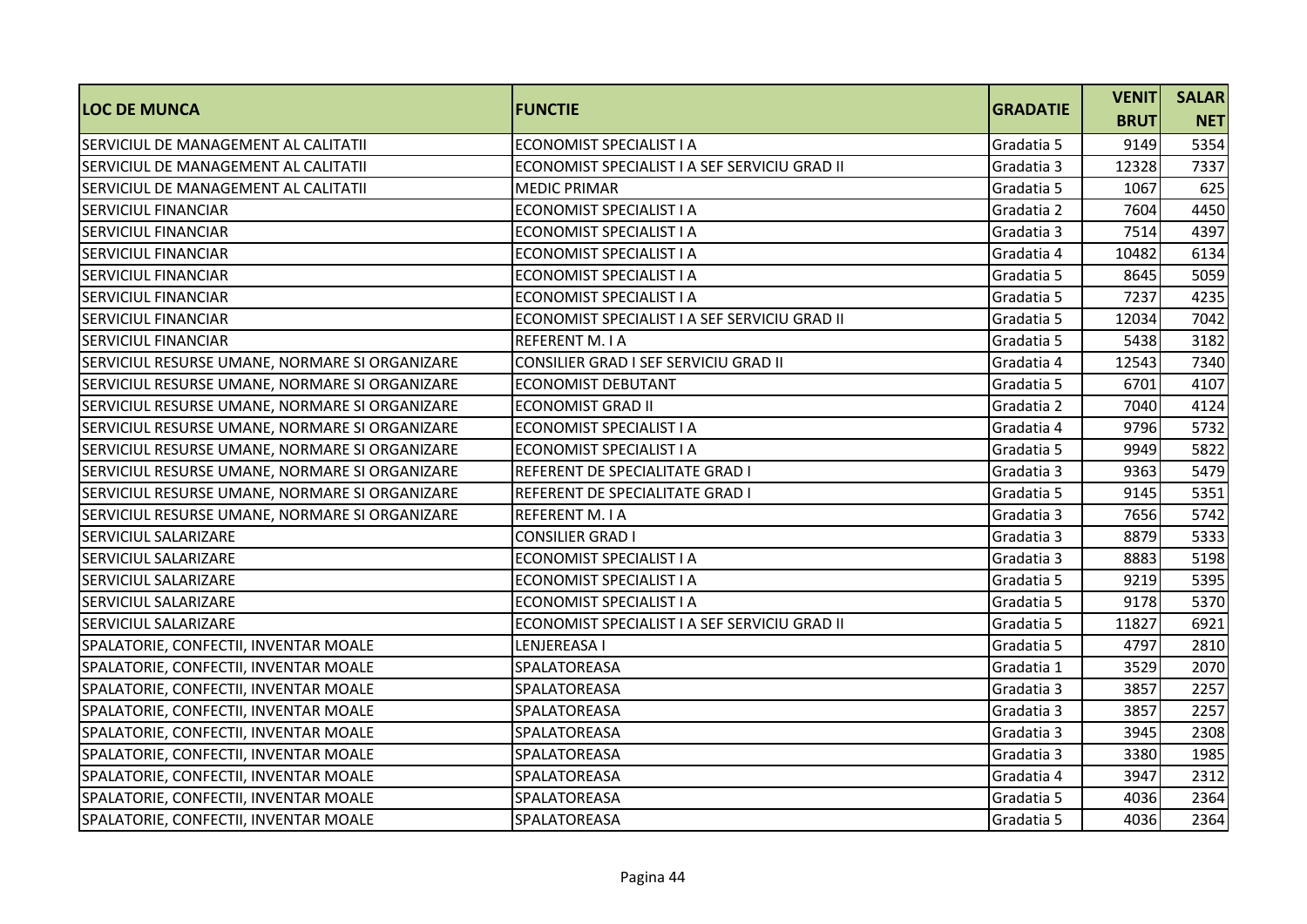| <b>LOC DE MUNCA</b>                   | <b>FUNCTIE</b>                        | <b>GRADATIE</b> | <b>VENIT</b> | <b>SALAR</b> |
|---------------------------------------|---------------------------------------|-----------------|--------------|--------------|
|                                       |                                       |                 | <b>BRUT</b>  | <b>NET</b>   |
| SPALATORIE, CONFECTII, INVENTAR MOALE | SPALATOREASA                          | Gradatia 5      | 3718         | 2177         |
| SPALATORIE, CONFECTII, INVENTAR MOALE | SPALATOREASA                          | Gradatia 5      | 4628         | 2711         |
| SPALATORIE, CONFECTII, INVENTAR MOALE | SPALATOREASA                          | Gradatia 5      | 4076         | 2387         |
| SPALATORIE, CONFECTII, INVENTAR MOALE | SPALATOREASA                          | Gradatia 5      | 4036         | 2364         |
| SPALATORIE, CONFECTII, INVENTAR MOALE | SPALATOREASA                          | Gradatia 5      | 3984         | 2334         |
| SPALATORIE, CONFECTII, INVENTAR MOALE | SPALATOREASA CU GESTIUNE              | Gradatia 5      | 4908         | 2875         |
| <b>STATIA OXIGEN</b>                  | <b>INSTALATOR I</b>                   | Gradatia 5      | 4421         | 2587         |
| <b>STATIE STERILIZARE</b>             | <b>ASISTENT MEDICAL (PL)</b>          | Gradatia 2      | 7977         | 4668         |
| <b>STATIE STERILIZARE</b>             | ASISTENT MEDICAL DEBUTANT (PL)        | Gradatia 0      | 5250         | 3072         |
| <b>STATIE STERILIZARE</b>             | ASISTENT MEDICAL PRINCIPAL (PL)       | Gradatia 4      | 6824         | 3998         |
| <b>STATIE STERILIZARE</b>             | ASISTENT MEDICAL PRINCIPAL (PL)       | Gradatia 4      | 6869         | 4020         |
| <b>STATIE STERILIZARE</b>             | ASISTENT MEDICAL PRINCIPAL (PL)       | Gradatia 5      | 6998         | 4095         |
| <b>STATIE STERILIZARE</b>             | ASISTENT MEDICAL PRINCIPAL (PL)       | Gradatia 5      | 7658         | 4765         |
| <b>STATIE STERILIZARE</b>             | ASISTENT MEDICAL PRINCIPAL (PL)       | Gradatia 5      | 7412         | 4338         |
| <b>STATIE STERILIZARE</b>             | ASISTENT MEDICAL PRINCIPAL (PL) - SEF | Gradatia 5      | 11862        | 6948         |
| ISTATIE STERILIZARE                   | ASISTENT MEDICAL PRINCIPAL (SSD)      | Gradatia 4      | 7164         | 4197         |
| <b>STATIE STERILIZARE</b>             | INFIRMIER(A)                          | Gradatia 5      | 5198         | 3041         |
| <b>STATIE STERILIZARE</b>             | <b>INGRIJITOARE</b>                   | Gradatia 5      | 5706         | 3338         |
| <b>SUPRAFETE CURATENIE</b>            | <b>INGRIJITOARE</b>                   | Gradatia 3      | 3242         | 1909         |
| <b>SUPRAFETE CURATENIE</b>            | <b>INGRIJITOARE</b>                   | Gradatia 3      | 3435         | 2015         |
| <b>SUPRAFETE CURATENIE</b>            | <b>INGRIJITOARE</b>                   | Gradatia 3      | 3246         | 1911         |
| <b>SUPRAFETE CURATENIE</b>            | <b>INGRIJITOARE</b>                   | Gradatia 4      | 3322         | 1953         |
| <b>SUPRAFETE CURATENIE</b>            | <b>INGRIJITOARE</b>                   | Gradatia 5      | 3389         | 1991         |
| <b>SUPRAFETE CURATENIE</b>            | <b>INGRIJITOARE</b>                   | Gradatia 5      | 3389         | 1991         |
| <b>SUPRAFETE CURATENIE</b>            | <b>INGRIJITOARE</b>                   | Gradatia 5      | 3394         | 1994         |
| <b>SUPRAFETE CURATENIE</b>            | <b>INGRIJITOARE</b>                   | Gradatia 5      | 3389         | 1991         |
| <b>SUPRAFETE CURATENIE</b>            | <b>INGRIJITOARE</b>                   | Gradatia 5      | 3389         | 1991         |
| <b>SUPRAFETE CURATENIE</b>            | <b>INGRIJITOR</b>                     | Gradatia 5      | 3874         | 2518         |
| <b>SUPRAFETE CURATENIE - SPITAL</b>   | <b>INGRIJITOARE</b>                   | Gradatia 0      | 3224         | 1901         |
| <b>SUPRAFETE CURATENIE - SPITAL</b>   | INGRIJITOARE                          | Gradatia 1      | 3257         | 2051         |
| <b>SUPRAFETE CURATENIE - SPITAL</b>   | <b>INGRIJITOARE</b>                   | Gradatia 1      | 3258         | 1934         |
| <b>SUPRAFETE CURATENIE - SPITAL</b>   | <b>INGRIJITOARE</b>                   | Gradatia 1      | 3340         | 1964         |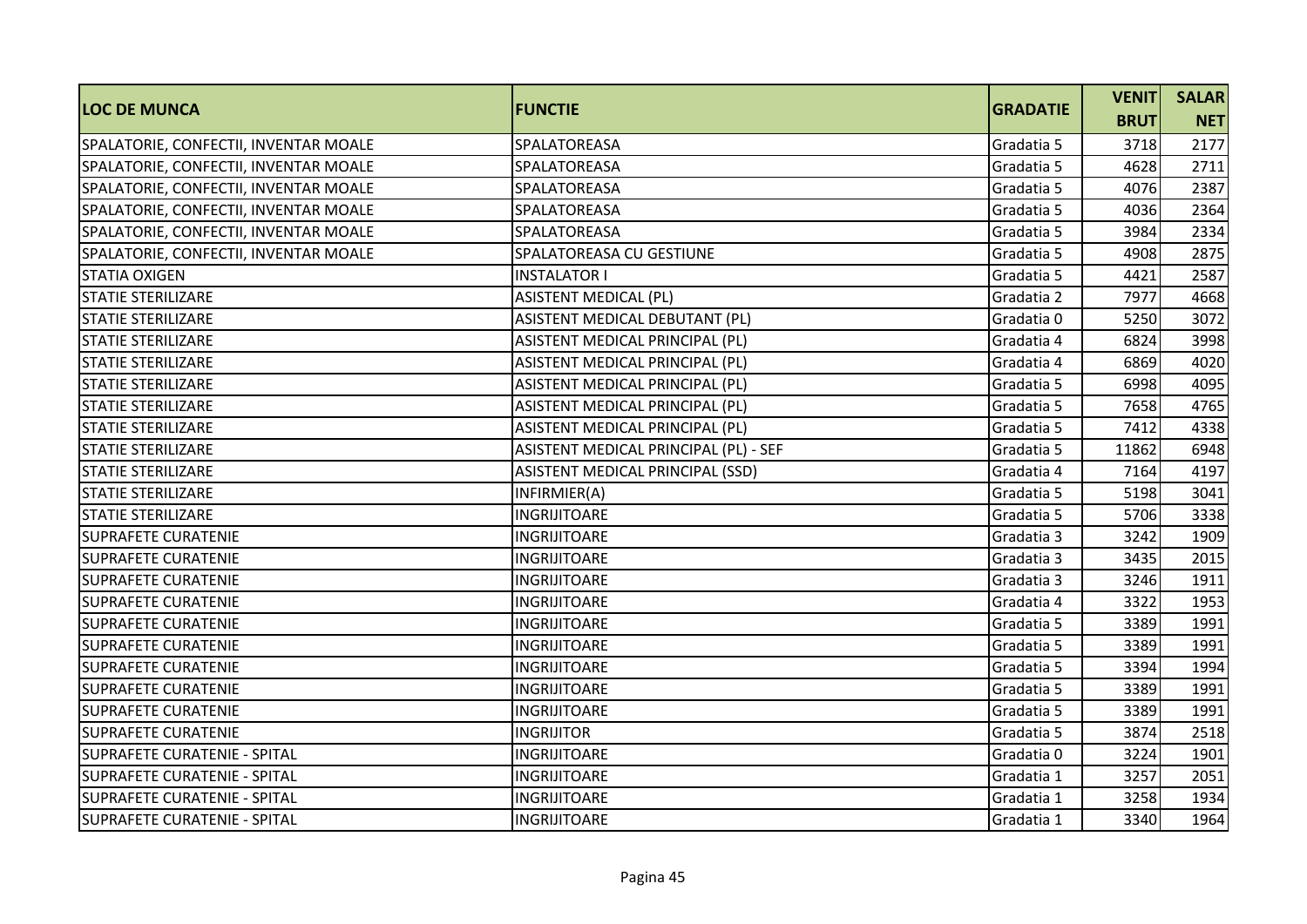| <b>LOC DE MUNCA</b>                 | <b>FUNCTIE</b>                         | <b>GRADATIE</b> | <b>VENIT</b> | <b>SALAR</b> |
|-------------------------------------|----------------------------------------|-----------------|--------------|--------------|
|                                     |                                        |                 | <b>BRUT</b>  | <b>NET</b>   |
| SUPRAFETE CURATENIE - SPITAL        | <b>INGRIJITOARE</b>                    | Gradatia 2      | 3108         | 1819         |
| <b>SUPRAFETE CURATENIE - SPITAL</b> | <b>INGRIJITOARE</b>                    | Gradatia 3      | 6277         | 3755         |
| SUPRAFETE CURATENIE - SPITAL        | <b>INGRIJITOARE</b>                    | Gradatia 4      | 4674         | 2735         |
| SUPRAFETE CURATENIE - SPITAL        | <b>INGRIJITOARE</b>                    | Gradatia 5      | 3820         | 2238         |
| <b>SUPRAFETE CURATENIE - SPITAL</b> | INGRIJITOARE                           | Gradatia 5      | 728          | 426          |
| SUPRAFETE CURATENIE - SPITAL        | <b>INGRIJITOR</b>                      | Gradatia 0      | 1630         | 1059         |
| SUPRAFETE CURATENIE - SPITAL        | <b>INGRIJITOR</b>                      | Gradatia 0      | 2894         | 1716         |
| <b>SUPRAFETE CURATENIE - SPITAL</b> | <b>INGRIJITOR</b>                      | Gradatia 3      | 3417         | 2024         |
| SUPRAFETE CURATENIE - SPITAL        | <b>INGRIJITOR</b>                      | Gradatia 3      | 3742         | 2192         |
| SUPRAFETE CURATENIE - SPITAL        | <b>INGRIJITOR</b>                      | Gradatia 3      | 3797         | 2468         |
| <b>SUPRAFETE CURATENIE - SPITAL</b> | <b>INGRIJITOR</b>                      | Gradatia 5      | 3168         | 1867         |
| SUPRAFETE CURATENIE - SPITAL        | <b>INGRIJITOR</b>                      | Gradatia 5      | 4085         | 2390         |
| <b>SUPRAFETE CURATENIE - SPITAL</b> | <b>INGRIJITOR</b>                      | Gradatia 5      | 3491         | 2047         |
| U.P.U. - S.M.U.R.D.                 | ASISTENT MEDICAL (PL) UPU-ATI          | Gradatia 0      | 8899         | 5207         |
| U.P.U. - S.M.U.R.D.                 | ASISTENT MEDICAL (PL) UPU-ATI          | Gradatia 0      | 8791         | 5144         |
| U.P.U. - S.M.U.R.D.                 | ASISTENT MEDICAL (PL) UPU-ATI          | Gradatia 1      | 9324         | 5457         |
| U.P.U. - S.M.U.R.D.                 | ASISTENT MEDICAL (PL) UPU-ATI          | Gradatia 1      | 9489         | 5559         |
| U.P.U. - S.M.U.R.D.                 | ASISTENT MEDICAL (PL) UPU-ATI          | Gradatia 2      | 9616         | 5633         |
| U.P.U. - S.M.U.R.D.                 | ASISTENT MEDICAL (PL) UPU-ATI          | Gradatia 2      | 9815         | 5749         |
| U.P.U. - S.M.U.R.D.                 | ASISTENT MEDICAL (PL) UPU-ATI          | Gradatia 2      | 9826         | 5755         |
| U.P.U. - S.M.U.R.D.                 | ASISTENT MEDICAL (PL) UPU-ATI          | Gradatia 2      | 10041        | 5926         |
| U.P.U. - S.M.U.R.D.                 | ASISTENT MEDICAL (PL) UPU-ATI          | Gradatia 2      | 9591         | 5618         |
| U.P.U. - S.M.U.R.D.                 | ASISTENT MEDICAL (PL) UPU-ATI          | Gradatia 2      | 9974         | 5837         |
| U.P.U. - S.M.U.R.D.                 | ASISTENT MEDICAL (PL) UPU-ATI          | Gradatia 2      | 9892         | 5789         |
| U.P.U. - S.M.U.R.D.                 | ASISTENT MEDICAL (PL) UPU-ATI          | Gradatia 3      | 10500        | 6145         |
| U.P.U. - S.M.U.R.D.                 | ASISTENT MEDICAL (PL) UPU-ATI          | Gradatia 3      | 10306        | 6030         |
| U.P.U. - S.M.U.R.D.                 | ASISTENT MEDICAL (PL) UPU-ATI          | Gradatia 4      | 10681        | 6257         |
| U.P.U. - S.M.U.R.D.                 | ASISTENT MEDICAL (PL) UPU-ATI          | Gradatia 5      | 10775        | 6311         |
| U.P.U. - S.M.U.R.D.                 | ASISTENT MEDICAL DEBUTANT (PL) UPU-ATI | Gradatia 0      | 8524         | 4994         |
| U.P.U. - S.M.U.R.D.                 | ASISTENT MEDICAL DEBUTANT (PL) UPU-ATI | Gradatia 0      | 8381         | 4905         |
| U.P.U. - S.M.U.R.D.                 | ASISTENT MEDICAL DEBUTANT (PL) UPU-ATI | Gradatia 0      | 8420         | 4927         |
| U.P.U. - S.M.U.R.D.                 | ASISTENT MEDICAL DEBUTANT (PL) UPU-ATI | Gradatia 1      | 9174         | 5368         |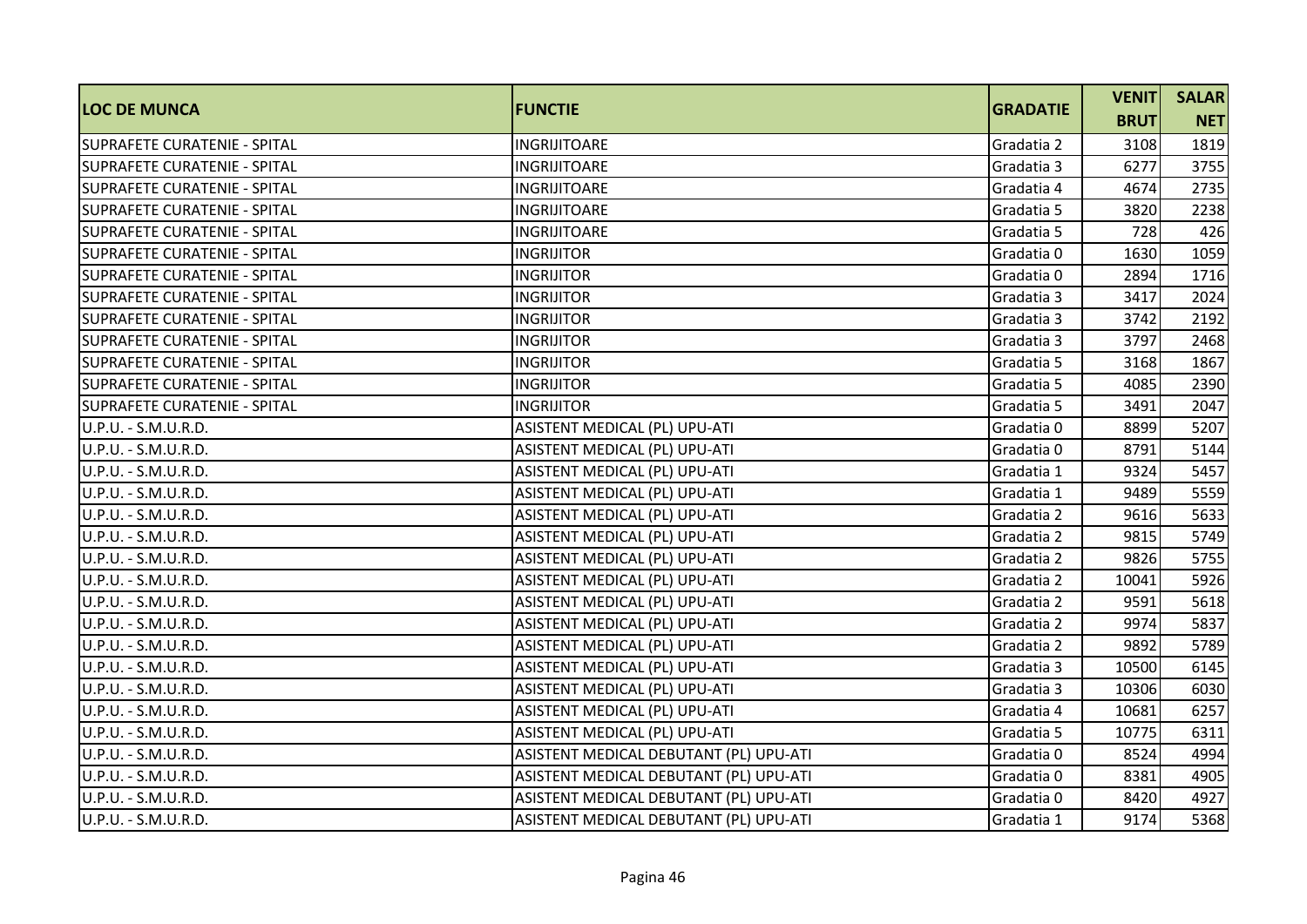| <b>LOC DE MUNCA</b> | <b>FUNCTIE</b>                                | <b>GRADATIE</b> | <b>VENITI</b> | <b>SALAR</b> |
|---------------------|-----------------------------------------------|-----------------|---------------|--------------|
|                     |                                               |                 | <b>BRUT</b>   | <b>NET</b>   |
| U.P.U. - S.M.U.R.D. | ASISTENT MEDICAL DEBUTANT UPU-ATI (S)         | Gradatia 0      | 8947          | 5241         |
| U.P.U. - S.M.U.R.D. | ASISTENT MEDICAL PRINCIPAL (PL) UPU-ATI       | Gradatia 2      | 10278         | 6020         |
| U.P.U. - S.M.U.R.D. | ASISTENT MEDICAL PRINCIPAL (PL) UPU-ATI       | Gradatia 2      | 10276         | 6019         |
| U.P.U. - S.M.U.R.D. | ASISTENT MEDICAL PRINCIPAL (PL) UPU-ATI       | Gradatia 2      | 8429          | 6322         |
| U.P.U. - S.M.U.R.D. | ASISTENT MEDICAL PRINCIPAL (PL) UPU-ATI       | Gradatia 2      | 10176         | 5961         |
| U.P.U. - S.M.U.R.D. | ASISTENT MEDICAL PRINCIPAL (PL) UPU-ATI       | Gradatia 3      | 10837         | 6348         |
| U.P.U. - S.M.U.R.D. | ASISTENT MEDICAL PRINCIPAL (PL) UPU-ATI       | Gradatia 3      | 10561         | 6233         |
| U.P.U. - S.M.U.R.D. | ASISTENT MEDICAL PRINCIPAL (PL) UPU-ATI       | Gradatia 3      | 10747         | 6295         |
| U.P.U. - S.M.U.R.D. | ASISTENT MEDICAL PRINCIPAL (PL) UPU-ATI       | Gradatia 3      | 10774         | 6311         |
| U.P.U. - S.M.U.R.D. | ASISTENT MEDICAL PRINCIPAL (PL) UPU-ATI       | Gradatia 3      | 10605         | 6206         |
| U.P.U. - S.M.U.R.D. | ASISTENT MEDICAL PRINCIPAL (PL) UPU-ATI       | Gradatia 4      | 11184         | 6552         |
| U.P.U. - S.M.U.R.D. | ASISTENT MEDICAL PRINCIPAL (PL) UPU-ATI       | Gradatia 4      | 11215         | 6562         |
| U.P.U. - S.M.U.R.D. | ASISTENT MEDICAL PRINCIPAL (PL) UPU-ATI       | Gradatia 4      | 10945         | 6405         |
| U.P.U. - S.M.U.R.D. | ASISTENT MEDICAL PRINCIPAL (PL) UPU-ATI       | Gradatia 4      | 10995         | 6440         |
| U.P.U. - S.M.U.R.D. | ASISTENT MEDICAL PRINCIPAL (PL) UPU-ATI       | Gradatia 5      | 11254         | 6586         |
| U.P.U. - S.M.U.R.D. | ASISTENT MEDICAL PRINCIPAL (PL) UPU-ATI       | Gradatia 5      | 11457         | 6711         |
| U.P.U. - S.M.U.R.D. | ASISTENT MEDICAL PRINCIPAL (PL) UPU-ATI       | Gradatia 5      | 11133         | 6522         |
| U.P.U. - S.M.U.R.D. | ASISTENT MEDICAL PRINCIPAL (PL) UPU-ATI       | Gradatia 5      | 10979         | 6481         |
| U.P.U. - S.M.U.R.D. | ASISTENT MEDICAL PRINCIPAL (PL) UPU-ATI       | Gradatia 5      | 11696         | 6851         |
| U.P.U. - S.M.U.R.D. | ASISTENT MEDICAL PRINCIPAL (PL) UPU-ATI       | Gradatia 5      | 11374         | 6669         |
| U.P.U. - S.M.U.R.D. | ASISTENT MEDICAL PRINCIPAL (PL) UPU-ATI       | Gradatia 5      | 11228         | 6570         |
| U.P.U. - S.M.U.R.D. | ASISTENT MEDICAL PRINCIPAL (PL) UPU-ATI       | Gradatia 5      | 11314         | 6621         |
| U.P.U. - S.M.U.R.D. | ASISTENT MEDICAL PRINCIPAL (PL) UPU-ATI       | Gradatia 5      | 11148         | 6524         |
| U.P.U. - S.M.U.R.D. | ASISTENT MEDICAL PRINCIPAL (PL) UPU-ATI       | Gradatia 5      | 11374         | 6656         |
| U.P.U. - S.M.U.R.D. | ASISTENT MEDICAL PRINCIPAL (PL) UPU-ATI - SEF | Gradatia 5      | 12911         | 7555         |
| U.P.U. - S.M.U.R.D. | ASISTENT MEDICAL PRINCIPAL (SSD) UPU-ATI      | Gradatia 4      | 11558         | 6770         |
| U.P.U. - S.M.U.R.D. | ASISTENT MEDICAL PRINCIPAL UPU-ATI (S)        | Gradatia 4      | 12365         | 7243         |
| U.P.U. - S.M.U.R.D. | ASISTENT MEDICAL PRINCIPAL UPU-ATI (S)        | Gradatia 4      | 12547         | 7349         |
| U.P.U. - S.M.U.R.D. | ASISTENT MEDICAL PRINCIPAL UPU-ATI (S)        | Gradatia 5      | 12924         | 7844         |
| U.P.U. - S.M.U.R.D. | ASISTENT MEDICAL PRINCIPAL UPU-ATI (S)        | Gradatia 5      | 11822         | 6925         |
| U.P.U. - S.M.U.R.D. | ASISTENT SOCIAL PRINCIPAL UPU-ATI (S)         | Gradatia 3      | 9926          | 5808         |
| U.P.U. - S.M.U.R.D. | ASISTENT SOCIAL PRINCIPAL UPU-ATI (S)         | Gradatia 5      | 10625         | 6217         |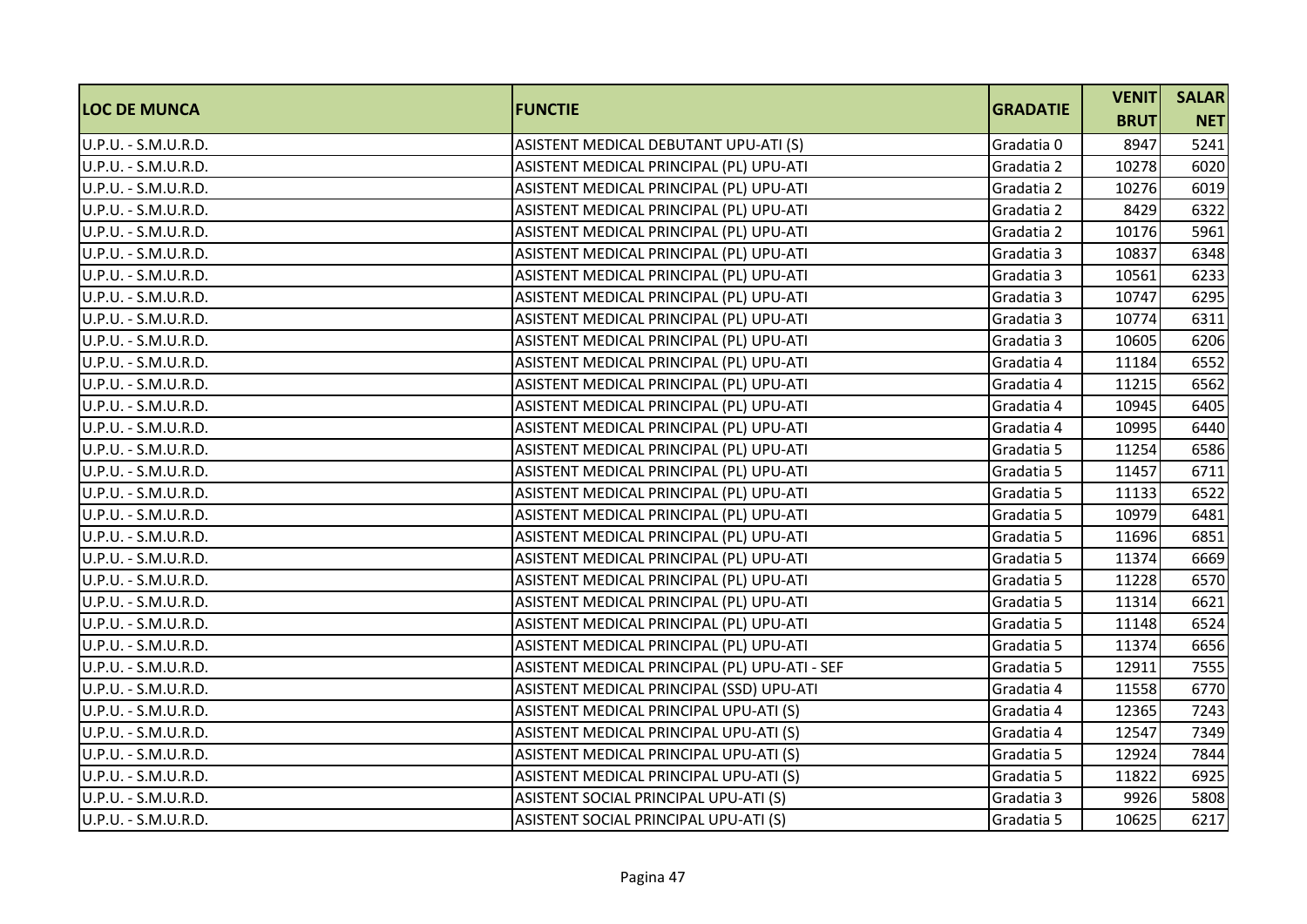| <b>LOC DE MUNCA</b> | <b>FUNCTIE</b>                        | <b>GRADATIE</b> | <b>VENITI</b> | <b>SALAR</b> |
|---------------------|---------------------------------------|-----------------|---------------|--------------|
|                     |                                       |                 | <b>BRUT</b>   | <b>NET</b>   |
| U.P.U. - S.M.U.R.D. | ASISTENT SOCIAL PRINCIPAL UPU-ATI (S) | Gradatia 5      | 10063         | 6090         |
| U.P.U. - S.M.U.R.D. | <b>BRANCARDIER UPU-ATI</b>            | Gradatia 0      | 4730          | 2848         |
| U.P.U. - S.M.U.R.D. | <b>BRANCARDIER UPU-ATI</b>            | Gradatia 0      | 5416          | 3169         |
| U.P.U. - S.M.U.R.D. | <b>BRANCARDIER UPU-ATI</b>            | Gradatia 1      | 5644          | 3303         |
| U.P.U. - S.M.U.R.D. | <b>BRANCARDIER UPU-ATI</b>            | Gradatia 1      | 5696          | 3333         |
| U.P.U. - S.M.U.R.D. | <b>BRANCARDIER UPU-ATI</b>            | Gradatia 2      | 5963          | 3493         |
| U.P.U. - S.M.U.R.D. | <b>BRANCARDIER UPU-ATI</b>            | Gradatia 2      | 5826          | 3409         |
| U.P.U. - S.M.U.R.D. | <b>BRANCARDIER UPU-ATI</b>            | Gradatia 4      | 5860          | 3562         |
| U.P.U. - S.M.U.R.D. | <b>BRANCARDIER UPU-ATI</b>            | Gradatia 4      | 6491          | 3802         |
| U.P.U. - S.M.U.R.D. | <b>BRANCARDIER UPU-ATI</b>            | Gradatia 4      | 6298          | 3685         |
| U.P.U. - S.M.U.R.D. | <b>BRANCARDIER UPU-ATI</b>            | Gradatia 5      | 6693          | 4056         |
| U.P.U. - S.M.U.R.D. | <b>BRANCARDIER UPU-ATI</b>            | Gradatia 5      | 6347          | 3714         |
| U.P.U. - S.M.U.R.D. | <b>BRANCARDIER UPU-ATI</b>            | Gradatia 5      | 6565          | 3927         |
| U.P.U. - S.M.U.R.D. | <b>BRANCARDIER UPU-ATI</b>            | Gradatia 5      | 5755          | 3632         |
| U.P.U. - S.M.U.R.D. | <b>BRANCARDIER UPU-ATI</b>            | Gradatia 5      | 6008          | 3688         |
| U.P.U. - S.M.U.R.D. | <b>BRANCARDIER UPU-ATI</b>            | Gradatia 5      | 6249          | 3661         |
| U.P.U. - S.M.U.R.D. | <b>BRANCARDIER UPU-ATI</b>            | Gradatia 5      | 6543          | 3833         |
| U.P.U. - S.M.U.R.D. | <b>BRANCARDIER UPU-ATI</b>            | Gradatia 5      | 6039          | 3534         |
| U.P.U. - S.M.U.R.D. | INFIRMIER(A) DEBUTANT(A) UPU- ATI     | Gradatia 0      | 5690          | 3329         |
| U.P.U. - S.M.U.R.D. | INFIRMIER(A) DEBUTANT(A) UPU- ATI     | Gradatia 0      | 5209          | 3086         |
| U.P.U. - S.M.U.R.D. | INFIRMIER(A) DEBUTANT(A) UPU- ATI     | Gradatia 2      | 6391          | 3740         |
| U.P.U. - S.M.U.R.D. | INFIRMIER(A) DEBUTANT(A) UPU- ATI     | Gradatia 2      | 6391          | 3740         |
| U.P.U. - S.M.U.R.D. | INFIRMIER(A) DEBUTANT(A) UPU- ATI     | Gradatia 2      | 6437          | 3767         |
| U.P.U. - S.M.U.R.D. | INFIRMIER(A) DEBUTANT(A) UPU- ATI     | Gradatia 3      | 6932          | 4061         |
| U.P.U. - S.M.U.R.D. | INFIRMIER(A) DEBUTANT(A) UPU- ATI     | Gradatia 4      | 6854          | 4011         |
| U.P.U. - S.M.U.R.D. | INFIRMIER(A) DEBUTANT(A) UPU- ATI     | Gradatia 4      | 6855          | 4011         |
| U.P.U. - S.M.U.R.D. | INFIRMIER(A) DEBUTANT(A) UPU- ATI     | Gradatia 5      | 6977          | 4083         |
| U.P.U. - S.M.U.R.D. | INFIRMIER(A) DEBUTANT(A) UPU- ATI     | Gradatia 5      | 7156          | 4187         |
| U.P.U. - S.M.U.R.D. | <b>INFIRMIERA UPU - ATI</b>           | Gradatia 3      | 6828          | 4000         |
| U.P.U. - S.M.U.R.D. | <b>INFIRMIERA UPU - ATI</b>           | Gradatia 3      | 6923          | 4055         |
| U.P.U. - S.M.U.R.D. | <b>INFIRMIERA UPU - ATI</b>           | Gradatia 5      | 7133          | 4175         |
| U.P.U. - S.M.U.R.D. | <b>INFIRMIERA UPU - ATI</b>           | Gradatia 5      | 6832          | 4182         |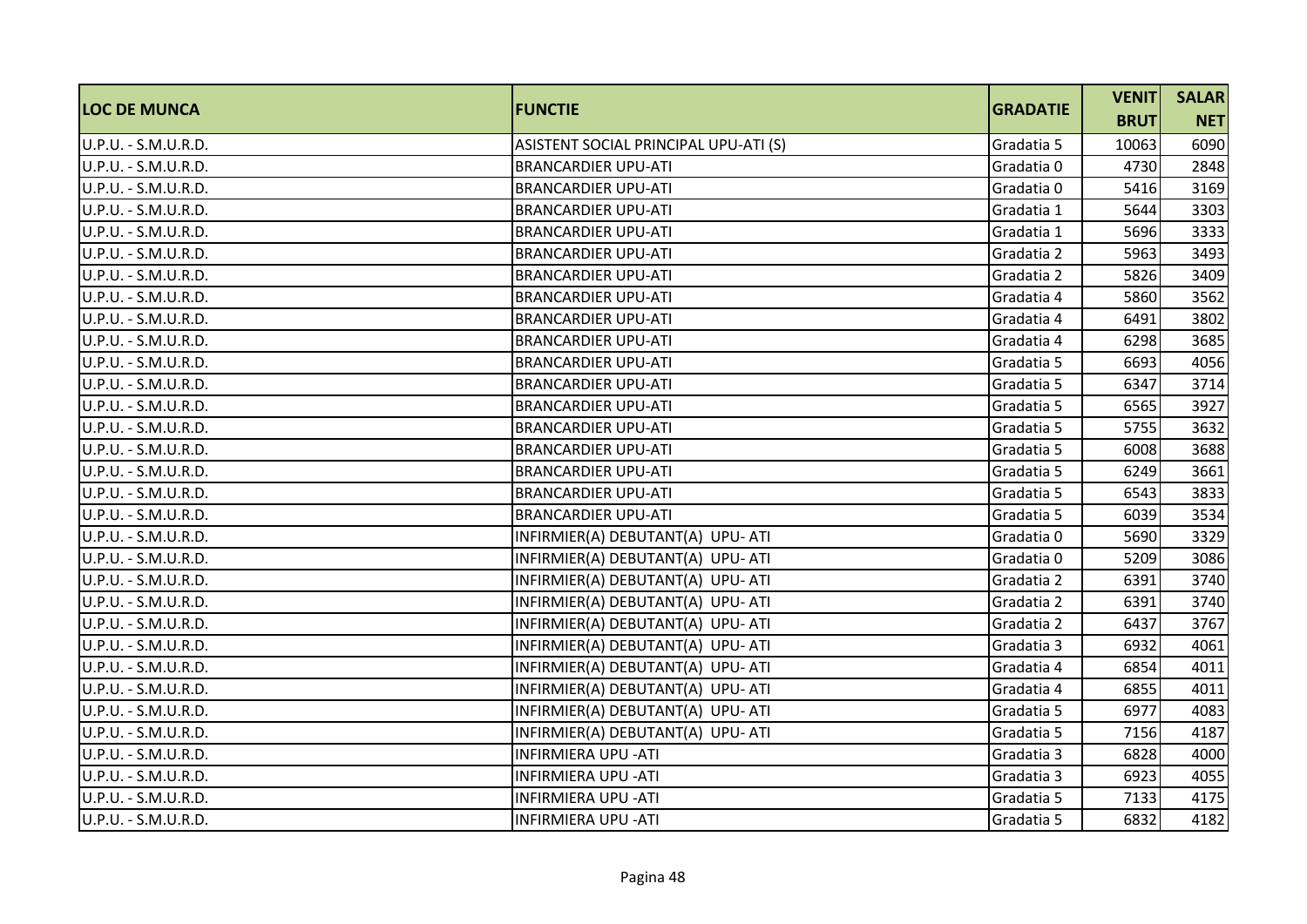| <b>LOC DE MUNCA</b>  | <b>FUNCTIE</b>                          | <b>GRADATIE</b> | <b>VENIT</b> | <b>SALAR</b> |
|----------------------|-----------------------------------------|-----------------|--------------|--------------|
|                      |                                         |                 | <b>BRUT</b>  | <b>NET</b>   |
| U.P.U. - S.M.U.R.D.  | <b>INFIRMIERA UPU - ATI</b>             | Gradatia 5      | 7273         | 4257         |
| IU.P.U. - S.M.U.R.D. | <b>INFIRMIERA UPU -ATI</b>              | Gradatia 5      | 6663         | 4365         |
| U.P.U. - S.M.U.R.D.  | <b>INFIRMIERA UPU - ATI</b>             | Gradatia 5      | 7222         | 4230         |
| U.P.U. - S.M.U.R.D.  | <b>INFIRMIERA UPU - ATI</b>             | Gradatia 5      | 6080         | 4105         |
| U.P.U. - S.M.U.R.D.  | <b>INFIRMIERA UPU - ATI</b>             | Gradatia 5      | 7075         | 4144         |
| U.P.U. - S.M.U.R.D.  | IMEDIC PRIMAR UPU-ATI                   | Gradatia 3      | 37015        | 21679        |
| U.P.U. - S.M.U.R.D.  | <b>MEDIC PRIMAR UPU-ATI</b>             | Gradatia 3      | 34166        | 19993        |
| U.P.U. - S.M.U.R.D.  | <b>MEDIC PRIMAR UPU-ATI</b>             | Gradatia 3      | 34682        | 20295        |
| U.P.U. - S.M.U.R.D.  | <b>MEDIC PRIMAR UPU-ATI</b>             | Gradatia 3      | 35160        | 20575        |
| U.P.U. - S.M.U.R.D.  | <b>MEDIC PRIMAR UPU-ATI</b>             | Gradatia 5      | 9294         | 5437         |
| U.P.U. - S.M.U.R.D.  | <b>MEDIC PRIMAR UPU-ATI</b>             | Gradatia 5      | 34370        | 20696        |
| U.P.U. - S.M.U.R.D.  | <b>MEDIC PRIMAR UPU-ATI</b>             | Gradatia 5      | 36505        | 21362        |
| U.P.U. - S.M.U.R.D.  | <b>MEDIC PRIMAR UPU-ATI</b>             | Gradatia 5      | 6163         | 3605         |
| U.P.U. - S.M.U.R.D.  | MEDIC PRIMAR UPU-ATI SEF SECTIE         | Gradatia 5      | 40044        | 23457        |
| U.P.U. - S.M.U.R.D.  | <b>MEDIC REZIDENT AN III UPU-ATI</b>    | Gradatia 1      | 1793         | 1049         |
| U.P.U. - S.M.U.R.D.  | MEDIC REZIDENT AN IV UPU-ATI            | Gradatia 1      | 2454         | 1435         |
| U.P.U. - S.M.U.R.D.  | IMEDIC REZIDENT AN IV UPU-ATI           | Gradatia 1      | 1943         | 1137         |
| U.P.U. - S.M.U.R.D.  | MEDIC REZIDENT AN IV UPU-ATI            | Gradatia 5      | 2724         | 1594         |
| U.P.U. - S.M.U.R.D.  | <b>MEDIC REZIDENT AN V UPU-ATI</b>      | Gradatia 1      | 920          | 538          |
| U.P.U. - S.M.U.R.D.  | <b>MEDIC REZIDENT AN V UPU-ATI</b>      | Gradatia 2      | 2900         | 1696         |
| U.P.U. - S.M.U.R.D.  | <b>MEDIC SPECIALIST UPU-ATI</b>         | Gradatia 2      | 26257        | 15365        |
| U.P.U. - S.M.U.R.D.  | <b>MEDIC SPECIALIST UPU-ATI</b>         | Gradatia 2      | 855          | 499          |
| U.P.U. - S.M.U.R.D.  | <b>MEDIC SPECIALIST UPU-ATI</b>         | Gradatia 3      | 29498        | 17276        |
| U.P.U. - S.M.U.R.D.  | MEDIC SPECIALIST UPU-ATI                | Gradatia 3      | 29298        | 17176        |
| U.P.U. - S.M.U.R.D.  | <b>MEDIC SPECIALIST UPU-ATI</b>         | Gradatia 3      | 29502        | 17263        |
| U.P.U. - S.M.U.R.D.  | <b>MEDIC SPECIALIST UPU-ATI</b>         | Gradatia 3      | 1646         | 1013         |
| U.P.U. - S.M.U.R.D.  | <b>MEDIC SPECIALIST UPU-ATI</b>         | Gradatia 3      | 28972        | 16954        |
| U.P.U. - S.M.U.R.D.  | IMEDIC SPECIALIST UPU-ATI               | Gradatia 4      | 29543        | 17304        |
| U.P.U. - S.M.U.R.D.  | <b>MEDIC SPECIALIST UPU-ATI</b>         | Gradatia 4      | 28796        | 16850        |
| U.P.U. - S.M.U.R.D.  | <b>MEDIC SPECIALIST UPU-ATI</b>         | Gradatia 5      | 28060        | 16420        |
| U.P.U. - S.M.U.R.D.  | OFICIANT MEDICAL L.S. PRINCIPAL-UPU-ATI | Gradatia 5      | 10585        | 6200         |
| U.P.U. - S.M.U.R.D.  | REGISTRATOR MED. PRINCIPAL UPU-ATI      | Gradatia 5      | 7943         | 4648         |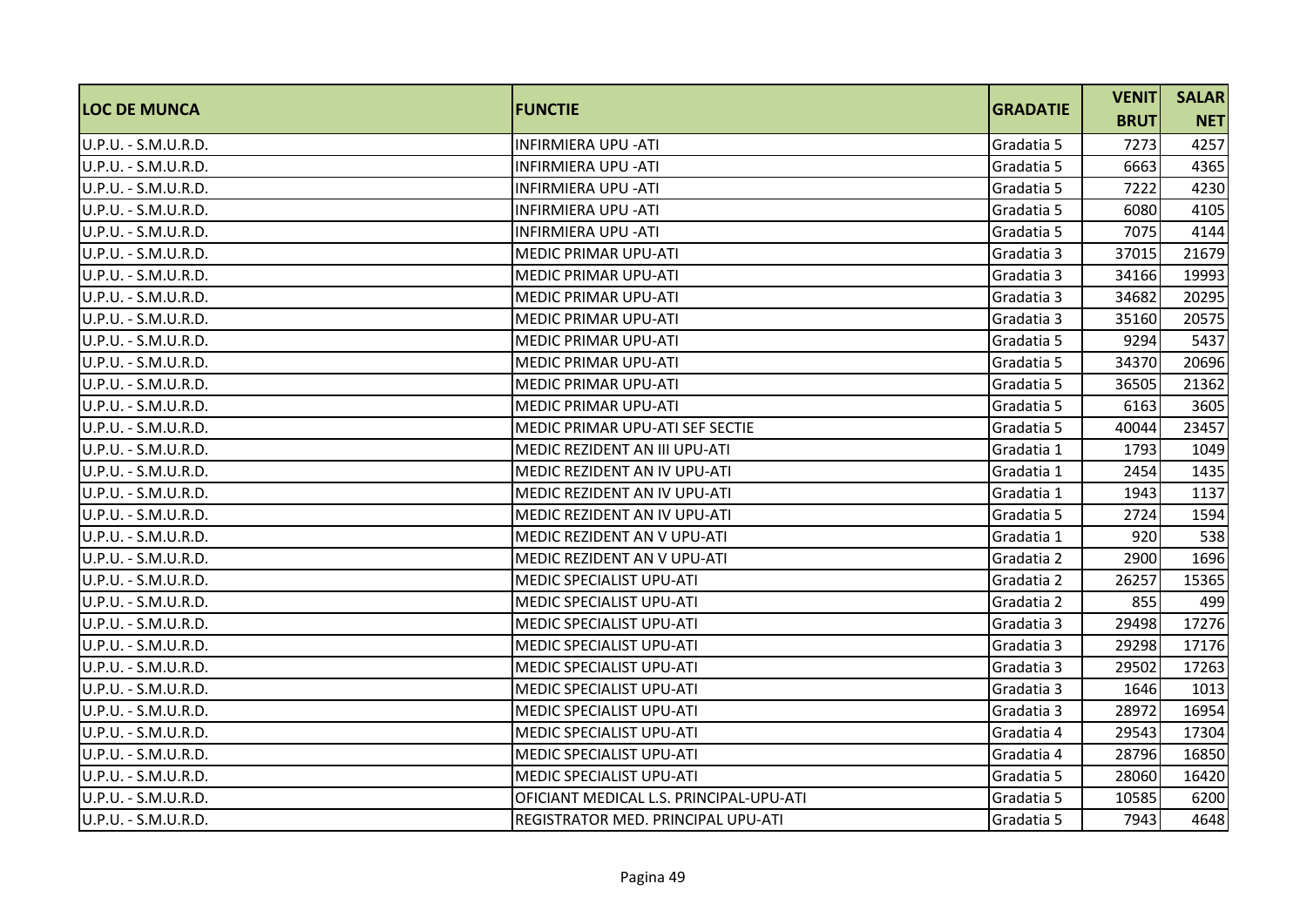| <b>LOC DE MUNCA</b>       | <b>FUNCTIE</b>                                           | <b>GRADATIE</b> | <b>VENIT</b> | <b>SALAR</b> |
|---------------------------|----------------------------------------------------------|-----------------|--------------|--------------|
|                           |                                                          |                 | <b>BRUT</b>  | <b>NET</b>   |
| U.P.U. - S.M.U.R.D.       | REGISTRATOR MED. PRINCIPAL UPU-ATI                       | Gradatia 5      | 8217         | 4808         |
| U.P.U. - S.M.U.R.D.       | <b>REGISTRATOR MED. UPU-ATI</b>                          | Gradatia 2      | 7106         | 4162         |
| U.P.U. - S.M.U.R.D.       | <b>REGISTRATOR MED. UPU-ATI</b>                          | Gradatia 2      | 7143         | 4299         |
| U.P.U. - S.M.U.R.D.       | <b>REGISTRATOR MED. UPU-ATI</b>                          | Gradatia 3      | 7670         | 4488         |
| U.P.U. - S.M.U.R.D.       | <b>REGISTRATOR MED. UPU-ATI</b>                          | Gradatia 3      | 7648         | 4475         |
| U.P.U. - S.M.U.R.D.       | <b>REGISTRATOR MED. UPU-ATI</b>                          | Gradatia 3      | 7491         | 4388         |
| U.P.U. - S.M.U.R.D.       | REGISTRATOR MED. UPU-ATI                                 | Gradatia 3      | 7648         | 4480         |
| U.P.U. - S.M.U.R.D.       | <b>REGISTRATOR MED. UPU-ATI</b>                          | Gradatia 3      | 7176         | 4363         |
| U.P.U. - S.M.U.R.D.       | <b>REGISTRATOR MED. UPU-ATI</b>                          | Gradatia 4      | 7719         | 4517         |
| U.P.U. - S.M.U.R.D.       | REGISTRATOR MED.DEB. UPU-ATI                             | Gradatia 0      | 6266         | 3753         |
| U.P.U. - S.M.U.R.D. - C.T | ASISTENT MEDICAL (PL) UPU-ATI                            | Gradatia 2      | 9552         | 5588         |
| U.P.U. - S.M.U.R.D. - C.T | ASISTENT MEDICAL (PL) UPU-ATI                            | Gradatia 3      | 10149        | 5937         |
| U.P.U. - S.M.U.R.D. - C.T | ASISTENT MEDICAL PRINCIPAL (PL) UPU-ATI                  | Gradatia 4      | 10818        | 6330         |
| U.P.U. - S.M.U.R.D. - C.T | ASISTENT MEDICAL PRINCIPAL (PL) UPU-ATI                  | Gradatia 5      | 11106        | 6498         |
| U.P.U. - S.M.U.R.D. - C.T | ASISTENT MEDICAL PRINCIPAL (PL) UPU-ATI                  | Gradatia 5      | 12136        | 7102         |
| U.P.U. - S.M.U.R.D. - C.T | <b>INGRIJITOARE UPU-ATI</b>                              | Gradatia 3      | 5545         | 3245         |
| U.P.U. - S.M.U.R.D. - C.T | <b>INGRIJITOARE UPU-ATI</b>                              | Gradatia 4      | 5732         | 3358         |
| U.P.U. - S.M.U.R.D. - C.T | <b>MEDIC PRIMAR UPU-ATI</b>                              | Gradatia 3      | 6506         | 3805         |
| U.P.U. - S.M.U.R.D. - C.T | <b>MEDIC PRIMAR UPU-ATI</b>                              | Gradatia 3      | 36924        | 21623        |
| U.P.U. - S.M.U.R.D. - C.T | <b>MEDIC PRIMAR UPU-ATI</b>                              | Gradatia 5      | 2593         | 1517         |
| U.P.U. - S.M.U.R.D. - C.T | <b>MEDIC PRIMAR UPU-ATI</b>                              | Gradatia 5      | 39269        | 22979        |
| U.P.U. - S.M.U.R.D. - C.T | <b>MEDIC SPECIALIST UPU-ATI</b>                          | Gradatia 1      | 4908         | 2871         |
| U.P.U. - S.M.U.R.D. - C.T | MEDIC SPECIALIST UPU-ATI                                 | Gradatia 1      | 4750         | 2778         |
| U.P.U. - S.M.U.R.D. - C.T | MEDIC SPECIALIST UPU-ATI                                 | Gradatia 2      | 29832        | 17452        |
| U.P.U. - S.M.U.R.D. - C.T | MEDIC SPECIALIST UPU-ATI                                 | Gradatia 2      | 1496         | 875          |
| U.P.U. - S.M.U.R.D. - C.T | TEHNICIAN DE RADIOLOGIE SI IMAG. (S) UPU-ATI             | Gradatia 1      | 10232        | 5994         |
| U.P.U. - S.M.U.R.D. - C.T | TEHNICIAN DE RADIOLOGIE SI IMAG. (S) UPU-ATI             | Gradatia 2      | 10510        | 6150         |
| U.P.U. - S.M.U.R.D. - C.T | TEHNICIAN DE RADIOLOGIE SI IMAG. DEBUTANT (S) UPU-ATI    | Gradatia 0      | 8327         | 4872         |
| U.P.U. - S.M.U.R.D. - C.T | TEHNICIAN DE RADIOLOGIE SI IMAG. DEBUTANT (S) UPU-ATI    | Gradatia 0      | 8416         | 4930         |
| U.P.U. - S.M.U.R.D. - C.T | TEHNICIAN DE RADIOLOGIE SI IMAG. DEBUTANT (S) UPU-ATI    | Gradatia 0      | 8732         | 5110         |
| U.P.U. - S.M.U.R.D. - C.T | TEHNICIAN DE RADIOLOGIE SI IMAG. PR. (S) UPU-ATI         | Gradatia 2      | 11359        | 6647         |
| U.P.U. - S.M.U.R.D. - C.T | TEHNICIAN DE RADIOLOGIE SI IMAG. PRINCIPAL (SSD) UPU-ATI | Gradatia 4      | 11348        | 6647         |